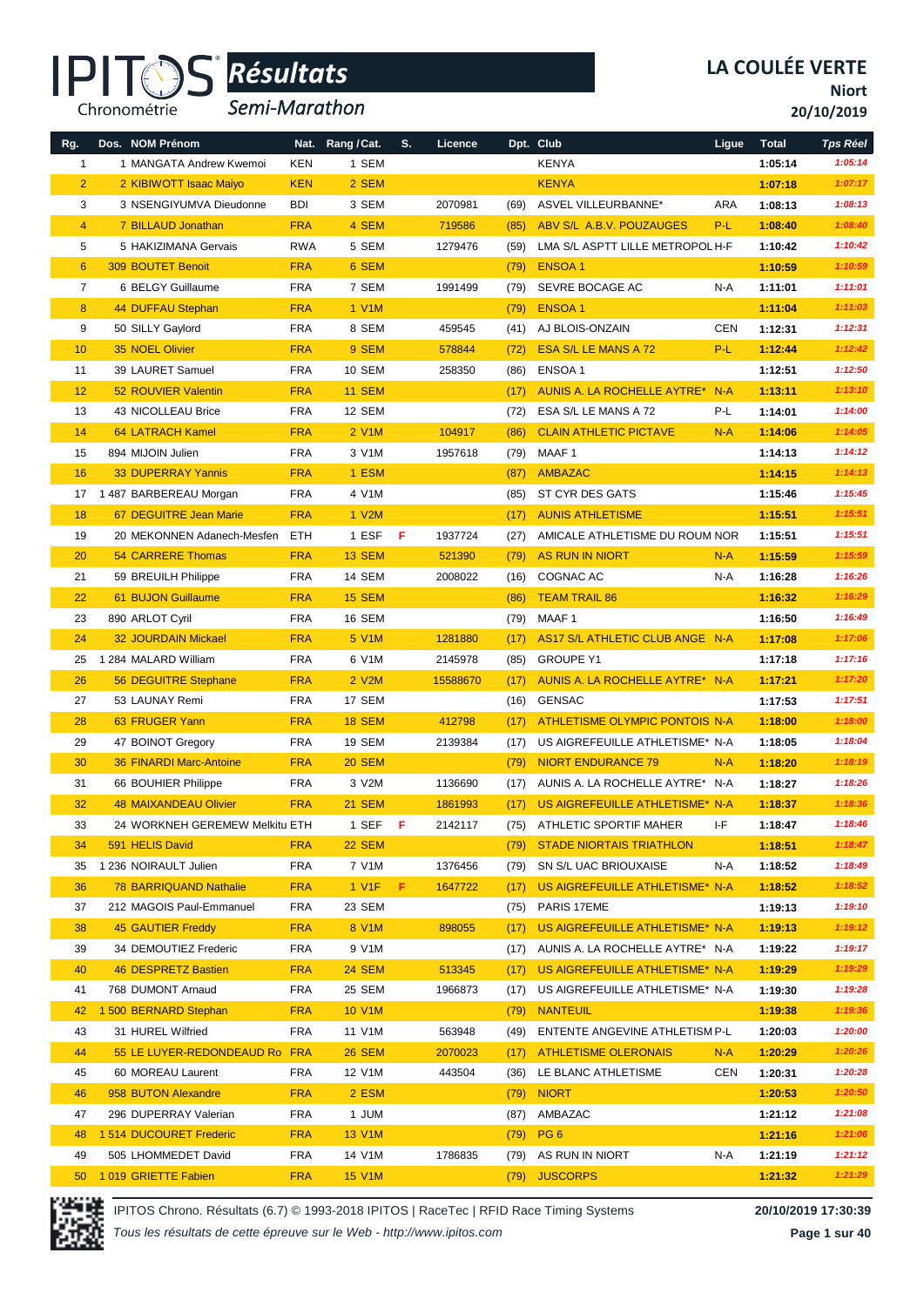

*Semi-Marathon*

**Niort**

**20/10/2019**

| Rg. | Dos. NOM Prénom                    |            | Nat. Rang/Cat. | S. | Licence |      | Dpt. Club                       | Ligue      | <b>Total</b> | <b>Tps Réel</b> |
|-----|------------------------------------|------------|----------------|----|---------|------|---------------------------------|------------|--------------|-----------------|
| 51  | 1 401 CHAPEAU Guillaume            | <b>FRA</b> | 27 SEM         |    |         | (16) | <b>JS ANGOULEME TRIATHLON</b>   |            | 1:21:35      | 1:21:21         |
| 52  | <b>65 TURBE Loic</b>               | <b>FRA</b> | 4 V2M          |    | 1376026 | (17) | AUNIS A. LA ROCHELLE AYTRE* N-A |            | 1:21:37      | 1:21:35         |
| 53  | 977 TALBOT Thomas                  | <b>FRA</b> | 28 SEM         |    |         | (79) | STEF NIORT 1                    |            | 1:21:39      | 1:21:36         |
| 54  | 41 SALIOU Benjamin                 | <b>FRA</b> | <b>29 SEM</b>  |    | 1744484 | (16) | <b>COGNAC AC</b>                | $N-A$      | 1:21:41      | 1:21:39         |
| 55  | 865 BEAU Etienne                   | <b>FRA</b> | 16 V1M         |    |         | (86) | <b>VIENNE BIATHLON</b>          |            | 1:21:42      | 1:21:38         |
| 56  | 651 BRUNEAU Sylvain                | <b>FRA</b> | <b>30 SEM</b>  |    |         | (86) | <b>VIENNE BIATHLON</b>          |            | 1:21:42      | 1:21:38         |
| 57  | 640 JAMIN Pierrick                 | <b>FRA</b> | 3 ESM          |    |         | (86) | POITIERS RUNIVERSITY            |            | 1:21:50      | 1:21:50         |
| 58  | 1735 AUDEBAUD Raphael              | <b>FRA</b> | <b>17 V1M</b>  |    | 1792138 | (79) | <b>SEVRE BOCAGE AC</b>          | $N-A$      | 1:21:59      | 1:21:56         |
| 59  | 38 ROY Cedric                      | <b>FRA</b> | 18 V1M         |    |         | (85) | FONTENAY TRIATHLON              |            | 1:22:03      | 1:22:02         |
| 60  | 619 FERREIRA Rui Antonio           | <b>FRA</b> | <b>19 V1M</b>  |    |         | (79) | <b>NIORT</b>                    |            | 1:22:08      | 1:22:03         |
| 61  | 789 BARREAUD Gregory               | <b>FRA</b> | 21 V1M         |    | 1966862 | (17) | US AIGREFEUILLE ATHLETISME* N-A |            | 1:22:25      | 1:22:22         |
| 62  | 792 ROUFFIGNAC Mickael             | <b>FRA</b> | <b>20 V1M</b>  |    | 1643418 | (17) | US AIGREFEUILLE ATHLETISME* N-A |            | 1:22:25      | 1:22:22         |
| 63  | 994 DUTECH David                   | <b>FRA</b> | 31 SEM         |    |         | (86) | <b>POITIERS</b>                 |            | 1:22:41      | 1:22:39         |
| 64  | 1 200 AREIAS Herve                 | <b>FRA</b> | 5 V2M          |    | 1098313 | (17) | <b>ATHLETISME OLERONAIS</b>     | $N-A$      | 1:22:51      | 1:22:46         |
| 65  | 1 122 FONTON Olivier               | <b>FRA</b> | 22 V1M         |    |         | (79) | <b>NIORT</b>                    |            | 1:22:51      | 1:22:44         |
| 66  | 1 447 COUZEMAIN Anthony            | <b>FRA</b> | <b>32 SEM</b>  |    |         | (87) | <b>LIMOGES</b>                  |            | 1:23:02      | 1:22:56         |
| 67  | 1 342 MACHURA Denis                | <b>FRA</b> | 33 SEM         |    | 1745697 | (79) | DARVA 11                        |            | 1:23:03      | 1:23:00         |
| 68  | 1 601 BONNIN Cyril                 | <b>FRA</b> | 23 V1M         |    | 723424  | (36) | LE BLANC ATHLETISME             | <b>CEN</b> | 1:23:10      | 1:23:07         |
| 69  | 674 DONY Simon                     | <b>FRA</b> | 34 SEM         |    |         | (79) | <b>BEAULIEU POUR COURIR</b>     |            | 1:23:14      | 1:23:11         |
| 70  | 398 GOURDON Simon                  | <b>FRA</b> | <b>35 SEM</b>  |    |         | (86) | <b>POITIERS</b>                 |            | 1:23:19      | 1:23:15         |
| 71  | 816 DURAND Remy                    | <b>FRA</b> | 36 SEM         |    |         | (86) | <b>POITIERS</b>                 |            | 1:23:19      | 1:23:15         |
| 72  | 614 ANNONIER David                 | <b>FRA</b> | 24 V1M         |    |         | (79) | <b>NIORT</b>                    |            | 1:23:20      | 1:23:19         |
| 73  | 808 AUGE Richard                   | <b>FRA</b> | 37 SEM         |    | 1555711 | (17) | AUNIS A. LA ROCHELLE AYTRE* N-A |            | 1:23:22      | 1:23:08         |
| 74  | 1 695 MOUCLIER Maxime              | <b>FRA</b> | <b>38 SEM</b>  |    | 1347761 | (17) | AUNIS A. LA ROCHELLE AYTRE* N-A |            | 1:23:28      | 1:23:22         |
| 75  | 474 GIRON BAZAN Laurent            | <b>FRA</b> | 25 V1M         |    | 2072345 | (86) | <b>MACC LUSIGNAN</b>            | N-A        | 1:23:29      | 1:23:23         |
| 76  | 1 281 JARION Cedric                | <b>FRA</b> | <b>39 SEM</b>  |    |         | (86) | <b>GROUPE Y1</b>                |            | 1:23:33      | 1:23:30         |
| 77  | 42 PATARIN David                   | <b>FRA</b> | 26 V1M         |    |         | (79) | LES 12-14 NIORT                 |            | 1:23:43      | 1:23:42         |
| 78  | <b>707 PENARD Etienne</b>          | <b>FRA</b> | <b>40 SEM</b>  |    |         | (49) | <b>ANGERS</b>                   |            | 1:23:56      | 1:23:52         |
| 79  | 251 MERCIER Cedric                 | <b>FRA</b> | 41 SEM         |    |         | (86) | 86580 - VOUNEUIL SOUS BIARD     |            | 1:24:01      | 1:23:58         |
| 80  | 1 202 ELHAMZAOUI Aziz              | <b>FRA</b> | 6 V2M          |    | 000000  | (86) | <b>PEC</b>                      |            | 1:24:01      | 1:23:58         |
| 81  | 286 CHIQUET Thierry                | <b>FRA</b> | 1 V3M          |    | 1743066 | (79) | AS RUN IN NIORT                 | N-A        | 1:24:01      | 1:23:53         |
| 82  | 1 602 BIDAULT Willy                | <b>FRA</b> | 42 SEM         |    | 2114783 | (17) | AUNIS A. LA ROCHELLE AYTRE* N-A |            | 1:24:03      | 1:23:58         |
| 83  | 1 152 DESMIER Sylvain              | FRA        | 27 V1M         |    | 447511  | (79) | MACIF 1                         |            | 1:24:03      | 1:24:00         |
| 84  | 1516 MERLET Richard                | <b>FRA</b> | <b>28 V1M</b>  |    |         | (79) | PG <sub>6</sub>                 |            | 1:24:11      | 1:24:05         |
| 85  | 1705 PONCE Kevin                   | <b>FRA</b> | 43 SEM         |    | 2144640 | (79) | POMPIERS 791                    |            | 1:24:13      | 1:24:02         |
| 86  | 772 GEOFFROY Yann                  | <b>FRA</b> | 44 SEM         |    | 2074398 | (17) | US AIGREFEUILLE ATHLETISME* N-A |            | 1:24:14      | 1:24:10         |
| 87  | 1 057 POGUT Matthieu               | <b>FRA</b> | 45 SEM         |    |         | (79) | NIORT                           |            | 1:24:21      | 1:24:18         |
| 88  | 892 GUSTIN Anthony                 | <b>FRA</b> | 29 V1M         |    |         | (79) | <b>STADE NIORTAIS TRIATHLON</b> |            | 1:24:23      | 1:24:22         |
| 89  | 237 DUVERGER Stephane              | <b>FRA</b> | 30 V1M         |    |         | (50) | CHERBOURG TRIATHLON             |            | 1:24:31      | 1:24:10         |
| 90  | 1 439 MEUNIER Alexandre            | <b>FRA</b> | <b>46 SEM</b>  |    | 1828794 | (16) | <b>JARNAC ATHLETISME</b>        | $N-A$      | 1:24:43      | 1:24:15         |
| 91  | 466 VERGNAUD Laurent               | <b>FRA</b> | 7 V2M          |    |         |      | (79) SEVRE BOCAGE AC            | N-A        | 1:24:53      | 1:24:45         |
| 92  | 766 COUSIN Jimmy                   | <b>FRA</b> | 47 SEM         |    | 1461351 | (17) | US AIGREFEUILLE ATHLETISME* N-A |            | 1:25:00      | 1:24:36         |
| 93  | 897 CLOUARD Remy                   | <b>FRA</b> | 48 SEM         |    |         | (79) | MAAF 2                          |            | 1:25:02      | 1:25:00         |
| 94  | 62 MONDON Romain                   | <b>FRA</b> | <b>49 SEM</b>  |    |         | (17) | <b>GFI</b>                      |            | 1:25:13      | 1:25:11         |
| 95  | 1 657 COUANON Yan                  | <b>FRA</b> | 31 V1M         |    |         | (33) | TALENCE                         |            | 1:25:19      | 1:24:57         |
| 96  | 727 GIRAUD Guillaume               | <b>FRA</b> | <b>50 SEM</b>  |    |         | (17) | <b>SAINTES TRIATHLON</b>        |            | 1:25:20      | 1:25:15         |
| 97  | 1 444 ADALBERT-DEMARTAIZE Alex FRA |            | 32 V1M         |    |         | (86) | SAINT MARTIN LA PALLU           |            | 1:25:20      | 1:25:17         |
| 98  | 669 NUNES Mario                    | <b>FRA</b> | <b>51 SEM</b>  |    | 1643508 | (79) | AS RUN IN NIORT                 | $N-A$      | 1:25:24      | 1:25:16         |
| 99  | 685 PIMENTA Andre                  | <b>POR</b> | 52 SEM         |    | 2132902 | (79) | VO2 BESSINES                    | N-A        | 1:25:25      | 1:25:21         |
| 100 | 192 LANDRY Jean Noel               | <b>FRA</b> | 33 V1M         |    |         |      | (79) AIFFRES                    |            | 1:25:29      | 1:25:22         |

IPITOS Chrono. Résultats (6.7) © 1993-2018 IPITOS | RaceTec | RFID Race Timing Systems **20/10/2019 17:30:40**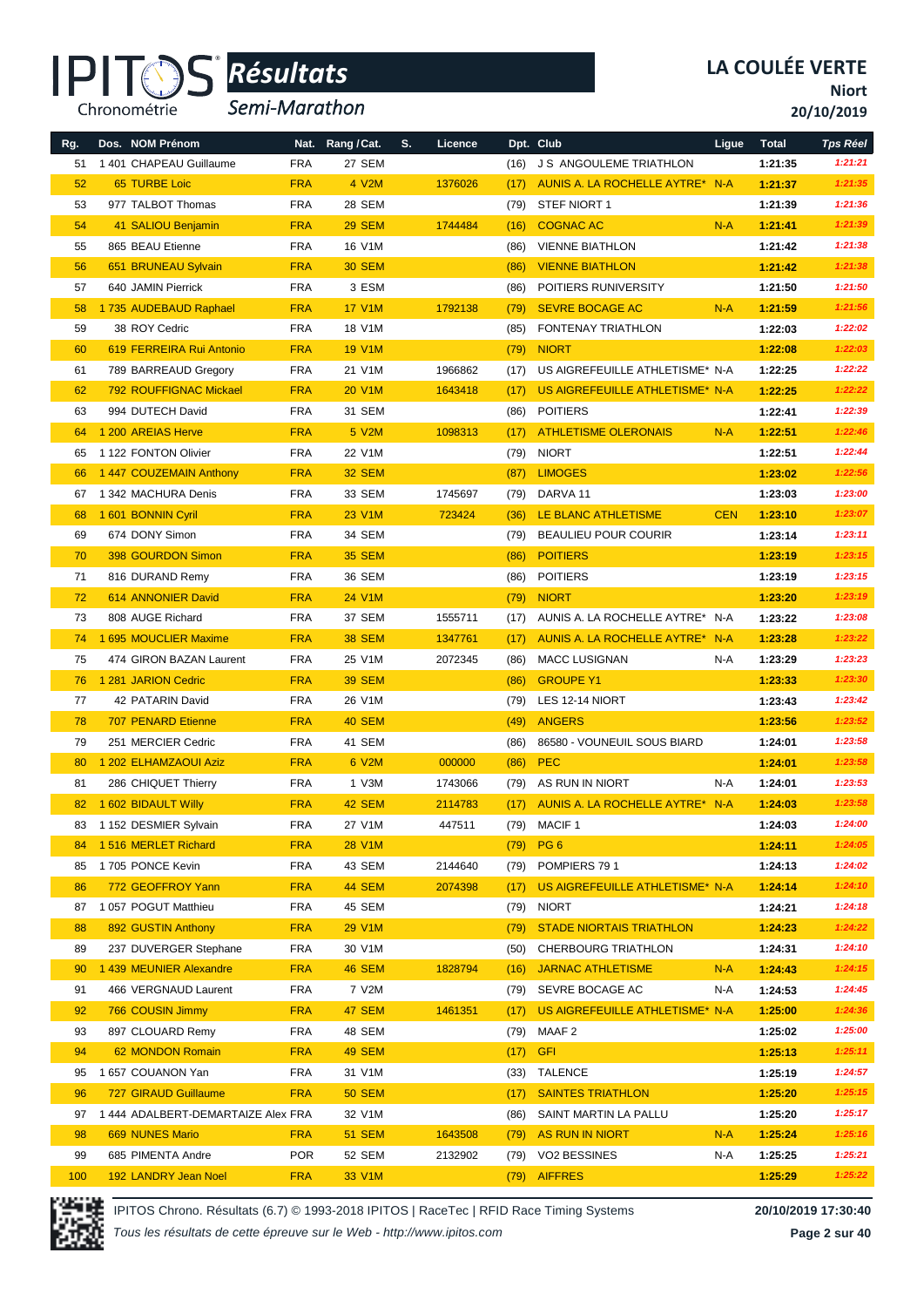

*Semi-Marathon*

**Niort**

**20/10/2019**

| Rg. | Dos. NOM Prénom             |            | Nat. Rang / Cat. | S. | Licence |      | Dpt. Club                              | Ligue | <b>Total</b> | <b>Tps Réel</b> |
|-----|-----------------------------|------------|------------------|----|---------|------|----------------------------------------|-------|--------------|-----------------|
| 101 | 1 153 JACQUES Thomas        | <b>FRA</b> | 53 SEM           |    |         | (79) | <b>MACIF1</b>                          |       | 1:25:40      | 1:25:37         |
| 102 | 58 CARRIER Jean-Baptiste    | <b>FRA</b> | <b>54 SEM</b>    |    | 2168748 | (17) | <b>ATHLETISME OLERONAIS</b>            | $N-A$ | 1:25:43      | 1:25:40         |
| 103 | 832 BOUZIN Cedric           | <b>FRA</b> | 34 V1M           |    |         | (79) | SAINT SYMPHORIEN                       |       | 1:25:43      | 1:25:23         |
| 104 | <b>503 POULLAIN Vincent</b> | <b>FRA</b> | <b>55 SEM</b>    |    | 912785  | (44) | <b>ACL44 S/L PRESQU'ILE GUERAN P-L</b> |       | 1:25:45      | 1:25:42         |
| 105 | 277 LOUIS Xavier            | <b>FRA</b> | 35 V1M           |    |         | (79) | <b>GENDARMERIE NIORT</b>               |       | 1:25:49      | 1:25:44         |
| 106 | <b>199 CHARLES Gregory</b>  | <b>FRA</b> | <b>56 SEM</b>    |    |         | (17) | LA ROCHELLE TRIATHLON                  |       | 1:25:53      | 1:25:50         |
| 107 | 476 GUINOT Sebastien        | <b>FRA</b> | 36 V1M           |    |         | (79) | SAINT MARTIN DE SAINT MAIXEN           |       | 1:26:00      | 1:26:00         |
| 108 | 475 VERDIER Tomas           | <b>FRA</b> | <b>57 SEM</b>    |    | 1986040 | (79) | <b>NIORT ENDURANCE 79</b>              | $N-A$ | 1:26:12      | 1:26:11         |
| 109 | 895 VAUTIER Emeric          | <b>FRA</b> | 37 V1M           |    |         | (79) | MAAF 1                                 |       | 1:26:12      | 1:25:55         |
| 110 | 1 619 DE VITA Bruno         | <b>FRA</b> | 8 V2M            |    |         | (86) | <b>MACC LUSIGNAN</b>                   | $N-A$ | 1:26:25      | 1:26:21         |
| 111 | 799 JOLY Tanguy             | <b>FRA</b> | 38 V1M           |    |         | (17) | LA GREVE SUR MIGNON                    |       | 1:26:27      | 1:26:20         |
| 112 | 634 GOUMARD Stephane        | <b>FRA</b> | 39 V1M           |    |         | (17) | <b>VTT POITOU</b>                      |       | 1:26:31      | 1:26:06         |
| 113 | 149 MOINEAUD Julien         | <b>FRA</b> | <b>58 SEM</b>    |    |         | (79) | <b>NIORT</b>                           |       | 1:26:34      | 1:25:54         |
| 114 | 771 GLEIS Florian           | <b>FRA</b> | <b>59 SEM</b>    |    | 1891887 | (17) | US AIGREFEUILLE ATHLETISME* N-A        |       | 1:26:39      | 1:26:35         |
| 115 | 37 DALBY Alexandre          | <b>FRA</b> | 60 SEM           |    | 1967536 | (87) | CO-KM 42 ST JUST LE MARTEL             | N-A   | 1:26:44      | 1:26:43         |
| 116 | 1 301 BOISSELEAU Mathieu    | <b>FRA</b> | 61 SEM           |    |         | (17) | <b>LA ROCHELLE</b>                     |       | 1:26:47      | 1:26:35         |
| 117 | 524 ROMAN Martial           | <b>FRA</b> | 62 SEM           |    |         | (24) | <b>LES EVADES</b>                      |       | 1:26:48      | 1:26:47         |
| 118 | 82 BARBIER Virginie         | <b>FRA</b> | 2 SEF            | F  |         | (85) | <b>FONTENAY TRIATHLON</b>              |       | 1:26:49      | 1:26:48         |
| 119 | 51 BOUZIANI Frederic        | <b>FRA</b> | 9 V2M            |    |         | (85) | FONTENAY TRIATHLON                     |       | 1:26:50      | 1:26:49         |
| 120 | 1 303 BONNET Bertrand       | <b>FRA</b> | <b>63 SEM</b>    |    |         | (86) | <b>ELANCIA</b>                         |       | 1:27:00      | 1:26:56         |
| 121 | 332 FRANCOIS Fabien         | <b>FRA</b> | 64 SEM           |    |         | (79) | <b>GENDARMERIE NIORT</b>               |       | 1:27:16      | 1:27:06         |
| 122 | 3 050 STEUNOU Sophie        | <b>FRA</b> | 2 V1F            | F. |         | (79) | <b>NIORT</b>                           |       | 1:27:18      | 1:27:16         |
| 123 | 49 RICHARD Mikael           | <b>FRA</b> | 40 V1M           |    | 2020805 | (17) | AUNIS A. LA ROCHELLE AYTRE* N-A        |       | 1:27:19      | 1:27:18         |
| 124 | 1 391 GAUTIER Christophe    | <b>FRA</b> | <b>10 V2M</b>    |    |         | (17) | <b>FREE RUN ROCHEFORT</b>              |       | 1:27:21      | 1:27:19         |
| 125 | 238 JOANNES Gaetan          | <b>FRA</b> | 65 SEM           |    |         | (79) | SAINT MAIXENT L ECOLE                  |       | 1:27:23      | 1:27:20         |
| 126 | 464 GONZALEZ Hugues         | <b>FRA</b> | <b>41 V1M</b>    |    |         | (92) | <b>ASM BOUYGUES</b>                    |       | 1:27:23      | 1:27:17         |
| 127 | 925 GROLLEAU Gaylor         | <b>FRA</b> | 66 SEM           |    |         | (79) | MAAF 9                                 |       | 1:27:25      | 1:27:18         |
| 128 | 775 PREVOT Thierry          | <b>FRA</b> | <b>42 V1M</b>    |    | 882776  | (17) | US AIGREFEUILLE ATHLETISME* N-A        |       | 1:27:28      | 1:27:21         |
| 129 | 787 SEUDRE Jean-Francois    | <b>FRA</b> | 11 V2M           |    | 1215949 | (17) | US AIGREFEUILLE ATHLETISME* N-A        |       | 1:27:28      | 1:27:24         |
| 130 | 973 PAGNIER Laurent         | <b>FRA</b> | 43 V1M           |    |         | (17) | <b>RETAUD</b>                          |       | 1:27:32      | 1:27:11         |
| 131 | 513 LE MOING Stephane       | <b>FRA</b> | 44 V1M           |    |         | (86) | <b>CLAIN ATHLETIC PICTAVE</b>          | N-A   | 1:27:35      | 1:27:31         |
| 132 | 1 532 PIRAT Sebastien       | <b>FRA</b> | 45 V1M           |    |         | (79) | <b>CASC CD 795</b>                     |       | 1:27:39      | 1:27:24         |
| 133 | 285 COUSSONNEAU Baptiste    | FRA        | 67 SEM           |    |         | (49) | SAUMUR TEAM TRIATHLON                  |       | 1:27:45      | 1:27:32         |
| 134 | 1738 CAILLON Emmanuel       | <b>FRA</b> | <b>12 V2M</b>    |    |         | (79) | <b>NIORT</b>                           |       | 1:27:45      | 1:27:41         |
| 135 | 79 RICHARD Aurelie          | <b>FRA</b> | 3 SEF F          |    | 895543  | (17) | AUNIS A. LA ROCHELLE AYTRE* N-A        |       | 1:27:45      | 1:27:44         |
| 136 | 1 069 BONNIN Cyril          | <b>FRA</b> | <b>46 V1M</b>    |    |         | (79) | <b>VOUILLE</b>                         |       | 1:27:47      | 1:27:42         |
| 137 | 1 080 POUVREAU Thomas       | <b>FRA</b> | 68 SEM           |    |         | (85) | BRETIGNOLLES SUR MER                   |       | 1:27:54      | 1:27:45         |
| 138 | 1 600 BINSON Benoit         | <b>FRA</b> | <b>13 V2M</b>    |    | 863808  | (17) | AS17 S/L ATHLETISME MARENNE N-A        |       | 1:27:56      | 1:27:52         |
| 139 | 545 FERNANDEZ Antonio       | <b>FRA</b> | 47 V1M           |    |         | (86) | <b>VIVONNE</b>                         |       | 1:27:56      | 1:27:52         |
| 140 | 517 BOURREAU Alexandre      | <b>FRA</b> | <b>69 SEM</b>    |    |         | (49) | <b>ANGERS</b>                          |       | 1:27:58      | 1:27:46         |
| 141 | 1536 MASSERON Marc          | <b>FRA</b> | 70 SEM           |    |         | (86) | LES COMPAGNONS DE LA CLOU              |       | 1:27:58      | 1:27:46         |
| 142 | 519 BOURDON David           | <b>FRA</b> | <b>71 SEM</b>    |    |         | (17) | <b>STE SOULLE</b>                      |       | 1:28:01      | 1:27:56         |
|     | 143 1 308 JOURDIN Jerome    | <b>FRA</b> | 72 SEM           |    |         | (79) | COULONGES SUR L AUTIZE                 |       | 1:28:03      | 1:27:58         |
| 144 | 1 093 RIGAUX Nicolas        | <b>FRA</b> | 4 ESM            |    |         | (65) | <b>STADE NIORTAIS TRIATHLON</b>        |       | 1:28:10      | 1:28:05         |
| 145 | 1 539 ROY Dimitri           | <b>FRA</b> | 73 SEM           |    |         | (79) | VO2 BESSINES                           | N-A   | 1:28:13      | 1:28:08         |
| 146 | 928 PARENT Laurent          | <b>FRA</b> | 48 V1M           |    | 1618848 | (79) | AS RUN IN NIORT                        | $N-A$ | 1:28:17      | 1:28:09         |
|     | 147 1 052 DA SILVA Juan     | <b>FRA</b> | 74 SEM           |    |         | (79) | VOUILLE                                |       | 1:28:26      | 1:28:23         |
| 148 | 1442 BUARD Laurent          | <b>FRA</b> | <b>14 V2M</b>    |    |         | (79) | <b>TCG79 PARTHENAY</b>                 |       | 1:28:28      | 1:28:19         |
| 149 | 1544 AUDURIER Jerome        | <b>FRA</b> | 15 V2M           |    | 1804062 | (79) | US THOUARS                             | N-A   | 1:28:32      | 1:28:25         |
|     | 150 1762 BURGAUD Thierry    | <b>FRA</b> | <b>16 V2M</b>    |    |         |      | <b>LECLERC PARTHENAY</b>               |       | 1:28:34      | 1:28:28         |

IPITOS Chrono. Résultats (6.7) © 1993-2018 IPITOS | RaceTec | RFID Race Timing Systems **20/10/2019 17:30:40**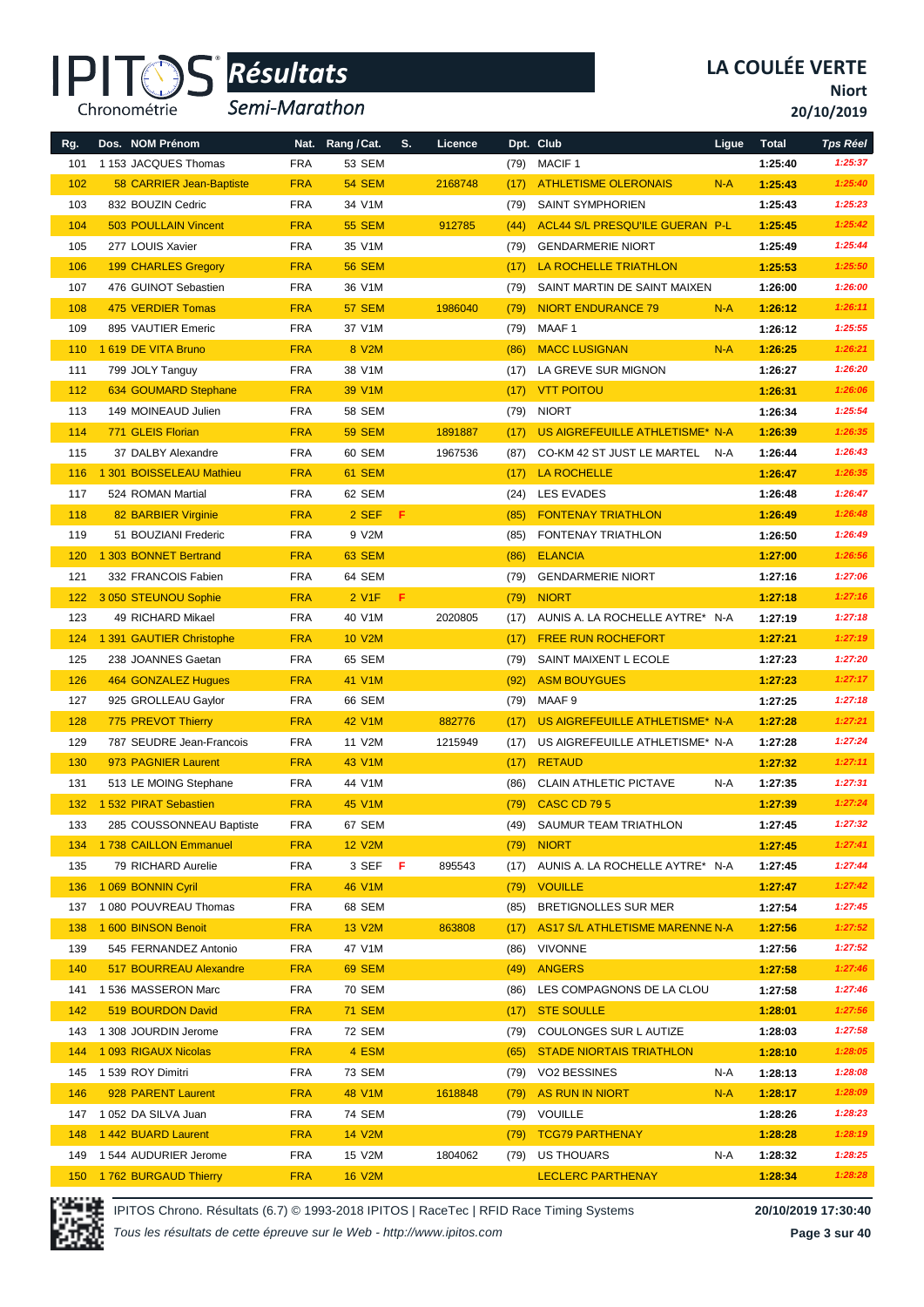

*Semi-Marathon*

**Niort**

**20/10/2019**

| Rg. | Dos. NOM Prénom             |            | Nat. Rang / Cat. | S. | Licence |      | Dpt. Club                       | Ligue | <b>Total</b> | <b>Tps Réel</b> |
|-----|-----------------------------|------------|------------------|----|---------|------|---------------------------------|-------|--------------|-----------------|
| 151 | 549 AUGIS Nicolas           | <b>FRA</b> | 49 V1M           |    |         | (79) | <b>NIORT</b>                    |       | 1:28:41      | 1:28:20         |
| 152 | 1 420 THIOLET Laurent       | <b>FRA</b> | <b>17 V2M</b>    |    |         | (79) | <b>GLENAY</b>                   |       | 1:28:42      | 1:28:34         |
| 153 | 871 BOUHET Jerome           | <b>FRA</b> | 50 V1M           |    |         | (79) | NIORT ENDURANCE 79              | N-A   | 1:28:47      | 1:28:39         |
| 154 | 713 ZENON Nicolas           | <b>FRA</b> | 51 V1M           |    |         | (17) | <b>TRT STELIA</b>               |       | 1:29:00      | 1:28:54         |
| 155 | 992 PARDON Benjamin         | <b>FRA</b> | 75 SEM           |    |         | (79) | LA MOTHE SAINT HERAY            |       | 1:29:04      | 1:28:40         |
| 156 | 621 GUYONNEAU Mickael       | <b>FRA</b> | 52 V1M           |    |         | (86) | AS VOUILLE 86                   |       | 1:29:05      | 1:28:57         |
| 157 | 825 LIEVRE Renaud           | <b>FRA</b> | 76 SEM           |    |         | (17) | ST PIERRE D OLERON              |       | 1:29:06      | 1:28:56         |
| 158 | 767 AROUMOUGOM Stephane     | <b>FRA</b> | <b>77 SEM</b>    |    |         | (79) | <b>TEAM EBAC LITERIE 2</b>      |       | 1:29:08      | 1:29:06         |
| 159 | 303 GODARD Thomas           | <b>FRA</b> | <b>78 SEM</b>    |    |         | (79) | FOULEES 79                      |       | 1:29:09      | 1:28:55         |
| 160 | 1 407 MERZERAUD Cedric      | <b>FRA</b> | 53 V1M           |    |         | (86) | LE CLUB TRIATHLON               |       | 1:29:10      | 1:29:00         |
| 161 | 330 SAMUEL Christophe       | <b>FRA</b> | 54 V1M           |    |         | (79) | <b>GENDARMERIE NIORT</b>        |       | 1:29:11      | 1:28:59         |
| 162 | 1 533 LAFAYE Kyllian        | <b>FRA</b> | <b>79 SEM</b>    |    | 1976426 | (00) | <b>HAPPY RUNNERS</b>            | $N-A$ | 1:29:12      | 1:29:00         |
| 163 | 477 VALBIN Frederic         | <b>FRA</b> | 18 V2M           |    |         | (00) | <b>HAPPY RUNNERS</b>            | N-A   | 1:29:12      | 1:28:59         |
| 164 | 1 141 PEREIRA David         | <b>FRA</b> | 55 V1M           |    | 1918004 | (79) | <b>VO2 BESSINES</b>             | $N-A$ | 1:29:16      | 1:29:11         |
| 165 | 1063 SICAUD Henrik          | <b>FRA</b> | 19 V2M           |    |         | (79) | <b>ST GELAIS</b>                |       | 1:29:24      | 1:29:23         |
| 166 | 725 BAETA Joao              | <b>FRA</b> | 56 V1M           |    | 1888264 | (79) | <b>VO2 BESSINES</b>             | $N-A$ | 1:29:27      | 1:29:23         |
| 167 | 261 RONDARD Aurelien        | <b>FRA</b> | 80 SEM           |    |         | (85) | LES ECHAPPES DE MELUSINE        |       | 1:29:29      | 1:29:14         |
| 168 | 105 BERTHELOT Rodolphe      | <b>FRA</b> | <b>81 SEM</b>    |    |         | (17) | <b>SAINT JEAN DE LIVERSAY</b>   |       | 1:29:30      | 1:28:44         |
| 169 | 81 GAILLARD Marine          | <b>FRA</b> | 4 SEF            | F  | 2092509 | (79) | AS RUN IN NIORT                 | N-A   | 1:29:30      | 1:29:30         |
| 170 | 955 SOULARD David           | <b>FRA</b> | 57 V1M           |    |         | (79) | <b>STADE NIORTAIS TRIATHLON</b> |       | 1:29:31      | 1:29:30         |
| 171 | 1 060 DELAVAULT Gregory     | <b>FRA</b> | 82 SEM           |    | 1985136 | (86) | <b>MACC LUSIGNAN</b>            | N-A   | 1:29:36      | 1:29:30         |
| 172 | <b>656 GIRAULT Fabrice</b>  | <b>FRA</b> | <b>20 V2M</b>    |    |         | (79) | <b>NANTEUIL</b>                 |       | 1:29:39      | 1:29:30         |
| 173 | 128 LAIDIN Sebastien        | <b>FRA</b> | 58 V1M           |    |         | (79) | <b>MOUGON</b>                   |       | 1:29:45      | 1:29:38         |
| 174 | 849 JOVANOVIC Emmanuel      | <b>FRA</b> | 59 V1M           |    | 1000015 | (85) | ABV S/L A.B.V. POUZAUGES        | P-L   | 1:29:48      | 1:29:42         |
| 175 | 723 GUERET Sebastien        | <b>FRA</b> | 60 V1M           |    | 1856902 | (79) | <b>US THOUARS</b>               | N-A   | 1:29:48      | 1:29:42         |
| 176 | 1 034 SOULARD Jean-Francois | <b>FRA</b> | <b>21 V2M</b>    |    |         | (17) | <b>OCEAN TRIATHLON</b>          |       | 1:29:51      | 1:29:44         |
|     | 177 1 014 VIVIER Laurent    | <b>FRA</b> | 61 V1M           |    |         | (79) | <b>FOOTING MOUGON</b>           |       | 1:29:55      | 1:29:51         |
| 178 | 818 LELIEVRE Romain         | <b>FRA</b> | <b>83 SEM</b>    |    |         | (79) | <b>NIORT</b>                    |       | 1:29:57      | 1:29:52         |
| 179 | 1 458 GROLLEAU Nicolas      | <b>FRA</b> | 84 SEM           |    |         | (44) | REZE                            |       | 1:29:59      | 1:29:54         |
| 180 | <b>151 GUERY Maxime</b>     | <b>FRA</b> | <b>85 SEM</b>    |    |         | (86) | <b>POITIERS</b>                 |       | 1:30:00      | 1:29:55         |
| 181 | 644 AUBINEAU Sebastien      | <b>FRA</b> | 62 V1M           |    |         | (79) | NIORT                           |       | 1:30:00      | 1:29:54         |
| 182 | 604 LOUIS Jean-Christophe   | <b>FRA</b> | <b>22 V2M</b>    |    | 212431  | (79) | AS RUN IN NIORT                 | $N-A$ | 1:30:01      | 1:29:53         |
| 183 | 76 LEROY COLAS Sophie       | <b>FRA</b> | 1 V2F $\sqrt{F}$ |    |         |      | (85) LUCON                      |       | 1:30:08      | 1:30:06         |
| 184 | 378 POTTIER Allan           | <b>FRA</b> | 63 V1M           |    |         | (79) | <b>FRESSINES</b>                |       | 1:30:13      | 1:30:11         |
| 185 | 1 469 DOSSAT Laurent        | <b>FRA</b> | 64 V1M           |    |         | (79) | CHAURAY                         |       | 1:30:15      | 1:29:55         |
| 186 | 1 592 GIRARD Christophe     | <b>FRA</b> | 65 V1M           |    | 1379265 | (79) | <b>VO2 BESSINES</b>             | $N-A$ | 1:30:16      | 1:29:56         |
| 187 | 410 SOULARD Laurent         | <b>FRA</b> | 66 V1M           |    |         | (79) | PARTHENAY                       |       | 1:30:16      | 1:29:41         |
| 188 | 882 PAIRAULT Benjamin       | <b>FRA</b> | <b>86 SEM</b>    |    |         | (79) | <b>LA CRECHE</b>                |       | 1:30:23      | 1:30:07         |
| 189 | 317 TRIHAN Tristan          | <b>FRA</b> | 87 SEM           |    |         | (79) | <b>NIORT</b>                    |       | 1:30:24      | 1:30:10         |
| 190 | 568 DESAIVRE Noam           | <b>FRA</b> | 67 V1M           |    | 2074023 | (79) | <b>SEVRE BOCAGE AC</b>          | $N-A$ | 1:30:30      | 1:30:21         |
| 191 | 1 555 BORDE Jeremy          | <b>FRA</b> | 68 V1M           |    |         | (79) | NATURE TEAM TRAIL               |       | 1:30:34      | 1:30:32         |
| 192 | 673 LEBOUCHER Yann          | <b>FRA</b> | <b>88 SEM</b>    |    |         | (79) | <b>VERRUYES</b>                 |       | 1:30:34      | 1:30:32         |
| 193 | 1 663 JOUSSELIN Thomas      | <b>FRA</b> | 89 SEM           |    |         | (17) | CRAMCHABAN                      |       | 1:30:35      | 1:30:19         |
| 194 | 893 MAJOU Nicolas           | <b>FRA</b> | <b>90 SEM</b>    |    |         | (79) | MAAF <sub>1</sub>               |       | 1:30:37      | 1:30:28         |
| 195 | 267 BELLONI Fabien          | <b>FRA</b> | 23 V2M           |    | 1733146 | (79) | AS RUN IN NIORT                 | N-A   | 1:30:40      | 1:30:19         |
| 196 | 1 158 LOIZEAU Maxime        | <b>FRA</b> | <b>91 SEM</b>    |    |         | (79) | <b>MACIF 2</b>                  |       | 1:30:45      | 1:30:39         |
| 197 | 323 PREVOST Jacky           | <b>FRA</b> | 24 V2M           |    | 1986034 | (79) | NIORT ENDURANCE 79              | N-A   | 1:30:57      | 1:30:56         |
| 198 | 879 MORIN Hugues            | <b>FRA</b> | 69 V1M           |    |         | (79) | <b>NIORT ENDURANCE 79</b>       | $N-A$ | 1:31:00      | 1:30:51         |
| 199 | 1 120 CHARBONNEAU Xavier    | <b>FRA</b> | 70 V1M           |    |         | (79) | <b>SAINT GELAIS</b>             |       | 1:31:03      | 1:30:57         |
| 200 | 1473 GROSJEAN Carl          | <b>FRA</b> | 71 V1M           |    |         | (86) | SAINT GERVAIS LES TROIS CLO     |       | 1:31:06      | 1:31:03         |

IPITOS Chrono. Résultats (6.7) © 1993-2018 IPITOS | RaceTec | RFID Race Timing Systems **20/10/2019 17:30:40**

*Tous les résultats de cette épreuve sur le Web - http://www.ipitos.com*

**Page 4 sur 40**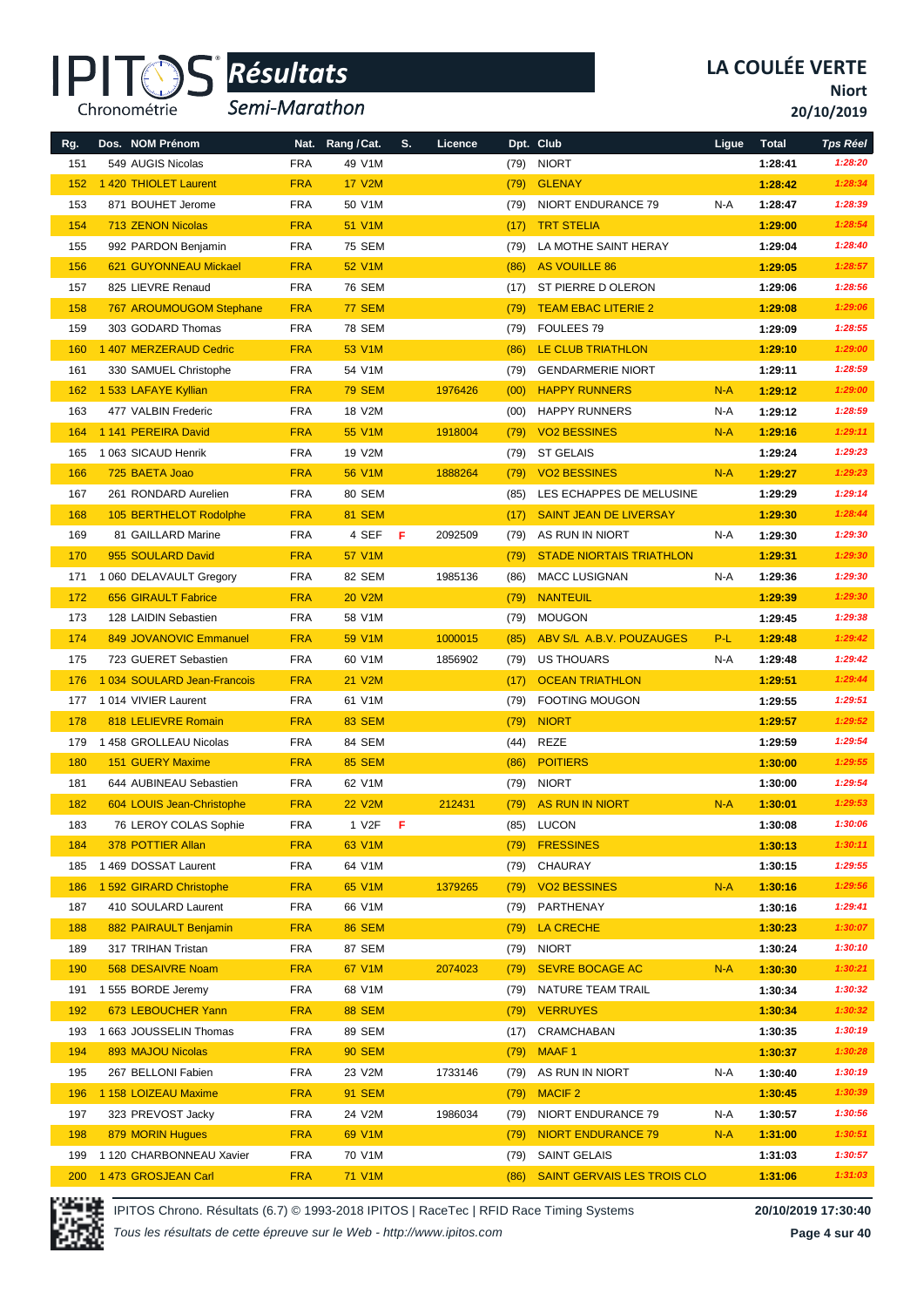

*Semi-Marathon*

**LA COULÉE VERTE**

**Niort**

**20/10/2019**

| Rg. | Dos. NOM Prénom                 |            | Nat. Rang / Cat. | S. | Licence |      | Dpt. Club                         | Ligue | <b>Total</b> | <b>Tps Réel</b> |
|-----|---------------------------------|------------|------------------|----|---------|------|-----------------------------------|-------|--------------|-----------------|
| 201 | 739 PEROCHEAU Mickael           | <b>FRA</b> | 72 V1M           |    | 1269440 | (17) | AS17 S/L US SAINTES ATHLETIS N-A  |       | 1:31:07      | 1:30:58         |
| 202 | 1763 MICHAUD Julien             | <b>FRA</b> | <b>92 SEM</b>    |    |         |      | <b>LECLERC PARTHENAY</b>          |       | 1:31:12      | 1:31:05         |
| 203 | 1 678 ALBERT Brice              | <b>FRA</b> | 93 SEM           |    |         | (79) | <b>ST PARDOUX</b>                 |       | 1:31:12      | 1:30:44         |
| 204 | <b>687 GUION Jean-Charles</b>   | <b>FRA</b> | <b>25 V2M</b>    |    | 476734  | (79) | <b>SEVRE BOCAGE AC</b>            | $N-A$ | 1:31:14      | 1:31:08         |
| 205 | 742 DAVID Freddy                | <b>FRA</b> | 73 V1M           |    |         | (17) | DOEUIL SUR LE MIGNON              |       | 1:31:19      | 1:31:09         |
| 206 | 1 297 PREZINAT Philippe         | <b>FRA</b> | <b>26 V2M</b>    |    | 000000  | (87) | <b>LIMOGES ATHLE*</b>             | $N-A$ | 1:31:19      | 1:31:14         |
| 207 | 384 MEUNIER Sebastien           | <b>FRA</b> | 27 V2M           |    |         | (79) | AS RUN IN NIORT                   | N-A   | 1:31:20      | 1:31:15         |
| 208 | <b>137 CHAPELET Christian</b>   | <b>FRA</b> | <b>28 V2M</b>    |    | 1062298 | (85) | ABV S/L A.B.V. POUZAUGES          | P-L   | 1:31:23      | 1:31:15         |
| 209 | 434 RUBBENS Emmanuel            | <b>FRA</b> | 29 V2M           |    | 1474617 | (79) | SN S/L UAC BRIOUXAISE             | N-A   | 1:31:24      | 1:31:16         |
| 210 | 1 562 BOUTOLLEAU Thierry        | <b>FRA</b> | <b>74 V1M</b>    |    |         |      | <b>ASL SMACL</b>                  |       | 1:31:26      | 1:31:13         |
| 211 | 1792 DECOURT Xavier             | <b>FRA</b> | 94 SEM           |    |         | (79) | <b>VERINES</b>                    |       | 1:31:27      | 1:31:11         |
| 212 |                                 | <b>FRA</b> | <b>75 V1M</b>    |    |         | (17) | <b>VO2 BESSINES</b>               | $N-A$ | 1:31:28      | 1:31:23         |
|     | 667 GASCOIN Stephane            |            |                  |    | 1867266 | (79) |                                   |       |              |                 |
| 213 | 1 376 DERRE Christophe          | <b>FRA</b> | 30 V2M           |    |         | (79) | AZAY SUR THOUET                   |       | 1:31:35      | 1:31:22         |
| 214 | 298 DUPERRAY Xavier             | <b>FRA</b> | 31 V2M           |    |         | (87) | AMBAZAC                           |       | 1:31:39      | 1:31:35         |
| 215 | 341 DRAGO Stephane              | <b>FRA</b> | 95 SEM           |    |         | (86) | LES GARS Z ELLES FONTENOISE       |       | 1:31:46      | 1:31:36         |
| 216 | <b>1554 BALLERIAUD Alexis</b>   | <b>FRA</b> | <b>96 SEM</b>    |    |         | (79) | <b>NIORT</b>                      |       | 1:31:48      | 1:31:39         |
| 217 | 375 POINTURIER Fabien           | <b>FRA</b> | 32 V2M           |    | 1393134 | (91) | ATHLETIC CLUB ARPAJONAIS          | I-F   | 1:31:51      | 1:31:35         |
| 218 | 773 HAMON Florian               | <b>FRA</b> | <b>97 SEM</b>    |    | 1867052 | (17) | US AIGREFEUILLE ATHLETISME* N-A   |       | 1:31:59      | 1:31:50         |
| 219 | 1 427 BONNEAU Vincent           | <b>FRA</b> | 76 V1M           |    |         | (79) | AIGONNAY                          |       | 1:32:00      | 1:31:49         |
| 220 | 278 POINT Gerald                | <b>FRA</b> | <b>77 V1M</b>    |    |         | (33) | <b>BORDEAUX</b>                   |       | 1:32:07      | 1:31:23         |
| 221 | 1 127 MARCHAND Pascal           | <b>FRA</b> | 2 V3M            |    |         | (79) | <b>NIORT</b>                      |       | 1:32:12      | 1:32:06         |
| 222 | 1 672 BITEAU Michael            | <b>FRA</b> | <b>78 V1M</b>    |    |         | (79) | <b>SAINT GELAIS</b>               |       | 1:32:13      | 1:31:38         |
| 223 | 1833 MIMOUN Samir               | <b>FRA</b> | 79 V1M           |    | 1648708 | (86) | <b>CLAIN ATHLETIC PICTAVE</b>     | N-A   | 1:32:17      | 1:32:13         |
| 224 | 1 275 CARPENTIER Ludovic        | <b>FRA</b> | 80 V1M           |    |         | (79) | <b>CASC NIORT 3</b>               |       | 1:32:19      | 1:32:07         |
| 225 | 1 070 BOUKATA Aziz              | <b>NIG</b> | 98 SEM           |    |         | (79) | <b>NIORT</b>                      |       | 1:32:26      | 1:32:08         |
| 226 | 838 LEMOYNE Geoffroy            | <b>FRA</b> | <b>99 SEM</b>    |    |         | (79) | <b>NIORT</b>                      |       | 1:32:29      | 1:32:14         |
| 227 | 1 631 AOUICHE Bruno             | <b>FRA</b> | 33 V2M           |    |         | (16) | ANGOULEME RAID AVENTURE           |       | 1:32:32      | 1:32:14         |
| 228 | <b>80 REAULT Emilie</b>         | <b>FRA</b> | 5 SEF            | F. | 2202295 | (86) | <b>CLAIN ATHLETIC PICTAVE</b>     | $N-A$ | 1:32:32      | 1:32:28         |
| 229 | 590 BALLESTER Eric              | <b>FRA</b> | 3 V3M            |    | 1452360 | (91) | ATHLETIC CLUB ARPAJONAIS          | ŀF    | 1:32:34      | 1:32:19         |
| 230 | 1 645 GUERIN Olivier            | <b>FRA</b> | 81 V1M           |    |         | (79) | IMA <sub>5</sub>                  |       | 1:32:35      | 1:32:24         |
| 231 | 1761 MORLET Franck              | <b>FRA</b> | 34 V2M           |    | 1419240 | (91) | ATHLETIC CLUB ARPAJONAIS          | ŀF    | 1:32:37      | 1:32:21         |
| 232 | 521 FENNETEAU Matthieu          | <b>FRA</b> | <b>100 SEM</b>   |    |         | (16) | <b>MORNAC</b>                     |       | 1:32:41      | 1:32:39         |
| 233 | 1 580 MORANGE Yohan             | FRA        | 82 V1M           |    |         | (79) | ASL SMACL                         |       | 1:32:44      | 1:32:30         |
| 234 | 372 EDELY Jerome                | <b>FRA</b> | 83 V1M           |    |         | (79) | <b>CRENSOA</b>                    |       | 1:32:46      | 1:32:44         |
| 235 | 551 FERRON Damien               | <b>FRA</b> | 101 SEM          |    |         | (33) | <b>BIGANOS</b>                    |       | 1:32:48      | 1:32:38         |
| 236 | 73 PERON Charlotte              | <b>FRA</b> | 6 SEF F          |    |         | (79) | <b>RUNNING CLUB DE ST MAIXENT</b> |       | 1:32:49      | 1:32:44         |
| 237 | 1115 HAYE Bruno                 | <b>FRA</b> | 35 V2M           |    |         | (79) | <b>COURIR A NIORT</b>             |       | 1:32:51      | 1:32:42         |
| 238 | 1830 CHOPARD Jean Philippe      | <b>FRA</b> | 36 V2M           |    |         | (17) | <b>ROYAN</b>                      |       | 1:32:52      | 1:32:25         |
| 239 | 508 COLLOT Nicolas              | <b>FRA</b> | 102 SEM          |    |         | (17) | DOMPIERRE SUR MER                 |       | 1:32:56      | 1:32:50         |
| 240 | 1 040 THEVENET Roger            | <b>FRA</b> | 4 V3M            |    |         | (86) | <b>PRESSAC</b>                    |       | 1:32:57      | 1:32:54         |
| 241 | 494 LETEURTRE Jerome            | <b>FRA</b> | 84 V1M           |    |         | (17) | SAINT VIVIEN                      |       | 1:32:58      | 1:32:52         |
| 242 | <b>487 SAINT MARTIN Quentin</b> | <b>FRA</b> | <b>103 SEM</b>   |    |         | (79) | LEACH <sub>1</sub>                |       | 1:33:06      | 1:32:47         |
| 243 | 256 SALAUN Yann                 | <b>FRA</b> | 85 V1M           |    |         | (17) | SAKURA BORDS                      |       | 1:33:06      | 1:33:02         |
| 244 | 1701 PASSEBON Baptiste          | <b>FRA</b> | <b>104 SEM</b>   |    |         | (79) | POMPIERS 791                      |       | 1:33:07      | 1:32:50         |
| 245 | 391 DUTEUIL Philippe            | <b>FRA</b> | 105 SEM          |    |         | (17) | <b>JONZAC</b>                     |       | 1:33:08      | 1:32:57         |
| 246 | 1496 ETIENNE Cyril              | <b>FRA</b> | <b>106 SEM</b>   |    |         | (86) | <b>ROUILLE</b>                    |       | 1:33:12      | 1:32:56         |
| 247 | 691 VAY Philippe                | <b>FRA</b> | 37 V2M           |    |         | (85) | ABV S/L A.B.V. POUZAUGES          | P-L   | 1:33:15      | 1:33:09         |
| 248 | 250 VILLAIN Frederic            | <b>FRA</b> | 86 V1M           |    |         | (79) | <b>ECHIRE</b>                     |       | 1:33:18      | 1:33:05         |
| 249 | 770 PELLAN Nicolas              | <b>FRA</b> | 87 V1M           |    |         | (79) | TEAM EBAC LITERIE 2               |       | 1:33:24      | 1:33:24         |
| 250 | 114 BAILLARGEAU Louis           | <b>FRA</b> | <b>107 SEM</b>   |    |         |      | (44) NANTES                       |       | 1:33:29      | 1:33:22         |

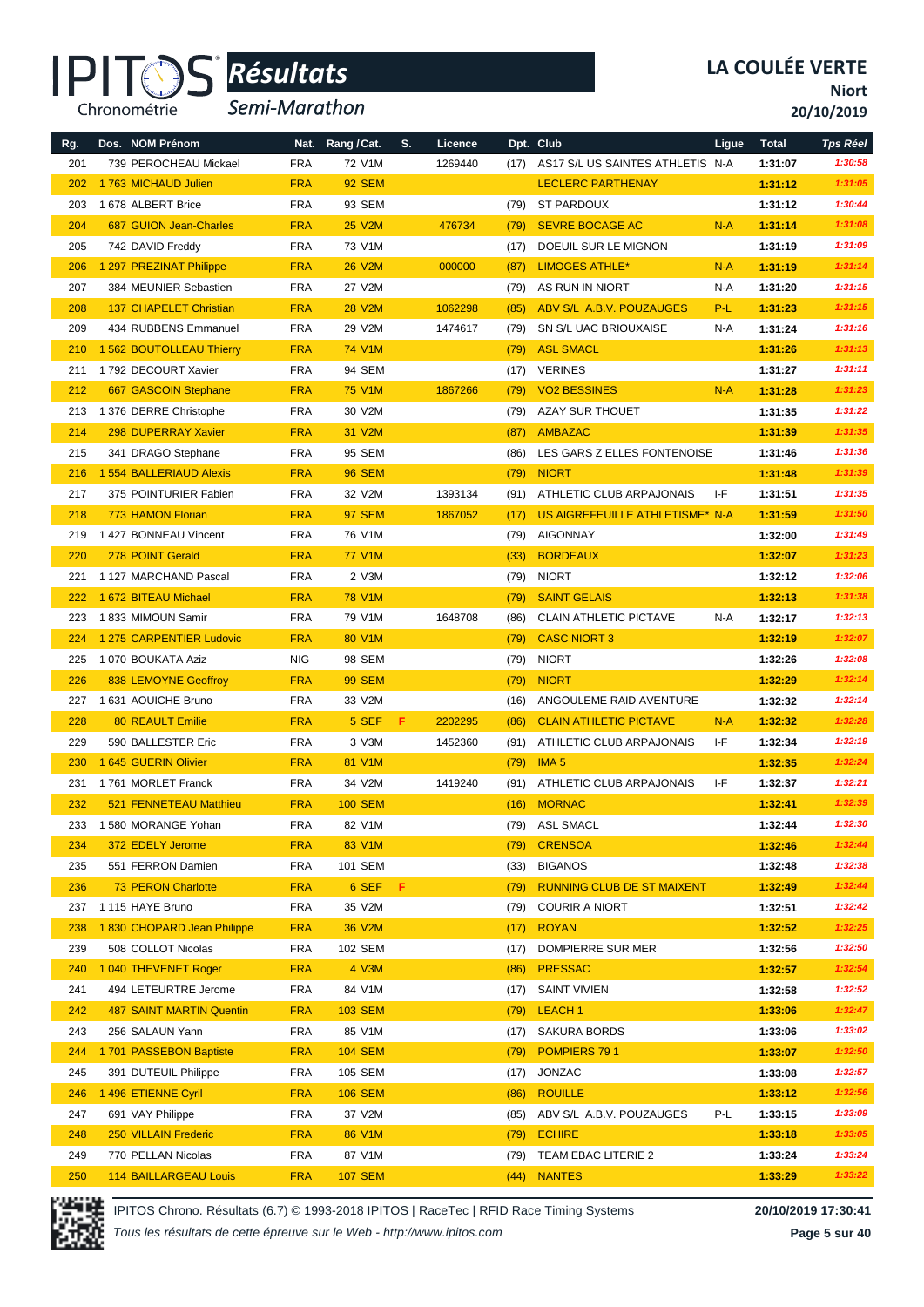

*Semi-Marathon*

**Niort**

**20/10/2019**

| Rg. | Dos. NOM Prénom                |            | Nat. Rang / Cat.    | S. | Licence |      | Dpt. Club                           | Ligue | <b>Total</b>       | <b>Tps Réel</b>    |
|-----|--------------------------------|------------|---------------------|----|---------|------|-------------------------------------|-------|--------------------|--------------------|
| 251 | 1 001 REAULT Nicolas           | <b>FRA</b> | 88 V1M              |    |         | (86) | <b>CLAIN ATHLETIC PICTAVE</b>       | N-A   | 1:33:30            | 1:33:24            |
| 252 | <b>113 BAILLARGEAU Vincent</b> | <b>FRA</b> | 38 V2M              |    |         | (79) | <b>NIORT</b>                        |       | 1:33:31            | 1:33:23            |
| 253 | 886 PINET Freddy               | <b>FRA</b> | 89 V1M              |    |         | (85) | LA ROCHE SUR YON                    |       | 1:33:34            | 1:33:16            |
| 254 | 1 378 GROUSSET Baptiste        | <b>FRA</b> | <b>108 SEM</b>      |    |         | (17) | <b>ST MARD</b>                      |       | 1:33:38            | 1:32:30            |
| 255 | 887 VERNOUX Simon              | <b>FRA</b> | 109 SEM             |    |         | (79) | PRAHECQ                             |       | 1:33:42            | 1:33:01            |
| 256 | 1 268 NAU Mickael              | <b>FRA</b> | 90 V1M              |    |         | (79) | <b>CASC NIORT 1</b>                 |       | 1:33:42            | 1:33:26            |
| 257 | 1 338 MOINARD Nicolas          | <b>FRA</b> | 91 V1M              |    | 2043687 | (79) | FDL 1                               |       | 1:33:50            | 1:33:41            |
| 258 | 247 GUIBERTEAU Laurent         | <b>FRA</b> | 92 V1M              |    |         | (79) | <b>CITROEN NIORT</b>                |       | 1:33:55            | 1:33:31            |
| 259 | 1767 FOIN Bruno                | <b>FRA</b> | <b>110 SEM</b>      |    |         | (79) | ST MAIXENT L ECOLE                  |       | 1:33:59            | 1:33:42            |
| 260 | 1 107 FERRE Martial            | <b>FRA</b> | 39 V2M              |    |         | (79) | <b>VOUILLE</b>                      |       | 1:34:00            | 1:33:55            |
| 261 | 426 BOUILLE Patrick            | <b>FRA</b> | 93 V1M              |    |         | (86) | SAINT-BENOIT                        |       | 1:34:02            | 1:33:49            |
| 262 | 506 GUILBOT Bruno              | <b>FRA</b> | <b>111 SEM</b>      |    | 2079529 | (92) | <b>CLAMART COURSES SUR ROUT I-F</b> |       | 1:34:03            | 1:33:55            |
| 263 | 1 662 ROBIN Valentin           | <b>FRA</b> | <b>112 SEM</b>      |    |         | (17) | YVES                                |       | 1:34:03            | 1:33:57            |
| 264 | 1 247 MERCERON Laurent         | <b>FRA</b> | <b>40 V2M</b>       |    |         | (79) | <b>VILLIERS EN PLAINE</b>           |       | 1:34:04            | 1:33:56            |
| 265 | 1011 POINFOUX Guillaume        | <b>FRA</b> | 94 V1M              |    |         | (79) | <b>NIORT</b>                        |       | 1:34:11            | 1:33:55            |
| 266 | 432 MOUTEAU Anthony            | <b>FRA</b> | <b>113 SEM</b>      |    |         | (23) | <b>MARSAC</b>                       |       | 1:34:14            | 1:33:57            |
| 267 | 900 LETHUILLIER Gregoire       | <b>FRA</b> | 114 SEM             |    |         | (79) | MAAF <sub>2</sub>                   |       | 1:34:20            | 1:33:39            |
| 268 | 1 226 BOUILLERE Anthony        | <b>FRA</b> | 95 V1M              |    |         | (79) | <b>GROUPAMA 8</b>                   |       | 1:34:21            | 1:34:00            |
| 269 | 397 CHABOT Mickael             | <b>FRA</b> | <b>115 SEM</b>      |    |         | (85) | SAF                                 |       | 1:34:24            | 1:34:08            |
| 270 | 1 092 GERBEAU Alexandre        | <b>FRA</b> | 96 V <sub>1</sub> M |    |         | (17) | <b>PERIGNY</b>                      |       | 1:34:26            | 1:33:56            |
| 271 | 483 JOURNAUD Cyril             | <b>FRA</b> | 97 V1M              |    | 2008971 | (79) | <b>VO2 BESSINES</b>                 | N-A   | 1:34:31            | 1:34:18            |
| 272 | 3 369 RAKOTOHARISOA Cinthia    | <b>FRA</b> | 7 SEF               | F. |         | (86) | <b>MAZEROLLES</b>                   |       | 1:34:37            | 1:34:35            |
| 273 | 847 MOTTAY Olivier             | <b>FRA</b> | 98 V1M              |    |         | (79) | <b>GAT TEAM RUNNERS</b>             |       | 1:34:38            | 1:33:35            |
| 274 | 797 GRAVELAT Mathis            | <b>FRA</b> | 2 JUM               |    |         | (79) | <b>JOG FORS</b>                     |       | 1:34:41            | 1:34:27            |
| 275 | 1 669 BRUNEAU Jean-Charles     | <b>FRA</b> | 116 SEM             |    |         | (86) | <b>POITIERS</b>                     |       | 1:34:41            | 1:34:35            |
| 276 | 1 279 GUILLEMET Francis        | <b>FRA</b> | 41 V2M              |    |         | (79) | <b>CASC NIORT 3</b>                 |       | 1:34:48            | 1:34:27            |
| 277 | 1 348 HUMEAU Anthony           | <b>FRA</b> | 99 V1M              |    | 1228957 | (79) | VO2 BESSINES                        | N-A   | 1:34:50            | 1:34:37            |
| 278 | 1 388 THIEBAULT Kevin          | <b>FRA</b> | <b>117 SEM</b>      |    |         | (79) | <b>COULON</b>                       |       | 1:34:50            | 1:34:30            |
| 279 | 903 LARDIERE Gregory           | <b>FRA</b> | 100 V1M             |    |         | (79) | MAAF 3                              |       | 1:34:51            | 1:34:37            |
| 280 | 833 MIEZ Gaylord               | <b>FRA</b> | <b>118 SEM</b>      |    |         | (79) | <b>EXOUDUN</b>                      |       | 1:34:51            | 1:34:32            |
| 281 | 694 BRESTROFF David            | <b>FRA</b> | 101 V1M             |    |         | (79) | <b>ROMANS</b>                       |       | 1:34:53            | 1:34:33            |
| 282 | 733 VALEZE Jean Claude         | <b>FRA</b> | 5 V3M               |    |         | (85) | <b>LE MAZEAU</b>                    |       | 1:34:55            | 1:34:20            |
| 283 | 3 107 LE MOING Ariane          | <b>FRA</b> | 3 V1F F             |    |         |      | (86) CLAIN ATHLETIC PICTAVE         | N-A   | 1:34:55            | 1:34:50            |
| 284 | 1042 COUTURIER Julien          | <b>FRA</b> | <b>119 SEM</b>      |    |         | (79) | LA RONDE                            |       | 1:34:55            | 1:34:41            |
| 285 | 1 578 BOUTET Sebastien         | <b>FRA</b> | 102 V1M             |    |         | (79) | <b>ASL SMACL</b>                    |       | 1:34:56            | 1:34:29            |
| 286 | 1718 LEPINE Clement            | <b>FRA</b> | <b>120 SEM</b>      |    |         | (79) | POMPIERS 794                        |       | 1:34:56            | 1:34:17            |
| 287 | 1 302 SAINTORANT Tony          | <b>FRA</b> | 103 V1M             |    |         | (79) | FOOTING AIRVAUDAIS TRAIL            |       | 1:35:00            | 1:34:52            |
| 288 | 272 RIDORET Jean-Baptiste      | <b>FRA</b> | 104 V1M             |    |         | (17) | <b>GROUPE RIDORET 3</b>             |       | 1:35:04            | 1:33:46            |
| 289 | 1 646 VIOLLEAU Guillaume       | <b>FRA</b> | 121 SEM             |    |         | (79) | IMA <sub>5</sub>                    |       | 1:35:11            | 1:34:40            |
| 290 | 1 543 BOUKDIR Mohamed          | <b>FRA</b> | 105 V1M             |    | 2100380 | (86) | <b>ENTENTE POITIERS ATHLE 86</b>    | $N-A$ | 1:35:12            | 1:35:05            |
| 291 | 132 MOUNSANDE Serge            | <b>FRA</b> | 42 V2M              |    |         | (79) | <b>NIORT</b>                        |       | 1:35:13            | 1:35:06            |
| 292 | 71 HEURTEBISE Karen            | <b>FRA</b> | 4 V1F               | F. | 1100682 | (16) | <b>JARNAC ATHLETISME</b>            | $N-A$ | 1:35:15            | 1:35:14            |
| 293 | 1 375 GOUBEAU Julien           | FRA        | 122 SEM             |    |         | (79) | <b>ST LOUP LAMAIRE</b>              |       | 1:35:20            | 1:35:14            |
| 294 | 1 448 BLANDIN Christophe       | <b>FRA</b> | 106 V1M             |    |         | (85) | <b>ABV POUZAUGES</b>                |       | 1:35:25            | 1:35:19            |
| 295 | 750 SAVIGNAT Frederic          | <b>FRA</b> | 107 V1M             |    | 1888232 | (79) | VO2 BESSINES                        | N-A   |                    | 1:35:13            |
| 296 | <b>116 WIDMAIER Patrick</b>    | <b>FRA</b> | 43 V2M              |    |         |      | LE BOUSCAT                          |       | 1:35:27<br>1:35:28 | 1:35:24            |
|     |                                |            |                     |    |         | (33) |                                     |       |                    | 1:34:49            |
| 297 | 1703 JAHENY Marc Antoine       | <b>FRA</b> | 123 SEM             |    |         | (79) | POMPIERS 791                        |       | 1:35:30            |                    |
| 298 | 1414 FRANCHINEAU Christophe    | <b>FRA</b> | 108 V1M             |    | 674501  | (86) | <b>MACC LUSIGNAN</b>                | $N-A$ | 1:35:31            | 1:35:25<br>1:35:16 |
| 299 | 169 MULLER Gilles              | <b>FRA</b> | 6 V3M               |    | 1470073 | (91) | ATHLETIC CLUB ARPAJONAIS            | ŀF    | 1:35:33            |                    |
| 300 | 1 051 DOUGNAC Philippe         | <b>FRA</b> | 44 V2M              |    |         | (79) | <b>ECHIRE</b>                       |       | 1:35:33            | 1:35:33            |

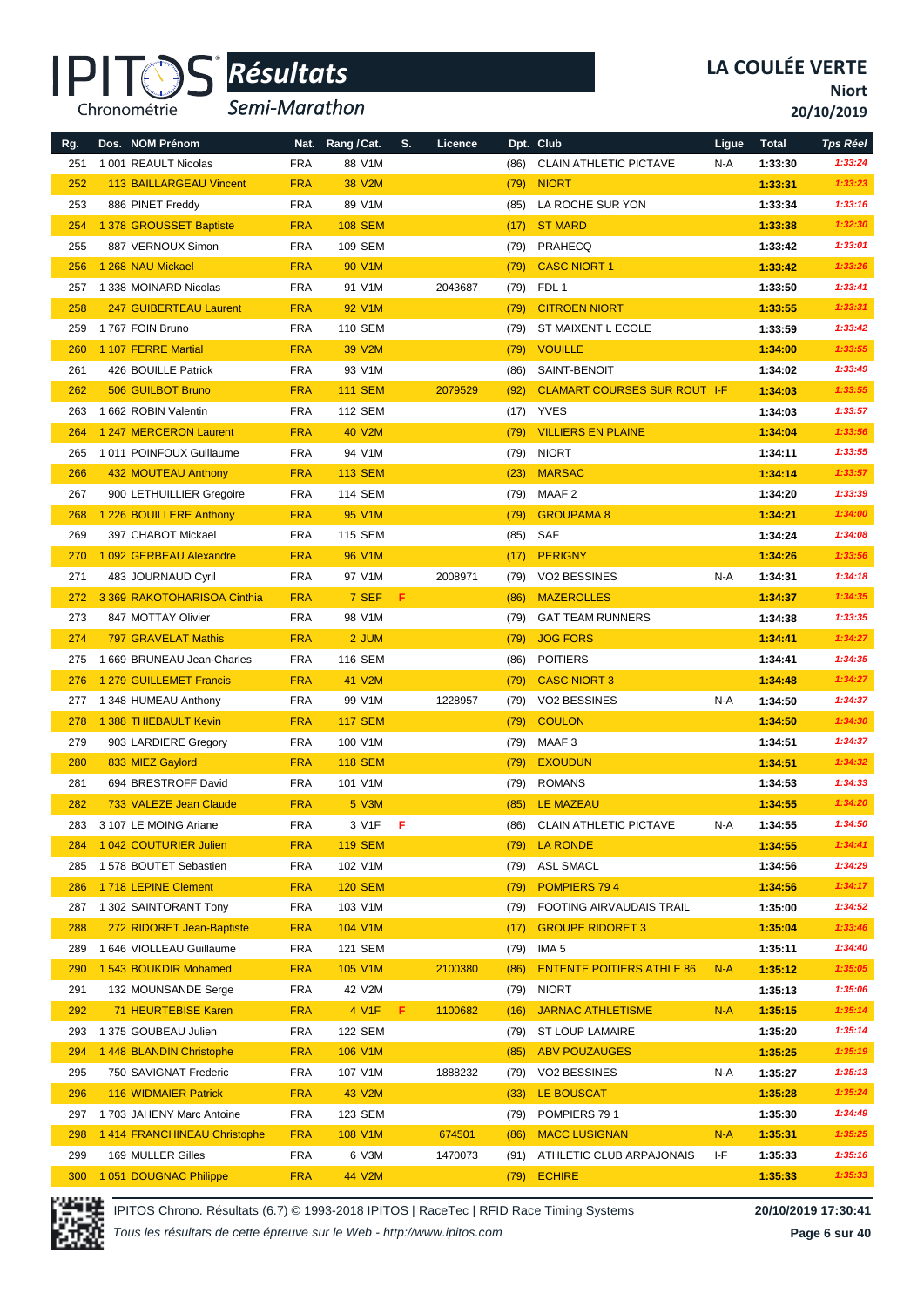

*Semi-Marathon*

**Niort**

**20/10/2019**

| Rg.<br>301 | Dos. NOM Prénom<br>852 MOUNIER Erwan | Nat.<br><b>FRA</b> | Rang / Cat.<br>109 V1M | S. | Licence | (79) | Dpt. Club<br>ST MARTIN DE ST MAIXENT | Ligue | <b>Total</b><br>1:35:35 | <b>Tps Réel</b><br>1:35:24 |
|------------|--------------------------------------|--------------------|------------------------|----|---------|------|--------------------------------------|-------|-------------------------|----------------------------|
| 302        | 758 PEREZ Gregory                    | <b>FRA</b>         | <b>110 V1M</b>         |    | 000000  | (17) | US AIGREFEUILLE ATHLETISME* N-A      |       | 1:35:37                 | 1:35:33                    |
| 303        | 902 HERVO David                      | <b>FRA</b>         | 111 V1M                |    |         | (79) | MAAF3                                |       | 1:35:38                 | 1:35:26                    |
| 304        | 1 599 LOUIS Frederic                 | <b>FRA</b>         | <b>45 V2M</b>          |    |         | (79) | <b>MELIORIS</b>                      |       | 1:35:39                 | 1:35:17                    |
| 305        | 440 YVETOT Mickael                   | <b>FRA</b>         | 124 SEM                |    |         | (87) | <b>BONNAC LA COTE</b>                |       | 1:35:41                 | 1:34:41                    |
| 306        | <b>120 JANVIER Thierry</b>           | <b>FRA</b>         | <b>46 V2M</b>          |    |         | (16) | <b>J S ANGOULEME TRIATHLON</b>       |       | 1:35:43                 | 1:35:24                    |
| 307        | 535 GAUTIER Antonin                  | <b>FRA</b>         | 125 SEM                |    |         | (79) | <b>CIRIERES</b>                      |       | 1:35:43                 | 1:35:13                    |
| 308        | 1453 BABIN Arnaud                    | <b>FRA</b>         | <b>126 SEM</b>         |    |         | (86) | <b>VERNON</b>                        |       | 1:35:44                 | 1:35:10                    |
| 309        | 1614 PRESSOIR Frederic               | <b>FRA</b>         | 112 V1M                |    |         | (45) | <b>GIROLLES</b>                      |       | 1:35:45                 | 1:35:11                    |
| 310        | 74 DELOMME Magali                    | <b>FRA</b>         | 8 SEF                  | F. | 1683929 | (16) | <b>JARNAC ATHLETISME</b>             | $N-A$ | 1:35:46                 | 1:35:43                    |
| 311        | 1 084 DESAIVRES David                | <b>FRA</b>         | 47 V2M                 |    |         | (79) | <b>LA RIPAILLE</b>                   |       | 1:35:47                 | 1:35:20                    |
| 312        | 842 MEUNIER Fabrice                  | <b>FRA</b>         | <b>113 V1M</b>         |    |         | (79) | <b>ST GELAIS</b>                     |       | 1:35:47                 | 1:35:32                    |
| 313        | 1498 MEUNIER Alexis                  | <b>FRA</b>         | 3 JUM                  |    |         | (79) | <b>JOG FORS</b>                      |       | 1:35:49                 | 1:35:34                    |
| 314        | <b>178 THEBAULT Bertrand</b>         | <b>FRA</b>         | <b>127 SEM</b>         |    |         | (79) | <b>GROUPE RIDORET 4</b>              |       | 1:35:49                 | 1:35:13                    |
| 315        | 1400 MEUNIER Remy                    | <b>FRA</b>         | 48 V2M                 |    |         | (79) | <b>JOG FORS</b>                      |       | 1:35:49                 | 1:35:36                    |
| 316        | 1 151 PREVIT Vincent                 | <b>FRA</b>         | <b>129 SEM</b>         |    |         | (79) | <b>MACIF1</b>                        |       | 1:35:50                 | 1:35:06                    |
| 317        | 1 159 BOUE Patrice                   | <b>FRA</b>         | 128 SEM                |    |         | (79) | MACIF <sub>2</sub>                   |       | 1:35:50                 | 1:35:06                    |
| 318        | <b>793 LAMOUREUX Ludovic</b>         | <b>FRA</b>         | 114 V1M                |    | 1744249 | (17) | US AIGREFEUILLE ATHLETISME* N-A      |       | 1:35:51                 | 1:34:41                    |
| 319        | 1 101 COUSSONNEAU Arnaud             | <b>FRA</b>         | 130 SEM                |    |         | (17) | <b>LA ROCHELLE</b>                   |       | 1:35:51                 | 1:35:38                    |
| 320        | 1754 CANTEAU Manu                    | <b>FRA</b>         | <b>131 SEM</b>         |    |         | (79) | <b>NIORT</b>                         |       | 1:35:55                 | 1:35:49                    |
| 321        | 1722 NOEL Ludovic                    | <b>FRA</b>         | 132 SEM                |    |         | (79) | POMPIERS 79 15                       |       | 1:35:56                 | 1:35:37                    |
| 322        | 786 LANDRET Stephane                 | <b>FRA</b>         | <b>115 V1M</b>         |    | 1645083 | (17) | US AIGREFEUILLE ATHLETISME* N-A      |       | 1:35:56                 | 1:35:39                    |
| 323        | 446 BEAUPERIN Loic                   | <b>FRA</b>         | 133 SEM                |    |         | (37) | <b>TOURS</b>                         |       | 1:35:57                 | 1:35:38                    |
| 324        | 811 FRADET Frederic                  | <b>FRA</b>         | <b>116 V1M</b>         |    |         | (79) | <b>THORIGNE</b>                      |       | 1:35:59                 | 1:35:55                    |
| 325        | 1 251 BILLAUD Sebastien              | <b>FRA</b>         | 117 V1M                |    |         | (79) | CASC CD 793                          |       | 1:36:01                 | 1:35:43                    |
| 326        | 592 POUVREAU Nicolas                 | <b>FRA</b>         | 49 V2M                 |    |         | (79) | <b>STADE NIORTAIS TRIATHLON</b>      |       | 1:36:01                 | 1:35:54                    |
| 327        | 1 150 TANGUY Mathieu                 | <b>FRA</b>         | 118 V1M                |    |         | (79) | <b>MACIF1</b>                        |       | 1:36:01                 | 1:35:54                    |
| 328        | 1 065 PEROCHEAU Robert               | <b>FRA</b>         | <b>7 V3M</b>           |    |         | (17) | <b>AULNAY</b>                        |       | 1:36:02                 | 1:35:53                    |
| 329        | 1 210 DELAHAYE Frederic              | <b>FRA</b>         | 50 V2M                 |    |         | (79) | <b>GROUPAMA 11</b>                   |       | 1:36:05                 | 1:35:53                    |
| 330        | 1 138 BODET Julien                   | <b>FRA</b>         | <b>134 SEM</b>         |    |         | (17) | <b>OUIRUN LA ROCHELLE</b>            |       | 1:36:08                 | 1:35:39                    |
| 331        | 813 PIRAUDEAU Nicolas                | <b>FRA</b>         | 135 SEM                |    |         | (86) | <b>CIVAUX</b>                        |       | 1:36:08                 | 1:35:36                    |
| 332        | 270 GETREAU Michael                  | <b>FRA</b>         | <b>119 V1M</b>         |    |         | (86) | AS VOUILLE 86                        |       | 1:36:09                 | 1:36:05                    |
| 333        | 1477 REAU Olivier                    | FRA                | 136 SEM                |    |         | (79) | <b>SAINT POMPAIN</b>                 |       | 1:36:10                 | 1:36:01                    |
| 334        | 889 GOURAUD Mickael                  | <b>FRA</b>         | <b>137 SEM</b>         |    |         | (79) | <b>RUNNING CLUB SAINT MAIXENT</b>    |       | 1:36:12                 | 1:36:03                    |
| 335        | 1 056 BABINOT Denis                  | <b>FRA</b>         | 51 V2M                 |    |         | (79) | <b>NIORT</b>                         |       | 1:36:13                 | 1:35:59                    |
| 336        | 1 005 ASTIER Sylvain                 | <b>FRA</b>         | <b>138 SEM</b>         |    |         | (86) | LA FOULEE ROCHELAISE                 |       | 1:36:14                 | 1:36:00                    |
| 337        | 1 463 RIMBAUD Yohann                 | <b>FRA</b>         | 120 V1M                |    |         | (85) | <b>SERIGNE</b>                       |       | 1:36:15                 | 1:35:49                    |
| 338        | 1 298 ALFRED Mickael                 | <b>FRA</b>         | <b>121 V1M</b>         |    | 2080506 | (86) | <b>ENTENTE POITIERS ATHLE 86</b>     | $N-A$ | 1:36:17                 | 1:35:50                    |
| 339        | 946 JOLY Vincent                     | <b>FRA</b>         | 52 V2M                 |    |         | (79) | XMEN                                 |       | 1:36:17                 | 1:35:38                    |
| 340        | 1 037 PHILLIPS Robert                | <b>FRA</b>         | 53 V2M                 |    | 1997521 | (17) | AS17 S/L HAUTE SAINTONGE AT N-A      |       | 1:36:17                 | 1:35:48                    |
| 341        | 308 DUPAS Bruno                      | <b>FRA</b>         | 122 V1M                |    |         | (79) | SOUVIGNE                             |       | 1:36:18                 | 1:35:48                    |
| 342        | 541 TALBERT Philippe                 | <b>FRA</b>         | 54 V2M                 |    |         | (37) | <b>SAINT CYR SUR LOIRE</b>           |       | 1:36:19                 | 1:36:02                    |
| 343        | 1450 VINDREAU Christophe             | <b>FRA</b>         | 139 SEM                |    |         | (79) | <b>ACF ALSTOM</b>                    |       | 1:36:20                 | 1:35:51                    |
| 344        | 3 376 DAVID Aurore                   | <b>FRA</b>         | 9 SEF                  | F. |         | (86) | <b>CA PICTAVE</b>                    |       | 1:36:22                 | 1:36:17                    |
| 345        | 215 BREAU Sylvain                    | <b>FRA</b>         | 123 V1M                |    |         | (17) | LA RONDE                             |       | 1:36:24                 | 1:36:01                    |
| 346        | 111 MOUNAL Pascal                    | <b>FRA</b>         | <b>124 V1M</b>         |    |         | (16) | ST SULPICE DE COGNAC                 |       | 1:36:26                 | 1:35:31                    |
| 347        | 403 BONNET Remy                      | <b>FRA</b>         | 140 SEM                |    |         | (17) | ORANGE BLEU SURGERES                 |       | 1:36:28                 | 1:35:20                    |
| 348        | 577 LESPAGNOL Julien                 | <b>FRA</b>         | <b>141 SEM</b>         |    |         | (37) | <b>AVRILLE LES PONCEAUX</b>          |       | 1:36:32                 | 1:36:27                    |
| 349        | 1 326 BOURGEOIS Ludovic              | FRA                | 125 V1M                |    |         |      | $(16)$ VARS                          |       | 1:36:34                 | 1:36:01                    |
| 350        | 1768 DE BŒUF Philippe                | <b>FRA</b>         | 55 V2M                 |    |         |      | (79) NIORT                           |       | 1:36:37                 | 1:36:26                    |

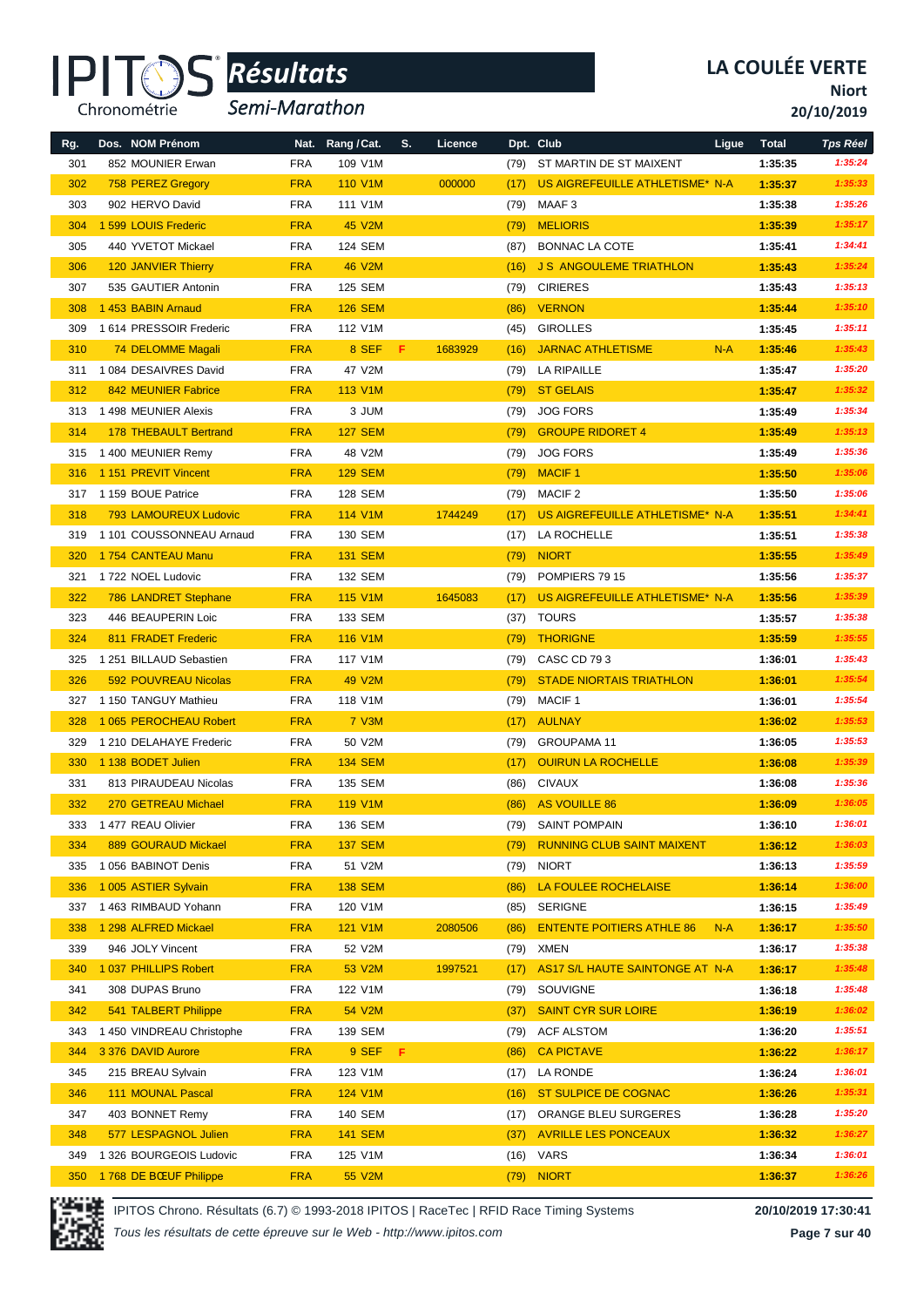

*Semi-Marathon*

**Niort**

**20/10/2019**

| Rg. | Dos. NOM Prénom                    |            | Nat. Rang / Cat. | S.  | Licence |      | Dpt. Club                         | Ligue | <b>Total</b> | <b>Tps Réel</b>    |
|-----|------------------------------------|------------|------------------|-----|---------|------|-----------------------------------|-------|--------------|--------------------|
| 351 | 106 CARDINAUD Frederic             | <b>FRA</b> | 8 V3M            |     |         | (79) | CHAURAY                           |       | 1:36:38      | 1:36:35            |
| 352 | 843 LENOIR Thibaut                 | <b>FRA</b> | <b>142 SEM</b>   |     |         | (79) | <b>NIORT</b>                      |       | 1:36:38      | 1:36:21            |
| 353 | 760 FINOCCHIARO Daniel             | <b>FRA</b> | 56 V2M           |     | 1966889 | (17) | US AIGREFEUILLE ATHLETISME* N-A   |       | 1:36:41      | 1:36:25            |
| 354 | 227 DUVERGER Thierry               | <b>FRA</b> | 57 V2M           |     |         | (92) | <b>OXYGENE PSA</b>                |       | 1:36:42      | 1:36:08            |
| 355 | 1 362 ROUFFIN Romuald              | <b>FRA</b> | 143 SEM          |     |         | (79) | <b>CASTORAMA1</b>                 |       | 1:36:42      | 1:36:35            |
| 356 | 1 028 RAOUL Vincent                | <b>FRA</b> | <b>144 SEM</b>   |     |         | (79) | <b>GENDARMERIE NIORT</b>          |       | 1:36:46      | 1:36:35            |
| 357 | 85 PICARD Cyndie                   | <b>FRA</b> | 10 SEF           | - F |         | (79) | <b>NIORT</b>                      |       | 1:36:50      | 1:36:42            |
| 358 | 414 PLANCHET Clement               | <b>FRA</b> | 5 ESM            |     |         | (79) | <b>STADE POITEVIN TRIATHLON</b>   |       | 1:36:51      | 1:36:34            |
| 359 | 1809 LAMONT Jean Pascal            | <b>FRA</b> | 126 V1M          |     |         | (85) | <b>CHAMPAGNE LES MARAIS</b>       |       | 1:36:52      | 1:36:50            |
| 360 | 1 526 VERDON Pascal                | <b>FRA</b> | <b>58 V2M</b>    |     |         | (17) | <b>GRANDJEAN</b>                  |       | 1:36:56      | 1:36:29            |
| 361 | 1702 MEULAN Nicolas                | <b>FRA</b> | 127 V1M          |     |         | (79) | POMPIERS 791                      |       | 1:36:57      | 1:36:22            |
| 362 | 1085 CHAIGNEAU Sylvain             | <b>FRA</b> | <b>145 SEM</b>   |     |         | (79) | <b>BRESSUIRE</b>                  |       | 1:36:58      | 1:36:34            |
| 363 | 3 331 CHABOT Laetitia              | <b>FRA</b> | 11 SEF           | F   |         | (79) | PG <sub>6</sub>                   |       | 1:36:59      | 1:36:49            |
| 364 | 898 FAVREAU Fabien                 | <b>FRA</b> | <b>128 V1M</b>   |     |         | (85) | MAAF <sub>2</sub>                 |       | 1:37:04      | 1:36:47            |
| 365 | 1 096 SURAULT Thierry              | <b>FRA</b> | 59 V2M           |     |         | (86) | <b>VENDEUVRE DU POITOU</b>        |       | 1:37:06      | 1:36:57            |
| 366 | <b>75 COUTANT Adeline</b>          | <b>FRA</b> | <b>12 SEF</b>    | F   |         | (79) | <b>RUNNING CLUB SAINT MAIXENT</b> |       | 1:37:07      | 1:37:01            |
| 367 | 1 166 MARSAULT Francois            | <b>FRA</b> | 9 V3M            |     |         | (79) | <b>MACIF5</b>                     |       | 1:37:07      | 1:37:01            |
| 368 | 980 PREVOTE Laurent                | <b>FRA</b> | 60 V2M           |     |         | (79) | <b>STEF NIORT 1</b>               |       | 1:37:11      | 1:36:57            |
| 369 | 626 CHIRON Franck                  | <b>FRA</b> | 129 V1M          |     | 496492  | (37) | AVENIR AMBOISE ATHLETISME CEN     |       | 1:37:16      | 1:35:46            |
| 370 | 3 403 BOUTEILLER Virginie          | <b>FRA</b> | <b>13 SEF</b>    | F.  | 1867427 | (79) | POMPIERS 79 16                    |       | 1:37:19      | 1:37:03            |
| 371 | 1725 DORE Anthony                  | <b>FRA</b> | 146 SEM          |     |         | (79) | POMPIERS 79 16                    |       | 1:37:19      | 1:37:03            |
| 372 | 911 GAILLARD David                 | <b>FRA</b> | 130 V1M          |     |         | (79) | MAAF <sub>5</sub>                 |       | 1:37:19      | 1:37:01            |
| 373 | 637 BARREAU Maxime                 | <b>FRA</b> | 147 SEM          |     |         | (33) | SAINT-LOUBES                      |       | 1:37:20      | 1:36:53            |
| 374 | 599 MOREL Eric                     | <b>FRA</b> | 61 V2M           |     |         | (79) | <b>ATSCAF3</b>                    |       | 1:37:22      | 1:37:05            |
| 375 |                                    |            |                  |     |         |      | NIORT ENDURANCE 79                | N-A   |              | 1:36:46            |
|     | 369 PHILIPPONNEAU Christophe       | <b>FRA</b> | 148 SEM          |     |         | (79) |                                   |       | 1:37:22      |                    |
| 376 | 880 PREDEAU Frederic               | <b>FRA</b> | <b>149 SEM</b>   |     |         | (79) | LA CRECHE                         |       | 1:37:22      | 1:37:04<br>1:36:37 |
| 377 | 1 564 CHARLES Vincent              | <b>FRA</b> | 131 V1M          |     |         | (79) | ASL SMACL                         |       | 1:37:24      |                    |
| 378 | 611 FOURNIER Olivier               | <b>FRA</b> | 132 V1M          |     |         | (86) | <b>CHATEAU LARCHER</b>            |       | 1:37:25      | 1:36:58            |
| 379 | 388 MARCOUX Patrick                | <b>FRA</b> | 62 V2M           |     |         | (17) | LAGORD                            |       | 1:37:27      | 1:37:19            |
| 380 | 3 259 NADEAU-MAURIN Laure          | <b>FRA</b> | 5 V1F            | F.  |         | (79) | MACIF <sub>10</sub>               |       | 1:37:29      | 1:37:22            |
| 381 | 848 MARTORI Stephane               | <b>FRA</b> | 63 V2M           |     | 1575177 | (79) | AS RUN IN NIORT                   | N-A   | 1:37:32      | 1:37:22            |
| 382 | 624 SIEUW Anthony                  | <b>FRA</b> | <b>150 SEM</b>   |     |         | (79) | LA CRECHE                         |       | 1:37:34      | 1:37:17            |
| 383 | 452 BERTRAND Ludovic               | <b>FRA</b> | 151 SEM          |     |         |      | (86) COULOMBIERS                  |       | 1:37:35      | 1:37:20            |
| 384 | 1 233 FREJOU Patrice               | <b>FRA</b> | 64 V2M           |     |         | (79) | <b>GRANZAY GRIPT</b>              |       | 1:37:36      | 1:37:19            |
| 385 | 319 POUPEAU Laurent                | <b>FRA</b> | 133 V1M          |     |         | (85) | <b>THORIGNY</b>                   |       | 1:37:37      | 1:37:27            |
| 386 | 1 440 NICOT Jacques-Olivier        | <b>FRA</b> | 134 V1M          |     | 1349448 | (33) | AS LIBOURNE                       |       | 1:37:41      | 1:37:26            |
| 387 | 743 DAVID Mederic                  | <b>FRA</b> | 4 JUM            |     |         | (17) | DOEUIL SUR LE MIGNON              |       | 1:37:43      | 1:37:31            |
| 388 | 1 038 DESPAS Laurent               | <b>FRA</b> | 65 V2M           |     |         | (17) | <b>MONTROY</b>                    |       | 1:37:46      | 1:37:37            |
| 389 | 1 425 LE GARGASSON Jean-Claude FRA |            | 10 V3M           |     | 486797  | (79) | <b>CA PARTHENAY</b>               | N-A   | 1:37:51      | 1:36:55            |
| 390 | 1811 BOURGOIN David                | <b>FRA</b> | 135 V1M          |     |         | (17) | AYTRE                             |       | 1:37:52      | 1:37:22            |
| 391 | 1086 CACHA Remi                    | <b>FRA</b> | 152 SEM          |     |         |      | $(17)$ AYTRE                      |       | 1:37:53      | 1:37:24            |
| 392 | 233 LIZOT Mickael                  | <b>FRA</b> | <b>153 SEM</b>   |     |         | (17) | LA ROCHELLE                       |       | 1:37:54      | 1:37:16            |
| 393 | 1 393 VEUILLET Stephane            | <b>FRA</b> | 136 V1M          |     |         | (17) | SAINTE SOULLE                     |       | 1:37:56      | 1:37:35            |
| 394 | 83 VIOLLEAU Lena                   | <b>FRA</b> | <b>14 SEF</b>    | F.  | 2186078 | (87) | <b>LIMOGES ATHLE*</b>             | $N-A$ | 1:37:57      | 1:37:52            |
| 395 | 1534 PARTHENAY Jean Pierre         | <b>FRA</b> | 66 V2M           |     |         | (79) | VERRUYES                          |       | 1:37:58      | 1:37:40            |
| 396 | 1745 THISBE Alain                  | <b>FRA</b> | 67 V2M           |     |         | (79) | <b>NIORT</b>                      |       | 1:37:58      | 1:37:50            |
| 397 | 1 140 BEAUDOUIN Frederic           | <b>FRA</b> | 68 V2M           |     | 1190571 | (37) | ASSOCIATION COUREURS DE L CEN     |       | 1:37:59      | 1:37:52            |
| 398 | 479 BORDERIE Laurent               | <b>FRA</b> | 137 V1M          |     | 1835845 | (16) | <b>CA PLASSAC</b>                 | $N-A$ | 1:38:00      | 1:36:30            |
| 399 | 1 340 GARREZ Christian             | <b>FRA</b> | 69 V2M           |     |         | (79) | DARVA 11                          |       | 1:38:00      | 1:37:31            |
| 400 | <b>700 SCHILLOT Sebastien</b>      | <b>FRA</b> | <b>154 SEM</b>   |     |         | (44) | <b>GORGES</b>                     |       | 1:38:05      | 1:37:13            |



IPITOS Chrono. Résultats (6.7) © 1993-2018 IPITOS | RaceTec | RFID Race Timing Systems **20/10/2019 17:30:42**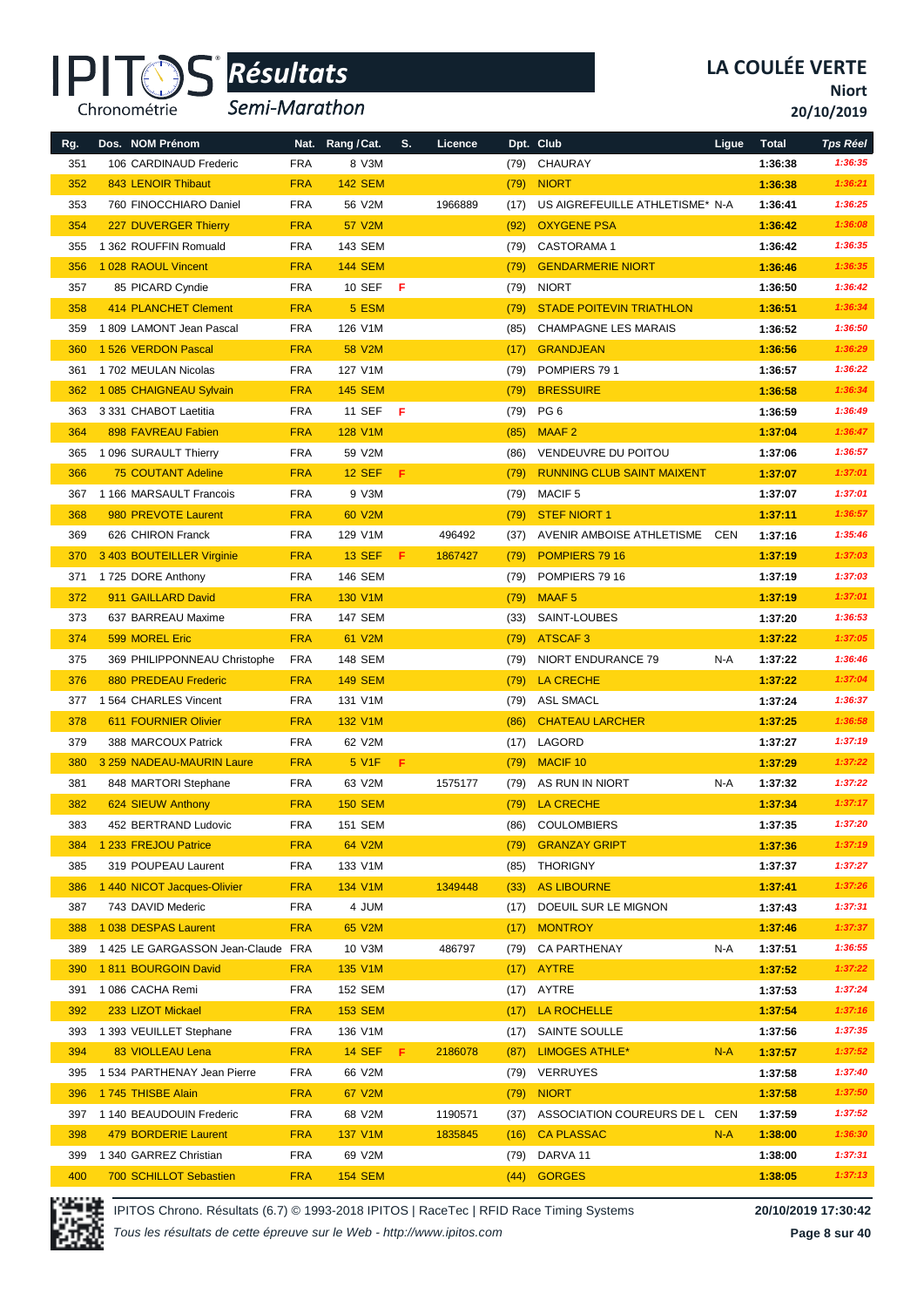#### IPI<sup>-</sup> Chronométrie

### *Résultats* **®**

*Semi-Marathon*

**Niort**

**20/10/2019**

| Rg. | Dos. NOM Prénom                  | Nat.       | Rang / Cat.    | S. | Licence |      | Dpt. Club                            | Ligue | <b>Total</b> | <b>Tps Réel</b> |
|-----|----------------------------------|------------|----------------|----|---------|------|--------------------------------------|-------|--------------|-----------------|
| 401 | 1517 DESMIER Nicolas             | <b>FRA</b> | <b>155 SEM</b> |    |         | (79) | PG <sub>6</sub>                      |       | 1:38:06      | 1:37:41         |
| 402 | 538 MALCOR Armel                 | <b>FRA</b> | <b>156 SEM</b> |    |         | (79) | <b>XAINTRAY</b>                      |       | 1:38:08      | 1:37:59         |
| 403 | 328 THEBAUD Jean-Baptiste        | <b>FRA</b> | 138 V1M        |    |         | (86) | MIGNE-AUXANCES                       |       | 1:38:12      | 1:37:40         |
| 404 | 826 JEANJEAN Stephane            | <b>FRA</b> | 139 V1M        |    |         | (79) | <b>LA CRECHE</b>                     |       | 1:38:16      | 1:37:35         |
| 405 | 1 208 BONNEAU Pascal             | <b>FRA</b> | 140 V1M        |    |         | (79) | <b>GROUPAMA 11</b>                   |       | 1:38:18      | 1:38:05         |
| 406 | 1764 PARADELO RODRIGUEZ Ivan ESP |            | <b>157 SEM</b> |    |         | (79) | <b>NIORT</b>                         |       | 1:38:21      | 1:38:17         |
| 407 | 754 GEGADEN Patrice              | <b>FRA</b> | 141 V1M        |    | 1461580 | (17) | US AIGREFEUILLE ATHLETISME* N-A      |       | 1:38:21      | 1:38:04         |
| 408 | 1 550 DIDIER Stephane            | <b>FRA</b> | 142 V1M        |    |         | (79) | <b>CANIBALES 79</b>                  |       | 1:38:22      | 1:38:17         |
| 409 | 3 118 BAILLY Anne-Lise           | <b>FRA</b> | <b>15 SEF</b>  | F  | 214825  | (37) | REVEIL SPORTIF DE ST CYR/LOI CEN     |       | 1:38:22      | 1:38:19         |
| 410 | 1 542 BOUCHEIX Bruno             | <b>FRA</b> | <b>70 V2M</b>  |    | 204263  | (23) | <b>GLENIC SPORT NATURE</b>           | $N-A$ | 1:38:23      | 1:37:32         |
| 411 | 593 VAUBOURDOLLE Christophe      | <b>FRA</b> | 143 V1M        |    |         | (87) | <b>LIMOGES</b>                       |       | 1:38:24      | 1:37:19         |
| 412 | 1 332 GUIMARD William            | <b>FRA</b> | <b>158 SEM</b> |    |         | (85) | <b>SOPRA STERIA 1</b>                |       | 1:38:27      | 1:37:33         |
| 413 | 1757 DAGUIN Jean Francois        | <b>FRA</b> | 159 SEM        |    |         | (79) | <b>NIORT</b>                         |       | 1:38:28      | 1:37:57         |
| 414 | 1 277 DELHOMME Eric              | <b>FRA</b> | 144 V1M        |    | 1971200 | (79) | <b>CASC NIORT 3</b>                  |       | 1:38:28      | 1:38:24         |
| 415 | 1 603 ROCHE Wilfried             | <b>FRA</b> | 160 SEM        |    | 2138828 | (79) | VO2 BESSINES                         | N-A   | 1:38:28      | 1:38:02         |
| 416 | 1 361 BOULIN Stephane            | <b>FRA</b> | <b>145 V1M</b> |    |         | (86) | <b>POITIERS</b>                      |       | 1:38:29      | 1:38:21         |
| 417 | 1 659 BAILLIER Romain            | <b>FRA</b> | 146 V1M        |    |         | (79) | <b>APIVIA1</b>                       |       | 1:38:29      | 1:38:21         |
| 418 | 1825 JUILLET Herve               | <b>FRA</b> | 71 V2M         |    |         | (16) | <b>JARNAC ATHLETISME</b>             | $N-A$ | 1:38:30      | 1:38:00         |
| 419 | 1 266 FEUTRY Guy                 | <b>FRA</b> | 72 V2M         |    | 1684163 | (79) | MAIF A ET C 3                        |       | 1:38:32      | 1:38:22         |
| 420 | 836 BRUNETEAU Frederic           | <b>FRA</b> | <b>147 V1M</b> |    |         | (79) | <b>AIFFRES</b>                       |       | 1:38:33      | 1:37:30         |
| 421 | 1721 JOLLY Maxime                | <b>FRA</b> | 161 SEM        |    |         | (79) | POMPIERS 79 15                       |       | 1:38:36      | 1:37:59         |
| 422 | 905 ROUSSEAU Jean Luc            | <b>FRA</b> | 148 V1M        |    |         | (79) | <b>MAAF3</b>                         |       | 1:38:39      | 1:38:25         |
| 423 | 258 PROTON Jerome                | <b>FRA</b> | 149 V1M        |    |         | (17) | LA ROCHELLE TRIATHLON                |       | 1:38:39      | 1:38:36         |
| 424 | 1723 PRUNEAU Sebastien           | <b>FRA</b> | <b>162 SEM</b> |    | 1463385 | (79) | POMPIERS 79 15                       |       | 1:38:40      | 1:38:23         |
| 425 | 217 BAILLY Remi                  | <b>FRA</b> | 163 SEM        |    |         | (33) | <b>BLANQUEFORT</b>                   |       | 1:38:41      | 1:38:22         |
| 426 | 1 099 JOLLIVET Thierry           | <b>FRA</b> | <b>73 V2M</b>  |    |         | (79) | <b>NIORT</b>                         |       | 1:38:43      | 1:38:36         |
| 427 | 1 229 TOKPANOU Fabrice Charles   | <b>FRA</b> | 150 V1M        |    |         | (86) | <b>GROUPAMA 8</b>                    |       | 1:38:43      | 1:38:41         |
| 428 | 1 135 PITAUD Jerome              | <b>FRA</b> | <b>164 SEM</b> |    |         | (17) | <b>COURCON</b>                       |       | 1:38:46      | 1:37:51         |
| 429 | 1584 BONNANFANT Thibault         | <b>FRA</b> | 6 ESM          |    |         | (79) | AZAY LE BRULE                        |       | 1:38:49      | 1:38:28         |
| 430 | 1 379 LAMIRE Stephane            | <b>FRA</b> | <b>74 V2M</b>  |    | 1916369 | (79) | <b>SEVRE BOCAGE AC</b>               | $N-A$ | 1:38:51      | 1:38:17         |
| 431 | 1015 BEAUFFRETON Pascal          | <b>FRA</b> | 75 V2M         |    |         | (79) | <b>ECHIRE</b>                        |       | 1:38:53      | 1:38:27         |
| 432 | 878 CHABOT Mathieu               | <b>FRA</b> | <b>151 V1M</b> |    |         | (79) | <b>FOOTING AIRVAUDAIS TRAIL</b>      |       | 1:38:54      | 1:38:46         |
| 433 | 136 DEGEN Guillaume              | <b>FRA</b> | 165 SEM        |    |         | (86) | MIGNE AUXANCES                       |       | 1:38:55      | 1:38:37         |
| 434 | <b>348 DESLANDRE Nicolas</b>     | <b>FRA</b> | <b>166 SEM</b> |    |         | (79) | <b>BRESSUIRE</b>                     |       | 1:38:58      | 1:38:52         |
| 435 | 757 LAUNAY Pierre                | <b>FRA</b> | 152 V1M        |    |         | (17) | CAMIF 21                             |       | 1:38:59      | 1:38:59         |
| 436 | 127 BERNARD Bruno                | <b>FRA</b> | <b>11 V3M</b>  |    | 291517  | (44) | <b>AC VARADES</b>                    | P-L   | 1:38:59      | 1:38:28         |
| 437 | 1 359 LUCAS Alexandre            | <b>FRA</b> | 167 SEM        |    | 1657670 | (79) | CERFRANCE                            |       | 1:39:01      | 1:38:50         |
| 438 | 492 LUCAS Benjamin               | <b>FRA</b> | <b>168 SEM</b> |    | 1966453 | (17) | <b>ASPTT LA ROCHELLE</b>             | $N-A$ | 1:39:02      | 1:38:47         |
| 439 | 1 668 MASSE Eric                 | <b>FRA</b> | 153 V1M        |    |         | (86) | <b>CA PICTAVE</b>                    |       | 1:39:04      | 1:38:58         |
| 440 | 1704 CHASSIN Xavier              | <b>FRA</b> | 154 V1M        |    |         | (79) | POMPIERS 791                         |       | 1:39:06      | 1:38:48         |
| 441 | 225 BOINEAU Florian              | <b>FRA</b> | 169 SEM        |    |         | (78) | MONTIGNY-LE-BRETONNEUX               |       | 1:39:06      | 1:38:54         |
| 442 | 254 BOUTET Henri                 | <b>FRA</b> | <b>170 SEM</b> |    |         | (86) | POITIERS RUNIVERSITY                 |       | 1:39:06      | 1:38:14         |
| 443 | 1 423 DIEUMEGARD Tony            | <b>FRA</b> | 171 SEM        |    |         | (79) | ADILLY                               |       | 1:39:07      | 1:39:07         |
| 444 | 290 THEBAULT Eric                | <b>FRA</b> | <b>155 V1M</b> |    |         | (17) | <b>BOUHET</b>                        |       | 1:39:09      | 1:38:20         |
| 445 | 1 697 VIMONT Gaetan              | <b>FRA</b> | 172 SEM        |    |         | (79) | LA CRECHE                            |       | 1:39:12      | 1:37:50         |
| 446 | 1 121 REGNIER Jacques            | <b>FRA</b> | <b>12 V3M</b>  |    | 723594  | (79) | <b>SEVRE BOCAGE AC</b>               | $N-A$ | 1:39:12      | 1:38:34         |
| 447 | 1 649 CAIRA Morgan               | <b>FRA</b> | 173 SEM        |    |         | (17) | SAINT GEORGES DE DIDONNE             |       | 1:39:13      | 1:39:01         |
| 448 | 1 452 ROUVREAU Julien            | <b>FRA</b> | <b>174 SEM</b> |    |         | (79) | <b>POMPAIRE</b>                      |       | 1:39:14      | 1:37:50         |
| 449 | 536 POUPARD Francois             | <b>FRA</b> | 76 V2M         |    |         | (79) | <b>SAINT GELAIS</b>                  |       | 1:39:16      | 1:39:03         |
| 450 | 756 MOINARD Claude-Alain         | <b>FRA</b> | 77 V2M         |    | 2179911 |      | (17) US AIGREFEUILLE ATHLETISME* N-A |       | 1:39:18      | 1:38:51         |



IPITOS Chrono. Résultats (6.7) © 1993-2018 IPITOS | RaceTec | RFID Race Timing Systems **20/10/2019 17:30:42**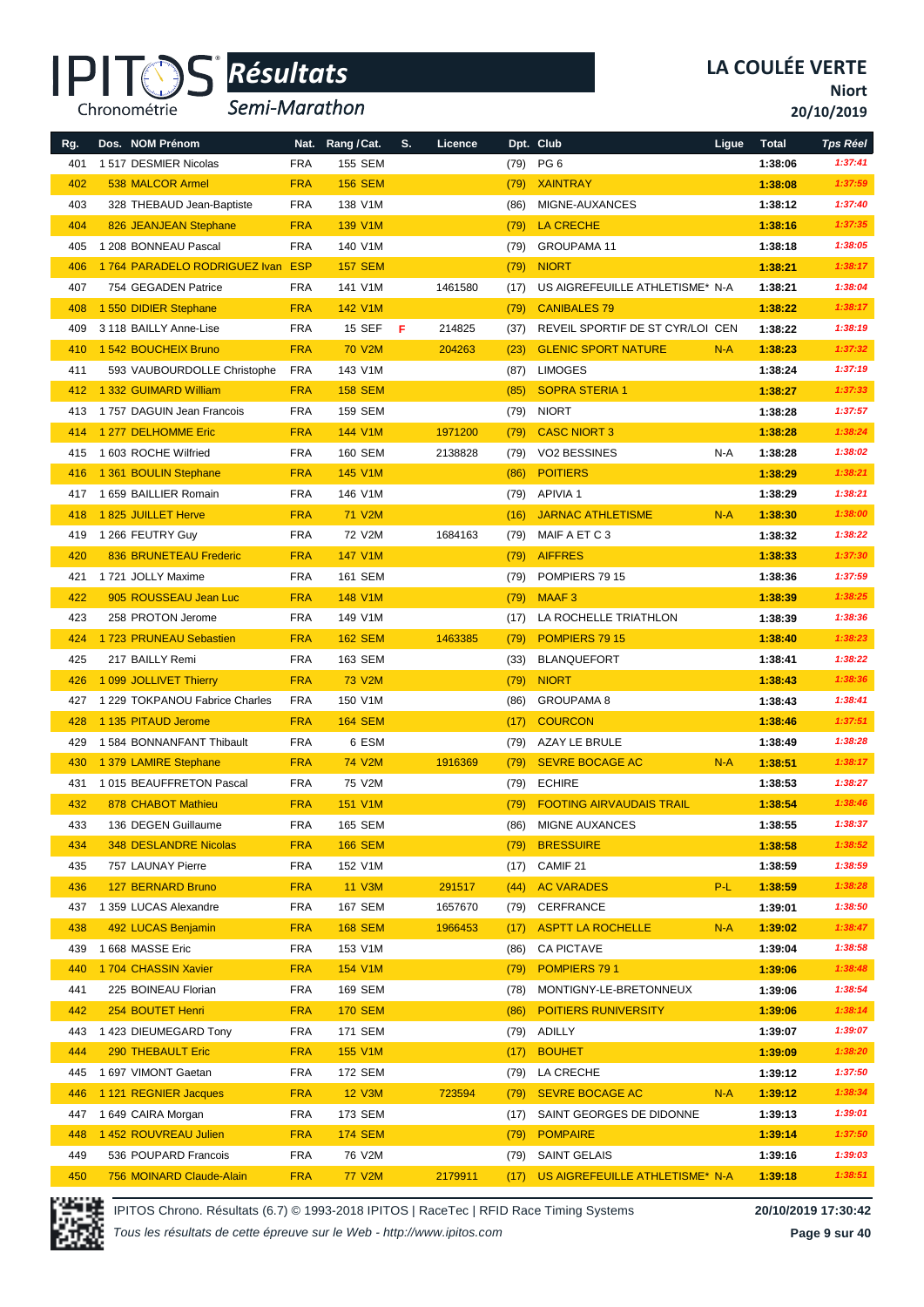#### IPI<sup>-</sup> Chronométrie

## *Résultats* **®**

*Semi-Marathon*

**Niort**

**20/10/2019**

| Rg. | Dos. NOM Prénom              |            | Nat. Rang / Cat. | S. | Licence |      | Dpt. Club                       | Ligue | <b>Total</b> | <b>Tps Réel</b> |
|-----|------------------------------|------------|------------------|----|---------|------|---------------------------------|-------|--------------|-----------------|
| 451 | 581 VILLAIN Paul             | <b>FRA</b> | 7 ESM            |    |         | (86) | <b>POITIERS</b>                 |       | 1:39:19      | 1:38:52         |
| 452 | 877 GALLENNE Christophe      | <b>FRA</b> | <b>156 V1M</b>   |    |         | (37) | <b>TOURS</b>                    |       | 1:39:21      | 1:38:47         |
| 453 | 755 SYLVESTRE Arnaud         | <b>FRA</b> | 157 V1M          |    |         | (79) | CAMIF <sub>21</sub>             |       | 1:39:26      | 1:38:34         |
| 454 | 1 041 JOUHANIN Johann        | <b>FRA</b> | <b>158 V1M</b>   |    |         | (17) | <b>MORAGNE</b>                  |       | 1:39:26      | 1:38:36         |
| 455 | 1 390 BERLAND Fabrice        | <b>FRA</b> | 159 V1M          |    |         | (85) | LA CHATAIGNERAIE                |       | 1:39:28      | 1:38:59         |
| 456 | <b>198 METAIS Frederic</b>   | <b>FRA</b> | <b>160 V1M</b>   |    |         | (85) | ST MICHEL LE CLOUCQ             |       | 1:39:29      | 1:37:55         |
| 457 | 1 506 VITALLY Gerard         | <b>FRA</b> | 13 V3M           |    |         | (79) | LES 12-14 NIORT                 |       | 1:39:29      | 1:39:05         |
| 458 | 699 CARTON Jeremy            | <b>FRA</b> | <b>175 SEM</b>   |    |         | (79) | <b>NIORT</b>                    |       | 1:39:29      | 1:38:23         |
| 459 | 1 119 NOURIGEON Guillaume    | <b>FRA</b> | 176 SEM          |    |         | (79) | <b>NIORT</b>                    |       | 1:39:30      | 1:39:20         |
| 460 | 996 LAVRIT Yvan              | <b>FRA</b> | <b>14 V3M</b>    |    |         | (16) | <b>BALZAC</b>                   |       | 1:39:30      | 1:38:21         |
| 461 | 351 BOEUF Johann             | <b>FRA</b> | 161 V1M          |    |         | (79) | <b>NIORT</b>                    |       | 1:39:30      | 1:39:22         |
| 462 | 1726 SICOT Wilfried          | <b>FRA</b> | <b>177 SEM</b>   |    |         | (79) | POMPIERS 79 16                  |       | 1:39:30      | 1:39:05         |
| 463 | 952 DAVAIL Aurelien          | <b>FRA</b> | <b>178 SEM</b>   |    | 1907784 | (79) | <b>CA PARTHENAY</b>             | N-A   | 1:39:31      | 1:39:05         |
| 464 | 1 535 BIGEAYE Jean           | <b>FRA</b> | 8 ESM            |    |         | (17) | <b>PERIGNY</b>                  |       | 1:39:31      | 1:38:14         |
| 465 | 732 ARNAULT Joel             | <b>FRA</b> | 15 V3M           |    |         | (79) | ATSCAF3                         |       | 1:39:33      | 1:39:19         |
| 466 | 411 ROBOAM Jacques           | <b>FRA</b> | <b>16 V3M</b>    |    |         | (79) | <b>PARTHENAY</b>                |       | 1:39:34      | 1:39:26         |
| 467 | 1079 BRANNENS Jean-Aurelien  | <b>FRA</b> | <b>179 SEM</b>   |    |         | (17) | <b>COURS SON NATURE</b>         |       | 1:39:35      | 1:39:13         |
| 468 | 1 220 MARIVINGT Eric         | <b>FRA</b> | 162 V1M          |    |         | (86) | <b>GROUPAMA 9</b>               |       | 1:39:37      | 1:39:32         |
| 469 | 949 VADIER Sebastien         | <b>FRA</b> | 163 V1M          |    | 1799758 | (86) | <b>MACC LUSIGNAN</b>            | N-A   | 1:39:38      | 1:39:31         |
| 470 | 1 305 LACUSKA Francis        | <b>FRA</b> | <b>78 V2M</b>    |    | 509120  | (17) | <b>AALRA S/L SC SURGERES</b>    | $N-A$ | 1:39:39      | 1:39:14         |
| 471 | 1744 LAPORTE Sebastien       | <b>FRA</b> | 164 V1M          |    |         | (79) | CHAURAY                         |       | 1:39:40      | 1:39:19         |
| 472 | 1 254 BUIL Thierry           | <b>FRA</b> | <b>79 V2M</b>    |    | 1474671 | (79) | <b>CASC CD 793</b>              |       | 1:39:40      | 1:39:19         |
| 473 | 1 109 LE FAUCHEUR Christophe | <b>FRA</b> | 80 V2M           |    |         | (79) | <b>VOUILLE</b>                  |       | 1:39:40      | 1:39:22         |
| 474 | <b>152 MONTEIX Guillaume</b> | <b>FRA</b> | <b>180 SEM</b>   |    |         | (17) | <b>PERIGNY</b>                  |       | 1:39:41      | 1:39:30         |
| 475 | 1114 REIGNER Jerome          | <b>FRA</b> | 165 V1M          |    |         | (79) | AS RUN IN NIORT                 | N-A   | 1:39:42      | 1:39:25         |
| 476 | 1 188 TRANCHET Matthieu      | <b>FRA</b> | <b>181 SEM</b>   |    |         | (79) | <b>MACIF 11</b>                 |       | 1:39:43      | 1:39:19         |
| 477 | 1 170 CHOLLEZ David          | <b>FRA</b> | 166 V1M          |    |         | (79) | MACIF <sub>6</sub>              |       | 1:39:44      | 1:39:20         |
| 478 | 355 FAGOT Julien             | <b>FRA</b> | <b>182 SEM</b>   |    |         | (79) | LA CRECHE                       |       | 1:39:44      | 1:39:28         |
| 479 | 876 VERGNAUD Denis           | <b>FRA</b> | 167 V1M          |    |         | (85) | FAN CLUB DE NICOLAS BATY        |       | 1:39:45      | 1:38:42         |
| 480 | 1 089 GOUDEAU Olivier        | <b>FRA</b> | 168 V1M          |    |         | (79) | <b>STE NEOMAYE</b>              |       | 1:39:45      | 1:39:24         |
| 481 | 400 RAULET Etienne           | <b>FRA</b> | 169 V1M          |    |         | (83) | <b>PUGET SUR ARGENS</b>         |       | 1:39:46      | 1:39:26         |
| 482 | 194 BERRY Robert             | <b>GBR</b> | 81 V2M           |    |         | (79) | <b>SECONDIGNY</b>               |       | 1:39:49      | 1:39:25         |
| 483 | 497 PETITGAS Axel            | FRA        | 183 SEM          |    |         | (86) | LESGALOPINS BAILLARGEOIS        |       | 1:39:49      | 1:39:29         |
| 484 | 1 503 FREHEL Olivier         | <b>FRA</b> | 82 V2M           |    |         | (44) | <b>MISSILLAC</b>                |       | 1:39:50      | 1:39:37         |
| 485 | 129 SAUZE Francis            | <b>FRA</b> | 17 V3M           |    |         | (79) | LA L EGRAY S CLUB               |       | 1:39:50      | 1:39:43         |
| 486 | 701 MORISSET Jean Paul       | <b>FRA</b> | <b>18 V3M</b>    |    |         | (79) | <b>NIORT</b>                    |       | 1:39:51      | 1:39:23         |
| 487 | 1 621 MIRAMBEAU Gilles       | <b>FRA</b> | 170 V1M          |    |         | (86) | TCC                             |       | 1:39:51      | 1:39:31         |
| 488 | 288 AIRAUD Herve             | <b>FRA</b> | <b>171 V1M</b>   |    |         | (85) | <b>BENET</b>                    |       | 1:39:51      | 1:39:41         |
| 489 | 1 357 GABARD Christophe      | <b>FRA</b> | 184 SEM          |    |         | (86) | AS POLICE POITEVINE             |       | 1:39:52      | 1:39:05         |
| 490 | 1031 BONNIN Geoffrey         | <b>FRA</b> | 172 V1M          |    |         | (86) | <b>TOURS COUJOURS LOUDUN</b>    |       | 1:39:52      | 1:39:28         |
| 491 | 1 510 LASSEAU Maxime         | <b>FRA</b> | 185 SEM          |    |         | (75) | PARIS                           |       | 1:39:53      | 1:39:21         |
| 492 | 582 BEIA Guillaume           | <b>FRA</b> | <b>186 SEM</b>   |    |         | (86) | <b>LUSIGNAN</b>                 |       | 1:39:53      | 1:39:31         |
| 493 | 598 ALLAIN Julien            | <b>FRA</b> | 187 SEM          |    |         | (85) | ST-HILAIRE-DE-LOULAY            |       | 1:39:53      | 1:39:11         |
| 494 | 1 585 PIZON Louis-Pierre     | <b>FRA</b> | 83 V2M           |    |         | (85) | <b>LUCON</b>                    |       | 1:39:53      | 1:39:32         |
| 495 | 1 194 VAUCELLE Jerome        | <b>FRA</b> | 173 V1M          |    |         | (79) | MACIF <sub>13</sub>             |       | 1:39:54      | 1:39:41         |
| 496 | 3 333 GOURIN Christelle      | <b>FRA</b> | 6 V1F            | F. |         | (79) | <b>FRESSINES</b>                |       | 1:39:55      | 1:39:44         |
| 497 | 649 AZEMA Philippe           | <b>FRA</b> | 19 V3M           |    |         | (17) | SAINTES TRIATHLON               |       | 1:39:56      | 1:39:26         |
| 498 | 788 BANT Jacky               | <b>FRA</b> | 84 V2M           |    | 1186153 | (17) | US AIGREFEUILLE ATHLETISME* N-A |       | 1:39:58      | 1:39:32         |
| 499 | 143 BANCHEREAU Fabien        | <b>FRA</b> | 188 SEM          |    |         | (17) | LA CHAPELLE DES POTS            |       | 1:39:58      | 1:39:39         |
| 500 | 554 RENOUF Jean-Claude       | <b>FRA</b> | 85 V2M           |    |         | (85) | <b>BREUIL BARRET</b>            |       | 1:39:59      | 1:39:37         |



IPITOS Chrono. Résultats (6.7) © 1993-2018 IPITOS | RaceTec | RFID Race Timing Systems **20/10/2019 17:30:42**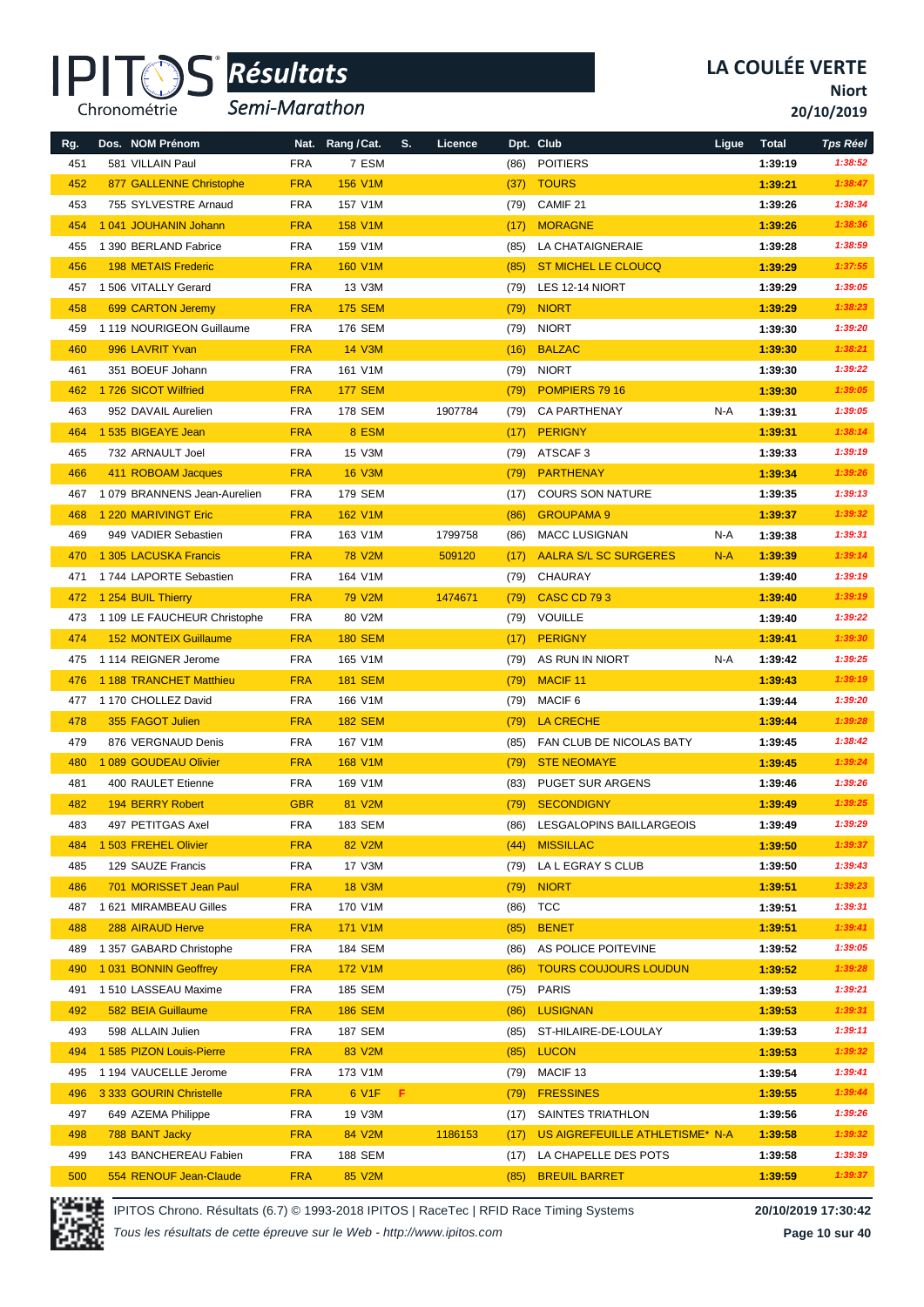

*Semi-Marathon*

**Niort**

**20/10/2019**

| Rg. | Dos. NOM Prénom                  |            | Nat. Rang / Cat. | S.  | Licence |      | Dpt. Club                         | Ligue | <b>Total</b> | <b>Tps Réel</b> |
|-----|----------------------------------|------------|------------------|-----|---------|------|-----------------------------------|-------|--------------|-----------------|
| 501 | 3 066 MASSON Valerie             | <b>FRA</b> | 7 V1F            | F   | 1487505 | (86) | <b>MACC LUSIGNAN</b>              | N-A   | 1:40:00      | 1:39:54         |
| 502 | 3 311 NICOT Laure                | <b>FRA</b> | 8 V1F            | F.  |         | (33) | <b>FLV</b>                        |       | 1:40:01      | 1:39:46         |
| 503 | 1746 MESTRE Francois             | <b>FRA</b> | 174 V1M          |     |         | (79) | <b>NIORT</b>                      |       | 1:40:08      | 1:39:34         |
| 504 | <b>200 HUBERT Cedric</b>         | <b>FRA</b> | 175 V1M          |     |         | (79) | <b>STADE NIORTAIS TRIATHLON</b>   |       | 1:40:08      | 1:39:48         |
| 505 | 1685 THOMAS Charles              | <b>FRA</b> | <b>189 SEM</b>   |     | 298529  | (17) | ROCHEFORT ATHLETISME CLUB N-A     |       | 1:40:08      | 1:39:53         |
| 506 | 1 615 SIX Gregoire               | <b>FRA</b> | <b>190 SEM</b>   |     |         | (17) | <b>ANGLIERS</b>                   |       | 1:40:09      | 1:39:51         |
| 507 | 1 316 GILBERT Cedric             | <b>FRA</b> | 176 V1M          |     |         | (79) | CHANTELOUP                        |       | 1:40:09      | 1:38:53         |
| 508 | 1 105 SIRE Thomas                | <b>FRA</b> | <b>177 V1M</b>   |     |         | (86) | <b>SAFRAN 5</b>                   |       | 1:40:10      | 1:39:49         |
| 509 | 1 567 TOFFOLETTI Mathieu         | <b>FRA</b> | 191 SEM          |     |         | (79) | <b>ASL SMACL</b>                  |       | 1:40:10      | 1:39:42         |
| 510 | <b>721 PASTUREAU Antoine</b>     | <b>FRA</b> | <b>192 SEM</b>   |     |         | (17) | <b>PUILBOREAU</b>                 |       | 1:40:12      | 1:39:49         |
| 511 | 124 EMRINGER Stephane            | <b>FRA</b> | 193 SEM          |     |         | (79) | AMURE                             |       | 1:40:12      | 1:38:27         |
| 512 | 1 476 GASNIER Romuald            | <b>FRA</b> | 178 V1M          |     |         | (94) | <b>ST MANDE</b>                   |       | 1:40:12      | 1:39:57         |
| 513 | 98 ROGAUME Thomas                | <b>FRA</b> | 179 V1M          |     | 1852258 | (79) | AS RUN IN NIORT                   | N-A   | 1:40:12      | 1:39:56         |
| 514 | 1 665 BOCHER Dominique           | <b>FRA</b> | 180 V1M          |     |         | (86) | <b>CLOUE</b>                      |       | 1:40:12      | 1:39:55         |
| 515 | 213 VIOLEAU Jean Charles         | <b>FRA</b> | 194 SEM          |     |         | (79) | <b>BRESSUIRE</b>                  |       | 1:40:13      | 1:40:13         |
| 516 | 248 MENDES FERNANDES Antonio FRA |            | 181 V1M          |     |         | (79) | <b>NIORT</b>                      |       | 1:40:13      | 1:39:39         |
| 517 | 179 AVRILLEAU Sebastien          | <b>FRA</b> | 182 V1M          |     |         | (17) | <b>GROUPE RIDORET 4</b>           |       | 1:40:15      | 1:40:03         |
| 518 | 951 FONSECA Olivier              | <b>FRA</b> | <b>195 SEM</b>   |     |         | (79) | <b>NIORT</b>                      |       | 1:40:18      | 1:40:06         |
| 519 | 1467 VERGNE Fabien               | <b>FRA</b> | 9 ESM            |     |         | (79) | NIORT ENDURANCE79                 |       | 1:40:21      | 1:40:02         |
| 520 | 1 656 CHOUTEAU Gregory           | <b>FRA</b> | 183 V1M          |     |         | (79) | <b>BRESSUIRE</b>                  |       | 1:40:24      | 1:40:00         |
| 521 | 189 JAMOIS Nicolas               | <b>FRA</b> | 196 SEM          |     |         | (79) | <b>AIFFRES</b>                    |       | 1:40:26      | 1:40:22         |
| 522 | 622 FRIEDEL Patrice              | <b>FRA</b> | <b>197 SEM</b>   |     |         | (16) | <b>CHAMPNIERS</b>                 |       | 1:40:29      | 1:39:47         |
| 523 | 469 SMERALDI Christian           | <b>FRA</b> | 184 V1M          |     |         | (17) | <b>RDTN</b>                       |       | 1:40:31      | 1:40:31         |
| 524 | 1 343 PIDERIT Guillaume          | <b>FRA</b> | <b>185 V1M</b>   |     |         | (79) | DARVA <sub>11</sub>               |       | 1:40:33      | 1:40:05         |
| 525 | 866 MENARD Colin                 | <b>FRA</b> | 5 JUM            |     |         | (85) | <b>DOIX</b>                       |       | 1:40:34      | 1:40:01         |
| 526 | <b>358 PAILLAT Francois</b>      | <b>FRA</b> | <b>198 SEM</b>   |     |         | (85) | <b>DOIX</b>                       |       | 1:40:37      | 1:40:09         |
| 527 | 1 256 LANDRY Yves                | <b>FRA</b> | 86 V2M           |     | 1963060 | (79) | <b>CASC CD 795</b>                |       | 1:40:37      | 1:40:16         |
| 528 | 931 POIRAULT Dominique           | <b>FRA</b> | 87 V2M           |     |         | (79) | <b>NIORT</b>                      |       | 1:40:37      | 1:40:20         |
| 529 | 1 036 REGENT Michel              | <b>FRA</b> | 20 V3M           |     | 1807237 | (85) | ABV S/L AC CHANTONNAISIEN         | P-L   | 1:40:38      | 1:40:30         |
| 530 | 1 145 TOUZET Michael             | <b>FRA</b> | <b>186 V1M</b>   |     |         | (79) | <b>EPANNES</b>                    |       | 1:40:40      | 1:40:13         |
| 531 | 769 REY Nicolas                  | <b>FRA</b> | 199 SEM          |     |         | (26) | TEAM EBAC LITERIE 2               |       | 1:40:40      | 1:40:31         |
| 532 | 612 DUBOIS Tony                  | <b>FRA</b> | <b>200 SEM</b>   |     |         | (86) | <b>VALDIVIENNE</b>                |       | 1:40:46      | 1:40:14         |
| 533 | 762 JAGUT Yann                   | FRA        | 88 V2M           |     |         | (79) | <b>TEAM EBAC LITERIE 1</b>        |       | 1:40:49      | 1:40:30         |
| 534 | 1 640 DELEPIERRE Alexandre       | <b>FRA</b> | 187 V1M          |     |         | (79) | <b>IMA3</b>                       |       | 1:40:49      | 1:40:26         |
| 535 | 1 537 CANEVET Frederic           | <b>FRA</b> | 188 V1M          |     |         | (79) | <b>SAFRAN 5</b>                   |       | 1:40:50      | 1:40:29         |
| 536 | 944 LUCAZEAU Mathieu             | <b>FRA</b> | <b>201 SEM</b>   |     |         | (79) | <b>AS RUN IN NIORT</b>            | $N-A$ | 1:40:51      | 1:40:20         |
| 537 | 1 655 LEGRET Romuald             | <b>FRA</b> | 189 V1M          |     |         | (79) | <b>CRENSOA TRIATHLON</b>          |       | 1:40:57      | 1:40:38         |
| 538 | 804 LE MAU Mickael               | <b>FRA</b> | <b>190 V1M</b>   |     |         | (79) | <b>FRONTENAY ROHAN ROHAN (79)</b> |       | 1:41:01      | 1:40:49         |
| 539 | 275 JANVRIN Benoit               | <b>FRA</b> | 89 V2M           |     |         | (49) | TIERCE                            |       | 1:41:04      | 1:40:00         |
| 540 | 510 DELEPLANCQUE Patrice         | <b>FRA</b> | 90 V2M           |     |         | (17) | <b>DOMPIERRE SUR MER</b>          |       | 1:41:05      | 1:40:29         |
| 541 | 1 094 HUGUET Laurent             | FRA        | 91 V2M           |     |         | (17) | SAINTE SOULLE                     |       | 1:41:06      | 1:40:45         |
| 542 | 1 381 QUERE Bastian              | <b>FRA</b> | 191 V1M          |     | 1962038 | (79) | <b>VO2 BESSINES</b>               | $N-A$ | 1:41:07      | 1:40:38         |
| 543 | 386 BODIN Gaston                 | <b>FRA</b> | 202 SEM          |     | 2026636 | (37) | AVENIR AMBOISE ATHLETISME         | CEN   | 1:41:09      | 1:39:39         |
| 544 | 1711 PEYROT Joris                | <b>FRA</b> | 192 V1M          |     |         | (79) | POMPIERS 793                      |       | 1:41:09      | 1:40:40         |
| 545 | 224 BOULIERE Jean-David          | FRA        | 193 V1M          |     |         | (72) | LE MANS                           |       | 1:41:10      | 1:40:34         |
| 546 | 236 DUVERGER Francois            | <b>FRA</b> | 194 V1M          |     |         | (76) | <b>REQUINS COURONNAIS TRIATHL</b> |       | 1:41:11      | 1:40:37         |
| 547 | 1 396 POUZET Sebastien           | <b>FRA</b> | 203 SEM          |     |         | (79) | COURS                             |       | 1:41:11      | 1:40:32         |
| 548 | 950 LARONDE Dominique            | <b>FRA</b> | 195 V1M          |     | 2103322 | (79) | <b>VO2 BESSINES</b>               | $N-A$ | 1:41:13      | 1:40:52         |
| 549 | 800 ROBIN Eric                   | FRA        | 196 V1M          |     |         | (79) | ATSCAF 3                          |       | 1:41:14      | 1:40:52         |
| 550 | 3 234 FUSEAU Valerie             | <b>FRA</b> | 9 V1F            | - F |         | (49) | 49400 - VARRAINS                  |       | 1:41:16      | 1:41:03         |



IPITOS Chrono. Résultats (6.7) © 1993-2018 IPITOS | RaceTec | RFID Race Timing Systems **20/10/2019 17:30:43**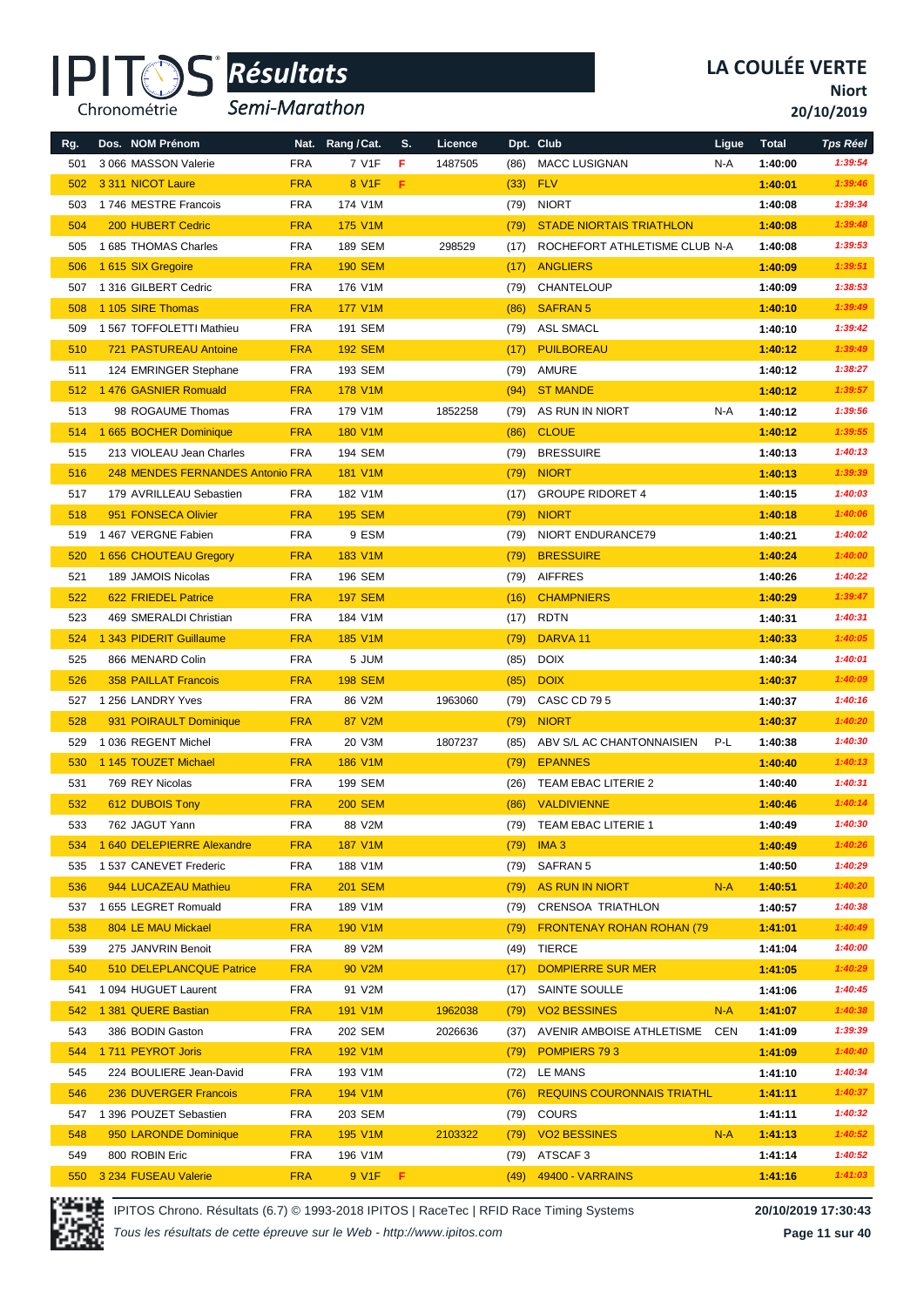

*Semi-Marathon*

**Niort**

**20/10/2019**

| Rg. | Dos. NOM Prénom                |            | Nat. Rang / Cat.   | S.  | Licence |      | Dpt. Club                       | Ligue | <b>Total</b> | <b>Tps Réel</b> |
|-----|--------------------------------|------------|--------------------|-----|---------|------|---------------------------------|-------|--------------|-----------------|
| 551 | 961 DELOBELLE Jean Luc         | <b>FRA</b> | 92 V2M             |     |         | (87) | <b>BOISSEUIL</b>                |       | 1:41:20      | 1:40:36         |
| 552 | 1751 GUYNOVARD Dylan           | <b>FRA</b> | <b>10 ESM</b>      |     |         | (17) | <b>BERNAY ST MARTIN</b>         |       | 1:41:23      | 1:40:22         |
| 553 | 1 137 DUBOIS Benjamin          | <b>FRA</b> | 204 SEM            |     |         | (19) | <b>BRIVE</b>                    |       | 1:41:25      | 1:40:59         |
| 554 | <b>172 GUERINEAUX Guy</b>      | <b>FRA</b> | 93 V2M             |     |         | (79) | <b>BRESSUIRE</b>                |       | 1:41:25      | 1:41:17         |
| 555 | 1 383 ROCHER Gilles            | <b>FRA</b> | 94 V2M             |     |         | (79) | <b>NIORT</b>                    |       | 1:41:26      | 1:41:04         |
| 556 | 976 DILET Stephane             | <b>FRA</b> | <b>205 SEM</b>     |     |         | (79) | <b>CAT AMANIA</b>               |       | 1:41:28      | 1:40:58         |
| 557 | 575 BELLESSORT David           | <b>FRA</b> | 197 V1M            |     |         | (79) | GFI                             |       | 1:41:28      | 1:41:28         |
| 558 | 1 579 MIRBEAUD Vincent         | <b>FRA</b> | <b>206 SEM</b>     |     |         | (79) | <b>ASL SMACL</b>                |       | 1:41:29      | 1:41:00         |
| 559 | 518 GUERET Olivier             | <b>FRA</b> | 198 V1M            |     | 1976668 | (79) | US THOUARS                      | N-A   | 1:41:30      | 1:41:19         |
| 560 | 830 MICHY Dominique            | <b>FRA</b> | 95 V2M             |     | 1660976 | (79) | <b>US THOUARS</b>               | $N-A$ | 1:41:30      | 1:41:18         |
| 561 | 753 DESCHAMPS Bruno            | <b>FRA</b> | 96 V2M             |     | 243064  | (17) | US AIGREFEUILLE ATHLETISME* N-A |       | 1:41:31      | 1:41:17         |
| 562 | 1 403 DOURDY Adrien            | <b>FRA</b> | <b>207 SEM</b>     |     |         | (87) | <b>LIMOGES</b>                  |       | 1:41:31      | 1:41:14         |
| 563 | 302 CHARRIER Julien            | <b>FRA</b> | 208 SEM            |     |         | (79) | LA FOYE MONJAULT                |       | 1:41:33      | 1:40:49         |
| 564 | 1 693 VIVIER Arnaud            | <b>FRA</b> | <b>209 SEM</b>     |     |         | (79) | <b>NIORT</b>                    |       | 1:41:35      | 1:41:22         |
| 565 | 1 129 NOCQUET Emmanuel         | <b>FRA</b> | 199 V1M            |     |         | (79) | <b>POUFFONDS</b>                |       | 1:41:36      | 1:41:23         |
| 566 | 145 DHEILLY Joel               | <b>FRA</b> | 97 V2M             |     |         | (17) | <b>COURS ON NATURE</b>          |       | 1:41:37      | 1:41:10         |
| 567 | 1 389 PINET Anthony            | <b>FRA</b> | 200 V1M            |     |         | (85) | <b>TREIZE SEPTIERS</b>          |       | 1:41:39      | 1:41:39         |
| 568 | 1515 DEBELLE Etienne           | <b>FRA</b> | <b>210 SEM</b>     |     |         | (17) | PG <sub>6</sub>                 |       | 1:41:43      | 1:41:32         |
| 569 | 1521 SAVARIT Philippe          | <b>FRA</b> | 201 V1M            |     | 1986755 | (17) | AALRA S/L SC SURGERES           | N-A   | 1:41:51      | 1:41:04         |
| 570 | 3 343 GURY Alison              | <b>FRA</b> | <b>16 SEF</b>      | F.  | 1745698 | (79) | <b>VO2 BESSINES</b>             | $N-A$ | 1:41:52      | 1:41:47         |
| 571 | 1 049 TURPIN Laurent           | <b>FRA</b> | 98 V2M             |     |         | (79) | <b>FRESSINATURE</b>             |       | 1:41:53      | 1:41:15         |
| 572 | <b>467 JACQUET Florian</b>     | <b>FRA</b> | <b>211 SEM</b>     |     |         | (79) | <b>STADE NIORTAIS TRIATHLON</b> |       | 1:41:54      | 1:41:48         |
| 573 | 385 MEUNIER Christophe         | <b>FRA</b> | 202 V1M            |     |         | (79) | <b>JOG FORS</b>                 |       | 1:41:55      | 1:41:35         |
| 574 | 3 120 RIGAGNEAU Christine      | <b>FRA</b> | 2 V <sub>2</sub> F | F.  |         | (79) | LES 12-14 NIORT                 |       | 1:41:56      | 1:41:48         |
| 575 | 1 642 JAGUENEAU Hugues         | <b>FRA</b> | 203 V1M            |     |         | (79) | IMA 3                           |       | 1:41:56      | 1:41:51         |
| 576 | 133 ALEXANDRE David            | <b>FRA</b> | 204 V1M            |     |         | (79) | <b>NIORT</b>                    |       | 1:41:58      | 1:41:22         |
| 577 | 1 344 MARRET Denis             | <b>FRA</b> | 99 V2M             |     |         | (79) | DARVA 12                        |       | 1:41:59      | 1:40:45         |
| 578 | <b>765 DETCHENIQUE Anthony</b> | <b>FRA</b> | <b>212 SEM</b>     |     | 2007967 | (17) | US AIGREFEUILLE ATHLETISME* N-A |       | 1:41:59      | 1:41:33         |
| 579 | 1 228 COINEAULT Jean Michel    | <b>FRA</b> | 100 V2M            |     |         | (79) | <b>GROUPAMA 8</b>               |       | 1:42:01      | 1:40:55         |
| 580 | 392 VAN CAENEGHEM Jacques      | <b>FRA</b> | 21 V3M             |     |         | (79) | <b>NIORT</b>                    |       | 1:42:03      | 1:41:27         |
| 581 | 778 MORICEAU Patrice           | <b>FRA</b> | 205 V1M            |     |         | (79) | <b>NIORT</b>                    |       | 1:42:04      | 1:41:02         |
| 582 | <b>142 EYRAUD Thomas</b>       | <b>FRA</b> | <b>213 SEM</b>     |     |         | (79) | <b>NIORT</b>                    |       | 1:42:06      | 1:42:00         |
| 583 | 293 MONNET Xavier              | FRA        | 206 V1M            |     |         | (79) | <b>STE NEOMAYE</b>              |       | 1:42:07      | 1:41:51         |
| 584 | 1 540 MARTINEAU Philippe       | <b>FRA</b> | 207 V1M            |     | 2164523 | (17) | US AIGREFEUILLE ATHLETISME* N-A |       | 1:42:07      | 1:41:33         |
| 585 | 1 529 BORDEAU Damien           | <b>FRA</b> | 101 V2M            |     |         | (79) | LARGEASSE                       |       | 1:42:12      | 1:41:54         |
| 586 | 567 MAUPETIT David             | <b>FRA</b> | <b>214 SEM</b>     |     | 2174205 | (79) | <b>VO2 BESSINES</b>             | $N-A$ | 1:42:15      | 1:41:55         |
| 587 | 418 TORCHOUNE Kader            | FRA        | 208 V1M            |     |         | (79) | <b>NIORT</b>                    |       | 1:42:15      | 1:41:57         |
| 588 | 781 COLLETTE Yannick           | <b>FRA</b> | 209 V1M            |     |         | (79) | <b>NIORT</b>                    |       | 1:42:16      | 1:41:43         |
| 589 | 623 DROTS Anthony              | FRA        | 210 V1M            |     |         | (79) | <b>TRAILERS MONCOUTANT</b>      |       | 1:42:17      | 1:41:32         |
| 590 | <b>807 CLUGERY Pierre</b>      | <b>FRA</b> | <b>215 SEM</b>     |     |         | (79) | <b>NIORT</b>                    |       | 1:42:17      | 1:41:41         |
| 591 | 1 345 VAN CAENEGHEM Axel       | FRA        | 211 V1M            |     |         | (79) | DARVA 12                        |       | 1:42:19      | 1:41:44         |
| 592 | 677 VAN CAENEGHEM Jean         | <b>FRA</b> | <b>216 SEM</b>     |     |         | (79) | <b>EKOYA</b>                    |       | 1:42:19      | 1:41:44         |
| 593 | 246 BOURREAU Stephane          | <b>FRA</b> | 212 V1M            |     |         | (17) | LAROCHELLE TRIATHLON            |       | 1:42:21      | 1:41:44         |
| 594 | 1 374 BOYER Jean Luc           | <b>FRA</b> | 102 V2M            |     |         | (86) | LES GARS Z ELLES FONTENOISE     |       | 1:42:24      | 1:41:27         |
| 595 | 856 HUBERT Fabrice             | FRA        | 213 V1M            |     |         | (86) | LES GARS Z ELLES FONTENOISE     |       | 1:42:24      | 1:41:28         |
| 596 | 1 627 FALIGON Christophe       | <b>FRA</b> | 214 V1M            |     |         | (29) | LA TRANSFINISTA©RIENNE          |       | 1:42:27      | 1:41:57         |
| 597 | 482 ARLECCHINI Franck          | FRA        | 103 V2M            |     |         | (17) | JONZAC                          |       | 1:42:29      | 1:41:56         |
| 598 | 556 LEBRUN Thomas              | <b>FRA</b> | 215 V1M            |     |         | (86) | LES TROTTEURS DU PINAIL         |       | 1:42:30      | 1:42:17         |
| 599 | 747 ROUSSEAU Alexandre         | FRA        | 217 SEM            |     |         | (79) | LA MOTHE ST HERAY               |       | 1:42:30      | 1:41:51         |
| 600 | 3 128 CHALLANGE Delphine       | <b>FRA</b> | 10 V1F             | - F |         |      | (17) AC SAINT PALAIS            |       | 1:42:32      | 1:42:12         |



IPITOS Chrono. Résultats (6.7) © 1993-2018 IPITOS | RaceTec | RFID Race Timing Systems **20/10/2019 17:30:43**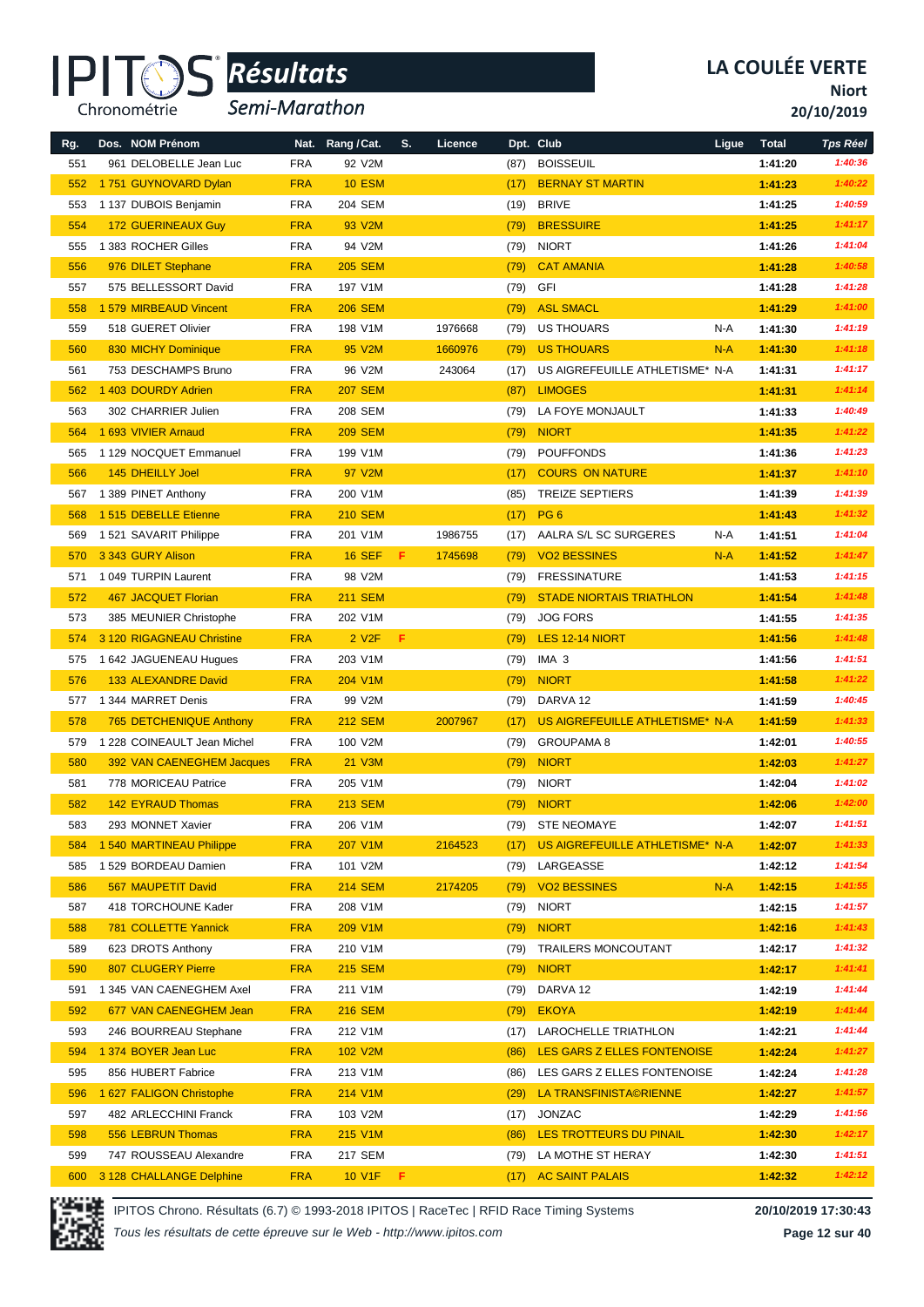

*Semi-Marathon*

**Niort**

**20/10/2019**

| Rg. | Dos. NOM Prénom                | Nat.       | Rang / Cat.        | S.  | Licence |      | Dpt. Club                       | Ligue | <b>Total</b> | <b>Tps Réel</b> |
|-----|--------------------------------|------------|--------------------|-----|---------|------|---------------------------------|-------|--------------|-----------------|
| 601 | 1736 MARTIN Dominique          | <b>FRA</b> | 104 V2M            |     |         | (79) | <b>NIORT</b>                    |       | 1:42:32      | 1:41:58         |
| 602 | <b>780 FAYET Francois</b>      | <b>FRA</b> | 105 V2M            |     | 1287737 | (17) | US AIGREFEUILLE ATHLETISME* N-A |       | 1:42:33      | 1:42:07         |
| 603 | 493 BELUTAUD Romain            | <b>FRA</b> | 218 SEM            |     | 458370  | (17) | ASPTT LA ROCHELLE               | N-A   | 1:42:33      | 1:42:18         |
| 604 | 1 589 NAKIB Moustapha          | <b>FRA</b> | 216 V1M            |     | 1025443 | (79) | <b>MELIORIS</b>                 |       | 1:42:33      | 1:42:22         |
| 605 | 3 081 LACORTE Jennyfer         | <b>FRA</b> | 11 V1F             | F   | 1967791 | (85) | ASV S/L CA LUCONNAIS            | P-L   | 1:42:34      | 1:42:13         |
| 606 | 390 BROSSARD Anthony           | <b>FRA</b> | 217 V1M            |     |         | (85) | <b>MERVENT</b>                  |       | 1:42:35      | 1:42:12         |
| 607 | 353 POINSENET Loic             | <b>FRA</b> | 218 V1M            |     | 2047378 | (79) | NIORT ENDURANCE 79              | N-A   | 1:42:37      | 1:42:16         |
| 608 | 126 BERNARD Thierry            | <b>FRA</b> | 106 V2M            |     |         | (79) | <b>LIMALONGES</b>               |       | 1:42:37      | 1:42:37         |
| 609 | 1 198 CHAIGNE Christophe       | <b>FRA</b> | 219 V1M            |     |         | (79) | <b>ECHIRE</b>                   |       | 1:42:39      | 1:41:41         |
| 610 | 1519 POUPARD Stephane          | <b>FRA</b> | 220 V1M            |     |         | (79) | <b>VERRINES SOUS CELLES</b>     |       | 1:42:39      | 1:41:36         |
| 611 | 1 341 HENAUD Benoit            | <b>FRA</b> | 219 SEM            |     |         | (79) | DARVA 11                        |       | 1:42:42      | 1:42:14         |
| 612 | <b>119 CADU Fabrice</b>        | <b>FRA</b> | 221 V1M            |     |         | (79) | <b>AS RUN IN NIORT</b>          | $N-A$ | 1:42:42      | 1:42:14         |
| 613 | 1822 FLEURENCE Emmanuel        | <b>FRA</b> | 222 V1M            |     |         | (86) | LUSIGNAN                        |       | 1:42:45      | 1:42:33         |
| 614 | 1 652 HERAULT David            | <b>FRA</b> | 223 V1M            |     |         | (79) | <b>APIVIA1</b>                  |       | 1:42:45      | 1:41:35         |
| 615 | 1 336 SISAHAYE Johann          | <b>FRA</b> | 220 SEM            |     |         | (79) | FDL 1                           |       | 1:42:48      | 1:42:03         |
| 616 | 926 FILLAUX Stephane           | <b>FRA</b> | 224 V1M            |     |         | (86) | LES TROTTEURS DU PINAIL         |       | 1:42:51      | 1:42:36         |
| 617 | 170 LANDREVIE Valentin         | <b>FRA</b> | 221 SEM            |     |         | (79) | <b>BEAUSSAIS</b>                |       | 1:42:53      | 1:42:16         |
| 618 | 1 595 GUIROUX Eric             | <b>FRA</b> | 225 V1M            |     |         | (79) | <b>STE NEOMAYE</b>              |       | 1:42:55      | 1:42:21         |
| 619 | 610 FOURNIER Yannick           | <b>FRA</b> | 107 V2M            |     |         | (79) | <b>BRIOUX SUR BOUTONNE</b>      |       | 1:42:56      | 1:42:28         |
| 620 | 3 191 GIRAUD Vanessa           | <b>FRA</b> | <b>12 V1F</b>      | F.  |         | (79) | LES 12-14 NIORT                 |       | 1:42:57      | 1:42:34         |
| 621 | 334 BRILLAUD Jean-Baptiste     | <b>FRA</b> | 226 V1M            |     |         | (31) | <b>FONSORBES</b>                |       | 1:42:58      | 1:42:27         |
| 622 | 1 682 AYRAULT Alexandre        | <b>FRA</b> | <b>227 V1M</b>     |     |         | (79) | <b>NIORT</b>                    |       | 1:42:59      | 1:42:22         |
| 623 | 1 320 BONSENS Laurent          | <b>FRA</b> | 228 V1M            |     | 131379  | (37) | ASSOCIATION COUREURS DE L CEN   |       | 1:43:01      | 1:42:44         |
| 624 | 798 LECOQ William              | <b>FRA</b> | 229 V1M            |     |         | (17) | <b>MONTROY</b>                  |       | 1:43:04      | 1:42:48         |
| 625 | 264 BOISSINOT Sebastien        | <b>FRA</b> | 230 V1M            |     |         | (79) | COURLAY                         |       | 1:43:04      | 1:42:35         |
| 626 | 555 MAUZE Emmanuel             | <b>FRA</b> | 231 V1M            |     |         | (86) | $T - Y - M - C$                 |       | 1:43:06      | 1:43:06         |
| 627 | 291 METAIS Benoit              | <b>FRA</b> | 222 SEM            |     |         | (79) | <b>BESSINES</b>                 |       | 1:43:06      | 1:42:30         |
| 628 | 1 358 GUINET Laurent           | <b>FRA</b> | 232 V1M            |     |         | (77) | <b>SAVIGNY LE TEMPLE</b>        |       | 1:43:06      | 1:42:52         |
| 629 | 1 212 FERRER David             | <b>FRA</b> | 233 V1M            |     |         | (79) | <b>GROUPAMA 11</b>              |       | 1:43:06      | 1:42:53         |
| 630 | 3 370 DESBOIS Laurie           | <b>FRA</b> | 3 V <sub>2</sub> F | F.  |         | (17) | <b>AYTRE</b>                    |       | 1:43:07      | 1:42:48         |
| 631 | 183 NAUDIN Mathieu             | <b>FRA</b> | 223 SEM            |     |         | (79) | <b>JOG FORS</b>                 |       | 1:43:09      | 1:42:53         |
| 632 | 1 684 APPERCE Nicolas          | <b>FRA</b> | 108 V2M            |     |         | (79) | <b>ACTIMA1</b>                  |       | 1:43:10      | 1:43:04         |
| 633 | 3 162 COLLON Lucille           | <b>FRA</b> | 17 SEF             | - F |         | (79) | AIFFRES                         |       | 1:43:10      | 1:42:47         |
| 634 | 401 PERONNEAU Antoine          | <b>FRA</b> | <b>224 SEM</b>     |     |         | (79) | <b>LA CRECHE</b>                |       | 1:43:14      | 1:42:46         |
| 635 | 1831 MORILLEAU Claude          | <b>FRA</b> | 109 V2M            |     | 922662  | (79) | SN S/L UAC BRIOUXAISE           | N-A   | 1:43:15      | 1:42:37         |
| 636 | 1765 VAUQUELIN Antoine         | <b>FRA</b> | 234 V1M            |     |         | (79) | <b>AIFFRES</b>                  |       | 1:43:16      | 1:43:00         |
| 637 | 1832 FENESTRE Rodolphe         | <b>FRA</b> | 225 SEM            |     |         | (33) | CENON                           |       | 1:43:16      | 1:42:12         |
| 638 | 1 081 FAVRIAU Anthony          | <b>FRA</b> | 235 V1M            |     |         | (79) | <b>NIORT</b>                    |       | 1:43:17      | 1:41:55         |
| 639 | 499 NAFFRICHOUX Briec          | <b>FRA</b> | 226 SEM            |     |         | (79) | <b>NIORT</b>                    |       | 1:43:17      | 1:41:50         |
| 640 | 1 296 GRANGE Frederic          | <b>FRA</b> | 110 V2M            |     | 2131033 | (79) | <b>US THOUARS</b>               | $N-A$ | 1:43:19      | 1:43:07         |
| 641 | 282 CHAUVET Jean-Baptiste      | <b>FRA</b> | 236 V1M            |     |         | (33) | GRADIGNAN                       |       | 1:43:19      | 1:42:58         |
| 642 | <b>415 GUILMINEAU Emmanuel</b> | <b>FRA</b> | 111 V2M            |     | 451003  | (44) | <b>UA CANTON DE SAVENAY</b>     | P-L   | 1:43:21      | 1:42:49         |
| 643 | 1 484 BARRIERE Alexandre       | <b>FRA</b> | 227 SEM            |     |         | (16) | <b>MERPINS</b>                  |       | 1:43:24      | 1:42:48         |
| 644 | 837 PAPOT Jean Claude          | <b>FRA</b> | 112 V2M            |     |         | (79) | <b>BEAUVOIR SUR NIORT</b>       |       | 1:43:24      | 1:43:05         |
| 645 | 1 184 ROUSSEAU Xavier          | <b>FRA</b> | 228 SEM            |     |         | (79) | MACIF 10                        |       | 1:43:25      | 1:42:14         |
| 646 | 645 VIGNAULT Ludovic           | <b>FRA</b> | <b>229 SEM</b>     |     |         | (79) | <b>POMPAIRE</b>                 |       | 1:43:27      | 1:42:40         |
| 647 | 228 BALOGE Yohann              | <b>FRA</b> | 230 SEM            |     |         | (79) | LA CRECHE                       |       | 1:43:28      | 1:42:01         |
| 648 | 1 288 PIOT Jerome              | <b>FRA</b> | 237 V1M            |     |         | (79) | <b>CASC NIORT 5</b>             |       | 1:43:29      | 1:43:05         |
| 649 | 260 SOMOZA Christophe          | <b>FRA</b> | 238 V1M            |     |         |      | (79) VERRUYES                   |       | 1:43:30      | 1:43:20         |
| 650 | 515 ROUX Cedric                | <b>FRA</b> | 239 V1M            |     |         | (79) | <b>MENIGOUTE</b>                |       | 1:43:32      | 1:42:34         |



IPITOS Chrono. Résultats (6.7) © 1993-2018 IPITOS | RaceTec | RFID Race Timing Systems **20/10/2019 17:30:43**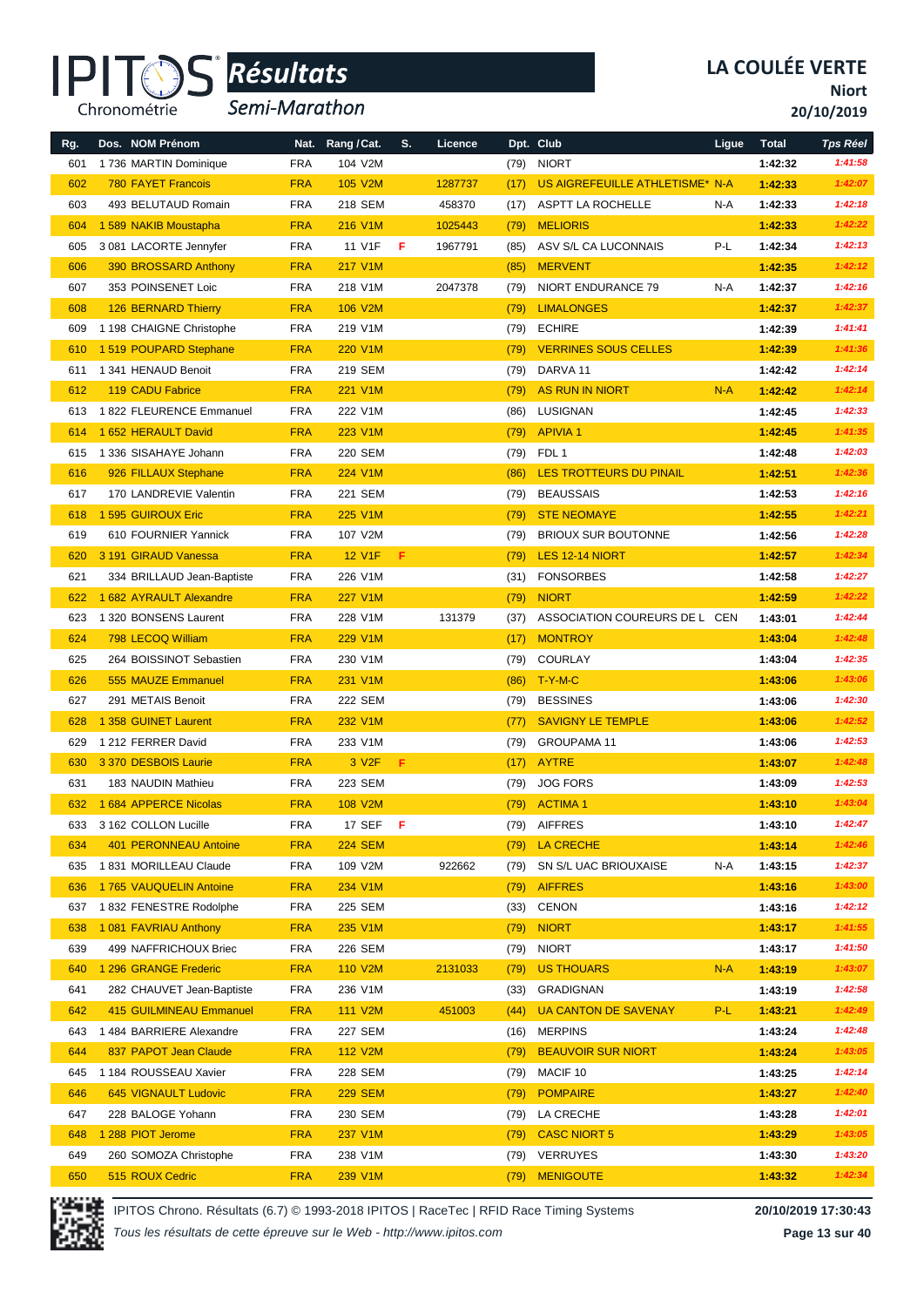

*Semi-Marathon*

**Niort**

**20/10/2019**

| Rg. | Dos. NOM Prénom                     | Nat.       | Rang / Cat.     | S. | Licence |      | Dpt. Club                        | Ligue | <b>Total</b> | <b>Tps Réel</b> |
|-----|-------------------------------------|------------|-----------------|----|---------|------|----------------------------------|-------|--------------|-----------------|
| 651 | 322 RAGOT Raphael                   | <b>FRA</b> | 240 V1M         |    |         | (79) | <b>GENDARMERIE NIORT</b>         |       | 1:43:33      | 1:43:21         |
| 652 | 967 BRETTE Frederic                 | <b>FRA</b> | 241 V1M         |    |         | (87) | <b>LIMOGES</b>                   |       | 1:43:35      | 1:42:12         |
| 653 | 235 GARAUD Romain                   | <b>FRA</b> | 231 SEM         |    |         | (86) | LES GARS Z ELLES FONTENOISE      |       | 1:43:38      | 1:43:28         |
| 654 | 954 OTT Xavier                      | <b>FRA</b> | 113 V2M         |    | 195655  | (86) | <b>SMARVES ET CLAIN ATHLE 86</b> | $N-A$ | 1:43:38      | 1:43:07         |
| 655 | 1758 LORIN Louis Alcine             | <b>FRA</b> | 242 V1M         |    |         |      | <b>NIORT</b>                     |       | 1:43:39      | 1:42:57         |
| 656 |                                     | <b>FRA</b> | <b>22 V3M</b>   |    |         | (79) | <b>LES LILAS</b>                 |       |              | 1:42:23         |
|     | 607 HERMEL Jacques                  |            |                 |    |         | (93) |                                  |       | 1:43:40      | 1:43:03         |
| 657 | 1 441 VINET Francois-Xavier         | <b>FRA</b> | 232 SEM         |    | 2141418 | (79) | VO2 BESSINES                     | N-A   | 1:43:41      |                 |
| 658 | <b>745 ASSAILLY Francois Xavier</b> | <b>FRA</b> | 243 V1M         |    |         | (79) | <b>MELLE</b>                     |       | 1:43:42      | 1:43:32         |
| 659 | 714 RIMBEAU Aymeric                 | <b>FRA</b> | 233 SEM         |    |         | (79) | <b>VOUILLE</b>                   |       | 1:43:46      | 1:42:54         |
| 660 | 1 605 LEVEQUE Jean-Pierre           | <b>FRA</b> | 114 V2M         |    |         | (79) | <b>ST GEORGES DE NOISNE</b>      |       | 1:43:46      | 1:43:16         |
| 661 | 439 GODARD Thierry                  | <b>FRA</b> | 234 SEM         |    |         | (85) | <b>MOUCHAMPS</b>                 |       | 1:43:46      | 1:43:06         |
| 662 | 939 GUERINEAU Jean-Francois         | <b>FRA</b> | 244 V1M         |    |         | (79) | <b>POMPAIRE</b>                  |       | 1:43:47      | 1:43:34         |
| 663 | 630 RENOUX Laurent                  | <b>FRA</b> | 245 V1M         |    |         | (79) | <b>JOG GATINE</b>                |       | 1:43:47      | 1:43:35         |
| 664 | 828 DIEUMEGARD Laurent              | <b>FRA</b> | 246 V1M         |    |         | (79) | <b>SANSAIS</b>                   |       | 1:43:47      | 1:43:32         |
| 665 | 998 BROTTIER Christophe             | <b>FRA</b> | 115 V2M         |    |         | (79) | <b>GAT TEAM RUNNERS</b>          |       | 1:43:47      | 1:42:42         |
| 666 | 987 POTET Stephane                  | <b>FRA</b> | 247 V1M         |    |         | (79) | <b>JOG GATINE</b>                |       | 1:43:48      | 1:43:34         |
| 667 | 1816 LANDIER Mathieu                | <b>FRA</b> | 248 V1M         |    |         | (79) | PARTHENAY                        |       | 1:43:48      | 1:43:36         |
| 668 | 1 249 TURPIN Franck                 | <b>FRA</b> | <b>235 SEM</b>  |    |         | (79) | <b>ST MARTIN DE ST MAIXENT</b>   |       | 1:43:51      | 1:43:07         |
| 669 | 523 HUGUET Olivier                  | <b>FRA</b> | 249 V1M         |    |         | (36) | LES EVADES                       |       | 1:43:51      | 1:43:47         |
| 670 | 993 MONNET Jean Christophe          | <b>FRA</b> | 250 V1M         |    |         | (79) | <b>SAFRAN 5</b>                  |       | 1:43:52      | 1:43:12         |
| 671 | 1 552 METAIS Anthony                | <b>FRA</b> | 251 V1M         |    |         | (79) | <b>NIORT</b>                     |       | 1:43:55      | 1:43:38         |
| 672 | 1 206 BARRE Anthony                 | <b>FRA</b> | <b>236 SEM</b>  |    |         | (79) | <b>POUFFONDS</b>                 |       | 1:43:55      | 1:43:19         |
| 673 | 715 CAZALY Matthieu                 | <b>FRA</b> | 252 V1M         |    |         | (79) | <b>NIORT</b>                     |       | 1:43:57      | 1:42:46         |
| 674 | 3 341 THOMAS Sonia                  | <b>FRA</b> | 13 V1F          | F  |         | (79) | <b>ASL SMACL</b>                 |       | 1:43:57      | 1:43:38         |
| 675 | 1 531 BAUBET Damien                 | <b>FRA</b> | 237 SEM         |    |         | (79) | MAZIERE /BERENNES                |       | 1:43:59      | 1:43:16         |
| 676 | 3 092 POIRAUDEAU Muriel             | <b>FRA</b> | 4 V2F           | F  |         | (17) | <b>SAINT VIVIEN</b>              |       | 1:44:00      | 1:43:53         |
| 677 | 552 MEUNIER Bruno                   | <b>FRA</b> | 116 V2M         |    |         | (79) | SAINTE NEOMAYE                   |       | 1:44:02      | 1:43:30         |
| 678 | 3 006 RODRIGUES Isabelle            | <b>FRA</b> | 14 V1F          | F  |         | (69) | <b>VILLEURBANNE</b>              |       | 1:44:02      | 1:43:30         |
| 679 | 542 GARCIN Herve                    | <b>FRA</b> | 253 V1M         |    |         | (79) | LES 12-14 NIORT                  |       | 1:44:02      | 1:43:36         |
| 680 | 1 300 MOUNOURY Victorien            | <b>FRA</b> | <b>238 SEM</b>  |    |         | (79) | <b>LA CRECHE</b>                 |       | 1:44:04      | 1:43:28         |
| 681 | 1 419 ROUVREAULT Laurent            | <b>FRA</b> | 117 V2M         |    |         | (79) | AIRVAULT                         |       | 1:44:08      | 1:44:00         |
| 682 | 957 RAGUENEAU Jean Charles          | <b>FRA</b> | 254 V1M         |    |         | (79) | <b>NIORT</b>                     |       | 1:44:09      | 1:43:02         |
| 683 | 1499 JOUTEAU Laurent                | <b>FRA</b> | 118 V2M         |    |         | (79) | ARGENTONNAY                      |       | 1:44:09      | 1:43:35         |
| 684 | 588 LE CLECH Alain                  | <b>FRA</b> | 119 V2M         |    | 678943  | (17) | <b>AALRA S/L CA CHATELAILLON</b> | $N-A$ | 1:44:09      | 1:44:02         |
| 685 | 803 BAZELA Romain                   | <b>FRA</b> | 255 V1M         |    |         | (86) | VENDEUVRE DU POITOU              |       | 1:44:11      | 1:43:38         |
| 686 | 279 LE HEN Pascal                   | <b>FRA</b> | 256 V1M         |    |         | (79) | <b>FOULEES RENE CAILLIE</b>      |       | 1:44:12      | 1:43:58         |
| 687 | 1 565 FRIBOLLE Jerome               | <b>FRA</b> | 239 SEM         |    |         | (79) | ASL SMACL                        |       | 1:44:13      | 1:44:02         |
| 688 | 281 VERGNAUD Remi                   | <b>FRA</b> | 120 V2M         |    |         | (79) | <b>NUEIL LES AUBIERS</b>         |       | 1:44:14      | 1:43:13         |
| 689 | 3 220 JOUBERT Marion                | <b>FRA</b> | 18 SEF <b>F</b> |    |         | (17) | SAINT SATURNIN DU BOIS           |       | 1:44:14      | 1:43:04         |
| 690 | 1728 POUZAUD Sebastien              | <b>FRA</b> | 257 V1M         |    |         | (17) | ST ANDRE DE LIDON                |       | 1:44:16      | 1:43:58         |
| 691 | 187 HERMEL Julien                   | <b>FRA</b> | 258 V1M         |    |         | (93) | LES LILAS                        |       | 1:44:16      | 1:43:00         |
| 692 | 1570 GIRAUD Gregory                 | <b>FRA</b> | <b>240 SEM</b>  |    |         | (79) | <b>ASL SMACL</b>                 |       | 1:44:17      | 1:44:10         |
| 693 | 1 025 ROY Cyril                     | <b>FRA</b> | 259 V1M         |    |         | (86) | LES COMPAGNONS DE LA CLOU        |       | 1:44:19      | 1:43:00         |
| 694 | 333 MINGOT Frederic                 | <b>FRA</b> | 260 V1M         |    |         | (86) | LES COMPAGNONS DE LA CLOU        |       | 1:44:19      | 1:43:00         |
| 695 | 548 GREMILLON Rodolphe              | <b>FRA</b> | 261 V1M         |    |         | (86) | LIGUGE                           |       | 1:44:21      | 1:43:46         |
| 696 | 1 295 DHEILLY Gael                  | <b>FRA</b> | <b>11 ESM</b>   |    |         | (17) | <b>COURCON</b>                   |       | 1:44:21      | 1:43:53         |
| 697 | 1 164 DEBORDE David                 | <b>FRA</b> | 262 V1M         |    |         | (79) | MACIF 4                          |       | 1:44:22      | 1:43:39         |
| 698 | 539 LAUNAY Olivier                  | <b>FRA</b> | <b>241 SEM</b>  |    |         | (17) | <b>SURGERES</b>                  |       | 1:44:25      | 1:43:51         |
| 699 | 547 CARTIER Gerard                  | <b>FRA</b> | 121 V2M         |    |         | (79) | LA MOTHE ST HERAY                |       | 1:44:25      | 1:43:52         |
| 700 | 907 BARBIER Emmanuel                | <b>FRA</b> | 263 V1M         |    |         | (85) | MAAF 4                           |       | 1:44:25      | 1:42:50         |



IPITOS Chrono. Résultats (6.7) © 1993-2018 IPITOS | RaceTec | RFID Race Timing Systems **20/10/2019 17:30:44**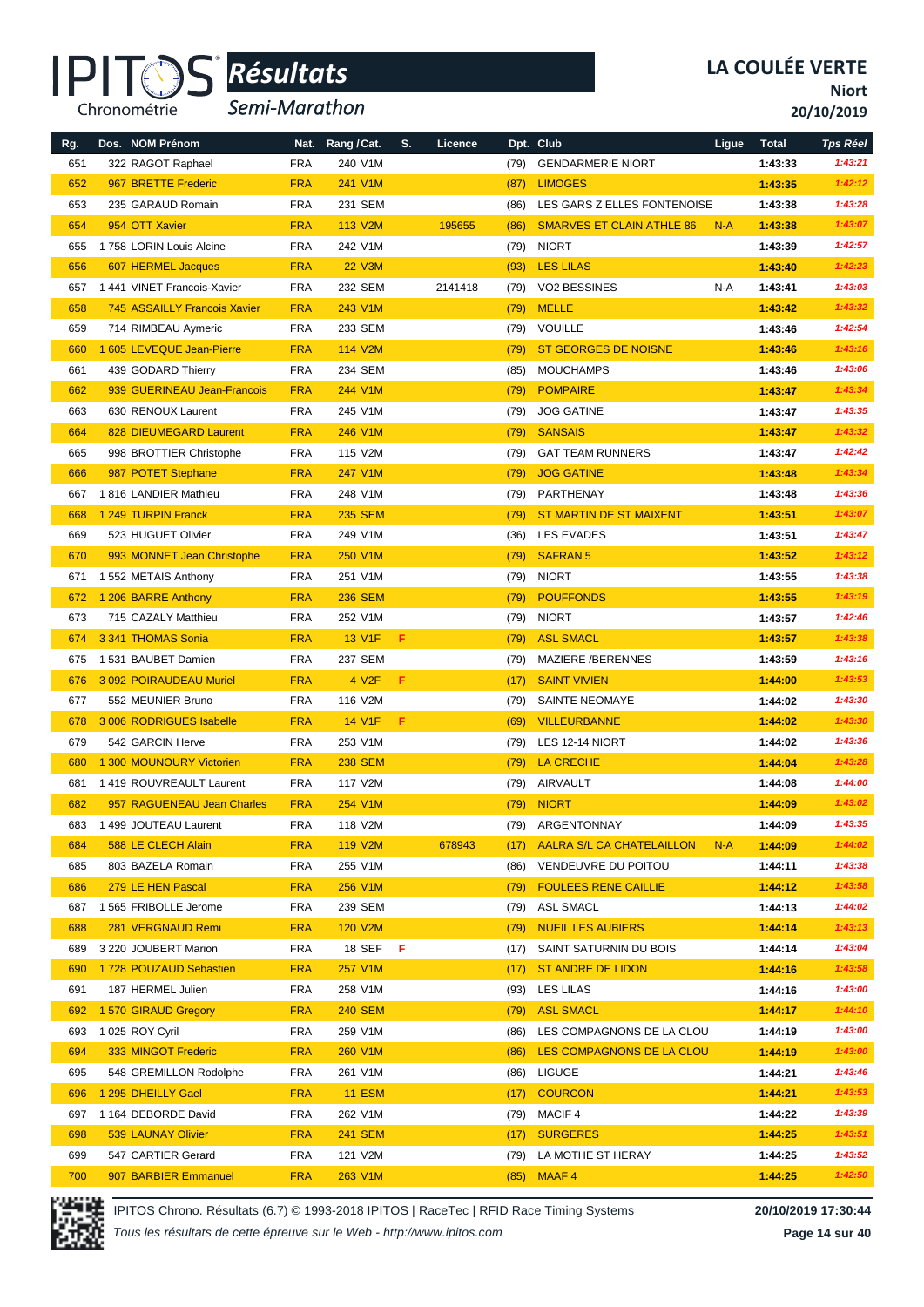

*Semi-Marathon*

**Niort**

**20/10/2019**

| Rg. | Dos. NOM Prénom                              | Nat.       | Rang / Cat.    | S.  | Licence |      | Dpt. Club                      | Ligue | <b>Total</b> | <b>Tps Réel</b> |
|-----|----------------------------------------------|------------|----------------|-----|---------|------|--------------------------------|-------|--------------|-----------------|
| 701 | 919 ALLAIN Guillaume                         | <b>FRA</b> | 242 SEM        |     |         | (79) | MAAF <sub>8</sub>              |       | 1:44:26      | 1:44:11         |
| 702 | 1 683 GERAND Ludovic                         | <b>FRA</b> | <b>243 SEM</b> |     |         | (79) | <b>MAUZE SUR LE MIGNON</b>     |       | 1:44:28      | 1:44:28         |
| 703 | 1 043 JACQUEMARD Emmanuel                    | <b>FRA</b> | 264 V1M        |     |         | (79) | <b>CELLES SUR BELLE</b>        |       | 1:44:29      | 1:43:27         |
| 704 | 1 218 REAUD Daniel                           | <b>FRA</b> | 122 V2M        |     |         | (79) | <b>SCILLE</b>                  |       | 1:44:32      | 1:43:42         |
| 705 | 1 596 MACEDO FRAGA Francisco                 | <b>FRA</b> | 265 V1M        |     |         | (79) | LA MOTHE ST HERAY              |       | 1:44:34      | 1:43:55         |
| 706 | 675 SIRE Loic                                | <b>FRA</b> | 266 V1M        |     |         | (86) | <b>TEAM DU RABAULT</b>         |       | 1:44:36      | 1:43:36         |
| 707 | 629 MONNET Gilles                            | <b>FRA</b> | 23 V3M         |     | 694782  | (79) | SEVRE BOCAGE AC                | N-A   | 1:44:36      | 1:43:58         |
| 708 | 471 PREVOST Patrick                          | <b>FRA</b> | 267 V1M        |     |         | (17) | <b>VILLEDOUX</b>               |       | 1:44:36      | 1:44:13         |
| 709 | 188 CHABOT Stephane                          | <b>FRA</b> | 244 SEM        |     |         | (86) | <b>CLAIN ATHLETIC PICTAVE</b>  | N-A   | 1:44:37      | 1:43:19         |
| 710 | 3 165 VINCENDEAU Sandrine                    | <b>FRA</b> | 5 V2F          | F   |         | (17) | <b>PESSINES</b>                |       | 1:44:38      | 1:44:11         |
| 711 | 875 SELLIER Hugo                             | <b>FRA</b> | 12 ESM         |     |         | (44) | <b>NANTES</b>                  |       | 1:44:39      | 1:44:07         |
| 712 | 1 634 JAUME Pascal                           | <b>FRA</b> | 123 V2M        |     |         | (79) | <b>MACIF 6</b>                 |       | 1:44:41      | 1:44:41         |
|     | 1709 DEMPURE David                           | <b>FRA</b> | 268 V1M        |     |         |      | POMPIERS 792                   |       |              | 1:43:37         |
| 713 | 1 405 BOISSINOT David                        | <b>FRA</b> | <b>245 SEM</b> |     |         | (79) | <b>CERIZAY</b>                 |       | 1:44:41      | 1:43:55         |
| 714 |                                              |            | 24 V3M         |     |         | (79) |                                |       | 1:44:41      | 1:44:27         |
| 715 | 413 MARCEAU Jean-Marie<br>1 258 TEULE Jerome | <b>FRA</b> |                |     |         | (79) | <b>MAULEON</b>                 |       | 1:44:43      | 1:44:15         |
| 716 |                                              | <b>FRA</b> | 124 V2M        |     |         | (79) | <b>CASC CD 795</b>             |       | 1:44:44      |                 |
| 717 | 1 623 SAVARIAUX Quentin                      | <b>FRA</b> | 246 SEM        |     |         | (75) | <b>PARIS</b>                   |       | 1:44:44      | 1:43:47         |
| 718 | 3 355 BALIVET Laurence                       | <b>FRA</b> | <b>15 V1F</b>  | F   |         | (79) | <b>NIORT</b>                   |       | 1:44:45      | 1:44:23         |
| 719 | 1 495 COUTIN Dominique                       | <b>FRA</b> | 125 V2M        |     |         | (85) | <b>XANTON CHASSENON</b>        |       | 1:44:46      | 1:44:32         |
| 720 | 553 MOUSSEAU Dominique                       | <b>FRA</b> | <b>126 V2M</b> |     |         | (86) | <b>LES FOULEES LOUDUNAISES</b> |       | 1:44:47      | 1:44:22         |
| 721 | 1 131 GAUFRETEAU Stephane                    | <b>FRA</b> | 269 V1M        |     |         | (85) | <b>TEAMRACING85</b>            |       | 1:44:49      | 1:43:50         |
| 722 | 1482 LAURENT Kevin                           | <b>FRA</b> | <b>247 SEM</b> |     |         | (79) | <b>FOOTING MOUGON</b>          |       | 1:44:55      | 1:44:28         |
| 723 | 1486 MOTARD Fabien                           | <b>FRA</b> | 270 V1M        |     |         | (49) | ANGERS                         |       | 1:44:55      | 1:44:11         |
| 724 | 942 GRELLET Gregory                          | <b>FRA</b> | 271 V1M        |     | 1764867 | (49) | CAPS S/L RACING CLUB DOUES P-L |       | 1:44:55      | 1:43:52         |
| 725 | 916 DECAUDIN Alain                           | <b>FRA</b> | 25 V3M         |     |         | (79) | MAAF 6                         |       | 1:44:57      | 1:44:33         |
| 726 | 1 395 PORCHERON David                        | <b>FRA</b> | 272 V1M        |     |         | (79) | <b>XMEN</b>                    |       | 1:44:58      | 1:44:48         |
| 727 | 1 690 FERJOUX Alexis                         | <b>FRA</b> | 248 SEM        |     |         | (79) | <b>CHERVEUX</b>                |       | 1:44:58      | 1:44:32         |
| 728 | 1 512 PROUST Maxime                          | <b>FRA</b> | 6 JUM          |     |         | (79) | <b>PG 5</b>                    |       | 1:44:58      | 1:44:36         |
| 729 | 1 224 PIERRARD Armand                        | <b>FRA</b> | 7 JUM          |     |         | (79) | <b>NIORT</b>                   |       | 1:44:59      | 1:44:49         |
| 730 | 3 215 VIDAL Cynthia                          | <b>FRA</b> | <b>16 V1F</b>  | F.  |         | (79) | <b>ST SYMPHORIEN</b>           |       | 1:44:59      | 1:43:50         |
| 731 | 579 GRONNWALD Bastien                        | <b>FRA</b> | 249 SEM        |     |         | (86) | <b>POITIERS</b>                |       | 1:44:59      | 1:44:03         |
| 732 | 1 292 DEGORCE Emmanuel                       | <b>FRA</b> | 273 V1M        |     |         | (79) | <b>NIORT</b>                   |       | 1:45:03      | 1:45:01         |
| 733 | 3 216 RICHARD Karine                         | FRA        | 17 V1F         | - F |         |      | (79) NIORT                     |       | 1:45:03      | 1:44:41         |
| 734 | 1 644 AUBINEAU Cedric                        | <b>FRA</b> | 274 V1M        |     |         | (79) | IMA <sub>5</sub>               |       | 1:45:04      | 1:45:02         |
| 735 | 1 335 SAUVAGE Etienne                        | <b>FRA</b> | 250 SEM        |     |         | (79) | SOPRA STERIA 1                 |       | 1:45:06      | 1:44:33         |
| 736 | 1451 GELOT Nicolas                           | <b>FRA</b> | <b>251 SEM</b> |     |         | (85) | <b>BENET</b>                   |       | 1:45:07      | 1:44:18         |
|     | 737 1814 LE ROUX Antoine                     | <b>FRA</b> | 252 SEM        |     |         | (79) | <b>NIORT</b>                   |       | 1:45:10      | 1:44:43         |
| 738 | 1 255 CHARRON Nicolas                        | <b>FRA</b> | 275 V1M        |     |         | (79) | <b>CASC CD 793</b>             |       | 1:45:10      | 1:44:41         |
| 739 | 1 351 RICHARD Quentin                        | <b>FRA</b> | 253 SEM        |     |         | (79) | <b>GERMOND ROUVRE</b>          |       | 1:45:11      | 1:44:33         |
| 740 | 3 096 MOTARD Cecile                          | <b>FRA</b> | <b>18 V1F</b>  | F.  |         | (79) | <b>ENSIGNE</b>                 |       | 1:45:11      | 1:44:27         |
| 741 | 177 RIDORET Mathieu                          | <b>FRA</b> | 254 SEM        |     |         | (17) | <b>GROUPE RIDORET 3</b>        |       | 1:45:11      | 1:43:52         |
| 742 | 437 HERAUDEAU Florent                        | <b>FRA</b> | <b>255 SEM</b> |     |         | (85) | <b>FOUSSAIS PAYRE</b>          |       | 1:45:12      | 1:44:58         |
| 743 | 1828 AGOHI-OKA Franck                        | <b>IVO</b> | 256 SEM        |     |         | (79) | <b>NIORT</b>                   |       | 1:45:13      | 1:44:20         |
| 744 | 1 260 DEDEBAN Regis                          | <b>FRA</b> | 127 V2M        |     |         | (79) | <b>CASC CD 794</b>             |       | 1:45:17      | 1:44:35         |
| 745 | 294 LOEZIC Mikael                            | <b>FRA</b> | 276 V1M        |     |         | (44) | LA CHAPELLE BASSE MER          |       | 1:45:18      | 1:44:47         |
| 746 | 1791 BALIVET Didier                          | <b>FRA</b> | <b>277 V1M</b> |     |         | (79) | <b>NIORT</b>                   |       | 1:45:20      | 1:44:59         |
| 747 | 968 RODRIGUEZ Manuel                         | <b>FRA</b> | 128 V2M        |     |         | (87) | <b>BOISSEUIL</b>               |       | 1:45:20      | 1:44:36         |
| 748 | 1 090 BIGOT Thibault                         | <b>FRA</b> | <b>257 SEM</b> |     |         |      | (41) CHITENAY                  |       | 1:45:24      | 1:44:18         |
| 749 | 304 BRUNET Thomas                            | FRA        | 258 SEM        |     |         |      | (86) POITIERS                  |       | 1:45:27      | 1:44:36         |
| 750 | <b>154 FOURNIER Nicolas</b>                  | <b>FRA</b> | 278 V1M        |     |         |      | $(79)$ NIORT                   |       | 1:45:30      | 1:44:09         |



IPITOS Chrono. Résultats (6.7) © 1993-2018 IPITOS | RaceTec | RFID Race Timing Systems **20/10/2019 17:30:44**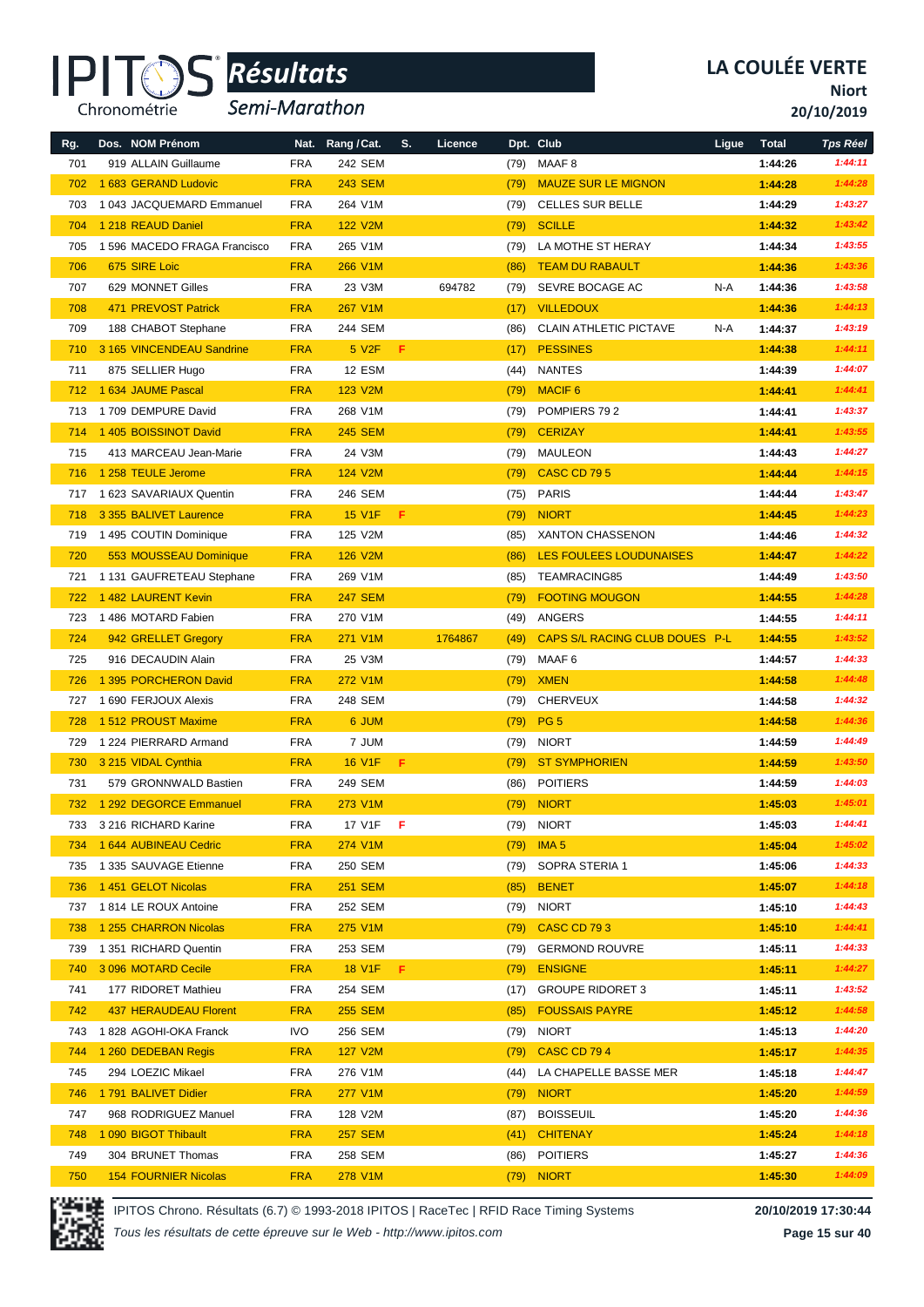

*Semi-Marathon*

**Niort**

**20/10/2019**

| Rg. | Dos. NOM Prénom               | Nat.       | Rang / Cat.    | S.  | Licence |      | Dpt. Club                   | Ligue | <b>Total</b> | <b>Tps Réel</b> |
|-----|-------------------------------|------------|----------------|-----|---------|------|-----------------------------|-------|--------------|-----------------|
| 751 | 1077 LANCIEN Cedric           | <b>FRA</b> | 279 V1M        |     |         | (85) | <b>FOUSSAIS PAYRE</b>       |       | 1:45:32      | 1:45:17         |
| 752 | 1513 COUTHOUIS Herve          | <b>FRA</b> | <b>259 SEM</b> |     |         | (79) | PG <sub>5</sub>             |       | 1:45:32      | 1:44:42         |
| 753 | 1581 LANGLOIS Cedric          | <b>FRA</b> | 260 SEM        |     |         | (79) | <b>ASL SMACL</b>            |       | 1:45:34      | 1:44:11         |
| 754 | 1 658 LE MOUELLIC Erwann      | <b>FRA</b> | 280 V1M        |     |         | (17) | <b>GEMOZAC</b>              |       | 1:45:35      | 1:44:42         |
| 755 | 1 612 DEVAURE Guillaume       | <b>FRA</b> | 281 V1M        |     |         | (79) | LA CRECHE                   |       | 1:45:36      | 1:44:13         |
| 756 | 1766 COULON Alex              | <b>FRA</b> | <b>261 SEM</b> |     |         | (79) | <b>ST MAIXENT L ECOLE</b>   |       | 1:45:38      | 1:45:03         |
| 757 | 594 GERBET Laurent            | <b>FRA</b> | 282 V1M        |     |         | (79) | <b>NIORT</b>                |       | 1:45:40      | 1:44:39         |
| 758 | 202 ROUSSEAU Edouard          | <b>FRA</b> | 283 V1M        |     |         | (79) | <b>NIORT</b>                |       | 1:45:41      | 1:45:23         |
| 759 | 257 TOURNIER Remi             | <b>FRA</b> | 284 V1M        |     |         | (86) | AS VOUILLe 86               |       | 1:45:42      | 1:44:52         |
| 760 | 1 445 CARNOT Thomas           | <b>FRA</b> | <b>262 SEM</b> |     |         | (79) | <b>NIORT</b>                |       | 1:45:43      | 1:44:56         |
| 761 | 718 DON Nicolas               | <b>FRA</b> | 263 SEM        |     |         | (79) | MELLE                       |       | 1:45:43      | 1:44:37         |
| 762 | 783 DESCOURTIEUX Rodolphe     | <b>FRA</b> | <b>129 V2M</b> |     |         | (79) | <b>NIORT</b>                |       | 1:45:44      | 1:44:41         |
| 763 | 935 OSTERMANN Alexandre       | <b>FRA</b> | 264 SEM        |     |         | (79) | MAAF 11                     |       | 1:45:45      | 1:45:10         |
| 764 | 1 205 GRIMAULT Willy          | <b>FRA</b> | 285 V1M        |     |         | (79) | <b>BOUSSAIS</b>             |       | 1:45:45      | 1:44:11         |
| 765 | 3 114 FORTIN LORIGNY Mathilde | <b>FRA</b> | 19 V1F         | F   |         | (17) | <b>COURS SON NATURE</b>     |       | 1:45:49      | 1:45:29         |
| 766 | 1 262 JAMIN Eric              | <b>FRA</b> | 130 V2M        |     |         | (79) | <b>CASC CD 794</b>          |       | 1:45:50      | 1:45:03         |
| 767 | 289 GERARD Alexandre          | <b>FRA</b> | 265 SEM        |     |         | (79) | <b>CITROEN NIORT</b>        |       | 1:45:56      | 1:45:43         |
| 768 | 1449 JONCOUR Thibaud          | <b>FRA</b> | <b>13 ESM</b>  |     |         | (29) | <b>SIZUN</b>                |       | 1:45:57      | 1:44:52         |
| 769 | 1 179 CHOLET Mickael          | <b>FRA</b> | 266 SEM        |     |         | (17) | MACIF <sub>9</sub>          |       | 1:46:02      | 1:45:15         |
| 770 | 3 295 LEGER Sophie            | <b>FRA</b> | 20 V1F         | F.  | 2194116 | (79) | <b>ATSCAF3</b>              |       | 1:46:02      | 1:45:36         |
| 771 | 77 LAURENT Karine             | <b>FRA</b> | <b>19 SEF</b>  | F   |         | (79) | <b>NIORT</b>                |       | 1:46:04      | 1:45:48         |
| 772 | 1 162 BERTRAND Raphael        | <b>FRA</b> | 286 V1M        |     |         | (79) | <b>MACIF3</b>               |       | 1:46:07      | 1:45:41         |
| 773 | 349 CHIRON Bertrand           | <b>FRA</b> | 131 V2M        |     |         | (44) | <b>BASSE GOULAINE</b>       |       | 1:46:08      | 1:44:52         |
| 774 | <b>763 OUKRID Lamine</b>      | <b>FRA</b> | 287 V1M        |     |         | (79) | <b>TEAM EBAC LITERIE 1</b>  |       | 1:46:09      | 1:46:09         |
| 775 | 1 392 COURTADIOU Vincent      | <b>FRA</b> | 288 V1M        |     |         | (86) | <b>BIP BIP ITEUIL</b>       |       | 1:46:11      | 1:45:37         |
| 776 | 1 209 CORNUAULT Dominique     | <b>FRA</b> | 289 V1M        |     |         | (85) | <b>CHAMPAGNE LES MARAIS</b> |       | 1:46:13      | 1:45:16         |
| 777 | 1431 JUCHAULT Simon           | <b>FRA</b> | 290 V1M        |     |         | (86) | <b>SEVRE ET BELLE</b>       |       | 1:46:13      | 1:45:20         |
| 778 | 1 172 ALDEHUELO Vincent       | <b>FRA</b> | 291 V1M        |     |         | (79) | <b>MACIF 6</b>              |       | 1:46:14      | 1:45:21         |
| 779 | 1737 BLAIS Arthur             | <b>FRA</b> | 267 SEM        |     |         | (79) | CHAURAY                     |       | 1:46:14      | 1:45:49         |
| 780 | 419 BLAIS David               | <b>FRA</b> | 132 V2M        |     |         | (79) | LES 12-14 NIORT             |       | 1:46:15      | 1:45:50         |
| 781 | 146 BOILARD Thierry           | <b>FRA</b> | 292 V1M        |     |         | (17) | <b>TONNAY CHARENTE</b>      |       | 1:46:16      | 1:45:31         |
| 782 | <b>405 VAUTIER Benoit</b>     | <b>FRA</b> | 293 V1M        |     |         | (17) | <b>CHANIERS</b>             |       | 1:46:16      | 1:44:47         |
| 783 | 3 189 PETIT Aurelie           | FRA        | 20 SEF         | F   |         | (79) | <b>NIORT</b>                |       | 1:46:18      | 1:45:53         |
| 784 | 1713 LOUDUN Manuel            | <b>FRA</b> | 294 V1M        |     |         | (79) | POMPIERS 793                |       | 1:46:18      | 1:45:14         |
| 785 | 1 317 UVETEAU Olivier         | <b>FRA</b> | 295 V1M        |     |         | (86) | SAINT-BENOIT                |       | 1:46:18      | 1:46:10         |
| 786 | 443 BERGER Yoann              | <b>FRA</b> | 296 V1M        |     |         | (79) | <b>EXOUDUN</b>              |       | 1:46:20      | 1:46:03         |
| 787 | 655 LEGUAY Nicolas            | <b>FRA</b> | 268 SEM        |     |         | (17) | <b>CHANIERS</b>             |       | 1:46:21      | 1:45:02         |
| 788 | <b>141 MAURY Ludovic</b>      | <b>FRA</b> | 297 V1M        |     |         | (17) | <b>CHANIERS</b>             |       | 1:46:21      | 1:46:00         |
| 789 | 584 PRUVOT Christophe         | <b>FRA</b> | 269 SEM        |     |         | (86) | FOULEES DOUCES MONTAMISE    |       | 1:46:22      | 1:46:02         |
| 790 | 3 086 DELREZ LORENZO Marion   | <b>FRA</b> | <b>21 SEF</b>  | -F. |         | (79) | <b>NIORT</b>                |       | 1:46:22      | 1:44:44         |
| 791 | 991 MENARD Jean Baptiste      | <b>FRA</b> | 298 V1M        |     |         | (79) | SAFRAN 6                    |       | 1:46:22      | 1:45:10         |
| 792 | 1 525 MILLASSEAU Eric         | <b>FRA</b> | 299 V1M        |     |         | (79) | <b>FORS</b>                 |       | 1:46:23      | 1:45:41         |
| 793 | 989 GOUDEAU Nicolas           | <b>FRA</b> | 133 V2M        |     |         | (79) | SAFRAN 6                    |       | 1:46:23      | 1:46:04         |
| 794 | 1 293 SAGE Pascal             | <b>FRA</b> | 300 V1M        |     |         | (79) | <b>LA ST AUBINADE</b>       |       | 1:46:25      | 1:46:01         |
| 795 | 1 022 BRONDEAU Jean-Luc       | <b>FRA</b> | 301 V1M        |     |         | (79) | <b>NIORT</b>                |       | 1:46:26      | 1:46:00         |
| 796 | 683 BUREAU Olivier            | <b>FRA</b> | 302 V1M        |     |         | (86) | <b>SAINT BENOIT</b>         |       | 1:46:28      | 1:46:28         |
| 797 | 1 609 RIBOT Christophe        | <b>FRA</b> | 303 V1M        |     |         | (79) | <b>NIORT</b>                |       | 1:46:31      | 1:45:39         |
| 798 | 657 GEFFARD Bruno             | <b>FRA</b> | 304 V1M        |     |         | (79) | <b>BRESSUIRE</b>            |       | 1:46:36      | 1:46:00         |
| 799 | 618 BRAULT Olivier            | <b>FRA</b> | 270 SEM        |     |         | (86) | JAZENEUIL                   |       | 1:46:36      | 1:46:12         |
| 800 | 716 ECALLE Anthony            | <b>FRA</b> | <b>271 SEM</b> |     | 2160187 | (86) | <b>MACC LUSIGNAN</b>        | $N-A$ | 1:46:41      | 1:46:03         |



IPITOS Chrono. Résultats (6.7) © 1993-2018 IPITOS | RaceTec | RFID Race Timing Systems **20/10/2019 17:30:44**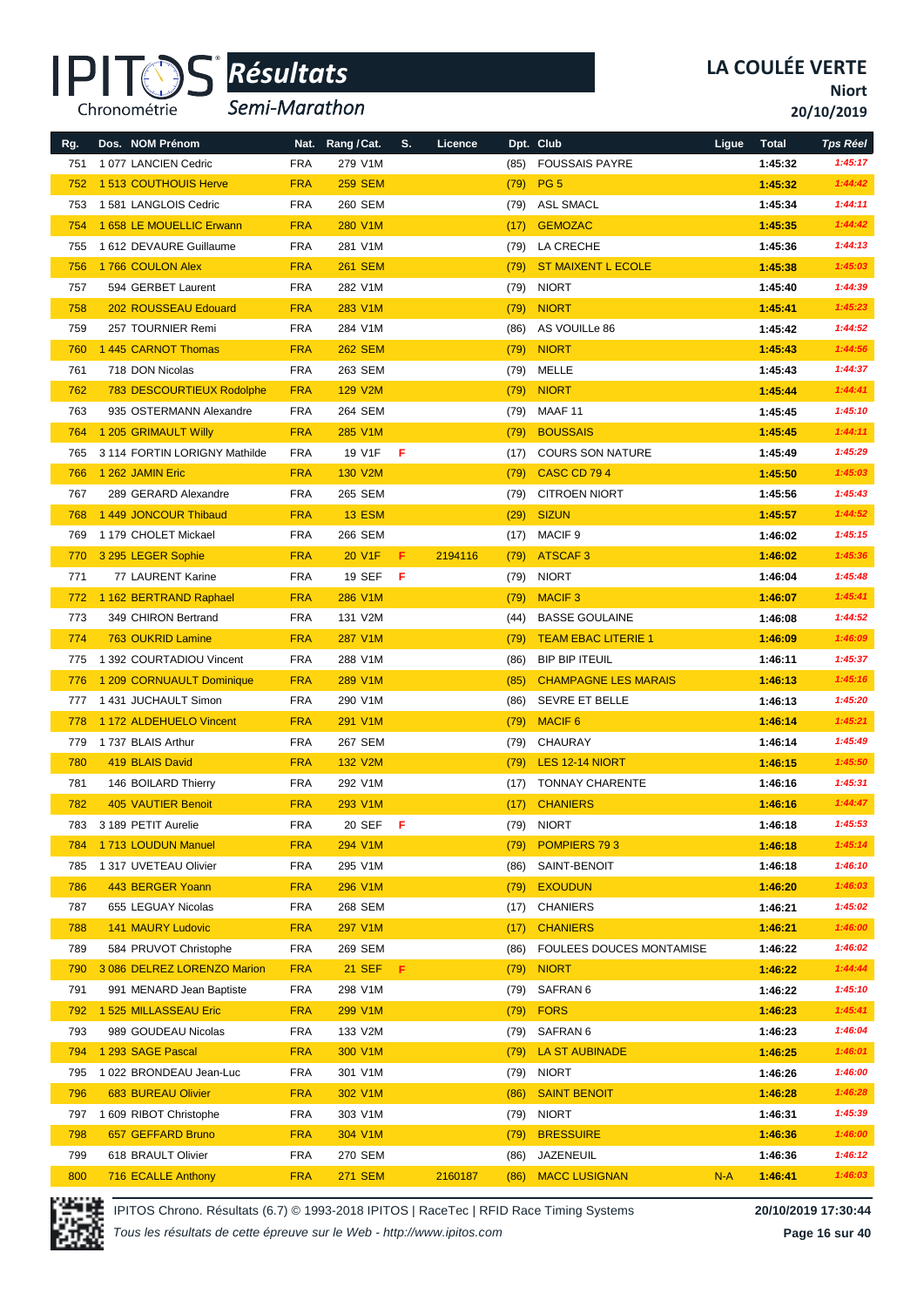

*Semi-Marathon*

**Niort**

**20/10/2019**

| Rg. | Dos. NOM Prénom                | Nat.       | Rang / Cat.        | S. | Licence |      | Dpt. Club                         | Ligue | <b>Total</b> | <b>Tps Réel</b> |
|-----|--------------------------------|------------|--------------------|----|---------|------|-----------------------------------|-------|--------------|-----------------|
| 801 | 1 106 LARGEAU Dominique        | <b>FRA</b> | 134 V2M            |    |         | (79) | LES RUNNING MOJETTES              |       | 1:46:41      | 1:46:27         |
| 802 | 1 353 LE MOING Yannick         | <b>FRA</b> | <b>26 V3M</b>      |    |         | (44) | <b>ORVAULT</b>                    |       | 1:46:42      | 1:46:38         |
| 803 | 1760 MOUREAUX Christophe       | <b>FRA</b> | 305 V1M            |    |         | (79) | <b>CHERVEUX</b>                   |       | 1:46:42      | 1:45:54         |
| 804 | 814 TRAIN David                | <b>FRA</b> | 306 V1M            |    |         | (79) | <b>GRANZAY GRIPT</b>              |       | 1:46:44      | 1:46:11         |
| 805 | 1 398 BESSON Fabrice           | <b>FRA</b> | 307 V1M            |    |         | (79) | LAGEON                            |       | 1:46:46      | 1:45:45         |
| 806 | 638 NICOLAS Jean Christophe    | <b>FRA</b> | 135 V2M            |    |         | (17) | <b>SAINT GEORGES DU BOIS</b>      |       | 1:46:49      | 1:46:02         |
| 807 | 1 009 LISSART Cyrille          | <b>FRA</b> | 308 V1M            |    |         | (17) | NIEUL SUR MER                     |       | 1:46:50      | 1:45:50         |
| 808 | 717 DAGUSE David               | <b>FRA</b> | 309 V1M            |    |         | (17) | <b>VOUHE</b>                      |       | 1:46:52      | 1:45:51         |
| 809 | 858 BRAYER Maxence             | <b>FRA</b> | 272 SEM            |    |         | (77) | <b>COULOMMIERS BRIE ATHLETISM</b> |       | 1:46:55      | 1:46:31         |
| 810 | 423 PROUST Gregory             | <b>FRA</b> | <b>273 SEM</b>     |    |         | (37) | LA VILLE AUX DAMES                |       | 1:46:55      | 1:46:19         |
| 811 | 1 616 ROULLAUD Tony            | <b>FRA</b> | 274 SEM            |    |         | (17) | LA JARNE                          |       | 1:46:55      | 1:46:21         |
| 812 | 310 MENORET Christophe         | <b>FRA</b> | 136 V2M            |    | 1962044 | (79) | <b>VO2 BESSINES</b>               | $N-A$ | 1:46:56      | 1:46:34         |
| 813 | 566 O CONNOR Vincent           | <b>FRA</b> | 275 SEM            |    |         | (44) | <b>NANTES</b>                     |       | 1:46:58      | 1:45:46         |
| 814 | 3 211 NOCQUET Anne Charlotte   | <b>FRA</b> | <b>22 SEF</b>      | F. |         | (86) | MELLE <sub>1</sub>                |       | 1:46:58      | 1:46:40         |
| 815 | 970 GUYONNET Wilfrid           | <b>FRA</b> | 310 V1M            |    |         | (86) | MELLE 1                           |       | 1:46:59      | 1:46:40         |
| 816 | 1719 BENOIST Jean Pierre       | <b>FRA</b> | <b>27 V3M</b>      |    |         | (79) | POMPIERS 794                      |       | 1:47:01      | 1:46:30         |
| 817 | 979 JUIN Fabien                | <b>FRA</b> | 137 V2M            |    |         | (79) | STEF NIORT 1                      |       | 1:47:02      | 1:46:32         |
| 818 | 529 GAZZOLA Patrick            | <b>FRA</b> | 138 V2M            |    |         | (91) | <b>VIRY CHATILLON</b>             |       | 1:47:05      | 1:46:26         |
| 819 | 219 RABALLAND Christophe       | <b>FRA</b> | 139 V2M            |    |         | (79) | <b>NIORT</b>                      |       | 1:47:07      | 1:46:29         |
| 820 | 1 626 BAUDU Benoit             | <b>FRA</b> | <b>276 SEM</b>     |    |         | (79) | <b>VERRUYES</b>                   |       | 1:47:08      | 1:46:49         |
| 821 | 1 078 AUTANT Mathis            | <b>FRA</b> | <b>277 SEM</b>     |    |         | (79) | FRONTENAY ROHAN ROHAN             |       | 1:47:08      | 1:46:28         |
| 822 | 805 POIRIER Frederic           | <b>FRA</b> | 311 V1M            |    |         | (79) | <b>THORIGNE</b>                   |       | 1:47:08      | 1:46:54         |
| 823 | 1 660 BOST Gerald              | <b>FRA</b> | 312 V1M            |    |         | (79) | ST MAIXENT L ECOLE                |       | 1:47:10      | 1:46:18         |
| 824 | 978 BERLAND Alain              | <b>FRA</b> | 140 V2M            |    |         | (79) | <b>STEF NIORT 1</b>               |       | 1:47:10      | 1:46:37         |
| 825 | 530 JOUSSELIN Rodolphe         | <b>FRA</b> | 313 V1M            |    |         | (86) | LES PETITS MOTEURS                |       | 1:47:11      | 1:46:27         |
| 826 | 3 383 ROCHE TRILLAUD Catherine | <b>FRA</b> | 6 V <sub>2F</sub>  | F  |         | (79) | <b>ST MAXIRE</b>                  |       | 1:47:12      | 1:46:14         |
| 827 | 901 BOUCROT Gregory            | <b>FRA</b> | 278 SEM            |    |         | (79) | MAAF3                             |       | 1:47:13      | 1:47:13         |
| 828 | <b>122 BABINET Francois</b>    | <b>FRA</b> | <b>279 SEM</b>     |    |         | (79) | <b>TEAM JM</b>                    |       | 1:47:14      | 1:46:54         |
| 829 | 850 FOURNIER Pierre            | <b>FRA</b> | 314 V1M            |    |         | (79) | <b>STADE NIORTAIS TRIATHLON</b>   |       | 1:47:17      | 1:46:57         |
| 830 | 1827 FOUCHE Alexandre          | <b>FRA</b> | <b>280 SEM</b>     |    |         | (79) | <b>LIMALONGES</b>                 |       | 1:47:18      | 1:46:54         |
| 831 | 1 132 ROULAND Matthieu         | <b>FRA</b> | 281 SEM            |    |         | (35) | ST JEAN SUR VILAINE               |       | 1:47:19      | 1:47:03         |
| 832 | 3 377 GEORGES Annabelle        | <b>FRA</b> | 21 V1F             | F. |         | (16) | <b>BERNAC</b>                     |       | 1:47:20      | 1:46:58         |
| 833 | 1 007 MARTEAU Jean Michel      | FRA        | 141 V2M            |    |         | (79) | ARGENTONNAY                       |       | 1:47:23      | 1:46:49         |
| 834 | 3 235 THILL Laurence           | <b>FRA</b> | 7 V <sub>2</sub> F | F. | 710709  | (16) | <b>CA PLASSAC</b>                 | $N-A$ | 1:47:25      | 1:45:57         |
| 835 | 435 PAULIAC Frederic           | <b>FRA</b> | 142 V2M            |    | 712903  | (16) | CA PLASSAC                        | N-A   | 1:47:25      | 1:45:58         |
| 836 | 853 BIRAUD Benoit              | <b>FRA</b> | 8 JUM              |    |         | (85) | <b>BREST TRIATHLON</b>            |       | 1:47:28      | 1:46:55         |
| 837 | 1 377 DEVAUX Loic              | <b>FRA</b> | 282 SEM            |    | 2134781 | (79) | <b>NIORT ENDURANCE 79</b>         | N-A   | 1:47:31      | 1:46:40         |
| 838 | 1 582 CHOCHINA Daniel          | <b>FRA</b> | 143 V2M            |    |         | (79) | <b>ASL SMACL</b>                  |       | 1:47:34      | 1:47:16         |
| 839 | 442 BAILLY Philippe            | <b>FRA</b> | 315 V1M            |    |         | (17) | THAIRE                            |       | 1:47:36      | 1:47:06         |
| 840 | 904 PASQUIER Florent           | <b>FRA</b> | 316 V1M            |    |         | (79) | MAAF <sub>3</sub>                 |       | 1:47:38      | 1:47:27         |
| 841 | 1 283 MONFOUGA David           | <b>FRA</b> | 283 SEM            |    |         |      | (17) CASC NIORT 4                 |       | 1:47:46      | 1:46:37         |
| 842 | 343 TITOTTO Daniel             | <b>FRA</b> | 144 V2M            |    |         | (86) | LA VILLEDIEU DU CLAIN             |       | 1:47:47      | 1:47:38         |
| 843 | 1 282 CHAUBENIT Romaric        | <b>FRA</b> | 284 SEM            |    |         | (79) | <b>CASC NIORT 4</b>               |       | 1:47:48      | 1:46:41         |
| 844 | 3 046 DUPERRAY Sandrine        | <b>FRA</b> | 8 V <sub>2F</sub>  | F. |         | (87) | <b>AMBAZAC</b>                    |       | 1:47:52      | 1:47:29         |
| 845 | 1 285 GUIGNARD Christian       | <b>FRA</b> | 145 V2M            |    |         | (79) | <b>CASC NIORT 5</b>               |       | 1:47:54      | 1:46:05         |
| 846 | 3 039 LE BRAS Alice            | <b>FRA</b> | <b>23 SEF</b>      | F. |         | (79) | <b>NIORT</b>                      |       | 1:47:54      | 1:46:12         |
| 847 | 3 073 GONCALVES Chrystele      | <b>FRA</b> | 22 V1F             | F  |         | (44) | <b>PORNIC</b>                     |       | 1:47:54      | 1:47:48         |
| 848 | 1801 MAZOYER Fredy             | <b>FRA</b> | 146 V2M            |    |         | (79) | <b>CHANTELOUP</b>                 |       | 1:47:56      | 1:46:40         |
| 849 | 1624 TESSIER Pascal            | <b>FRA</b> | 147 V2M            |    |         | (49) | SAUMUR                            |       | 1:48:03      | 1:47:47         |
| 850 | 1 371 POUPARD Sebastien        | <b>FRA</b> | 317 V1M            |    |         |      | (79) JOG FORS                     |       | 1:48:04      | 1:47:11         |



IPITOS Chrono. Résultats (6.7) © 1993-2018 IPITOS | RaceTec | RFID Race Timing Systems **20/10/2019 17:30:45**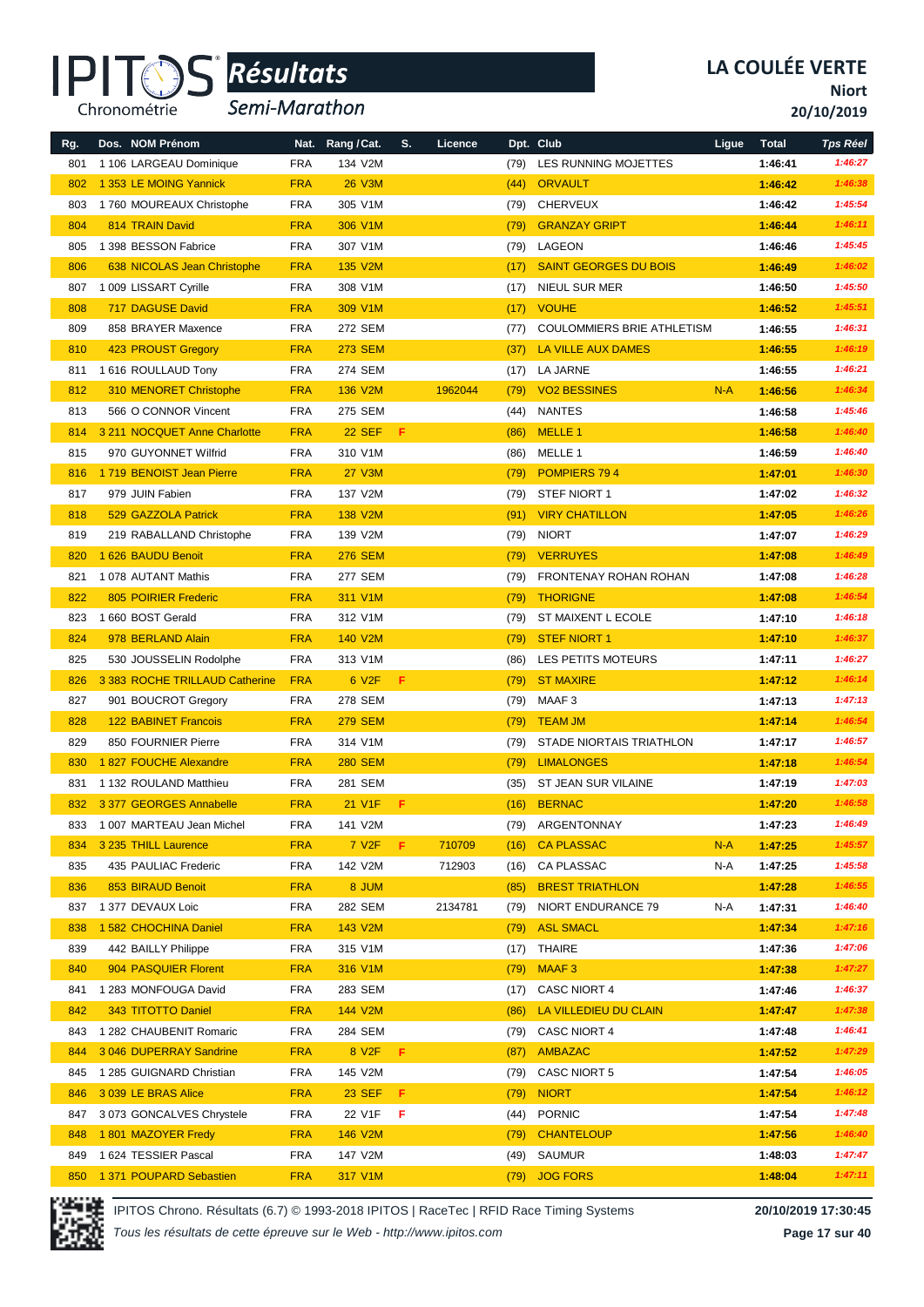

*Semi-Marathon*

**Niort**

**20/10/2019**

| Rg. | Dos. NOM Prénom                 | Nat.       | Rang / Cat.     | S. | Licence |      | Dpt. Club                       | Ligue | <b>Total</b> | <b>Tps Réel</b> |
|-----|---------------------------------|------------|-----------------|----|---------|------|---------------------------------|-------|--------------|-----------------|
| 851 | 3 174 SONNARD Tatiana           | <b>FRA</b> | 24 SEF          | F  |         | (79) | ARDIN                           |       | 1:48:05      | 1:47:02         |
| 852 | 3 242 BACHELIER Aurelie         | <b>FRA</b> | 23 V1F          | F  | 2172411 | (17) | US AIGREFEUILLE ATHLETISME* N-A |       | 1:48:06      | 1:47:06         |
| 853 | 181 DEMENGEON Brice             | <b>FRA</b> | 285 SEM         |    |         | (79) | <b>NIORT</b>                    |       | 1:48:08      | 1:47:19         |
| 854 | 1 278 DUPUIS Dominique          | <b>FRA</b> | 148 V2M         |    |         | (79) | <b>CASC NIORT 3</b>             |       | 1:48:11      | 1:47:37         |
| 855 | 1 068 BARREAU Jean Luc          | <b>FRA</b> | 28 V3M          |    |         | (79) | LA CRECHE                       |       | 1:48:12      | 1:47:27         |
| 856 | 1 173 GUILLAUD Cedric           | <b>FRA</b> | 318 V1M         |    |         | (79) | <b>MACIF7</b>                   |       | 1:48:16      | 1:47:21         |
| 857 | 802 RANCHER Frederic            | <b>FRA</b> | 149 V2M         |    |         | (86) | <b>ST BENOIT</b>                |       | 1:48:16      | 1:47:31         |
| 858 | <b>861 BONNEAU Francois</b>     | <b>FRA</b> | 150 V2M         |    |         | (79) | <b>USSEAU</b>                   |       | 1:48:20      | 1:47:24         |
| 859 | 1 053 RENONCET Jacques          | <b>FRA</b> | 151 V2M         |    |         | (79) | <b>GLENAY</b>                   |       | 1:48:21      | 1:47:44         |
| 860 | <b>320 MOREAU Ludovic</b>       | <b>FRA</b> | 319 V1M         |    |         | (17) | <b>AIGREFEUILLE D AUNIS</b>     |       | 1:48:22      | 1:47:15         |
| 861 | 896 BOUHALI Rachid              | <b>FRA</b> | 152 V2M         |    | 1828708 | (79) | MAAF 2                          |       | 1:48:22      | 1:47:29         |
| 862 | <b>407 MALAVERGNE Arnaud</b>    | <b>FRA</b> | <b>286 SEM</b>  |    |         | (79) | <b>NIORT</b>                    |       | 1:48:24      | 1:46:52         |
| 863 | 1 572 LANDREAU Jerome           | <b>FRA</b> | 320 V1M         |    |         | (79) | <b>ASL SMACL</b>                |       | 1:48:25      | 1:47:53         |
| 864 | 460 BOUTIN Anthony              | <b>FRA</b> | 321 V1M         |    |         | (79) | <b>FORS</b>                     |       | 1:48:26      | 1:47:02         |
| 865 | 696 BRUNET Cedric               | <b>FRA</b> | 322 V1M         |    |         | (86) | <b>MONT RUN</b>                 |       | 1:48:27      | 1:48:18         |
| 866 | 668 RAMOND Loic                 | <b>FRA</b> | <b>287 SEM</b>  |    | 2193669 | (00) | <b>HAPPY RUNNERS</b>            | $N-A$ | 1:48:28      | 1:47:30         |
| 867 | 1 073 BOTTREAU Nicolas          | <b>FRA</b> | 323 V1M         |    |         | (86) | <b>ENEDIS 2</b>                 |       | 1:48:31      | 1:47:44         |
| 868 | 744 MADIER Jean Claude          | <b>FRA</b> | 153 V2M         |    |         | (79) | <b>THORIGNE</b>                 |       | 1:48:31      | 1:48:02         |
| 869 | 906 AUTRET Richard              | <b>FRA</b> | 324 V1M         |    |         | (79) | MAAF 4                          |       | 1:48:33      | 1:47:21         |
| 870 | 1 199 BONNEAU Luc               | <b>FRA</b> | 154 V2M         |    | 455997  | (79) | <b>AS RUN IN NIORT</b>          | $N-A$ | 1:48:33      | 1:48:19         |
| 871 | 1 223 RICHARD Arnaud            | <b>FRA</b> | 325 V1M         |    |         | (79) | <b>GROUPAMA 9</b>               |       | 1:48:35      | 1:47:36         |
| 872 | 921 CALVEZ Lionel               | <b>FRA</b> | 326 V1M         |    |         | (79) | <b>MAAF8</b>                    |       | 1:48:35      | 1:47:52         |
| 873 | 1620 HARDY Joel                 | <b>FRA</b> | 29 V3M          |    | 641675  | (79) | <b>US THOUARS</b>               | N-A   | 1:48:37      | 1:48:25         |
| 874 | 1 087 MALLET Yohann             | <b>FRA</b> | 327 V1M         |    |         | (79) | <b>GAT TEAM RUNNERS</b>         |       | 1:48:37      | 1:47:32         |
| 875 | 347 GASTARD Ludovic             | <b>FRA</b> | 288 SEM         |    |         | (86) | <b>FONTAINE LE COMTE</b>        |       | 1:48:38      | 1:48:27         |
| 876 | 1 219 MAIREAU Frederic          | <b>FRA</b> | 155 V2M         |    |         | (79) | <b>GROUPAMA 10</b>              |       | 1:48:38      | 1:47:31         |
| 877 | 1417 BERGER Thierry             | <b>FRA</b> | 328 V1M         |    |         | (79) | AVON                            |       | 1:48:38      | 1:48:20         |
| 878 | <b>583 DE KETTELBUTTER Marc</b> | <b>FRA</b> | 329 V1M         |    |         | (49) | <b>CANTENAY-EPINARD</b>         |       | 1:48:38      | 1:48:20         |
| 879 | 1 123 BONNEAU Stephane          | <b>FRA</b> | 330 V1M         |    |         | (85) | <b>MERVENT</b>                  |       | 1:48:39      | 1:47:08         |
| 880 | 1 664 GOURDINEAU Quentin        | <b>FRA</b> | <b>14 ESM</b>   |    |         | (79) | <b>MISSE</b>                    |       | 1:48:39      | 1:47:23         |
| 881 | 454 GALLAS Laurent              | <b>FRA</b> | 331 V1M         |    |         | (79) | <b>SPIRIDON MELLOIS</b>         |       | 1:48:39      | 1:48:22         |
| 882 | 695 BOMBARD Xavier              | <b>FRA</b> | 332 V1M         |    |         | (86) | <b>MONT RUN</b>                 |       | 1:48:40      | 1:48:31         |
| 883 | 616 BRETINEAU Franck            | <b>FRA</b> | 333 V1M         |    |         | (79) | LES PUNK GATINAIS               |       | 1:48:40      | 1:48:29         |
| 884 | 602 RENAULT-JAUD Nicolas        | <b>FRA</b> | 334 V1M         |    |         | (79) | <b>LES PUNK GATINAIS</b>        |       | 1:48:41      | 1:48:29         |
| 885 | 3 300 DELOMME Marie-Pierre      | <b>FRA</b> | 24 V1F          | F  | 1777717 | (16) | <b>JARNAC ATHLETISME</b>        | N-A   | 1:48:41      | 1:48:11         |
| 886 | 635 GRIMAULT Guillaume          | <b>FRA</b> | 335 V1M         |    |         | (79) | <b>NIORT</b>                    |       | 1:48:41      | 1:47:49         |
| 887 | 1727 PAPIN Antoine              | <b>FRA</b> | 15 ESM          |    |         | (79) | POMPIERS 79 16                  |       | 1:48:43      | 1:47:20         |
| 888 | 724 PAGNOUX Nicolas             | <b>FRA</b> | 336 V1M         |    | 2064086 | (79) | <b>NIORT ENDURANCE 79</b>       | $N-A$ | 1:48:45      | 1:47:29         |
| 889 | 335 GUEFFIER Christophe         | <b>FRA</b> | 337 V1M         |    |         | (17) | <b>MARSILLY</b>                 |       | 1:48:45      | 1:48:03         |
| 890 | 776 CORREIA Jose                | <b>FRA</b> | 338 V1M         |    | 1775043 | (17) | US AIGREFEUILLE ATHLETISME* N-A |       | 1:48:46      | 1:48:01         |
| 891 | 448 CLOT Henri                  | <b>FRA</b> | 289 SEM         |    |         | (17) | <b>MARSILLY</b>                 |       | 1:48:47      | 1:48:41         |
| 892 | 1712 LARGEAU Leo                | <b>FRA</b> | <b>16 ESM</b>   |    |         | (79) | POMPIERS 793                    |       | 1:48:47      | 1:47:26         |
| 893 | 502 DE AZEVEDO Francois         | <b>POR</b> | 339 V1M         |    |         | (86) | LES GARS Z ELLES FONTENOISE     |       | 1:48:51      | 1:48:41         |
| 894 | <b>712 DUMAS Alexandre</b>      | <b>FRA</b> | <b>290 SEM</b>  |    |         | (86) | <b>MONT RUN</b>                 |       | 1:48:56      | 1:48:46         |
| 895 | 534 MIMAULT Michael             | <b>FRA</b> | 340 V1M         |    |         | (17) | AULNAY DE SAINTONGE             |       | 1:48:57      | 1:48:46         |
| 896 | 1 352 BONNET Olivier            | <b>FRA</b> | 30 V3M          |    | 1078587 | (16) | <b>JARNAC ATHLETISME</b>        | $N-A$ | 1:48:57      | 1:48:28         |
| 897 | 3 245 BLAIS Yaelle              | <b>FRA</b> | 25 SEF <b>F</b> |    |         | (85) | SAINT PIERRE DU CHEMIIN         |       | 1:48:58      | 1:48:12         |
| 898 | 746 GAUDIN Ceric                | <b>FRA</b> | 341 V1M         |    |         | (79) | <b>FORS</b>                     |       | 1:49:04      | 1:48:51         |
| 899 | 138 BARBAULT Anthony            | <b>FRA</b> | 342 V1M         |    |         |      | (79) LA CRECHE                  |       | 1:49:06      | 1:47:35         |
| 900 | 1 397 PIGNON Antoine            | <b>FRA</b> | <b>291 SEM</b>  |    |         | (86) | <b>BIP BIP ITEUIL</b>           |       | 1:49:07      | 1:48:33         |

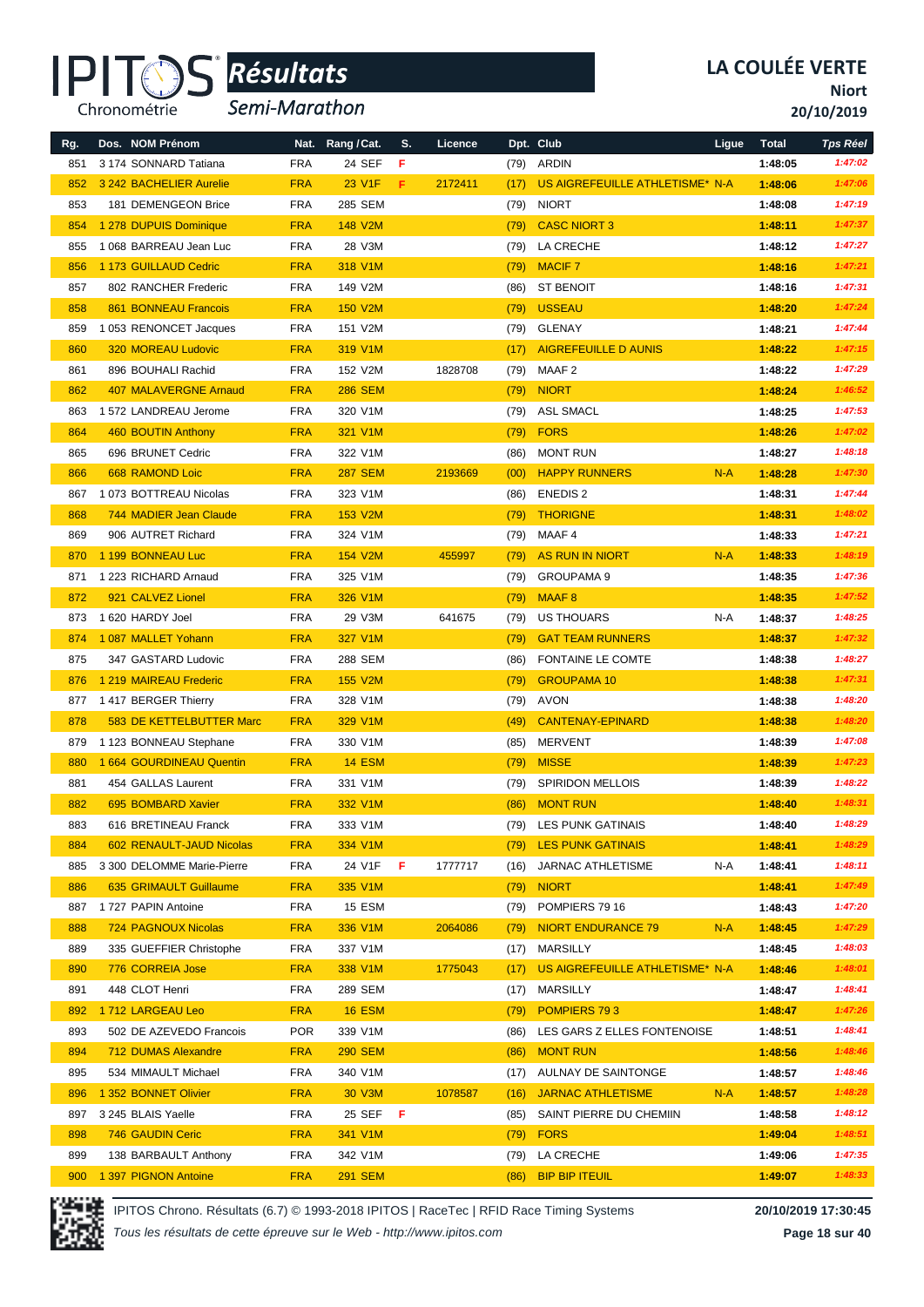

*Semi-Marathon*

**Niort**

**20/10/2019**

| Rg. | Dos. NOM Prénom                     |            | Nat. Rang / Cat. | S.  | Licence |      | Dpt. Club                        | Ligue | <b>Total</b> | <b>Tps Réel</b> |
|-----|-------------------------------------|------------|------------------|-----|---------|------|----------------------------------|-------|--------------|-----------------|
| 901 | 665 SUIRE Fabrice                   | <b>FRA</b> | 156 V2M          |     |         | (17) | <b>ROCHEFORT</b>                 |       | 1:49:08      | 1:48:01         |
| 902 | 1415 CHARRIER Mickael               | <b>FRA</b> | <b>292 SEM</b>   |     | 2114213 | (86) | <b>MACC LUSIGNAN</b>             | $N-A$ | 1:49:11      | 1:49:05         |
| 903 | 1 625 BIRE Loic                     | <b>FRA</b> | 293 SEM          |     |         | (85) | <b>PETOSSE</b>                   |       | 1:49:14      | 1:48:31         |
| 904 | 1 163 HERVY Aymeric                 | <b>FRA</b> | <b>294 SEM</b>   |     |         | (79) | <b>MACIF3</b>                    |       | 1:49:15      | 1:48:31         |
| 905 | 1050 ROUVREAU Jeremy                | <b>FRA</b> | 295 SEM          |     |         | (79) | <b>MAZIERES EN GATINE</b>        |       | 1:49:16      | 1:47:51         |
| 906 | 1 527 BERTON Gaetan                 | <b>FRA</b> | 31 V3M           |     |         | (79) | <b>AIFFRES</b>                   |       | 1:49:17      | 1:48:35         |
| 907 | 1 641 CHEVAL Joachim                | <b>FRA</b> | 296 SEM          |     |         | (79) | IMA <sub>3</sub>                 |       | 1:49:17      | 1:48:34         |
| 908 | <b>394 ROCHEREAU Frederic</b>       | <b>FRA</b> | 343 V1M          |     |         | (79) | <b>ST MAIXENT L ECOLE</b>        |       | 1:49:18      | 1:49:07         |
| 909 | 920 BILLY Bertrand                  | <b>FRA</b> | 344 V1M          |     |         | (79) | MAAF 8                           |       | 1:49:19      | 1:49:07         |
| 910 | <b>480 TRENCIA Nicolas</b>          | <b>FRA</b> | <b>297 SEM</b>   |     |         | (79) | <b>NIORT</b>                     |       | 1:49:19      | 1:49:08         |
| 911 | 628 BOSSARD Vincent                 | <b>FRA</b> | 298 SEM          |     |         | (44) | <b>MISSILLAC</b>                 |       | 1:49:20      | 1:48:40         |
| 912 | 1 673 MONNET DE LORBEAU Benois FRA  |            | <b>299 SEM</b>   |     |         | (79) | <b>VOUILLE</b>                   |       | 1:49:20      | 1:48:31         |
| 913 | 315 MARTEAU Jean-Marcel             | <b>FRA</b> | 157 V2M          |     |         | (79) | <b>NIORT</b>                     |       | 1:49:22      | 1:48:12         |
| 914 | 678 DA SILVA AZEVEDO Pedro Vict POR |            | 345 V1M          |     |         | (79) | <b>FOULEES RENE CAILLIE</b>      |       | 1:49:22      | 1:48:34         |
| 915 | 262 GUERIN Yves                     | <b>FRA</b> | 346 V1M          |     |         | (86) | CHATILLON                        |       | 1:49:22      | 1:47:56         |
| 916 | <b>156 BELLAUD Laurent</b>          | <b>FRA</b> | <b>158 V2M</b>   |     |         | (16) | <b>LINARS</b>                    |       | 1:49:22      | 1:48:06         |
| 917 | 1 459 MORON Julien                  | <b>FRA</b> | 300 SEM          |     |         | (86) | CHATELLERAULT                    |       | 1:49:23      | 1:48:52         |
| 918 | 438 BONNIN Sylvain                  | <b>FRA</b> | 347 V1M          |     |         | (79) | <b>EXIREUIL</b>                  |       | 1:49:24      | 1:48:42         |
| 919 | 1 062 GARNAULT Maxime               | <b>FRA</b> | 9 JUM            |     |         | (79) | <b>MOUGON</b>                    |       | 1:49:25      | 1:48:56         |
| 920 | 1 639 VIDAL Emmanuel                | <b>FRA</b> | <b>159 V2M</b>   |     |         | (86) | <b>FONTAINE LE COMTE</b>         |       | 1:49:30      | 1:48:46         |
| 921 | 117 PAPOT Franck                    | <b>FRA</b> | 348 V1M          |     |         | (79) | SAINTE NEOMAYE                   |       | 1:49:30      | 1:49:11         |
| 922 | 1 211 LAVERGNE Alain                | <b>FRA</b> | <b>160 V2M</b>   |     |         | (16) | <b>MARILLAC LE FRANC</b>         |       | 1:49:33      | 1:48:15         |
| 923 | 206 TALLIER Ludovic                 | <b>FRA</b> | 301 SEM          |     |         | (79) | PRAHECQ                          |       | 1:49:34      | 1:49:18         |
| 924 | <b>666 GENDREAU Frederric</b>       | <b>FRA</b> | 161 V2M          |     |         | (86) | <b>MIGNALOUX BEAUVOIR</b>        |       | 1:49:37      | 1:49:24         |
| 925 | 1 187 CANAC Nicolas                 | <b>FRA</b> | 349 V1M          |     |         | (79) | MACIF <sub>11</sub>              |       | 1:49:41      | 1:48:46         |
| 926 | 1 076 LUCAS Jean-Pierre             | <b>FRA</b> | 162 V2M          |     |         | (85) | <b>BENET</b>                     |       | 1:49:42      | 1:48:18         |
| 927 | 1 337 DOUCET Benoit                 | <b>FRA</b> | 350 V1M          |     |         | (79) | FDL 1                            |       | 1:49:43      | 1:49:43         |
| 928 | 570 LANDREAU Antoine                | <b>FRA</b> | <b>302 SEM</b>   |     |         | (49) | <b>SAINT MARTIN DU FOUILLOUX</b> |       | 1:49:43      | 1:49:11         |
| 929 | 408 CHAILLOU Julien                 | <b>FRA</b> | 351 V1M          |     | 2161081 | (79) | VO2 BESSINES                     | N-A   | 1:49:44      | 1:49:03         |
| 930 | <b>253 AUBINEAU Fridolin</b>        | <b>FRA</b> | <b>303 SEM</b>   |     |         | (37) | <b>AVOINE</b>                    |       | 1:49:46      | 1:49:42         |
| 931 | 1 161 MOINARD Olivier               | <b>FRA</b> | 352 V1M          |     |         | (79) | MACIF <sub>3</sub>               |       | 1:49:47      | 1:48:34         |
| 932 | 3 147 AZEVEDO Emilie                | <b>FRA</b> | 25 V1F           | F.  |         | (79) | <b>FOULEES RENE CAILLIE</b>      |       | 1:49:49      | 1:49:01         |
| 933 | 3 312 RAGOT HANAFI Nadia            | <b>FRA</b> | 26 V1F           | - F |         | (79) | <b>FOOTING MOUGON</b>            |       | 1:49:49      | 1:49:10         |
| 934 | 738 GELIN Alain                     | <b>FRA</b> | 163 V2M          |     |         | (79) | <b>FRESSINES</b>                 |       | 1:49:51      | 1:49:06         |
| 935 | 1 030 BRISSEAU Charles              | <b>FRA</b> | 304 SEM          |     |         | (79) | NIORT ENDURANCE 79               | N-A   | 1:49:51      | 1:48:59         |
| 936 | 422 MESMIN Romuald                  | <b>FRA</b> | 353 V1M          |     |         | (86) | <b>POITIERS</b>                  |       | 1:49:55      | 1:49:41         |
| 937 | 693 PEFAU Guillaume                 | <b>FRA</b> | 305 SEM          |     |         | (86) | <b>POITIERS</b>                  |       | 1:49:55      | 1:48:59         |
| 938 | 301 MAMONT Stephane                 | <b>FRA</b> | 354 V1M          |     |         | (17) | LA ROCHELLE                      |       | 1:49:56      | 1:49:49         |
| 939 | 564 REDIEN Francis                  | <b>FRA</b> | 32 V3M           |     |         | (79) | PARTHENAY                        |       | 1:49:56      | 1:48:53         |
| 940 | 1 430 TRUFFAULT Jeremy              | <b>FRA</b> | <b>306 SEM</b>   |     |         | (79) | <b>ST MARTIN LES MELLE</b>       |       | 1:49:57      | 1:49:20         |
| 941 | 550 DROCHON Arnaud                  | <b>FRA</b> | 307 SEM          |     |         | (79) | PERIGNE                          |       | 1:49:57      | 1:48:53         |
| 942 | 1 257 MARILLET Aurelien             | <b>FRA</b> | 355 V1M          |     |         | (79) | <b>CASC CD 795</b>               |       | 1:49:57      | 1:48:25         |
| 943 | 1720 GIRARD Gaetan                  | <b>FRA</b> | 308 SEM          |     |         | (79) | POMPIERS 79 15                   |       | 1:49:59      | 1:49:28         |
| 944 | 162 ARTAULT Stephane                | <b>FRA</b> | 356 V1M          |     |         | (79) | <b>NIORT</b>                     |       | 1:49:59      | 1:48:13         |
| 945 | 363 JANVRIN Thomas                  | <b>FRA</b> | 309 SEM          |     |         | (49) | TIERCE                           |       | 1:50:00      | 1:48:57         |
| 946 | 569 CHESNEAU Sylvain                | <b>FRA</b> | 357 V1M          |     |         | (79) | <b>STE OUENNE</b>                |       | 1:50:00      | 1:49:00         |
| 947 | 3 332 ROY Sylvia                    | <b>FRA</b> | 9 V2F            | F   |         | (79) | <b>NIORT</b>                     |       | 1:50:02      | 1:48:51         |
| 948 | 3 113 GARCIN Francoise              | <b>FRA</b> | <b>27 V1F</b>    | F.  |         | (79) | LES 12-14 NIORT                  |       | 1:50:03      | 1:49:38         |
| 949 | 844 BROSSARD Jacques                | <b>FRA</b> | 33 V3M           |     |         | (79) | <b>BRESSUIRE</b>                 |       | 1:50:04      | 1:49:42         |
| 950 | 1 222 RENAUD Christophe             | <b>FRA</b> | 358 V1M          |     |         | (79) | <b>GROUPAMA 9</b>                |       | 1:50:05      | 1:49:01         |

IPITOS Chrono. Résultats (6.7) © 1993-2018 IPITOS | RaceTec | RFID Race Timing Systems **20/10/2019 17:30:46**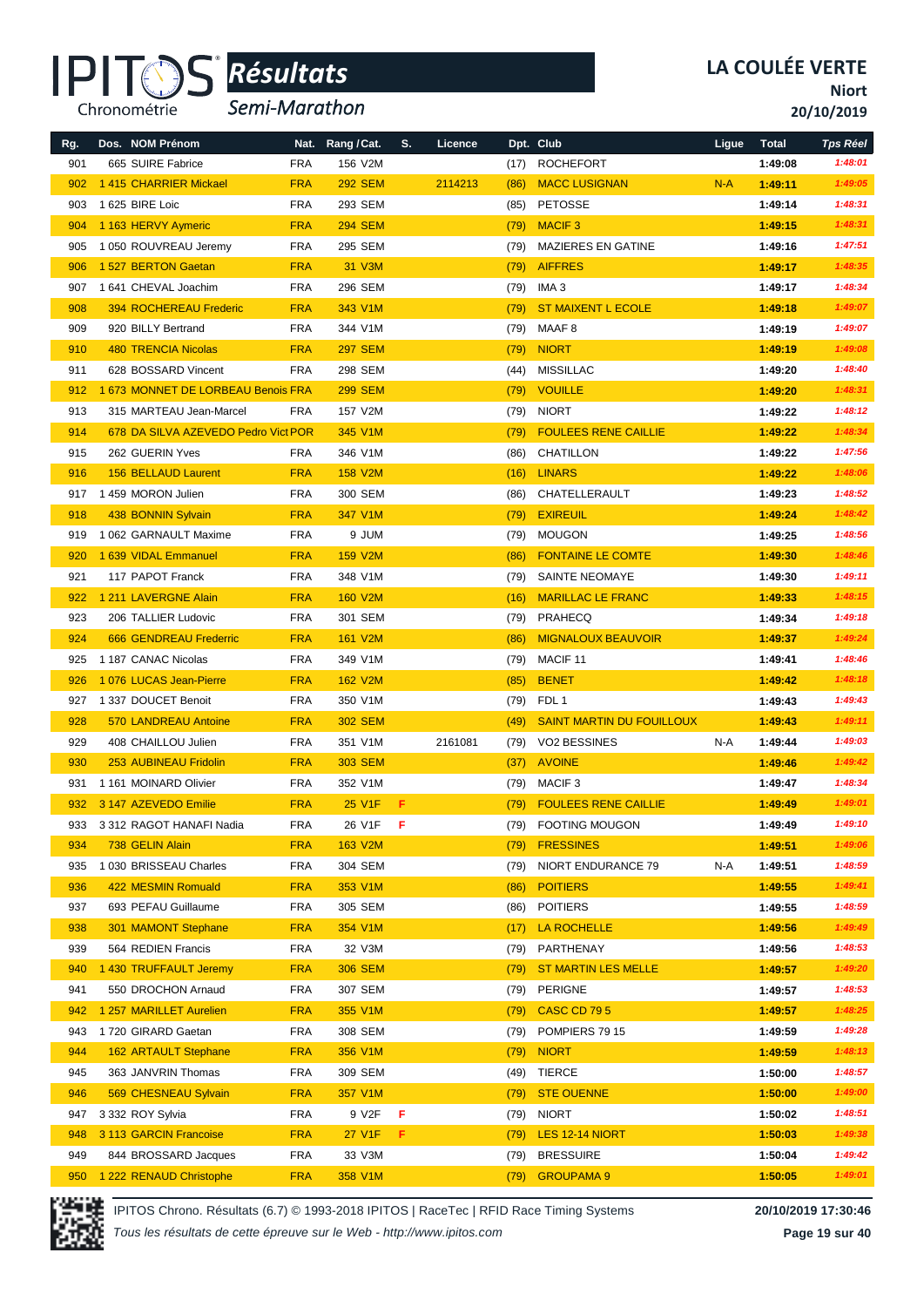

*Semi-Marathon*

**Niort**

**20/10/2019**

| Rg.     | Dos. NOM Prénom                    | Nat.       | Rang / Cat.    | S.    | Licence |              | Dpt. Club                        | Ligue | <b>Total</b> | <b>Tps Réel</b> |
|---------|------------------------------------|------------|----------------|-------|---------|--------------|----------------------------------|-------|--------------|-----------------|
| 951     | 101 CLAVERY Christophe             | <b>FRA</b> | 164 V2M        |       |         | (79)         | VALLANS                          |       | 1:50:07      | 1:49:24         |
| 952     | 820 SAVIOT Yannick                 | <b>FRA</b> | 359 V1M        |       |         | (16)         | <b>ST MICHEL</b>                 |       | 1:50:07      | 1:49:09         |
| 953     | 1 178 LACROIX Guillaume            | <b>FRA</b> | 310 SEM        |       |         | (79)         | <b>MACIF 8</b>                   |       | 1:50:10      | 1:48:36         |
| 954     | 1 497 DE BONY Matthieu             | <b>FRA</b> | 360 V1M        |       |         | (85)         | <b>ST JULIEN DES LANDES</b>      |       | 1:50:12      | 1:48:59         |
| 955     | 650 MORISSET Cedric                | <b>FRA</b> | 361 V1M        |       |         | (86)         | <b>SAVIGNY SOUS FAYE</b>         |       | 1:50:13      | 1:49:32         |
| 956     | 1 174 MOINEAUD Fabien              | <b>FRA</b> | <b>311 SEM</b> |       |         | (79)         | <b>MACIF7</b>                    |       | 1:50:14      | 1:49:27         |
| 957     | 1 128 EVRARD Fabien                | <b>FRA</b> | 362 V1M        |       |         |              | (79) FRANCOIS                    |       | 1:50:14      | 1:48:41         |
| 958     | 1759 MADIER Leopold                | <b>FRA</b> | <b>312 SEM</b> |       |         | (17)         | LA ROCHELLE                      |       | 1:50:16      | 1:49:26         |
| 959     | 3 002 ALOIN Severine               | <b>FRA</b> | 26 SEF         | - F   |         | (86)         | <b>BEAUMONT SAINT CYR</b>        |       | 1:50:17      | 1:50:07         |
| 960     | 1 160 DROUARD Pascal               | <b>FRA</b> | 165 V2M        |       |         | (17)         | <b>MACIF2</b>                    |       | 1:50:18      | 1:49:40         |
| 961     | 1 356 ROSSIGNOL Arno               | <b>FRA</b> | 363 V1M        |       |         | (79)         | CERFRANCE                        |       | 1:50:19      | 1:49:02         |
| 962     | 740 LEOST Thierry                  | <b>FRA</b> | 364 V1M        |       |         | (85)         | <b>ST MARTIN DE FRAIGNEAU</b>    |       | 1:50:19      | 1:49:18         |
| 963     | 1753 MICHENOT Jean Jacques         | <b>FRA</b> | 34 V3M         |       |         | (79)         | LA CRECHE                        |       | 1:50:20      | 1:49:42         |
| 964     | 824 PIOT Jean Paul                 | <b>FRA</b> | 35 V3M         |       |         | (79)         | <b>VILLIERS EN PLAINE</b>        |       | 1:50:20      | 1:49:10         |
| 965     | 1 597 QUEMENER Christophe          | FR         | 166 V2M        |       |         | (17)         | <b>COURS SON NATURE</b>          |       | 1:50:21      | 1:49:55         |
| 966     | 97 NOIRAULT Eric                   | <b>FRA</b> | 167 V2M        |       |         |              |                                  |       | 1:50:21      | 1:49:38         |
| 967     | 1 610 HERAUD Dylan                 | <b>FRA</b> | 17 ESM         |       |         | (86)         | <b>POITIERS</b>                  |       | 1:50:21      | 1:48:58         |
| 968     | 3 084 DE CARVALHO Corinne          | <b>FRA</b> | 28 V1F         | F.    |         | (86)         | <b>COURIR DANS CHATELLERAULT</b> |       | 1:50:22      | 1:49:39         |
| 969     | 1 227 CORREIA DIAS Romain          | <b>FRA</b> | 10 JUM         |       |         | (79)         | <b>MOUGON</b>                    |       | 1:50:24      | 1:50:01         |
| 970     | 3 255 ECALLE Emilie                | <b>FRA</b> | <b>27 SEF</b>  | F.    |         | (79)         | <b>MACIF7</b>                    |       | 1:50:25      | 1:49:51         |
| 971     | 3 153 MICHAUD Alice                | <b>FRA</b> | 28 SEF         | F     |         | (79)         | RUNNING CLUB SAINT MAIXENT       |       | 1:50:26      | 1:49:32         |
| 972     | 1016 POIRAULT Albert               | <b>FRA</b> | 365 V1M        |       |         | (79)         | <b>NIORT</b>                     |       | 1:50:26      | 1:49:58         |
| 973     | 1 006 SEILER Sebastien             | <b>FRA</b> | 366 V1M        |       |         | (79)         | CRECHE (LA)                      |       | 1:50:27      | 1:49:47         |
| 974     | <b>417 GUILHOT Quentin</b>         | <b>FRA</b> | 313 SEM        |       |         | (17)         | <b>OUIRUN LA ROCHELLE</b>        |       | 1:50:29      | 1:49:34         |
| 975     | 705 RICHARD Joel                   | <b>FRA</b> | 367 V1M        |       |         | (16)         | LOUZAC ST ANDRE                  |       | 1:50:31      | 1:49:33         |
| 976     | 947 SAINT-MARTIN Sebastien         | <b>FRA</b> | 368 V1M        |       |         | (79)         | <b>NIORT</b>                     |       | 1:50:31      | 1:49:10         |
| 977     | 653 GOBIN Jordan                   | <b>FRA</b> | 314 SEM        |       |         | (16)         | ANGOULEME                        |       | 1:50:32      | 1:49:56         |
| 978     | 1 329 LAURENT Yannick              | <b>FRA</b> | 369 V1M        |       |         | (85)         | <b>ST MICHEL LE CLOUD</b>        |       | 1:50:34      | 1:49:33         |
| 979     | 1 190 GUYON Stephane               | <b>FRA</b> | 168 V2M        |       |         | (79)         | MACIF 12                         |       | 1:50:34      | 1:50:11         |
| 980     | 1 253 BORDAGE Yohann               | <b>FRA</b> | 370 V1M        |       | 1877404 | (85)         | CASC CD 793                      |       | 1:50:36      | 1:50:28         |
| 981     | 965 LARROQUE Joel                  | <b>FRA</b> | 169 V2M        |       |         | (87)         | <b>BOISSEUIL</b>                 |       | 1:50:36      | 1:49:14         |
| 982     | 1091 GILBERT Bruce                 | <b>FRA</b> | 371 V1M        |       |         | (79)         | <b>ECHIRE</b>                    |       | 1:50:38      | 1:50:14         |
|         | 983 1112 CHEVALIER Jeremy          | <b>FRA</b> | 315 SEM        |       |         |              | (79) ELECTRIC CLUB NIORTAIS      |       | 1:50:39      | 1:49:59         |
| 984     | 1810 ATANGANA EKANI Vincent De CAM |            | 316 SEM        |       |         | (85)         | LA ROCHE SUR YON                 |       | 1:50:39      | 1:50:14         |
| 985     | 565 FAUCHER-JUBARD Romain          | <b>FRA</b> | 317 SEM        |       |         | (79)         | <b>NIORT</b>                     |       | 1:50:40      | 1:49:51         |
| 986     | 3 335 BOURCIER Caroline            | <b>FRA</b> | 29 V1F F       |       |         | (79)         | PARTHENAY                        |       | 1:50:41      | 1:49:01         |
| 987     | 601 PETRAULT Stephane              | <b>FRA</b> | 372 V1M        |       |         | (79)         | LA CRECHE                        |       | 1:50:41      | 1:49:50         |
| 988     | 1 366 ALLART Jeremy                | <b>FRA</b> | 373 V1M        |       |         | (17)         | <b>SAINT-SAUVEUR D AUNIS</b>     |       | 1:50:43      | 1:50:20         |
| 989     | 572 HERBRETEAU Benoit              | <b>FRA</b> | 318 SEM        |       |         | (17)         | SAINT JEAN D ANGELY              |       | 1:50:45      | 1:50:04         |
| 990     | 3 106 DELEPLANCQUE Isabelle        | <b>FRA</b> | <b>10 V2F</b>  | - F . |         | (17)         | <b>DOMPIERRE SUR MER</b>         |       | 1:50:45      | 1:50:08         |
| 991     | 160 DELAIRE Gregory                | <b>FRA</b> | 374 V1M        |       |         | (86)         | LES LIONS CHATELLERAUDAIS        |       | 1:50:45      | 1:50:21         |
| 992     | 1 328 OUDINET Lucas                | <b>FRA</b> | <b>18 ESM</b>  |       |         |              | <b>NIORT</b>                     |       | 1:50:46      | 1:49:52         |
| 993     | 873 RENAUDIN Mike                  | <b>FRA</b> | 319 SEM        |       |         | (79)<br>(86) | LES GARS Z ELLES FONTENOISE      |       | 1:50:48      | 1:50:37         |
| 994     | <b>367 GAILLARD Vincent</b>        | <b>FRA</b> | 170 V2M        |       | 1909541 | (79)         | AS RUN IN NIORT                  | $N-A$ | 1:50:53      | 1:49:46         |
| 995     | 3 366 WYPCHLO Muriel               | <b>FRA</b> | 30 V1F         | F     |         | (79)         | IMA 4                            |       | 1:50:54      | 1:50:35         |
| 996     | 605 BERSEGEAY Gregory              | <b>FRA</b> | 375 V1M        |       |         | (79)         | <b>NIORT</b>                     |       | 1:50:56      | 1:49:52         |
| 997     | 620 DRAUNET Stanislas              | <b>FRA</b> | 376 V1M        |       |         | (79)         | FRONTENAY ROHAN-ROHAN            |       | 1:50:56      | 1:49:53         |
| 998     | 3 197 HUBERT Benedicte             | <b>FRA</b> | 31 V1F         | Æ.    |         | (86)         | LES GARS Z ELLES FONTENOISE      |       | 1:50:56      | 1:50:00         |
| 999     | 982 FOURNIER Guy                   | <b>FRA</b> | 171 V2M        |       |         | (79)         | STEF NIORT 2                     |       | 1:50:57      | 1:50:26         |
| 1 0 0 0 | 1 024 BERNARD Anthony              | <b>FRA</b> | 377 V1M        |       |         | (87)         | <b>LIMOGES</b>                   |       | 1:50:57      | 1:49:59         |
|         |                                    |            |                |       |         |              |                                  |       |              |                 |

IPITOS Chrono. Résultats (6.7) © 1993-2018 IPITOS | RaceTec | RFID Race Timing Systems **20/10/2019 17:30:46**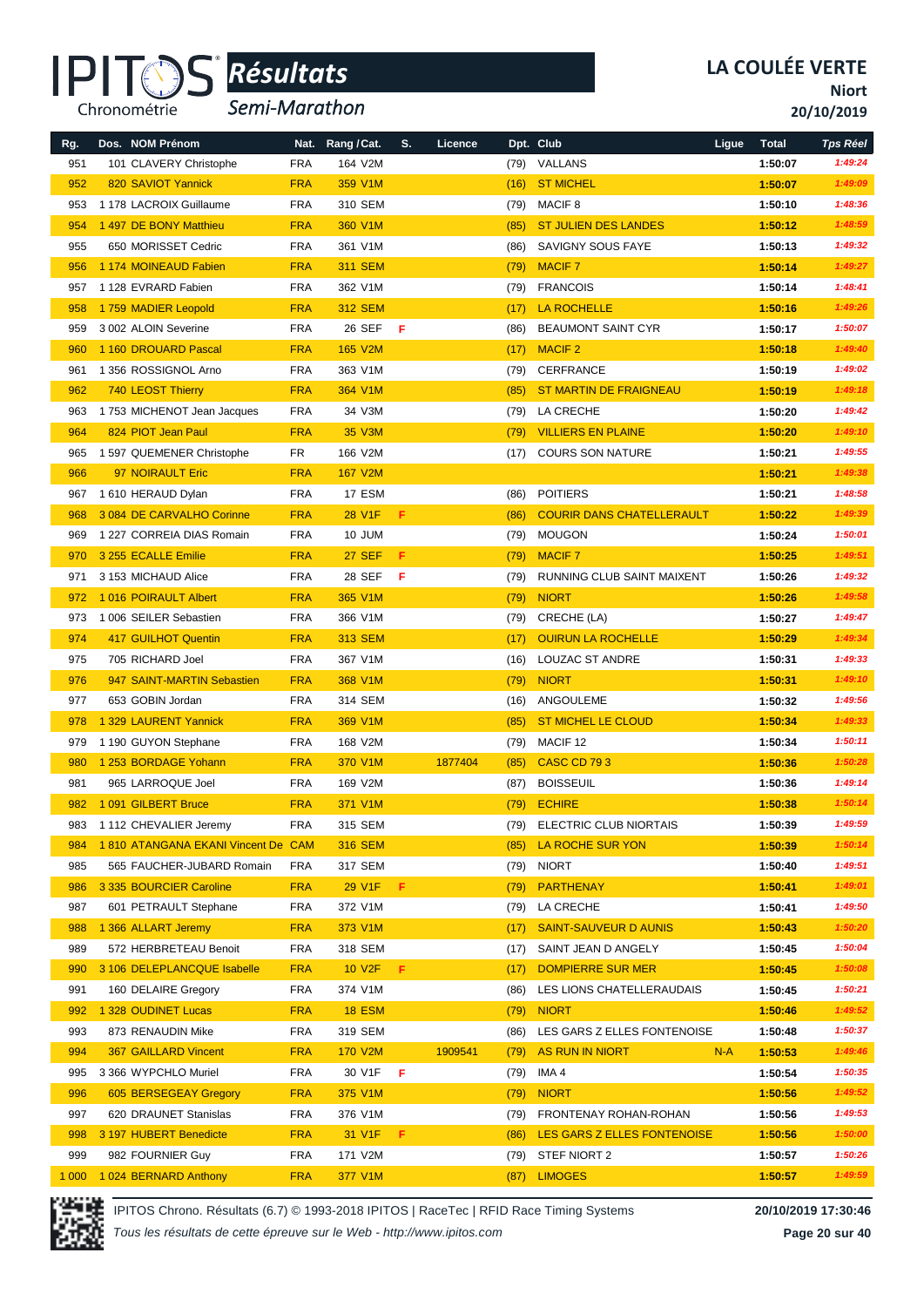

*Semi-Marathon*

**Niort**

**20/10/2019**

| Rg.     | Dos. NOM Prénom                      | Nat.       | Rang / Cat.    | S. | Licence |      | Dpt. Club                       | Ligue | <b>Total</b> | <b>Tps Réel</b> |
|---------|--------------------------------------|------------|----------------|----|---------|------|---------------------------------|-------|--------------|-----------------|
| 1 0 0 1 | 1 136 WALCZAK Pascal                 | <b>FRA</b> | 172 V2M        |    |         | (79) | <b>ALLOINAY</b>                 |       | 1:50:58      | 1:50:43         |
| 1 0 0 2 | <b>316 GAUTIER Michel</b>            | <b>FRA</b> | 173 V2M        |    |         | (79) | <b>CERIZAY</b>                  |       | 1:51:00      | 1:50:30         |
| 1 0 0 3 | 671 FERNANDES Cyril                  | <b>FRA</b> | 320 SEM        |    |         | (79) | <b>CREDIT MUTUEL OCEAN</b>      |       | 1:51:01      | 1:50:51         |
| 1 0 0 4 | 845 CHARRAUD Stephane                | <b>FRA</b> | 174 V2M        |    |         | (86) | <b>TEAM RUNNING DIENNOIS</b>    |       | 1:51:01      | 1:50:13         |
| 1 0 0 5 | 1416 HURTEAU Didier                  | <b>FRA</b> | 36 V3M         |    |         | (79) | <b>NIORT</b>                    |       | 1:51:02      | 1:50:05         |
| 1 0 0 6 | 1 577 GRIFFAULT Pascal               | <b>FRA</b> | <b>175 V2M</b> |    |         | (17) | <b>ASL SMACL</b>                |       | 1:51:04      | 1:49:28         |
| 1 0 0 7 | 1 635 CHAUVET Christophe             | <b>FRA</b> | 378 V1M        |    |         | (79) | IMA 9                           |       | 1:51:06      | 1:50:00         |
| 1 0 0 8 | <b>155 QUERCRON Jean-Charles</b>     | <b>FRA</b> | 176 V2M        |    |         | (85) | LAVT                            |       | 1:51:07      | 1:49:47         |
| 1 0 0 9 | 870 BERTON Christophe                | <b>FRA</b> | 177 V2M        |    |         | (79) | SAINTE BLANDINE                 |       | 1:51:07      | 1:50:23         |
| 1 0 1 0 | <b>168 RICQUEBOURG Mickael</b>       | <b>FRA</b> | <b>321 SEM</b> |    |         | (85) | <b>LUCON</b>                    |       | 1:51:07      | 1:49:48         |
| 1011    | 1583 ZAMOURA Bertrand                | <b>FRA</b> | 37 V3M         |    |         | (86) | <b>VIVONNE</b>                  |       | 1:51:13      | 1:50:59         |
| 1 0 1 2 | 841 MOREAU Vincent                   | <b>FRA</b> | 178 V2M        |    |         | (79) | <b>PRAHECQ</b>                  |       | 1:51:15      | 1:51:04         |
| 1013    | 163 PINEAU David                     | <b>FRA</b> | 379 V1M        |    |         | (79) | <b>ST GELAIS</b>                |       | 1:51:16      | 1:50:15         |
| 1 0 1 4 | 1 408 CHARPENTIER Olivier            | <b>FRA</b> | 179 V2M        |    |         | (79) | <b>ST SYMPHORIEN</b>            |       | 1:51:19      | 1:51:09         |
| 1015    | 207 GAUTRON Philippe                 | <b>FRA</b> | 380 V1M        |    |         | (86) | LES COMPAGNONS DE LA CLOU       |       | 1:51:20      | 1:50:01         |
| 1 0 1 6 | 3 336 LEJEUNE Sophie                 | <b>FRA</b> | <b>29 SEF</b>  | F  |         | (86) | <b>POITIERS</b>                 |       | 1:51:20      | 1:50:45         |
| 1017    | 1556 MOUSSET Vincent                 | <b>FRA</b> | 322 SEM        |    |         | (86) | <b>POITIERS</b>                 |       | 1:51:20      | 1:50:45         |
| 1 0 18  | 1 167 FENIOUX Nicolas                | <b>FRA</b> | 381 V1M        |    |         | (79) | <b>MACIF5</b>                   |       | 1:51:21      | 1:50:55         |
| 1019    | 888 LIEVRE Lilian                    | <b>FRA</b> | 323 SEM        |    |         | (75) | <b>PARIS</b>                    |       | 1:51:21      | 1:50:41         |
| 1 0 2 0 | 1 488 CHATRY Stephane                | <b>FRA</b> | 382 V1M        |    |         | (79) | <b>CHANTELOUP</b>               |       | 1:51:22      | 1:49:44         |
| 1 0 2 1 | 336 DANIEL Didier                    | <b>FRA</b> | 180 V2M        |    |         | (79) | MAUZE SUR LE MIGNON             |       | 1:51:22      | 1:49:59         |
| 1 0 2 2 | 659 PORTILLA Anthony                 | <b>FRA</b> | <b>324 SEM</b> |    |         | (87) | LE PALAIS SUR VIENNE            |       | 1:51:25      | 1:50:26         |
| 1 0 2 3 | 859 SIRE Alain                       | <b>FRA</b> | 181 V2M        |    |         | (92) | RUEIL-MALMAISON                 |       | 1:51:26      | 1:50:38         |
| 1 0 2 4 | 175 MILLOT Eric                      | <b>FRA</b> | <b>182 V2M</b> |    |         | (17) | <b>GROUPE RIDORET 3</b>         |       | 1:51:27      | 1:51:05         |
| 1 0 2 5 | 3 225 GENDRE Pauline                 | <b>FRA</b> | 30 SEF         | F  |         | (79) | <b>NIORT</b>                    |       | 1:51:27      | 1:50:19         |
| 1 0 2 6 | 176 PRINGALLE Xavier                 | <b>FRA</b> | 383 V1M        |    |         | (17) | <b>GROUPE RIDORET 3</b>         |       | 1:51:28      | 1:50:43         |
| 1 0 2 7 | 658 DAMM Nicolas                     | <b>FRA</b> | 325 SEM        |    | 2193667 | (00) | <b>HAPPY RUNNERS</b>            | N-A   | 1:51:29      | 1:50:28         |
| 1 0 28  | <b>741 CHIRON Clement</b>            | <b>FRA</b> | <b>326 SEM</b> |    |         | (79) | <b>PRAHECQ</b>                  |       | 1:51:29      | 1:50:47         |
| 1 0 2 9 | 962 SAVARIT Martial                  | <b>FRA</b> | 384 V1M        |    |         | (79) | <b>NIORT</b>                    |       | 1:51:29      | 1:50:42         |
| 1 0 3 0 | 1436 RIGAGNEAU Eric                  | <b>FRA</b> | 183 V2M        |    |         | (79) | <b>NIORT</b>                    |       | 1:51:31      | 1:51:04         |
| 1 0 3 1 | 3 204 AUTRET Estelle                 | <b>FRA</b> | 32 V1F         | F  |         | (79) | MAAF 7                          |       | 1:51:31      | 1:50:19         |
| 1 0 3 2 | 943 LETRUT Jacky                     | <b>FRA</b> | <b>184 V2M</b> |    | 1924250 | (17) | US AIGREFEUILLE ATHLETISME* N-A |       | 1:51:31      | 1:51:03         |
| 1 0 3 3 | 1 568 BENAC Emilien                  | <b>FRA</b> | 327 SEM        |    |         | (79) | <b>ASL SMACL</b>                |       | 1:51:31      | 1:50:24         |
| 1 0 3 4 | 829 GUAIS Mickael                    | <b>FRA</b> | 385 V1M        |    |         | (79) | <b>NIORT</b>                    |       | 1:51:33      | 1:49:56         |
| 1 0 3 5 | 249 VALEZE Sebastien                 | <b>FRA</b> | 386 V1M        |    |         | (79) | <b>JOG FORS</b>                 |       | 1:51:33      | 1:51:17         |
| 1 0 3 6 | 817 MELLIER David                    | <b>FRA</b> | 387 V1M        |    |         | (86) | LES CAVALEURS DU CLAIN          |       | 1:51:34      | 1:50:56         |
| 1 0 3 7 | 3 261 LAIR Mariem                    | <b>FRA</b> | 31 SEF         | F  |         | (79) | MACIF 11                        |       | 1:51:35      | 1:51:06         |
| 1 0 38  | 1 541 BEAUJEAN Tanguy                | <b>FRA</b> | <b>19 ESM</b>  |    |         | (79) | <b>POITIERS RUNIVERSITY</b>     |       | 1:51:36      | 1:51:32         |
| 1 0 3 9 | 1 424 FAUCHEREAU Francois Lauren FRA |            | 388 V1M        |    |         | (79) | FAYE SUR ARDIN                  |       | 1:51:36      | 1:50:57         |
| 1 0 4 0 | 1 360 GUIBERT Jeremy                 | <b>FRA</b> | <b>328 SEM</b> |    |         | (86) | <b>CERFRANCE</b>                |       | 1:51:37      | 1:50:02         |
| 1 0 4 1 | 135 BOUHET Joel                      | <b>FRA</b> | 38 V3M         |    |         | (86) | <b>VOUNEUIL SOUS BIARD</b>      |       | 1:51:38      | 1:50:58         |
| 1 0 4 2 | 3 135 VERRIER Ariane                 | <b>FRA</b> | 33 V1F         | F. |         | (79) | <b>ESG RUNNING</b>              |       | 1:51:38      | 1:51:14         |
| 1 0 4 3 | 972 NOURIGEON Sylvain                | <b>FRA</b> | 389 V1M        |    |         | (79) | ST MARTIN DE BERNEGOUE          |       | 1:51:41      | 1:51:30         |
| 1 0 4 4 | 1409 LONGY Benoit                    | <b>FRA</b> | 390 V1M        |    |         | (79) | <b>NIORT</b>                    |       | 1:51:45      | 1:50:38         |
| 1 0 4 5 | 1013 AUZANNEAU Vincent               | <b>FRA</b> | 329 SEM        |    |         | (79) | <b>CELLES</b>                   |       | 1:51:46      | 1:50:56         |
| 1 0 4 6 | 1 082 GIREAUD Thomas                 | <b>FRA</b> | <b>330 SEM</b> |    |         | (79) | <b>MOUGON</b>                   |       | 1:51:47      | 1:51:09         |
| 1 0 4 7 | 777 JAMIN Emmanuel                   | <b>FRA</b> | 391 V1M        |    |         | (79) | <b>NIORT</b>                    |       | 1:51:48      | 1:50:44         |
| 1 0 4 8 | 3 173 LE FOULGOC Christelle          | <b>FRA</b> | 34 V1F         | F. |         | (85) | <b>NIEUL SUR L AUTISE</b>       |       | 1:51:48      | 1:50:47         |
| 1 0 4 9 | 395 CHAUVIN Sebastien                | <b>FRA</b> | 392 V1M        |    |         | (79) | NIORT ENDURANCE 79              | N-A   | 1:51:49      | 1:50:33         |
| 1 0 5 0 | 204 COROLEUR Sylvain                 | <b>FRA</b> | 393 V1M        |    |         | (17) | PERIGNY                         |       | 1:51:49      | 1:51:19         |



IPITOS Chrono. Résultats (6.7) © 1993-2018 IPITOS | RaceTec | RFID Race Timing Systems **20/10/2019 17:30:46**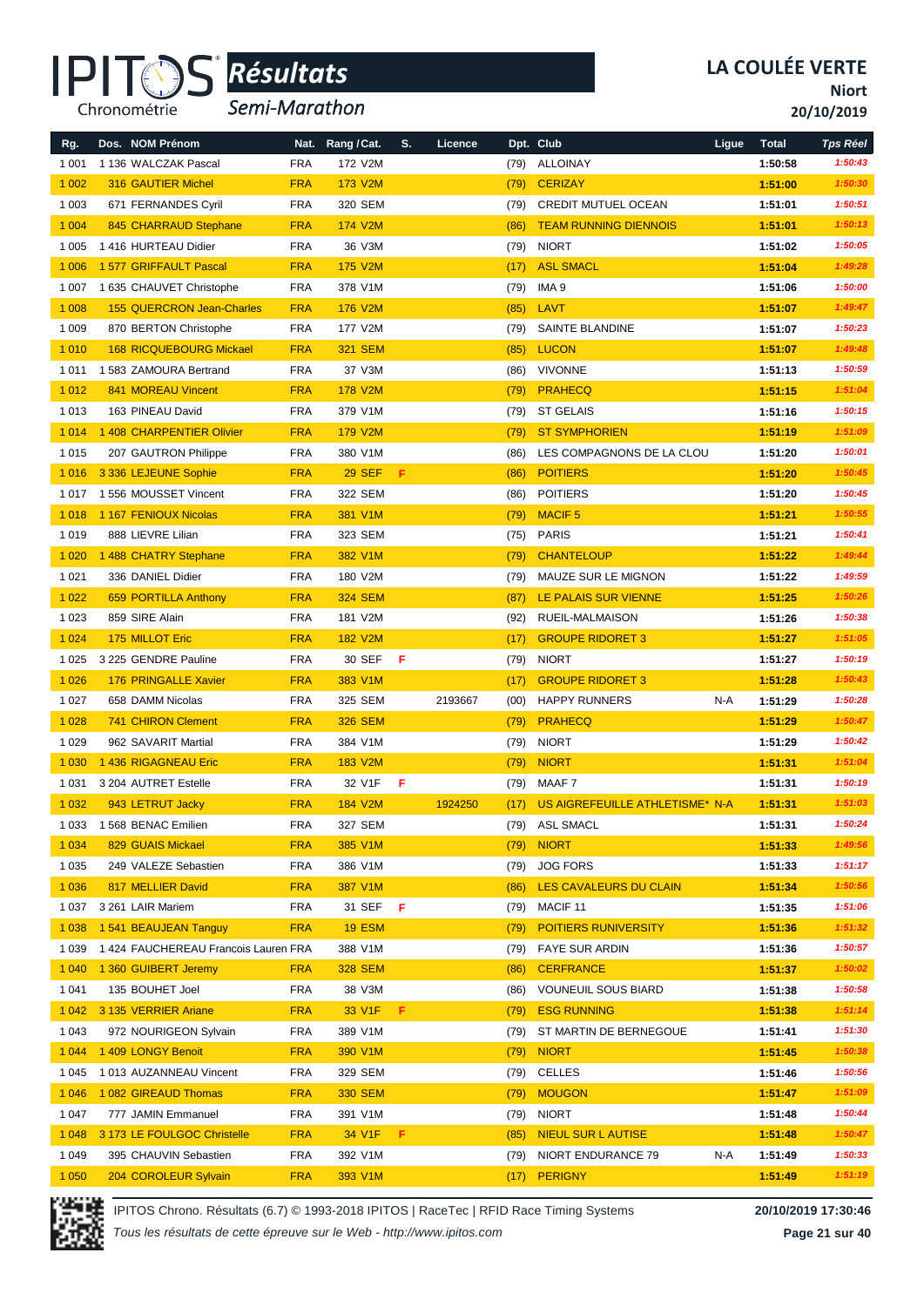

*Semi-Marathon*

**Niort**

**20/10/2019**

| Rg.     | Dos. NOM Prénom             | Nat.       | Rang / Cat.    | S. | Licence |      | Dpt. Club                          | Ligue | <b>Total</b> | <b>Tps Réel</b>    |
|---------|-----------------------------|------------|----------------|----|---------|------|------------------------------------|-------|--------------|--------------------|
| 1 0 5 1 | 1 604 OUVRARD Charly        | <b>FRA</b> | 331 SEM        |    |         | (85) | ST HILAIRE DES LOGES               |       | 1:51:51      | 1:51:44<br>1:51:28 |
| 1 0 5 2 | 1 044 TULASNE Aurelien      | <b>FRA</b> | <b>332 SEM</b> |    |         | (79) | <b>BESSINES</b>                    |       | 1:51:52      |                    |
| 1 0 5 3 | 934 RASSINOUX Xavier        | <b>FRA</b> | 394 V1M        |    |         | (79) | MAAF <sub>11</sub>                 |       | 1:51:52      | 1:50:19            |
| 1 0 5 4 | 574 ARCHAMBAULT Matthieu    | <b>FRA</b> | 395 V1M        |    |         | (86) | <b>BEAUMONT SAINT CYR</b>          |       | 1:51:53      | 1:50:42            |
| 1 0 5 5 | 3 034 BRILLAUD Manon        | <b>FRA</b> | 2 ESF          | F  |         | (79) | FOULEES 79                         |       | 1:51:54      | 1:51:12            |
| 1 0 5 6 | 461 GAURIAU Damien          | <b>FRA</b> | <b>185 V2M</b> |    |         | (85) | <b>ANTIGNY</b>                     |       | 1:51:56      | 1:51:23            |
| 1 0 5 7 | 751 PEETERS Dominique       | <b>FRA</b> | 186 V2M        |    |         | (16) | LA ROCHETTE                        |       | 1:51:57      | 1:50:48            |
| 1 0 5 8 | 361 CHESNE Franck           | <b>FRA</b> | <b>187 V2M</b> |    |         | (79) | <b>LA CRECHE</b>                   |       | 1:51:58      | 1:51:28            |
| 1 0 5 9 | 580 BERCIER Mickael         | <b>FRA</b> | 396 V1M        |    | 2184146 | (37) | AVENIR AMBOISE ATHLETISME CEN      |       | 1:51:58      | 1:50:29            |
| 1 0 6 0 | 1 139 BLAY Laurent          | <b>FRA</b> | <b>188 V2M</b> |    |         | (79) | <b>FOOTING MOUGON</b>              |       | 1:51:59      | 1:51:30            |
| 1 0 6 1 | 641 SEMIOT Loic             | <b>FRA</b> | 397 V1M        |    |         | (79) | <b>NIORT</b>                       |       | 1:51:59      | 1:51:04            |
| 1 0 6 2 | <b>153 MEMETEAU Jerome</b>  | <b>FRA</b> | 398 V1M        |    |         | (86) | <b>JAZENEUIL ACTIVITES SPORTIV</b> |       | 1:52:03      | 1:51:40            |
| 1 0 6 3 | 576 AYRAULT Gregory         | <b>FRA</b> | 399 V1M        |    |         | (86) | <b>POITIERS</b>                    |       | 1:52:08      | 1:51:15            |
| 1 0 6 4 | 3 263 RICHEZ Chantal        | <b>FRA</b> | 1 V3F          | F. |         | (79) | <b>MAUZE SUR LE MIGNON</b>         |       | 1:52:08      | 1:51:35            |
| 1 0 6 5 | 522 GAUDAIN Yannick         | <b>FRA</b> | 333 SEM        |    |         | (36) | <b>LES EVADES</b>                  |       | 1:52:11      | 1:51:49            |
| 1 0 6 6 | 3 157 DUVIVIER Claudine     | <b>FRA</b> | <b>11 V2F</b>  | F  |         | (79) | <b>SPIRIDON CRECHOIS</b>           |       | 1:52:12      | 1:51:40            |
| 1 0 6 7 | 3 132 RENAULT Marie         | <b>FRA</b> | 32 SEF         | F  |         | (79) | NIORT ENDURANCE 79                 | N-A   | 1:52:14      | 1:51:35            |
| 1 0 6 8 | 3 202 GUSTIN-BOURDIN Lucile | <b>FRA</b> | 35 V1F         | F. |         | (79) | MAAF4                              |       | 1:52:15      | 1:51:41            |
| 1 0 6 9 | 1 221 ARNAULT Stephane      | <b>FRA</b> | 189 V2M        |    |         | (79) | <b>CHAURAY</b>                     |       | 1:52:16      | 1:51:54            |
| 1 0 7 0 | 1829 CONESSA Christophe     | <b>FRA</b> | <b>334 SEM</b> |    |         | (17) | <b>SAINTE SOULLE</b>               |       | 1:52:19      | 1:50:18            |
| 1 0 7 1 | 514 PALLU Anthony           | <b>FRA</b> | 335 SEM        |    |         | (79) | <b>NIORT</b>                       |       | 1:52:21      | 1:51:33            |
| 1 0 7 2 | 1823 PACHECO Georges        | <b>FRA</b> | 400 V1M        |    | 2200193 | (87) | <b>LIMOGES</b>                     |       | 1:52:22      | 1:51:24            |
| 1073    | 533 BAUMARD Philippe        | <b>FRA</b> | 39 V3M         |    |         | (79) | FAUT PAS Y CEDER                   |       | 1:52:26      | 1:52:10            |
| 1 0 7 4 | 560 LHOMME Cyril            | <b>FRA</b> | 401 V1M        |    |         | (79) | <b>ECHIRE</b>                      |       | 1:52:27      | 1:51:14            |
| 1 0 7 5 | 3 401 CHAIGNE Gabrielle     | <b>FRA</b> | 33 SEF         | F  |         | (79) | POMPIERS 792                       |       | 1:52:28      | 1:51:06            |
| 1 0 7 6 | 1 032 LAUSSEL David         | <b>FRA</b> | <b>190 V2M</b> |    | 1495775 | (17) | A LOISIRS PERIGNY ROMPSAY          | $N-A$ | 1:52:28      | 1:51:17            |
| 1 0 7 7 | 1708 GREJEAU FEVRIER Fabian | <b>FRA</b> | 402 V1M        |    |         | (79) | POMPIERS 792                       |       | 1:52:28      | 1:51:05            |
| 1 0 7 8 | 1 267 CARAS Laurent         | <b>FRA</b> | <b>191 V2M</b> |    |         | (79) | <b>CASC NIORT 1</b>                |       | 1:52:29      | 1:52:08            |
| 1 0 7 9 | 615 COUTURIER Fabien        | <b>FRA</b> | 403 V1M        |    |         | (79) | <b>NIORT</b>                       |       | 1:52:29      | 1:52:13            |
| 1 0 8 0 | 585 DEGROOTE Stephane       | <b>FRA</b> | 404 V1M        |    |         | (17) | <b>MARSILLY</b>                    |       | 1:52:29      | 1:52:23            |
| 1 0 8 1 | 910 BODIN Stephane          | <b>FRA</b> | 405 V1M        |    |         | (79) | MAAF <sub>5</sub>                  |       | 1:52:30      | 1:51:27            |
| 1 0 8 2 | 3 125 RACLET Clotilde       | <b>FRA</b> | <b>34 SEF</b>  | F  |         | (86) | <b>AS VOUILLE 86</b>               |       | 1:52:30      | 1:51:40            |
| 1 0 8 3 | 3 148 TRULES Isabelle       | <b>FRA</b> | 36 V1F         | -F |         | (17) | LA ROCHELLE                        |       | 1:52:31      | 1:51:52            |
| 1 0 8 4 | <b>409 QUIQUELY Joel</b>    | <b>FRA</b> | <b>192 V2M</b> |    | 1674479 | (79) | <b>CA PARTHENAY</b>                | $N-A$ | 1:52:33      | 1:52:05            |
| 1 0 8 5 | 686 NOEL Frederic           | <b>FRA</b> | 406 V1M        |    | 2009795 | (79) | <b>CA PARTHENAY</b>                | N-A   | 1:52:33      | 1:52:05            |
| 1 0 8 6 | 1 369 SANTOS Fernando       | <b>FRA</b> | 193 V2M        |    | 2012737 | (79) | <b>CA PARTHENAY</b>                | $N-A$ | 1:52:34      | 1:52:05            |
| 1 0 8 7 | 988 PETRAULT Bruno          | <b>FRA</b> | 407 V1M        |    | 1905079 | (79) | SAFRAN 6                           |       | 1:52:34      | 1:52:05            |
| 1 0 8 8 | 214 GIRARD Eric             | <b>FRA</b> | 408 V1M        |    |         | (86) | <b>MACC LUSIGNAN</b>               | N-A   | 1:52:35      | 1:51:44            |
| 1 0 8 9 | 1 261 GERMAIN Bernard       | <b>FRA</b> | 40 V3M         |    |         | (79) | CASC CD 794                        |       | 1:52:38      | 1:52:10            |
| 1 0 9 0 | 706 BRIERE Yohann           | <b>FRA</b> | <b>336 SEM</b> |    |         | (79) | <b>AZAY LE BRULE</b>               |       | 1:52:40      | 1:52:14            |
| 1 0 9 1 | 3 313 FAZILLEAU Severine    | <b>FRA</b> | 37 V1F         | F  |         | (17) | ANDILLY                            |       | 1:52:40      | 1:52:22            |
| 1 0 9 2 | <b>543 GATINEAU Laurent</b> | <b>FRA</b> | <b>337 SEM</b> |    |         | (85) | LA ROCHE SUR YON                   |       | 1:52:40      | 1:51:47            |
| 1 0 9 3 | 1471 PARTHENAY Pascal       | <b>FRA</b> | 194 V2M        |    |         | (79) | <b>AIFFRES</b>                     |       | 1:52:45      | 1:52:25            |
| 1 0 9 4 | 3 154 FRIOU Pauline         | <b>FRA</b> | <b>35 SEF</b>  | F. |         | (17) | <b>CORME ROYAL</b>                 |       | 1:52:47      | 1:52:20            |
| 1 0 9 5 | 1 067 GRIFFAUD Stephane     | <b>FRA</b> | 409 V1M        |    |         | (79) | LA MOTHE ST HERAY                  |       | 1:52:49      | 1:51:28            |
| 1 0 9 6 | 1047 MORIN Emmanuel         | <b>FRA</b> | 410 V1M        |    |         | (79) | LES 12-14 NIORT                    |       | 1:52:50      | 1:52:28            |
| 1 0 9 7 | 851 NOVIER Nicolas          | <b>FRA</b> | 411 V1M        |    | 1862428 | (75) | FREE RUNNERS LE CLUB               | ŀF    | 1:52:51      | 1:52:05            |
| 1 0 9 8 | 516 TERRASSON Franck        | <b>FRA</b> | 412 V1M        |    |         | (79) | <b>NIORT</b>                       |       | 1:52:53      | 1:51:44            |
| 1 0 9 9 | 3 278 SAGE Claudie          | <b>FRA</b> | 38 V1F         | F  |         | (79) | LA ST AUBINADE                     |       | 1:52:55      | 1:52:28            |
| 1 100   | 1 438 SEVENEC Tanguy        | <b>FRA</b> | <b>338 SEM</b> |    |         | (79) | <b>NIORT</b>                       |       | 1:52:55      | 1:52:13            |



IPITOS Chrono. Résultats (6.7) © 1993-2018 IPITOS | RaceTec | RFID Race Timing Systems **20/10/2019 17:30:47**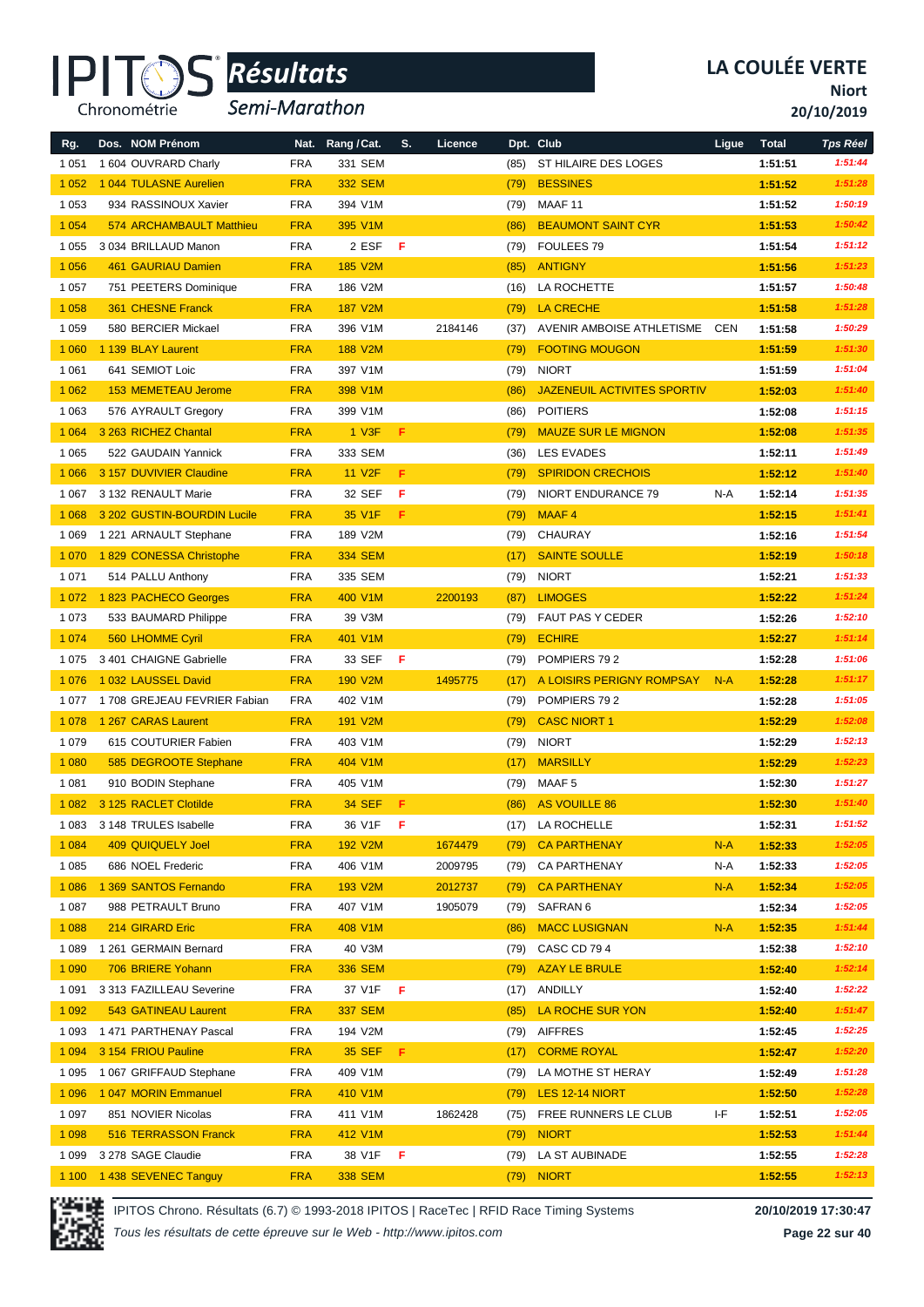

*Semi-Marathon*

**Niort**

**20/10/2019**

| Rg.     | Dos. NOM Prénom                | Nat.       | Rang / Cat.    | S.          | Licence |      | Dpt. Club                       | Ligue | <b>Total</b> | <b>Tps Réel</b> |
|---------|--------------------------------|------------|----------------|-------------|---------|------|---------------------------------|-------|--------------|-----------------|
| 1 1 0 1 | 3 137 MORONVAL Tiphaine        | <b>FRA</b> | 36 SEF         | F           |         | (79) | <b>NIORT</b>                    |       | 1:52:58      | 1:52:31         |
| 1 1 0 2 | 1 191 MORONVAL Christophe      | <b>FRA</b> | 413 V1M        |             |         | (79) | <b>MACIF 12</b>                 |       | 1:52:58      | 1:52:32         |
| 1 1 0 3 | 1 675 MENANTEAU Stephane       | <b>FRA</b> | 414 V1M        |             |         | (85) | FONTENAY LE COMTE               |       | 1:52:59      | 1:52:06         |
| 1 1 0 4 | <b>362 ALEXANDRE Sebastien</b> | <b>FRA</b> | 415 V1M        |             |         | (79) | LA CHAPELLE BERTRAND            |       | 1:53:01      | 1:51:59         |
| 1 1 0 5 | 1 168 CHARLES-JUSTE Thierry    | <b>FRA</b> | 195 V2M        |             |         | (79) | MACIF <sub>5</sub>              |       | 1:53:01      | 1:52:19         |
| 1 1 0 6 | 1 181 MAGNI Luca               | <b>ITA</b> | 416 V1M        |             |         | (86) | <b>MACIF 9</b>                  |       | 1:53:01      | 1:52:14         |
| 1 1 0 7 | 1 586 RAFFOUX Lionel           | <b>FRA</b> | 196 V2M        |             |         | (16) | LA CHEVRERIE                    |       | 1:53:01      | 1:52:29         |
| 1 1 0 8 | 360 IOUX Mickael               | <b>FRA</b> | 417 V1M        |             |         | (79) | <b>PARTHENAY</b>                |       | 1:53:02      | 1:52:00         |
| 1 1 0 9 | 953 MAINARD Alexandre          | <b>FRA</b> | 339 SEM        |             | 2077412 | (79) | VO2 BESSINES                    | N-A   | 1:53:04      | 1:52:39         |
| 1 1 1 0 | 544 LASSALE Jean Pierre        | <b>FRA</b> | 41 V3M         |             |         | (79) | <b>ST REMY</b>                  |       | 1:53:08      | 1:51:59         |
| 1 1 1 1 | 1 048 BARON Jean Francois      | <b>FRA</b> | 418 V1M        |             |         | (86) | LES GALOPINS BAILLARGEOIS       |       | 1:53:09      | 1:51:56         |
| 1 1 1 2 | <b>722 MORGANT Quentin</b>     | <b>FRA</b> | <b>340 SEM</b> |             |         | (86) | <b>CHATELLERAULT</b>            |       | 1:53:10      | 1:51:55         |
| 1 1 1 3 | 197 CHALLANGE Christophe       | <b>FRA</b> | 197 V2M        |             |         | (79) | <b>NIORT</b>                    |       | 1:53:10      | 1:52:50         |
| 1 1 1 4 | 867 DUBOIS Samuel              | <b>FRA</b> | 419 V1M        |             |         | (79) | <b>MAUZE SUR LE MIGNON</b>      |       | 1:53:13      | 1:51:54         |
| 1 1 1 5 | 1 310 LOTTET Eric              | <b>FRA</b> | 420 V1M        |             |         | (37) | MONTLOUIS SUR LOIRE             |       | 1:53:13      | 1:51:54         |
| 1 1 1 6 | 3 079 RODTS Julie              | <b>FRA</b> | <b>37 SEF</b>  | F           |         | (79) | <b>CANIBALES 79</b>             |       | 1:53:15      | 1:52:51         |
| 1 1 1 7 | 457 ENARD Julien               | <b>FRA</b> | 341 SEM        |             |         | (79) | <b>NIORT</b>                    |       | 1:53:17      | 1:52:45         |
| 1 1 1 8 | 102 POINT Thierry              | <b>FRA</b> | <b>198 V2M</b> |             |         | (85) | <b>LUCON</b>                    |       | 1:53:19      | 1:52:34         |
| 1 1 1 9 | 1 820 JOVINAC Jean Marc        | <b>FRA</b> | 421 V1M        |             |         | (17) | SAINTES                         |       | 1:53:21      | 1:52:03         |
| 1 1 2 0 | 1824 1824 Dossard              | <b>FRA</b> | $342 -$        | $\mathbf x$ |         |      |                                 |       | 1:53:22      | 1:52:22         |
| 1 1 2 1 | 496 ROBERT Benoit              | <b>FRA</b> | 199 V2M        |             |         | (00) | <b>HAPPY RUNNERS</b>            | N-A   | 1:53:22      | 1:52:22         |
| 1 1 2 2 | 1461 BERTHELOT Clement         | <b>FRA</b> | <b>343 SEM</b> |             |         | (79) | <b>NIORT</b>                    |       | 1:53:26      | 1:52:59         |
| 1 1 2 3 | 1 367 GROSDENIER Nicolas       | <b>FRA</b> | 344 SEM        |             |         | (79) | <b>SAINT MAXIRE</b>             |       | 1:53:30      | 1:52:38         |
| 1 1 2 4 | 1 688 MURAT Fabien             | <b>FRA</b> | <b>345 SEM</b> |             |         | (79) | <b>TERVES</b>                   |       | 1:53:32      | 1:52:11         |
| 1 1 2 5 | 1 304 MARCINOWSKI James        | <b>FRA</b> | 200 V2M        |             |         | (85) | FONTENAY LE COMTE               |       | 1:53:32      | 1:52:32         |
| 1 1 2 6 | 161 JOLY Jerome                | <b>FRA</b> | <b>346 SEM</b> |             |         | (79) | <b>AIGONDIGNE</b>               |       | 1:53:32      | 1:53:32         |
| 1 1 2 7 | 945 RAYNEAU Stephane           | <b>FRA</b> | 201 V2M        |             |         | (79) | <b>NIORT</b>                    |       | 1:53:35      | 1:53:06         |
| 1 1 2 8 | 3 031 CAMBUZAT Marie-Laure     | <b>FRA</b> | 39 V1F         | F           |         | (50) | <b>CHERBOURG</b>                |       | 1:53:36      | 1:52:57         |
| 1 1 2 9 | 1 677 DALLET Claude            | <b>FRA</b> | 42 V3M         |             |         | (16) | SOYAUX                          |       | 1:53:37      | 1:52:39         |
| 1 1 3 0 | 1 530 DEVIN Anthony            | <b>FRA</b> | 422 V1M        |             |         | (79) | <b>NIORT</b>                    |       | 1:53:38      | 1:52:59         |
| 1 1 3 1 | 728 LEDEUR Fabien              | <b>FRA</b> | 347 SEM        |             | 2104089 | (33) | <b>BOULIAC SPORTS PLAISIRS</b>  | N-A   | 1:53:40      | 1:53:06         |
| 1 1 3 2 | 1 291 DROCHON Vincent          | <b>FRA</b> | 202 V2M        |             |         | (79) | <b>FORS</b>                     |       | 1:53:40      | 1:53:16         |
| 1 1 3 3 | 3 164 BERTHELOT Jacqueline     | FRA        | 12 V2F         | F           |         | (79) | <b>MAULAIS</b>                  |       | 1:53:40      | 1:52:48         |
| 1 1 3 4 | 1 175 PLOQUIN Mickael          | <b>FRA</b> | <b>348 SEM</b> |             |         | (85) | <b>MACIF7</b>                   |       | 1:53:40      | 1:53:18         |
| 1 1 3 5 | 883 LE NAOUR Mickael           | <b>FRA</b> | 349 SEM        |             |         | (86) | <b>CIVAUX</b>                   |       | 1:53:42      | 1:53:09         |
| 1 1 3 6 | <b>364 MOURALI Faouzi</b>      | <b>FRA</b> | 43 V3M         |             |         | (79) | SN S/L SEP FRONTENAY-ROHAN N-A  |       | 1:53:46      | 1:53:22         |
| 1 1 3 7 | 368 ROUGEAU Jeremy             | <b>FRA</b> | 350 SEM        |             |         | (79) | <b>THOUARS</b>                  |       | 1:53:48      | 1:53:38         |
| 1 1 3 8 | 1 598 DEBARRE Damien           | <b>FRA</b> | 203 V2M        |             |         | (79) | <b>MAULEON</b>                  |       | 1:53:51      | 1:53:13         |
| 1 1 3 9 | 995 TALLIER Jeremie            | <b>FRA</b> | 351 SEM        |             |         | (79) | LA CRECHE                       |       | 1:53:55      | 1:53:10         |
| 1 1 4 0 | 3 101 BROCHARD Celine          | <b>FRA</b> | 40 V1F         | F.          |         | (79) | <b>NIORT</b>                    |       | 1:53:56      | 1:53:28         |
| 1 1 4 1 | 1 189 LECOUDEY Yoann           | <b>FRA</b> | 352 SEM        |             |         | (79) | MACIF 11                        |       | 1:53:57      | 1:53:08         |
| 1 1 4 2 | 785 GLANGETAS Jean-Luc         | <b>FRA</b> | 204 V2M        |             | 2072883 | (17) | US AIGREFEUILLE ATHLETISME* N-A |       | 1:53:58      | 1:53:49         |
| 1 143   | 1 546 CANTARELLI Cedric        | <b>FRA</b> | 423 V1M        |             |         | (79) | <b>VOUILLE</b>                  |       | 1:54:00      | 1:53:30         |
| 1 1 4 4 | 1 632 CORDEAU Quentin          | <b>FRA</b> | <b>20 ESM</b>  |             |         | (79) | <b>IMA10</b>                    |       | 1:54:00      | 1:52:47         |
| 1 1 4 5 | 312 BODIN Baptiste             | <b>FRA</b> | 424 V1M        |             |         | (79) | MACIF <sub>3</sub>              |       | 1:54:01      | 1:53:36         |
| 1 1 4 6 | 983 HOUMEAU Fabrice            | <b>FRA</b> | 425 V1M        |             |         | (79) | <b>STEF NIORT 2</b>             |       | 1:54:04      | 1:53:00         |
| 1 147   | 1 696 TOFFIN Patrick           | <b>FRA</b> | 205 V2M        |             |         | (79) | <b>NIORT</b>                    |       | 1:54:05      | 1:53:08         |
| 1 1 4 8 | <b>131 MARQUIS Mickael</b>     | <b>FRA</b> | 426 V1M        |             |         | (85) | <b>OLONNE SUR MER</b>           |       | 1:54:10      | 1:52:55         |
| 1 1 4 9 | 1 325 BARANGE Nathanael        | <b>FRA</b> | 353 SEM        |             |         |      | $(16)$ RUFFEC                   |       | 1:54:14      | 1:53:30         |
| 1 1 5 0 | 839 ROUARET Olivier            | <b>FRA</b> | 427 V1M        |             |         |      | (79) ECHIRE                     |       | 1:54:14      | 1:54:14         |



IPITOS Chrono. Résultats (6.7) © 1993-2018 IPITOS | RaceTec | RFID Race Timing Systems **20/10/2019 17:30:47**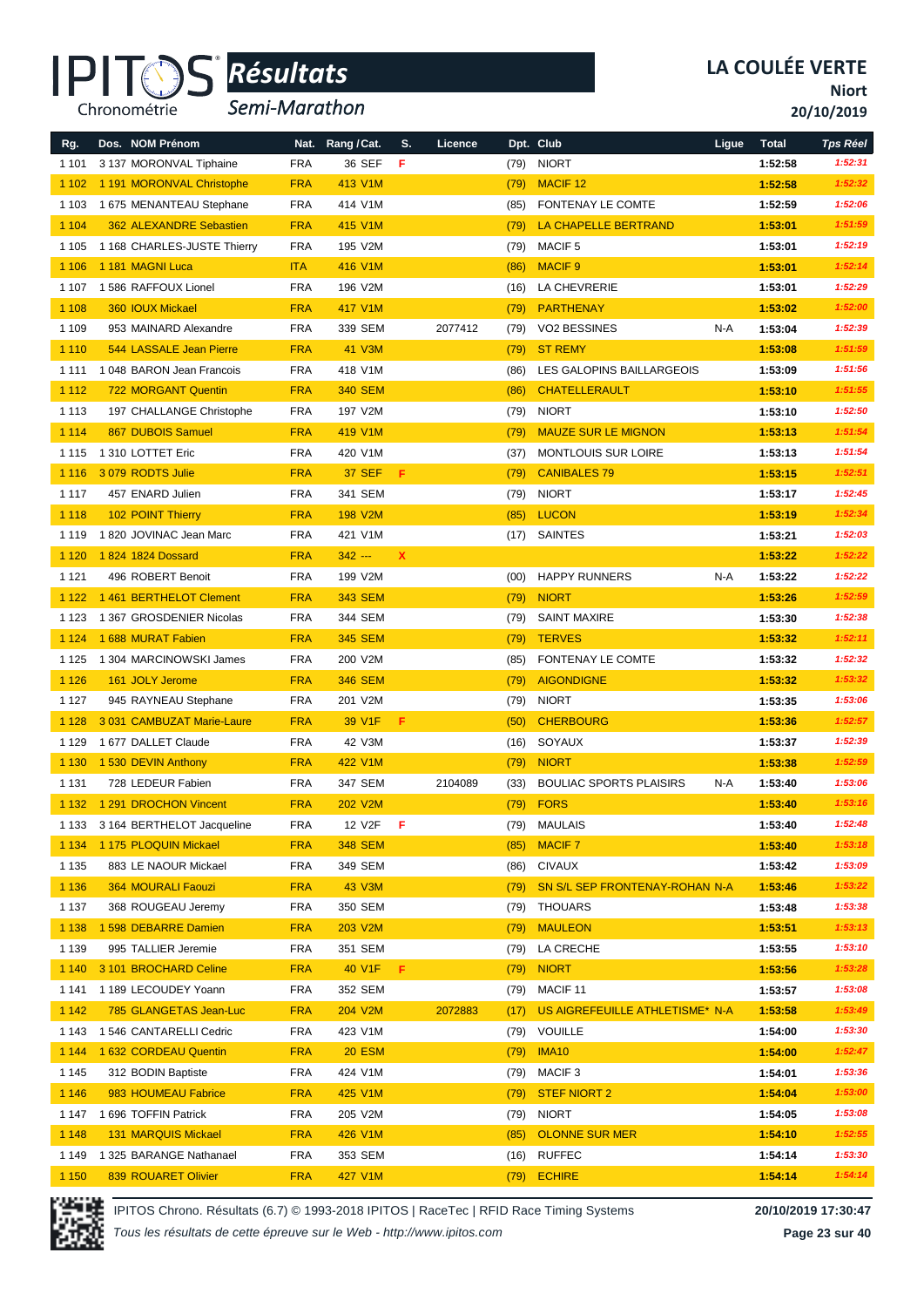

*Semi-Marathon*

**Niort**

**20/10/2019**

| Rg.                | Dos. NOM Prénom                                 |                   | Nat. Rang / Cat.   | S. | Licence |      | Dpt. Club                   | Ligue | <b>Total</b>       | <b>Tps Réel</b>    |
|--------------------|-------------------------------------------------|-------------------|--------------------|----|---------|------|-----------------------------|-------|--------------------|--------------------|
| 1 1 5 1            | 1490 SINNOU Bruno                               | <b>FRA</b>        | 354 SEM            |    |         | (79) | <b>NIORT</b>                |       | 1:54:21            | 1:53:26            |
| 1 1 5 2            | 915 CHENEL Henri                                | <b>FRA</b>        | 206 V2M            |    |         | (79) | MAAF <sub>6</sub>           |       | 1:54:22            | 1:53:25            |
| 1 1 5 3            | 1 651 COME Frederic                             | <b>FRA</b>        | 428 V1M            |    |         | (79) | <b>APIVIA1</b>              |       | 1:54:22            | 1:53:36            |
| 1 1 5 4            | 3 303 COURJAUD Virginie                         | <b>FRA</b>        | <b>38 SEF</b>      | F  |         | (79) | <b>MAGNE</b>                |       | 1:54:25            | 1:53:46            |
| 1 1 5 5            | 201 AURILLARD Sebastien                         | <b>FRA</b>        | 207 V2M            |    |         | (86) | LES GARS Z ELLES FONTENOISE |       | 1:54:28            | 1:54:03            |
| 1 1 5 6            | <b>69 SIMION Christian</b>                      | <b>FRA</b>        | 208 V2M            |    |         | (79) | <b>NIORT</b>                |       | 1:54:29            | 1:54:26            |
| 1 1 5 7            | 359 BERLAND Jerome                              | <b>FRA</b>        | 429 V1M            |    |         | (85) | <b>MENOMBLET</b>            |       | 1:54:29            | 1:53:32            |
| 1 1 5 8            | 357 BREMOND Philippe                            | <b>FRA</b>        | 430 V1M            |    |         | (85) | <b>MENOMBLET</b>            |       | 1:54:31            | 1:53:34            |
| 1 1 5 9            | 682 VERGARA Francisco                           | <b>FRA</b>        | 44 V3M             |    |         | (17) | NIEUL AIR PUR               |       | 1:54:33            | 1:53:10            |
| 1 1 6 0            | 1671 DUMAS Kevin                                | <b>FRA</b>        | <b>355 SEM</b>     |    |         | (79) | MAUZE-SUR-LE-MIGNON         |       | 1:54:34            | 1:53:01            |
| 1 1 6 1            | 1710 CORNU Jerome                               | <b>FRA</b>        | 431 V1M            |    |         | (79) | POMPIERS 792                |       | 1:54:36            | 1:54:02            |
| 1 1 6 2            | 1548 LISIACK Serge                              | <b>FRA</b>        | 45 V3M             |    |         | (17) | <b>DOMPIERRE SUR MER</b>    |       | 1:54:39            | 1:54:22            |
| 1 1 6 3            | 3 040 FOUQUET Sonia                             | <b>FRA</b>        | 41 V1F             | F  | 1971209 | (79) | VO2 BESSINES                | N-A   | 1:54:40            | 1:54:20            |
| 1 1 6 4            | 1 088 BONNET Jean-Marie                         | <b>FRA</b>        | <b>46 V3M</b>      |    |         | (79) | <b>NIORT</b>                |       | 1:54:41            | 1:54:06            |
| 1 1 6 5            | 631 DAUBE Arnaud                                | <b>FRA</b>        | 356 SEM            |    |         | (17) | 17690 - ANGOULINS           |       | 1:54:43            | 1:53:53            |
| 1 1 6 6            | 559 VICQ Eric                                   | <b>FRA</b>        | 209 V2M            |    |         | (79) | <b>SCIECQ</b>               |       | 1:54:43            | 1:53:55            |
| 1 1 6 7            | 243 MANSON Cedric                               | <b>FRA</b>        | 432 V1M            |    |         | (86) | LES TROTTEURS DU PINAIL     |       | 1:54:44            | 1:53:26            |
| 1 1 6 8            | 1478 COUE Francky                               | <b>FRA</b>        | 433 V1M            |    |         | (79) | <b>AIFFRES</b>              |       | 1:54:45            | 1:53:57            |
| 1 1 6 9            | 3 196 MEUNIER Myriam                            | <b>FRA</b>        | 42 V1F             | F  |         | (79) | <b>ST GELAIS</b>            |       | 1:54:47            | 1:54:20            |
| 1 1 7 0            | 444 FRAUDEAU Johann                             | <b>FRA</b>        | <b>357 SEM</b>     |    |         | (86) | <b>VOUILLE</b>              |       | 1:54:47            | 1:53:10            |
| 1 1 7 1            | 1413 LEFEVRE Frederic                           | <b>FRA</b>        | 358 SEM            |    |         | (79) | <b>NIORT</b>                |       | 1:54:49            | 1:54:07            |
| 1 1 7 2            | <b>125 BRAULT Loic</b>                          | <b>FRA</b>        | 434 V1M            |    |         | (86) | <b>LAVOUX</b>               |       | 1:54:51            | 1:53:26            |
| 1 1 7 3            | 1 372 NIVAULT Anthony                           | <b>FRA</b>        | 359 SEM            |    |         | (79) | <b>ST LOUP LAMAIRE</b>      |       | 1:54:51            | 1:54:45            |
| 1 1 7 4            | 1523 BALOGE Bruno                               | <b>FRA</b>        | 435 V1M            |    |         | (79) | <b>MOUGON</b>               |       | 1:54:52            | 1:54:24            |
| 1 1 7 5            | 509 FARDEAU Marco                               | <b>FRA</b>        | 210 V2M            |    |         | (85) | <b>XANTON CHASSENON</b>     |       | 1:54:52            | 1:54:42            |
| 1 1 7 6            | 3 274 JUIN79000 Angelique                       | <b>FRA</b>        | 43 V1F             | F  |         | (79) | MAIF A ET C 3               |       | 1:54:54            | 1:54:08            |
| 1 1 7 7            | 498 ROBELIN Olivier                             | <b>FRA</b>        | 436 V1M            |    |         | (64) | MASLACQ                     |       | 1:54:56            | 1:53:23            |
| 1 1 7 8            | 1 643 ETCHEGARAY Antoine                        | <b>FRA</b>        | 437 V1M            |    |         | (79) | IMA <sub>3</sub>            |       | 1:54:57            | 1:53:55            |
| 1 1 7 9            | 1 286 JOUET Denis                               | <b>FRA</b>        | 438 V1M            |    |         | (79) | <b>CASC NIORT 5</b>         |       | 1:54:59            | 1:54:03            |
| 1 1 8 0            | 3 306 FONTENEAU Alexandra                       | <b>FRA</b>        | 44 V1F             | F. | 1951489 | (79) | <b>SEVRE BOCAGE AC</b>      | $N-A$ | 1:55:01            | 1:53:56            |
| 1 1 8 1            | 821 MOREAU Thierry                              | <b>FRA</b>        | 211 V2M            |    |         | (79) | <b>GRANZAY GRIPT</b>        |       | 1:55:02            | 1:53:52            |
| 1 1 8 2            | 1 290 DAVID Jean Yves                           | <b>FRA</b>        | <b>47 V3M</b>      |    |         | (79) | <b>MOUGON</b>               |       | 1:55:07            | 1:54:18            |
| 1 1 8 3            | 913 SICOT Denis                                 | FRA               | 360 SEM            |    |         | (79) | MAAF <sub>5</sub>           |       | 1:55:08            | 1:54:53            |
| 1 1 8 4            | 872 METAYER Antoine                             | <b>FRA</b>        | <b>361 SEM</b>     |    |         | (79) | <b>MAUZE SUR LE MIGNON</b>  |       | 1:55:08            | 1:54:19            |
| 1 1 8 5            | 1 195 LE MOAL Bruno                             | <b>FRA</b>        | 212 V2M            |    |         | (79) | MACIF 13                    |       | 1:55:11            | 1:54:36            |
| 1 1 8 6            | 1 667 BONNIN Sebastien                          | <b>FRA</b>        | 439 V1M            |    |         | (79) | <b>JOG FORS</b>             |       | 1:55:12            | 1:54:30            |
| 1 1 8 7            | 3 190 THOREAU Brigitte                          | <b>FRA</b>        | 39 SEF             | -F |         | (79) | <b>TRAILERS MONCOUTANT</b>  |       | 1:55:13            | 1:54:27            |
| 1 1 8 8            | 1 248 DENIS Pascal                              | <b>FRA</b>        | 213 V2M            |    |         | (79) | <b>CHERVEUX</b>             |       | 1:55:14            | 1:54:59            |
| 1 1 8 9            | 1 354 PICARD Mathieu                            | <b>FRA</b>        | 362 SEM            |    |         | (79) | CERFRANCE                   |       | 1:55:16            | 1:53:41            |
| 1 1 9 0            | 1061 LE BARON Dominique                         | <b>FRA</b>        | 214 V2M            |    |         | (17) | LA FLOTTE                   |       | 1:55:18            | 1:54:25            |
| 1 1 9 1            | 3 067 LAVAULT Gabrielle                         | <b>FRA</b>        | 40 SEF             | F  |         | (33) | <b>BORDEAUX</b>             |       | 1:55:19            | 1:54:51            |
| 1 1 9 2            | 3 005 LE BARON Evelyne                          | <b>FRA</b>        | 13 V <sub>2F</sub> | F. |         | (17) | LA FLOTTE EN RE             |       | 1:55:20            | 1:54:26            |
| 1 1 9 3            | 1 679 CAULAT Marc                               | <b>FRA</b>        | 215 V2M            |    |         | (79) | LA BOISSIERE EN GATINE      |       | 1:55:20            | 1:54:18            |
| 1 1 9 4            | 196 CAREIL Fabien                               | <b>FRA</b>        | <b>363 SEM</b>     |    |         | (17) | <b>SURGERES</b>             |       | 1:55:20            | 1:53:52            |
| 1 1 9 5            | 3 294 BUJON Malory                              | <b>FRA</b>        | 45 V1F             | F  |         | (79) | <b>CASTORAMA1</b>           |       | 1:55:21            | 1:54:23            |
| 1 1 9 6            | 1 509 MAUDET Ludovic                            | <b>FRA</b>        | 440 V1M            |    |         | (79) | PG <sub>5</sub>             |       | 1:55:25            | 1:54:14<br>1:54:34 |
| 1 1 9 7            | 912 NEVEU Didier                                | <b>FRA</b>        | 216 V2M            |    |         | (79) | MAAF 5                      |       | 1:55:26            | 1:54:08            |
| 1 1 9 8<br>1 1 9 9 | <b>596 THOMAS Frederic</b><br>195 ROBION Fabien | <b>FRA</b><br>FRA | 217 V2M<br>364 SEM |    |         | (79) | <b>NIORT</b><br>(79) TILLOU |       | 1:55:28<br>1:55:28 | 1:54:07            |
|                    | 999 BOISSELET David                             | <b>FRA</b>        | 441 V1M            |    |         |      | (79) AZAY LE BRULE          |       | 1:55:30            | 1:54:36            |

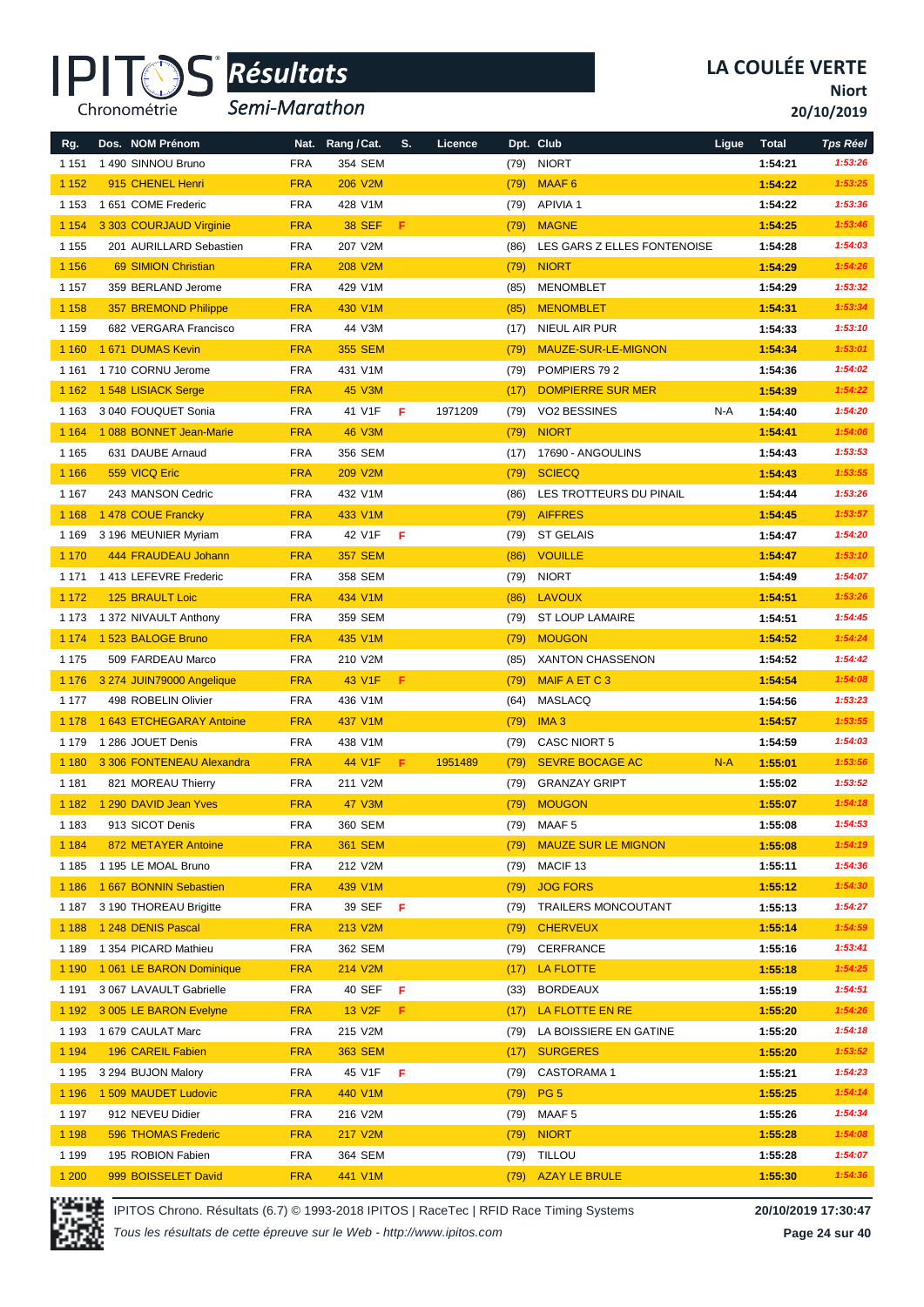

*Semi-Marathon*

**Niort**

**20/10/2019**

| Rg.     | Dos. NOM Prénom           |            | Nat. Rang/Cat. | S. | Licence |      | Dpt. Club                          | Ligue | <b>Total</b> | <b>Tps Réel</b> |
|---------|---------------------------|------------|----------------|----|---------|------|------------------------------------|-------|--------------|-----------------|
| 1 2 0 1 | 578 ABOUNASSAR Guilhem    | <b>FRA</b> | 442 V1M        |    |         | (79) | <b>EPANNES</b>                     |       | 1:55:30      | 1:55:01         |
| 1 2 0 2 | 1 225 NOEL Antoine        | <b>FRA</b> | <b>365 SEM</b> |    |         | (79) | <b>NIORT</b>                       |       | 1:55:32      | 1:54:51         |
| 1 203   | 1821 CLEMENT Bruno        | <b>FRA</b> | 218 V2M        |    |         | (79) | <b>NIORT</b>                       |       | 1:55:34      | 1:55:25         |
| 1 2 0 4 | 981 PETIT Yannick         | <b>FRA</b> | <b>48 V3M</b>  |    |         | (79) | <b>STEF NIORT 2</b>                |       | 1:55:34      | 1:55:04         |
| 1 2 0 5 | 280 BERTRAND Emmanuel     | <b>FRA</b> | 443 V1M        |    |         | (33) | <b>LUDON MEDOC</b>                 |       | 1:55:38      | 1:54:51         |
| 1 2 0 6 | 525 POUZEAUD Dimitri      | <b>FRA</b> | 444 V1M        |    |         | (36) | <b>LES EVADES</b>                  |       | 1:55:38      | 1:55:16         |
| 1 207   | 3 091 CARLI Martine       | <b>FRA</b> | 46 V1F         | F  |         | (79) | <b>GERMOND ROUVRE</b>              |       | 1:55:40      | 1:54:39         |
| 1 2 0 8 | 3 094 BERTIN Natacha      | <b>FRA</b> | 41 SEF         | F. |         | (79) | <b>NIORT</b>                       |       | 1:55:40      | 1:54:39         |
| 1 209   | 1432 BOINOT Wilfried      | <b>FRA</b> | 445 V1M        |    |         | (79) | <b>SEVRE ET BELLE</b>              |       | 1:55:41      | 1:54:46         |
| 1 2 1 0 | 166 MARTIN Alain          | <b>FRA</b> | 219 V2M        |    |         | (85) | <b>LUCON AIGUILLON VENDEE TRIA</b> |       | 1:55:42      | 1:54:23         |
| 1 2 1 1 | 3 374 BRENET Florence     | <b>FRA</b> | 14 V2F         | F  |         | (79) | <b>FRANCOIS</b>                    |       | 1:55:43      | 1:54:32         |
| 1 2 1 2 | 211 VERGNE Jerome         | <b>FRA</b> | 446 V1M        |    |         | (79) | <b>AIFFRES</b>                     |       | 1:55:43      | 1:54:38         |
| 1 2 1 3 | 1 274 JANSEN Samuel       | <b>FRA</b> | 366 SEM        |    |         | (79) | <b>GROUPE Y1</b>                   |       | 1:55:43      | 1:55:13         |
| 1 2 1 4 | 633 SIMONNET Luc          | <b>FRA</b> | <b>220 V2M</b> |    |         | (79) | <b>NANTEUIL</b>                    |       | 1:55:44      | 1:54:25         |
| 1 2 1 5 | 3 323 RUDNIK Valerie      | <b>FRA</b> | 47 V1F         | F  |         | (79) | <b>NIORT</b>                       |       | 1:55:45      | 1:55:29         |
| 1 2 1 6 | 3 283 BONSENS Roselyne    | <b>FRA</b> | 48 V1F         | F. | 1557598 | (37) | ASSOCIATION COUREURS DE L CEN      |       | 1:55:46      | 1:55:30         |
| 1 2 1 7 | 806 POUEY Jerome          | <b>FRA</b> | 367 SEM        |    |         | (79) | <b>GFI</b>                         |       | 1:55:48      | 1:54:23         |
| 1 2 1 8 | 3 022 BREMAUD Barbara     | <b>FRA</b> | 42 SEF         | Æ. |         | (85) | <b>POUZAUGES</b>                   |       | 1:55:48      | 1:54:48         |
| 1 2 1 9 | 1 647 FAZILLEAU Emilien   | <b>FRA</b> | 368 SEM        |    |         | (79) | APIVIA 2                           |       | 1:55:52      | 1:54:11         |
| 1 2 2 0 | 1 299 BELLY Pascal        | <b>FRA</b> | 221 V2M        |    |         | (16) | <b>MOUTHIERS SUR BOEME</b>         |       | 1:55:53      | 1:55:48         |
| 1 2 2 1 | 1 382 LOUET Regis         | <b>FRA</b> | 222 V2M        |    |         | (44) | BOUAYE                             |       | 1:55:53      | 1:55:53         |
| 1 2 2 2 | 670 BARRET Jerome         | <b>FRA</b> | 447 V1M        |    |         | (16) | <b>LA COURONNE</b>                 |       | 1:55:53      | 1:55:48         |
| 1 2 2 3 | 1588 BLANCHARD Yannick    | <b>FRA</b> | 49 V3M         |    |         | (79) | <b>MOUGON</b>                      |       | 1:55:53      | 1:55:30         |
| 1 2 2 4 | 997 MERLET Vincent        | <b>FRA</b> | <b>50 V3M</b>  |    |         | (79) | <b>NIORT</b>                       |       | 1:55:55      | 1:54:50         |
| 1 2 2 5 | 3 317 CORBIN Laura        | <b>FRA</b> | 3 ESF          | F  |         | (79) | <b>CELLES SUR BELLE</b>            |       | 1:55:57      | 1:55:43         |
| 1 2 2 6 | 984 SAUZEAU Frederic      | <b>FRA</b> | 448 V1M        |    |         | (79) | <b>STEF NIORT 2</b>                |       | 1:55:57      | 1:54:53         |
| 1 2 2 7 | 1808 RUAULT Jerome        | <b>FRA</b> | 449 V1M        |    |         | (79) | ST REMY                            |       | 1:56:01      | 1:55:31         |
| 1 2 2 8 | 3 338 BOUCHET Fanny       | <b>FRA</b> | <b>43 SEF</b>  | Æ. |         | (79) | <b>ASL SMACL</b>                   |       | 1:56:09      | 1:54:57         |
| 1 2 2 9 | 735 BOUCHET Alexandre     | <b>FRA</b> | 369 SEM        |    |         | (79) | <b>MOUGON</b>                      |       | 1:56:09      | 1:54:56         |
| 1 2 3 0 | 791 JOUSSEMET Didier      | <b>FRA</b> | 51 V3M         |    | 100269  | (17) | US AIGREFEUILLE ATHLETISME* N-A    |       | 1:56:10      | 1:55:09         |
| 1 2 3 1 | 259 TEYSSONNIER Sebastien | <b>FRA</b> | 370 SEM        |    |         | (17) | PISANY                             |       | 1:56:12      | 1:54:57         |
| 1 2 3 2 | 3 051 DELPHIN Valerie     | <b>FRA</b> | 49 V1F         | F. |         | (17) | <b>PORT D ENVAUX</b>               |       | 1:56:16      | 1:55:46         |
| 1 2 3 3 | 389 GARNIER Arnaud        | <b>FRA</b> | 450 V1M        |    |         |      | (79) ATSCAF 3                      |       | 1:56:18      | 1:55:31         |
| 1 2 3 4 | 318 PERROT Ludovic        | <b>FRA</b> | 451 V1M        |    |         | (79) | <b>STADE NIORTAIS TRIATHLON</b>    |       | 1:56:19      | 1:54:56         |
| 1 2 3 5 | 922 FOUCHE Philippe       | <b>FRA</b> | 223 V2M        |    |         | (79) | MAAF 8                             |       | 1:56:22      | 1:54:57         |
| 1 2 3 6 | 3 156 DELIGNE Marie       | <b>FRA</b> | <b>44 SEF</b>  | F. |         | (79) | <b>RUNNING CLUB SAINT MAIXENT</b>  |       | 1:56:23      | 1:55:25         |
| 1 2 3 7 | 1 156 RIGAUDEAU Eric      | <b>FRA</b> | 452 V1M        |    |         | (79) | COURS                              |       | 1:56:24      | 1:55:26         |
| 1 2 3 8 | 1 475 ALLARD Dominique    | <b>FRA</b> | 453 V1M        |    |         | (79) | <b>NIORT</b>                       |       | 1:56:25      | 1:55:13         |
| 1 2 3 9 | 834 ROY Olivier           | <b>FRA</b> | 454 V1M        |    |         | (79) | <b>NIORT</b>                       |       | 1:56:25      | 1:55:55         |
| 1 2 4 0 | 371 BIROT Alexandre       | <b>FRA</b> | <b>371 SEM</b> |    |         | (79) | <b>CHAURAY</b>                     |       | 1:56:27      | 1:55:31         |
| 1 2 4 1 | 702 DONY Claude           | <b>FRA</b> | 52 V3M         |    |         | (79) | ST REMY                            |       | 1:56:29      | 1:55:32         |
| 1 2 4 2 | 3 185 TIRBOIS Muriel      | <b>FRA</b> | <b>15 V2F</b>  | F. | 1650568 | (17) | US AIGREFEUILLE ATHLETISME* N-A    |       | 1:56:30      | 1:56:30         |
| 1 2 4 3 | 1 524 MORISSET Sylvain    | <b>FRA</b> | 455 V1M        |    |         | (79) | <b>NIORT</b>                       |       | 1:56:30      | 1:55:25         |
| 1 2 4 4 | 711 COLOMER Jordi         | <b>FRA</b> | <b>372 SEM</b> |    |         | (86) | <b>POITIERS</b>                    |       | 1:56:30      | 1:55:16         |
| 1 2 4 5 | 1 650 GAUVIN Anthony      | <b>FRA</b> | 456 V1M        |    |         | (79) | APIVIA 2                           |       | 1:56:32      | 1:54:52         |
| 1 2 4 6 | 3 144 CHEVALIER Pauline   | <b>FRA</b> | <b>45 SEF</b>  | F. |         | (86) | <b>POITIERS</b>                    |       | 1:56:32      | 1:55:37         |
| 1 247   | 1 196 BONNOT Lionel       | <b>FRA</b> | 224 V2M        |    |         | (79) | MACIF 13                           |       | 1:56:36      | 1:55:10         |
| 1 2 4 8 | 3 217 BARATON Mylene      | <b>FRA</b> | <b>46 SEF</b>  | F. |         | (85) | LA ROCHE-SUR-YON                   |       | 1:56:39      | 1:55:56         |
| 1 2 4 9 | 283 GUILBOT Stephane      | <b>FRA</b> | 457 V1M        |    |         | (79) | <b>NIORT</b>                       |       | 1:56:41      | 1:55:52         |
| 1 2 5 0 | 1 648 BASIL Clement       | <b>FRA</b> | <b>373 SEM</b> |    |         | (79) | <b>APIVIA 2</b>                    |       | 1:56:42      | 1:55:54         |

IPITOS Chrono. Résultats (6.7) © 1993-2018 IPITOS | RaceTec | RFID Race Timing Systems **20/10/2019 17:30:48**

*Tous les résultats de cette épreuve sur le Web - http://www.ipitos.com*

**Page 25 sur 40**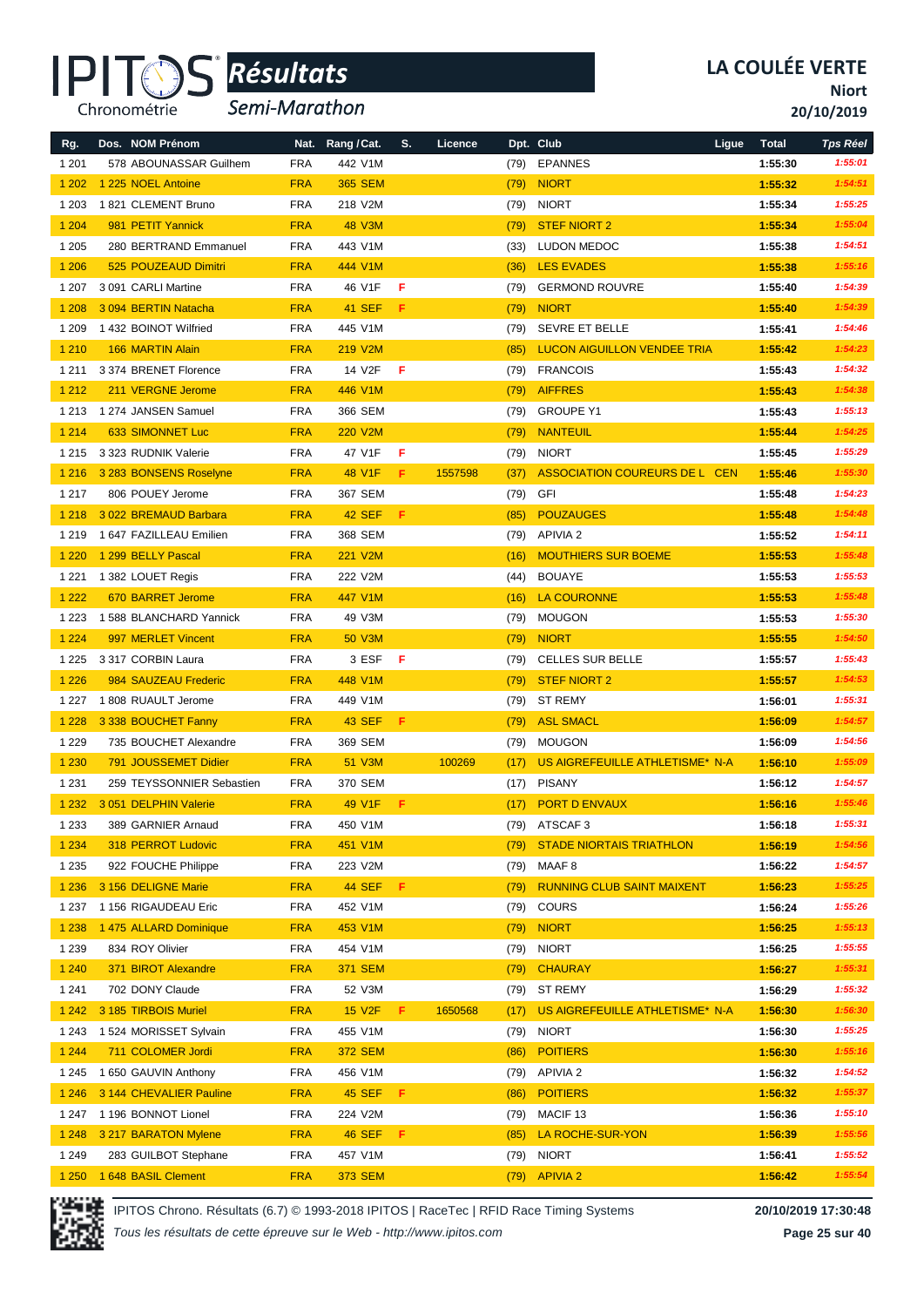

*Semi-Marathon*

**Niort**

**20/10/2019**

|                | Dos. NOM Prénom             | Nat.       | Rang / Cat.    | S. | Licence |      | Dpt. Club                       | Ligue | <b>Total</b> | <b>Tps Réel</b> |
|----------------|-----------------------------|------------|----------------|----|---------|------|---------------------------------|-------|--------------|-----------------|
| Rg.<br>1 2 5 1 | 586 GUILBERT Rodolphe       | <b>FRA</b> | 458 V1M        |    |         | (79) | LES RUNNING MOJETTES            |       | 1:56:45      | 1:55:33         |
| 1252           | 1511 PROUST Frederic        | <b>FRA</b> | 459 V1M        |    |         | (79) | PG <sub>5</sub>                 |       | 1:56:45      | 1:55:34         |
| 1 2 5 3        | 297 CAILLAUD Edouard        | <b>FRA</b> | 374 SEM        |    |         | (79) | <b>NIORT</b>                    |       | 1:56:46      | 1:55:43         |
| 1 2 5 4        | 504 THEBAUD Gael            | <b>FRA</b> | <b>375 SEM</b> |    |         | (44) | <b>SAINT LYPHARD</b>            |       | 1:56:46      | 1:56:46         |
| 1 2 5 5        | 1742 MAMES Benoist          | <b>FRA</b> | 376 SEM        |    |         | (79) | CHAURAY                         |       | 1:56:47      | 1:55:40         |
| 1 2 5 6        | 1 201 RUAULT Christophe     | <b>FRA</b> | 225 V2M        |    |         | (79) | <b>ST MAXIRE</b>                |       | 1:56:49      | 1:55:37         |
| 1 2 5 7        | 3 134 MARTINEAU Isabelle    | <b>FRA</b> | 50 V1F         | F  |         | (86) | <b>MONTAMISE</b>                |       | 1:56:53      | 1:56:11         |
| 1 2 5 8        | 331 BOUBIEN Yves            | <b>FRA</b> | 1 V4M          |    |         | (79) | <b>MAZIERES EN GATINE</b>       |       | 1:56:56      | 1:55:57         |
| 1 2 5 9        | 210 GONNORD Gerald          | <b>FRA</b> | 460 V1M        |    |         | (17) | <b>NIEUL AIR PUR</b>            |       | 1:57:00      | 1:56:27         |
| 1 2 6 0        | 3 368 MORIN Celine          | <b>FRA</b> | <b>16 V2F</b>  | F  |         | (79) | <b>APIVIA1</b>                  |       | 1:57:05      | 1:55:21         |
| 1 2 6 1        | 416 GERARD Cyril            | <b>FRA</b> | 461 V1M        |    |         | (79) | NIORT ENDURANCE 79              | N-A   | 1:57:07      | 1:55:51         |
| 1 2 6 2        | 884 GOUBERT Didier          | <b>FRA</b> | 53 V3M         |    |         | (17) | <b>ST XANDRE</b>                |       | 1:57:10      | 1:56:40         |
| 1 2 6 3        | 1 180 GIRAUD Olivier        | <b>FRA</b> | 462 V1M        |    |         | (79) | <b>MACIF 9</b>                  |       | 1:57:12      | 1:56:17         |
| 1 2 6 4        | 1803 GALAIS Nicolas         | <b>FRA</b> | <b>377 SEM</b> |    |         | (79) | <b>FRONTENAY ROHAN ROHAN</b>    |       | 1:57:14      | 1:56:30         |
| 1 2 6 5        | 3 103 RUTAULT Sophie        | <b>FRA</b> | 17 V2F         | F  |         | (17) | LA ROCHELLE                     |       | 1:57:15      | 1:57:05         |
| 1 2 6 6        | 1715 BAUDIN Maxime          | <b>FRA</b> | <b>378 SEM</b> |    |         | (79) | <b>POMPIERS 794</b>             |       | 1:57:15      | 1:56:21         |
| 1 2 6 7        | 3 330 BABIN Christelle      | <b>FRA</b> | 47 SEF         | F  |         | (17) | PUILBOREAU                      |       | 1:57:16      | 1:56:20         |
| 1 2 6 8        | 232 MENTOR Jerome           | <b>FRA</b> | 463 V1M        |    |         | (17) | <b>BURIE</b>                    |       | 1:57:17      | 1:56:10         |
| 1 2 6 9        | 546 BLAIS Pierrick          | <b>FRA</b> | 379 SEM        |    |         | (79) | <b>SAINT GELAIS</b>             |       | 1:57:18      | 1:56:26         |
| 1 2 7 0        | 511 ARTAUD Julien           | <b>FRA</b> | <b>380 SEM</b> |    |         | (86) | <b>VAUX</b>                     |       | 1:57:18      | 1:55:50         |
| 1 2 7 1        | 500 BLEAS Michel            | <b>FRA</b> | 381 SEM        |    |         | (17) | OUIRUN LA ROCHELLE              |       | 1:57:20      | 1:56:24         |
| 1 2 7 2        | 1 387 GAGNOL Jean Claude    | <b>FRA</b> | 2 V4M          |    |         | (86) | <b>BUXEROLLES</b>               |       | 1:57:21      | 1:56:06         |
| 1 2 7 3        | 327 MARTIN Sebastien        | <b>FRA</b> | 464 V1M        |    |         | (86) | <b>POITIERS</b>                 |       | 1:57:21      | 1:56:47         |
| 1 2 7 4        | <b>167 DELHOMME Florian</b> | <b>FRA</b> | <b>382 SEM</b> |    |         | (17) | <b>SAINT CHRISTOPHE</b>         |       | 1:57:24      | 1:56:21         |
| 1 2 7 5        | 3 203 JABOUILLE Carine      | <b>FRA</b> | 51 V1F         | F  |         | (79) | MAAF 4                          |       | 1:57:25      | 1:56:36         |
| 1 2 7 6        | 1 215 LAURENCON Cedric      | <b>FRA</b> | 465 V1M        |    |         | (79) | <b>GROUPAMA 10</b>              |       | 1:57:30      | 1:56:06         |
| 1 2 7 7        | 557 MANGOU Michael          | <b>FRA</b> | 383 SEM        |    |         | (79) | <b>NIORT</b>                    |       | 1:57:31      | 1:57:04         |
| 1 2 7 8        | 1748 MORUAU Ludovic         | <b>FRA</b> | 466 V1M        |    |         | (79) | <b>NIORT</b>                    |       | 1:57:33      | 1:56:34         |
| 1 2 7 9        | 1 590 COTTEREAU Mickael     | <b>FRA</b> | 384 SEM        |    |         | (17) | <b>VIROLLET</b>                 |       | 1:57:34      | 1:56:41         |
| 1 2 8 0        | 974 RACLET Bruno            | <b>FRA</b> | 467 V1M        |    |         | (79) | <b>CAT AMANIA</b>               |       | 1:57:34      | 1:57:07         |
| 1 2 8 1        | 1406 BUFFETEAU Christophe   | <b>FRA</b> | 226 V2M        |    |         | (79) | <b>ST POMPAIN</b>               |       | 1:57:35      | 1:57:21         |
| 1 2 8 2        | 796 BELLOUIN Christophe     | <b>FRA</b> | 468 V1M        |    |         | (17) | <b>PERIGNY</b>                  |       | 1:57:39      | 1:56:52         |
| 1 2 8 3        | 1 559 CHESSE Jerome         | <b>FRA</b> | 469 V1M        |    |         | (79) | FRONTENAY ROHAN ROHAN           |       | 1:57:41      | 1:56:34         |
| 1 2 8 4        | 3 351 FARGE Isabelle        | <b>FRA</b> | <b>18 V2F</b>  | F. |         | (79) | <b>ASL SMACL</b>                |       | 1:57:42      | 1:56:35         |
| 1 2 8 5        | 1 573 CHAUVET Laurent       | <b>FRA</b> | 227 V2M        |    |         | (79) | ASL SMACL                       |       | 1:57:42      | 1:56:35         |
| 1 2 8 6        | 1 039 POITRIMOL Alexandre   | <b>FRA</b> | 470 V1M        |    |         | (85) | <b>FONTENAY LE COMTE</b>        |       | 1:57:45      | 1:57:14         |
| 1 2 8 7        | 193 POETTE Nicolas          | <b>FRA</b> | 471 V1M        |    |         | (28) | CHARTRES METROPOLE TRIATH       |       | 1:57:46      | 1:57:14         |
| 1 2 8 8        | 354 ROBIN Philippe          | <b>FRA</b> | 228 V2M        |    | 107512  | (17) | US AIGREFEUILLE ATHLETISME* N-A |       | 1:57:51      | 1:56:40         |
| 1 2 8 9        | 1 142 GUILBAUD Jean-Pierre  | <b>FRA</b> | 229 V2M        |    | 362197  | (79) | <b>CA PARTHENAY</b>             | N-A   | 1:57:53      | 1:57:23         |
| 1 2 9 0        | 3 167 JUTEAU Barbara        | <b>FRA</b> | <b>48 SEF</b>  | F  |         | (79) | <b>AIRVAULT</b>                 |       | 1:57:54      | 1:57:45         |
| 1 2 9 1        | 3 382 GAULTIER Jessica      | <b>FRA</b> | 49 SEF         | F  | 2178283 | (85) | S/L LES FONDUSPORTS             | P-L   | 1:57:55      | 1:57:01         |
| 1 2 9 2        | 924 CHAMBAUDRY Cedric       | <b>FRA</b> | <b>385 SEM</b> |    |         | (79) | MAAF <sub>9</sub>               |       | 1:57:55      | 1:56:21         |
| 1 2 9 3        | 933 MALLEREAU Alain         | <b>FRA</b> | 54 V3M         |    |         | (79) | <b>NIORT</b>                    |       | 1:57:55      | 1:57:37         |
| 1 2 9 4        | 1 113 GILBERT Emmanuel      | <b>FRA</b> | 230 V2M        |    |         | (79) | <b>ELECTRIC CLUB NIORTAIS</b>   |       | 1:57:55      | 1:56:31         |
| 1 2 9 5        | 420 FAVRE Jacky             | <b>FRA</b> | 55 V3M         |    |         | (79) | <b>SPIRIDON CRECHOIS</b>        |       | 1:57:55      | 1:57:24         |
| 1 2 9 6        | 774 PINEAU Nicolas          | <b>FRA</b> | <b>386 SEM</b> |    | 2166475 | (17) | US AIGREFEUILLE ATHLETISME* N-A |       | 1:57:55      | 1:57:30         |
| 1 2 9 7        | 216 CABARET Franck          | <b>FRA</b> | 231 V2M        |    | 1764149 | (17) | US AIGREFEUILLE ATHLETISME* N-A |       | 1:57:56      | 1:57:33         |
| 1 2 9 8        | 3 213 BERLAND Lydia         | <b>FRA</b> | <b>19 V2F</b>  | F. |         | (79) | <b>STEF NIORT 1</b>             |       | 1:57:57      | 1:57:24         |
| 1 2 9 9        | 969 CHAMPION Daniel         | <b>FRA</b> | 232 V2M        |    |         | (79) | MELLE 1                         |       | 1:57:59      | 1:57:47         |
| 1 300          | 1 462 LUTIAU Damien         | <b>FRA</b> | <b>387 SEM</b> |    |         | (79) | <b>STE NEOMAYE</b>              |       | 1:58:01      | 1:57:27         |



IPITOS Chrono. Résultats (6.7) © 1993-2018 IPITOS | RaceTec | RFID Race Timing Systems **20/10/2019 17:30:48**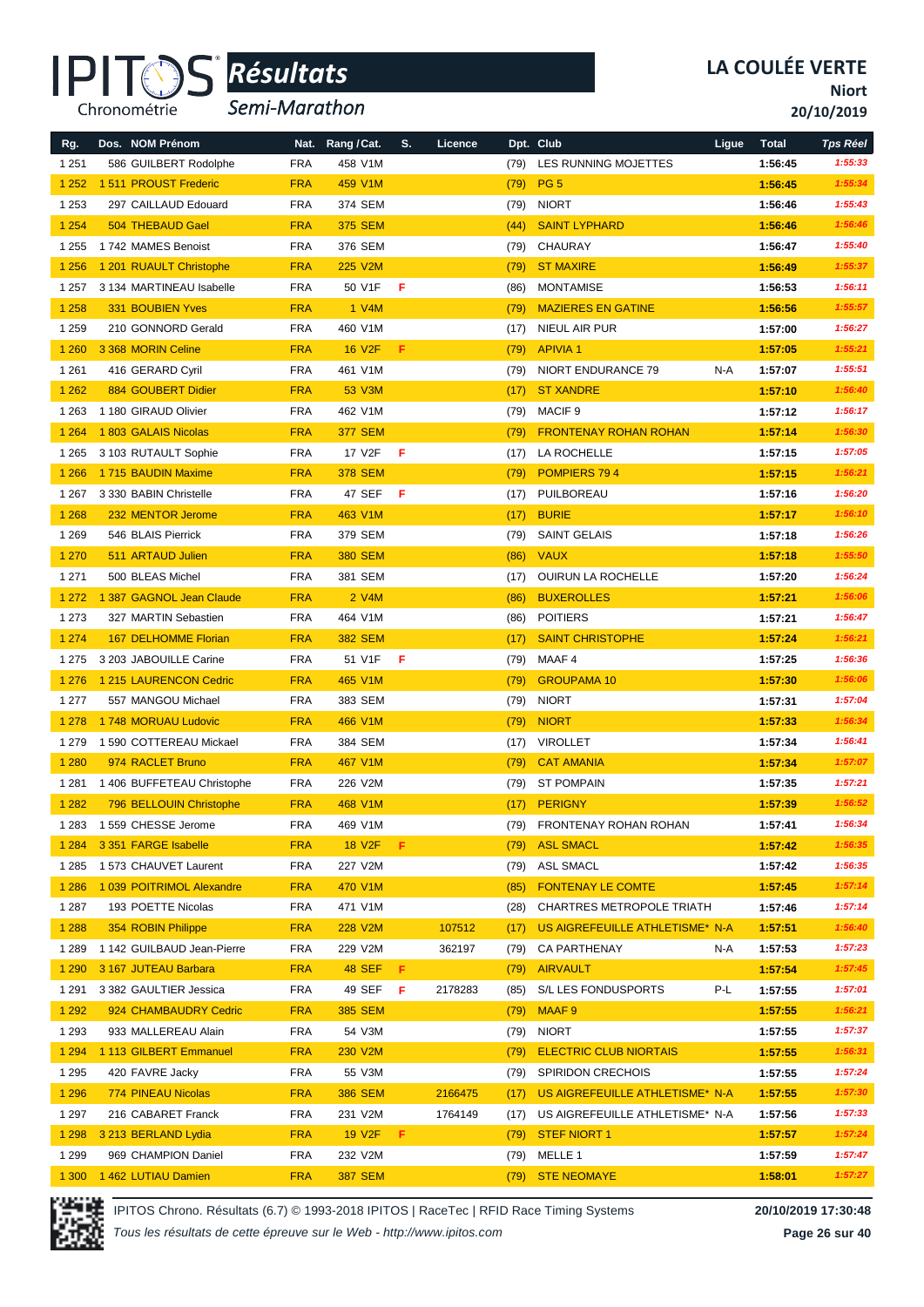

*Semi-Marathon*

**Niort**

**20/10/2019**

| Rg.     | Dos. NOM Prénom                    |            | Nat. Rang / Cat.    | S.  | Licence |      | Dpt. Club                       | Ligue | <b>Total</b> | <b>Tps Réel</b> |
|---------|------------------------------------|------------|---------------------|-----|---------|------|---------------------------------|-------|--------------|-----------------|
| 1 3 0 1 | 1 483 PONCHAUX Thierry             | <b>FRA</b> | 233 V2M             |     |         | (79) | <b>ECHIRE</b>                   |       | 1:58:02      | 1:56:48         |
| 1 3 0 2 | 857 QUEREY Julien                  | <b>FRA</b> | <b>388 SEM</b>      |     |         | (79) | <b>CHICHE</b>                   |       | 1:58:06      | 1:56:23         |
| 1 3 0 3 | 1455 BOUTANT David                 | <b>FRA</b> | 472 V1M             |     |         | (36) | CHATEAUROUX                     |       | 1:58:07      | 1:57:19         |
| 1 3 0 4 | 1743 BLANCHE Alain                 | <b>FRA</b> | 473 V1M             |     | 2008948 | (79) | <b>VO2 BESSINES</b>             | $N-A$ | 1:58:07      | 1:56:57         |
| 1 3 0 5 | 1054 BERTIN Michael                | <b>FRA</b> | 389 SEM             |     |         | (79) | <b>NIORT</b>                    |       | 1:58:08      | 1:56:43         |
| 1 3 0 6 | 975 HUSSON Sebastien               | <b>FRA</b> | 474 V1M             |     |         | (79) | <b>CAT AMANIA</b>               |       | 1:58:09      | 1:56:44         |
| 1 3 0 7 | 488 MERCIER Thomas                 | <b>FRA</b> | 390 SEM             |     |         | (79) | LEACH 2                         |       | 1:58:09      | 1:57:23         |
| 1 3 0 8 | 3 082 RODRIGUES DOS SANTOS Lu FRA  |            | <b>50 SEF</b>       | F.  |         | (79) | <b>GERMOND ROUVRE</b>           |       | 1:58:10      | 1:57:03         |
| 1 309   | 1 111 MORIN Francis                | <b>FRA</b> | 234 V2M             |     |         | (79) | ELECTRIC CLUB NIORTAIS          |       | 1:58:12      | 1:56:27         |
| 1 3 1 0 | 3 047 GONZALEZ-BRANAS Chehraza ALG |            | 52 V1F              | F.  |         | (79) | <b>NIORT</b>                    |       | 1:58:16      | 1:57:39         |
| 1 3 1 1 | 484 CHARTIER Cedric                | <b>FRA</b> | 391 SEM             |     |         | (79) | VILLEFOLLET                     |       | 1:58:17      | 1:57:26         |
| 1 3 1 2 | 1 294 PAPOT Franck                 | <b>FRA</b> | 475 V1M             |     |         |      |                                 |       |              | 1:57:04         |
|         |                                    |            |                     |     |         | (79) | <b>SAINTE-NEOMAYE</b>           |       | 1:58:17      |                 |
| 1 3 1 3 | 801 JULIEN Maxime                  | <b>FRA</b> | 392 SEM             |     |         | (79) | <b>POMPAIRE</b>                 |       | 1:58:19      | 1:56:36         |
| 1 3 1 4 | 963 VINUESA Julien                 | <b>FRA</b> | 235 V2M             |     |         | (87) | <b>ST HILAIRE BONNEVAL</b>      |       | 1:58:20      | 1:56:56         |
| 1 3 1 5 | 1318 ROCHER Nicolas                | <b>FRA</b> | 393 SEM             |     |         | (79) | <b>THORIGNE</b>                 |       | 1:58:21      | 1:58:08         |
| 1 3 1 6 | 1 670 LE DOUARIN Jean              | <b>FRA</b> | 476 V1M             |     |         | (79) | <b>PLAINE ET VALLEES</b>        |       | 1:58:22      | 1:57:33         |
| 1 3 1 7 | 1 185 LEQUENNE David               | <b>FRA</b> | 477 V1M             |     |         | (79) | MACIF <sub>10</sub>             |       | 1:58:23      | 1:56:59         |
| 1 3 1 8 | 1 165 PITON David                  | <b>FRA</b> | 478 V1M             |     |         | (79) | <b>MACIF5</b>                   |       | 1:58:23      | 1:57:40         |
| 1 3 1 9 | 3017 BLEVIN Aurelie                | <b>FRA</b> | 51 SEF              | F   |         | (17) | <b>GROUPE RIDORET 4</b>         |       | 1:58:23      | 1:57:27         |
| 1 3 2 0 | 1 095 PROD HOMME Vincent           | <b>FRA</b> | <b>394 SEM</b>      |     |         | (79) | <b>NIORT</b>                    |       | 1:58:24      | 1:57:02         |
| 1 3 2 1 | 563 MARTEAU Yann                   | <b>FRA</b> | 236 V2M             |     |         | (79) | <b>MARIGNY</b>                  |       | 1:58:24      | 1:56:59         |
| 1 3 2 2 | 1454 PITOR Jeremy                  | <b>FRA</b> | 479 V1M             |     |         | (79) | DCHESNAYE+                      |       | 1:58:24      | 1:57:50         |
| 1 3 2 3 | 3 379 LAURENT Catherine            | <b>FRA</b> | 20 V2F              | F   |         | (79) | <b>STE NEOMAYE</b>              |       | 1:58:24      | 1:57:49         |
| 1 3 2 4 | <b>710 LEYMARIE Laurent</b>        | <b>FRA</b> | <b>395 SEM</b>      |     |         | (79) | <b>ST GELAIS</b>                |       | 1:58:29      | 1:57:43         |
| 1 3 2 5 | 180 RETRAIN Olivier                | <b>FRA</b> | 237 V2M             |     | 1641125 | (79) | <b>CA PARTHENAY</b>             | N-A   | 1:58:30      | 1:57:58         |
| 1 3 2 6 | 3078 BLAIS Vero                    | <b>FRA</b> | 21 V <sub>2</sub> F | F.  |         | (79) | LES 12-14 NIORT                 |       | 1:58:31      | 1:58:05         |
| 1 3 2 7 | 1 687 BRUNET Leo                   | <b>FRA</b> | 21 ESM              |     |         | (79) | <b>NIORT</b>                    |       | 1:58:31      | 1:58:12         |
| 1 3 2 8 | 1 033 GIRAUD Cedric                | <b>FRA</b> | 480 V1M             |     |         | (79) | <b>VILLIERS EN PLAINE</b>       |       | 1:58:32      | 1:57:03         |
| 1 3 2 9 | 1010 GRELIER Sylvain               | <b>FRA</b> | 481 V1M             |     |         | (79) | <b>VILLIERS EN PLAINE</b>       |       | 1:58:32      | 1:57:03         |
| 1 3 3 0 | 863 SELCIOGLU Kayhan               | <b>FRA</b> | <b>396 SEM</b>      |     |         | (86) | LES COMPAGNONS DE LA CLOU       |       | 1:58:33      | 1:57:13         |
| 1 3 3 1 | 1422 MARTIN Regis                  | <b>FRA</b> | 238 V2M             |     |         | (86) | <b>BRION</b>                    |       | 1:58:34      | 1:57:14         |
| 1 3 3 2 | 909 AUVIN Jean Christophe          | <b>FRA</b> | 482 V1M             |     |         | (79) | MAAF <sub>5</sub>               |       | 1:58:35      | 1:57:25         |
| 1 3 3 3 | 3 062 BERNAUDEAU Malvina           | <b>FRA</b> | 52 SEF              | - F |         | (79) | NIORT ENDURANCE 79              | N-A   | 1:58:37      | 1:57:45         |
| 1 3 3 4 | <b>680 ROCHEREAU Nicolas</b>       | <b>FRA</b> | 239 V2M             |     |         | (85) | LA TRANCHE-SUR-MER              |       | 1:58:37      | 1:57:45         |
| 1 3 3 5 | 3 446 3446 Dossard                 | <b>FRA</b> | $53 - F$            | F   |         |      |                                 |       | 1:58:38      | 1:57:57         |
| 1 3 3 6 | 1 464 SABOUREAU Michael            | <b>FRA</b> | 483 V1M             |     |         | (86) | <b>POITIERS</b>                 |       | 1:58:38      | 1:57:38         |
| 1 3 3 7 | 1 465 BELLEREAUD Wilfrid           | <b>FRA</b> | 397 SEM             |     |         | (79) | CHAURAY                         |       | 1:58:38      | 1:57:33         |
| 1 3 3 8 | 1 075 BUREAU Anthony               | <b>FRA</b> | 484 V1M             |     |         | (79) | <b>BRIOUX SUR BOUTONNE</b>      |       | 1:58:41      | 1:57:08         |
| 1 3 3 9 | 929 BEHAR Jerome                   | <b>FRA</b> | 398 SEM             |     |         | (79) | MAAF 10                         |       | 1:58:43      | 1:57:39         |
| 1 3 4 0 | 3 175 THOMAS Claire                | <b>FRA</b> | 53 V1F              | F.  | 2140163 | (17) | US AIGREFEUILLE ATHLETISME* N-A |       | 1:58:44      | 1:58:44         |
| 1 3 4 1 | 908 PRUNIER Frederic               | <b>FRA</b> | 485 V1M             |     |         | (79) | MAAF 4                          |       | 1:58:45      | 1:57:35         |
| 1 3 4 2 | 855 PREVOST Christophe             | <b>FRA</b> | 486 V1M             |     |         | (79) | <b>NIORT</b>                    |       | 1:58:46      | 1:57:13         |
| 1 3 4 3 | 1 149 PENISSON Philippe            | <b>FRA</b> | 240 V2M             |     |         | (85) | LA CHAIZE LE VICOMTE            |       | 1:58:50      | 1:57:55         |
| 1 3 4 4 | 749 MANSARD Irene                  | <b>FRA</b> | 241 V2M             |     |         | (85) | <b>LA TARDIERE</b>              |       | 1:58:50      | 1:58:08         |
| 1 3 4 5 | 1 148 BLANLOEIL Eric               | <b>FRA</b> | 487 V1M             |     |         | (85) | DOMPIERRE SUR YON               |       | 1:58:50      | 1:57:56         |
| 1 3 4 6 | 1 365 METAYER Maxime               | <b>FRA</b> | 399 SEM             |     |         | (79) | <b>CHAURAY</b>                  |       | 1:58:51      | 1:57:36         |
| 1 3 4 7 | 1026 TOURNE Pascal                 | <b>FRA</b> | 56 V3M              |     |         | (79) | TEAM BOUGEZ POUR LA SLA         |       | 1:58:51      | 1:58:01         |
| 1 3 4 8 | 3 126 GROLLEAU Geraldine           | <b>FRA</b> | <b>54 SEF</b>       | F.  | 2061902 | (79) | <b>CA PARTHENAY</b>             | $N-A$ | 1:58:51      | 1:58:23         |
| 1 3 4 9 | 1157 BOURON Simon                  | <b>FRA</b> | 242 V2M             |     |         | (79) | MACIF 2                         |       | 1:58:53      | 1:58:06         |
| 1 3 5 0 | 221 MARIA Sidney                   | <b>FRA</b> | <b>400 SEM</b>      |     |         |      | (17) TAUGON                     |       | 1:58:54      | 1:58:08         |



IPITOS Chrono. Résultats (6.7) © 1993-2018 IPITOS | RaceTec | RFID Race Timing Systems **20/10/2019 17:30:48**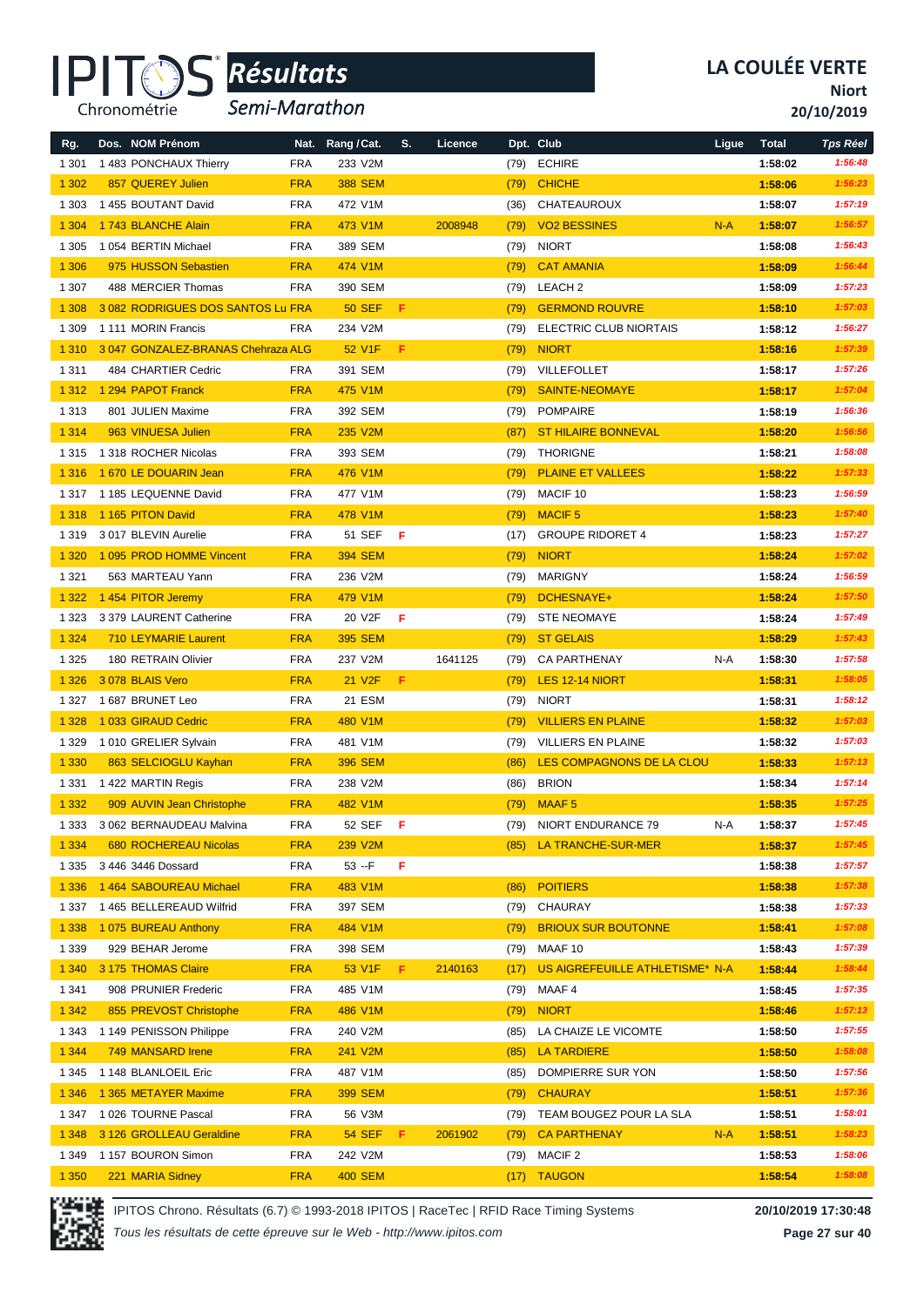

*Semi-Marathon*

**Niort**

**20/10/2019**

| Rg.     | Dos. NOM Prénom            | Nat.       | Rang / Cat.    | S.  | Licence |      | Dpt. Club                       | Ligue<br><b>Total</b> | <b>Tps Réel</b> |
|---------|----------------------------|------------|----------------|-----|---------|------|---------------------------------|-----------------------|-----------------|
| 1 3 5 1 | 3 029 MARIA Aurelie        | <b>FRA</b> | 55 SEF         | F   |         | (17) | <b>TAUGON</b>                   | 1:58:54               | 1:58:08         |
| 1 3 5 2 | 1494 BAUDART Teddy         | <b>FRA</b> | <b>401 SEM</b> |     |         | (17) | ST GEORGES DU BOIS              | 1:58:55               | 1:58:14         |
| 1 3 5 3 | 450 COURADIN Sebastien     | <b>FRA</b> | 488 V1M        |     |         | (17) | <b>ESNANDES</b>                 | 1:58:56               | 1:58:50         |
| 1 3 5 4 | 1 694 MACE Pierre          | <b>FRA</b> | 243 V2M        |     |         | (33) | <b>BORDEAUX</b>                 | 1:58:58               | 1:57:36         |
| 1 3 5 5 | 1035 GALLAIS Jean-Pierre   | <b>FRA</b> | 3 V4M          |     | 1969527 | (85) | ASV S/L SA FONTENAY-LE-COMT P-L | 1:58:59               | 1:57:35         |
| 1 3 5 6 | 3014 ROY Marion            | <b>FRA</b> | <b>56 SEF</b>  | F   |         | (79) | <b>CHAURAY</b>                  | 1:59:00               | 1:57:39         |
| 1 3 5 7 | 3 329 TIMORES Lea          | <b>FRA</b> | 57 SEF         | F   |         | (79) | PG <sub>4</sub>                 | 1:59:00               | 1:57:39         |
| 1 3 5 8 | 3 292 AYME Maurine         | <b>FRA</b> | 4 ESF          | F   |         | (79) | <b>CHAURAY</b>                  | 1:59:01               | 1:58:16         |
| 1 3 5 9 | 1319 BRUNET Pascal         | <b>FRA</b> | 244 V2M        |     |         | (79) | <b>NIORT</b>                    | 1:59:01               | 1:58:16         |
| 1 3 6 0 | 1802 DUBOIS Thierry        | <b>FRA</b> | 245 V2M        |     |         | (79) | <b>CHAURAY</b>                  | 1:59:01               | 1:58:04         |
| 1 3 6 1 | 226 OUVRARD Thierry        | <b>FRA</b> | 489 V1M        |     |         | (79) | <b>NIORT</b>                    | 1:59:03               | 1:58:07         |
| 1 3 6 2 | 731 GUILLEUX Julien        | <b>FRA</b> | <b>402 SEM</b> |     |         | (79) | <b>BEAULIEU SOUS PARTHENAY</b>  | 1:59:04               | 1:58:31         |
| 1 3 6 3 | 3 109 BERTHELOT Justine    | <b>FRA</b> | 58 SEF         | F   |         | (49) | ANGERS                          | 1:59:05               | 1:58:12         |
| 1 3 6 4 | 147 MORLIER Sylvain        | <b>FRA</b> | <b>403 SEM</b> |     |         | (79) | <b>NIORT</b>                    | 1:59:05               | 1:58:16         |
| 1 3 6 5 | 1 002 ASTIER Teddy         | <b>FRA</b> | 490 V1M        |     |         | (86) | ST GERVAIS LES TROIS CLOCHE     | 1:59:07               | 1:58:19         |
| 1 3 6 6 | 344 BREDIF Bruno           | <b>FRA</b> | 246 V2M        |     |         | (79) | <b>NANTEUIL</b>                 | 1:59:07               | 1:57:56         |
| 1 3 6 7 | 1 176 DELAVAUD Nicolas     | <b>FRA</b> | 491 V1M        |     |         | (79) | MACIF <sub>8</sub>              | 1:59:09               | 1:58:21         |
| 1 3 6 8 | 1 538 MOYON Arnaud         | <b>FRA</b> | 492 V1M        |     |         | (79) | <b>GROUPE Y1</b>                | 1:59:09               | 1:57:57         |
| 1 3 6 9 | 868 GRILLE Alexis          | <b>FRA</b> | 404 SEM        |     | 2206855 | (85) | ASV S/L SA FONTENAY-LE-COMT P-L | 1:59:10               | 1:57:46         |
| 1 3 7 0 | 1 508 DOUTEAU Florent      | <b>FRA</b> | 493 V1M        |     |         | (79) | PG <sub>4</sub>                 | 1:59:10               | 1:57:53         |
| 1 3 7 1 | 526 MICHEAU Bruno          | <b>FRA</b> | 494 V1M        |     |         | (79) | PARTHENAY                       | 1:59:12               | 1:58:29         |
| 1 3 7 2 | 3 342 MARET Corine         | <b>FRA</b> | <b>22 V2F</b>  | F   | 1559996 | (79) | <b>ASL SMACL</b>                | 1:59:12               | 1:58:06         |
| 1 3 7 3 | 597 HUGUET Charly          | <b>FRA</b> | 57 V3M         |     |         | (79) | <b>ST SAUVEUR</b>               | 1:59:12               | 1:58:14         |
| 1 3 7 4 | 964 HAMMERER Joel          | <b>FRA</b> | 247 V2M        |     |         |      |                                 | 1:59:12               | 1:57:47         |
| 1 3 7 5 | 960 VILPOUX Josselin       | <b>FRA</b> | 248 V2M        |     |         | (79) | <b>NIORT</b>                    | 1:59:15               | 1:59:15         |
| 1 3 7 6 | 1 334 MEMETEAU MAHE Martin | <b>FRA</b> | <b>405 SEM</b> |     |         | (79) | <b>SOPRA STERIA 1</b>           | 1:59:17               | 1:58:43         |
| 1 377   | 790 NORMANDIN Stephane     | <b>FRA</b> | 495 V1M        |     | 1966878 | (17) | US AIGREFEUILLE ATHLETISME* N-A | 1:59:20               | 1:58:09         |
| 1 3 7 8 | 1 118 KOSTIUK Yvan         | <b>FRA</b> | <b>406 SEM</b> |     |         | (79) | <b>PERIGNE</b>                  | 1:59:22               | 1:58:30         |
| 1 3 7 9 | 1457 OGUET Philippe        | <b>FRA</b> | 496 V1M        |     |         | (79) | <b>WILD TEAM TRIATHLON</b>      | 1:59:22               | 1:57:46         |
| 1 3 8 0 | 1813 BAUDELET Sebastien    | <b>FRA</b> | <b>407 SEM</b> |     |         | (79) | <b>NIORT</b>                    | 1:59:25               | 1:58:02         |
| 1 3 8 1 | 1 314 GIROIRE Christian    | <b>FRA</b> | 58 V3M         |     |         | (79) | <b>JOG GATINE</b>               | 1:59:26               | 1:58:11         |
| 1 3 8 2 | <b>171 VOINEAU Michel</b>  | <b>FRA</b> | <b>59 V3M</b>  |     |         | (79) | <b>BESSINES</b>                 | 1:59:28               | 1:58:48         |
| 1 3 8 3 | 730 JOUSSELIN Franck       | <b>FRA</b> | 408 SEM        |     |         | (17) | <b>ECHILLAIS</b>                | 1:59:29               | 1:58:33         |
| 1 3 8 4 | 823 NAU Christian          | <b>FRA</b> | 249 V2M        |     |         | (79) | <b>MAISONNAY</b>                | 1:59:30               | 1:58:47         |
| 1 3 8 5 | 698 MUZY Pierre            | <b>FRA</b> | 497 V1M        |     |         | (17) | THAIMS                          | 1:59:30               | 1:58:32         |
| 1 3 8 6 | 1 216 LEFEVRE Pascal       | <b>FRA</b> | 60 V3M         |     |         | (79) | <b>GROUPAMA 10</b>              | 1:59:30               | 1:58:36         |
| 1 3 8 7 | 726 GUERITEAU Philippe     | <b>FRA</b> | 61 V3M         |     |         | (17) | LE GRAND VILLAGE PLAGE          | 1:59:30               | 1:58:35         |
| 1 3 8 8 | 1479 ARHIMAN Loic          | <b>FRA</b> | <b>409 SEM</b> |     |         | (85) | FONTENAY LE COMTE VENDA©E       | 1:59:33               | 1:59:18         |
| 1 3 8 9 | 1724 AIME Sebastien        | <b>FRA</b> | 498 V1M        |     |         | (79) | POMPIERS 79 16                  | 1:59:34               | 1:59:24         |
| 1 3 9 0 | 252 CHAUVINEAU Julien      | <b>FRA</b> | 410 SEM        |     |         | (79) | <b>NIORT</b>                    | 1:59:34               | 1:58:58         |
| 1 3 9 1 | 242 KLUGHERTZ Thomas       | <b>FRA</b> | 411 SEM        |     |         | (86) | LA FOULEE ROCHELAISE            | 1:59:34               | 1:58:59         |
| 1 3 9 2 | 1 507 PUAUD Michel         | <b>FRA</b> | 62 V3M         |     |         | (79) | PG <sub>4</sub>                 | 1:59:35               | 1:58:22         |
| 1 3 9 3 | 1 608 DANGLOT Remi         | <b>FRA</b> | 412 SEM        |     |         | (79) | SAINT MAIXENT L ECOLE           | 1:59:35               | 1:58:55         |
| 1 3 9 4 | 1 169 LACLIE Stephane      | <b>FRA</b> | 250 V2M        |     |         | (79) | <b>MACIF 6</b>                  | 1:59:37               | 1:58:51         |
| 1 3 9 5 | 489 ROTURIER Mathieu       | <b>FRA</b> | 413 SEM        |     |         | (17) | LEACH 2                         | 1:59:38               | 1:58:54         |
| 1 3 9 6 | 1549 MERCIER Vincent       | <b>FRA</b> | <b>414 SEM</b> |     |         | (79) | <b>MELLE</b>                    | 1:59:39               | 1:58:19         |
| 1 3 9 7 | 3 100 LOJOU Corinne        | <b>FRA</b> | 59 SEF         | - F |         | (85) | LEACH 1                         | 1:59:40               | 1:58:45         |
| 1 3 9 8 | 1433 GAREL Gaetan          | <b>FRA</b> | <b>415 SEM</b> |     |         | (79) | <b>SEVRE ET BELLE</b>           | 1:59:42               | 1:58:47         |
| 1 3 9 9 | 720 BRUNETEAU Brice        | <b>FRA</b> | 22 ESM         |     |         |      | $(17)$ ARS EN RE                | 1:59:42               | 1:58:40         |
| 1 4 0 0 | 1 289 ROUANET Simon        | <b>FRA</b> | 499 V1M        |     |         | (17) | <b>CASC NIORT 5</b>             | 1:59:44               | 1:59:17         |



IPITOS Chrono. Résultats (6.7) © 1993-2018 IPITOS | RaceTec | RFID Race Timing Systems **20/10/2019 17:30:49**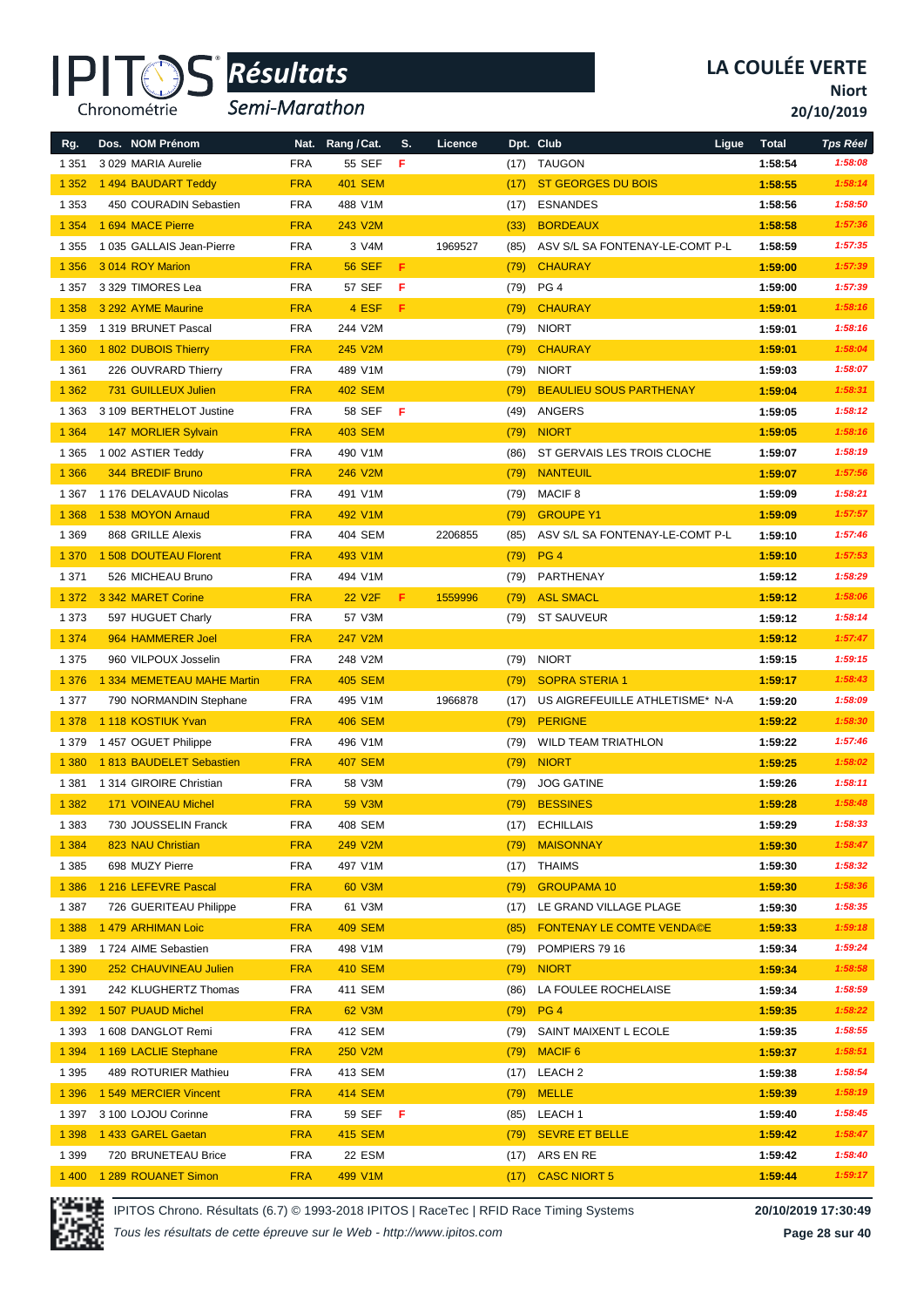#### IPI<sup>-</sup> Chronométrie

# *Résultats* **®**

*Semi-Marathon*

**Niort**

**20/10/2019**

| Rg.     | Dos. NOM Prénom                     | Nat.       | Rang / Cat.         | S. | Licence |      | Dpt. Club                        | Ligue | <b>Total</b> | <b>Tps Réel</b> |
|---------|-------------------------------------|------------|---------------------|----|---------|------|----------------------------------|-------|--------------|-----------------|
| 1 4 0 1 | 165 VARIN Franck                    | <b>FRA</b> | 251 V2M             |    |         | (77) | <b>DORMELLES</b>                 |       | 1:59:45      | 1:58:42         |
| 1 4 0 2 | <b>684 BERTHELOT Eric</b>           | <b>FRA</b> | 252 V2M             |    | 295577  | (49) | AS CULTURELLE VERRIE ROU M P-L   |       | 1:59:46      | 1:59:30         |
| 1 4 0 3 | 1 008 AUMONT Pierre-Emmanuel        | <b>FRA</b> | 500 V1M             |    |         | (79) | LA FOYE MONJAULT                 |       | 1:59:46      | 1:58:56         |
| 1 4 0 4 | 428 DAVID Jean-Nicolas              | <b>FRA</b> | 501 V1M             |    |         | (79) | <b>NIORT</b>                     |       | 1:59:47      | 1:58:43         |
| 1 4 0 5 | 1 273 VIDAULT Daniel                | <b>FRA</b> | 63 V3M              |    |         | (79) | <b>CASC NIORT 2</b>              |       | 1:59:48      | 1:59:00         |
| 1 4 0 6 | 1 214 PROU Anthony                  | <b>FRA</b> | 253 V2M             |    |         | (79) | <b>NIORT</b>                     |       | 1:59:49      | 1:58:04         |
| 1 4 0 7 | 373 LHOMEDET Florent                | <b>FRA</b> | 416 SEM             |    |         | (79) | <b>CHERVEUX</b>                  |       | 1:59:49      | 1:59:41         |
| 1 4 0 8 | 1 116 MORIN Nicolas                 | <b>FRA</b> | 502 V1M             |    |         | (79) | <b>PRIN DEYRANCON</b>            |       | 1:59:50      | 1:58:35         |
| 1409    | 1 474 SUBILEAU-LOUINEAU Colin       | <b>FRA</b> | 23 ESM              |    |         | (85) | COLIN SUBILEAU-LOUINEAU          |       | 1:59:50      | 1:58:41         |
| 1410    | <b>300 DROUARD Pascal</b>           | <b>FRA</b> | 254 V2M             |    |         | (79) | <b>NIORT</b>                     |       | 1:59:53      | 1:58:58         |
| 1411    | 1734 JEAN Hubert                    | <b>FRA</b> | 255 V2M             |    | 1759761 | (79) | AS RUN IN NIORT                  | N-A   | 1:59:53      | 1:58:34         |
| 1 4 1 2 | 1 020 PLOQUIN Rodolphe              | <b>FRA</b> | <b>417 SEM</b>      |    |         | (79) | <b>MAUZE SUR LE MIGNON</b>       |       | 1:59:54      | 1:59:31         |
| 1413    | 1 125 RIMBAUD Mario                 | <b>FRA</b> | 256 V2M             |    | 1967159 | (44) | ACL44 S/L COTE DE JADE ATHLE P-L |       | 1:59:54      | 1:58:54         |
| 1 4 1 4 | 376 DEBARRE Bruno                   | <b>FRA</b> | 257 V2M             |    | 1377670 | (79) | <b>SEVRE BOCAGE AC</b>           | $N-A$ | 1:59:54      | 1:58:21         |
| 1415    | 399 NOTTIN Serge                    | <b>FRA</b> | 503 V1M             |    |         | (79) | RUNNING CLUB SAINT MAIXENT       |       | 1:59:55      | 1:58:28         |
| 1416    | 1714 MAGNAN Valentin                | <b>FRA</b> | <b>24 ESM</b>       |    |         | (79) | POMPIERS 793                     |       | 1:59:55      | 1:58:34         |
| 1417    | 1 622 BARBIER Bruno                 | <b>FRA</b> | 504 V1M             |    |         | (85) | CAP ALOUETTE                     |       | 1:59:57      | 1:58:21         |
| 1418    | 222 DURAND Alexandre                | <b>FRA</b> | <b>418 SEM</b>      |    |         | (16) | <b>AUSSAC-VADALLE</b>            |       | 1:59:58      | 1:58:44         |
| 1419    | 1 102 LELAURE Dominique             | <b>FRA</b> | 258 V2M             |    |         | (79) | <b>SAINTE NEOMAYE</b>            |       | 1:59:59      | 1:59:24         |
| 1 4 2 0 | 1574 BRUNET Luc                     | <b>FRA</b> | 505 V1M             |    |         | (79) | <b>ASL SMACL</b>                 |       | 2:00:00      | 1:59:09         |
| 1421    | 220 GAUCHER Nicolas                 | <b>FRA</b> | 419 SEM             |    |         | (79) | <b>ST MAXIRE</b>                 |       | 2:00:00      | 1:59:22         |
| 1 4 2 2 | 1 428 BOUVIER Laurent               | <b>FRA</b> | 259 V2M             |    |         | (85) | <b>ST SIGISMOND</b>              |       | 2:00:01      | 1:59:09         |
| 1423    | 1733 MOREAU Raphael                 | <b>FRA</b> | 420 SEM             |    |         | (47) | <b>FOURQUES SUR GARONNE</b>      |       | 2:00:02      | 1:59:22         |
| 1 4 2 4 | 1 368 BOUCHET David                 | <b>FRA</b> | <b>421 SEM</b>      |    |         | (79) | <b>MOUGON</b>                    |       | 2:00:02      | 1:58:25         |
| 1 4 2 5 | 3 205 CHUPEAU Sylvie                | <b>FRA</b> | 54 V1F              | F  |         | (79) | MAAF 7                           |       | 2:00:02      | 1:58:47         |
| 1 4 2 6 | 1 654 PEREIRA Manuel                | <b>FRA</b> | 506 V1M             |    |         | (79) | LE BOURDET                       |       | 2:00:03      | 1:58:48         |
| 1427    | 3 357 FRIDRICK Mariana              | <b>FRA</b> | 60 SEF              | F  |         | (79) | <b>MELIORIS</b>                  |       | 2:00:08      | 1:59:12         |
| 1 4 2 8 | <b>864 ORTONNE Guillaume</b>        | <b>FRA</b> | <b>422 SEM</b>      |    |         | (79) | <b>AUGE</b>                      |       | 2:00:09      | 1:59:13         |
| 1429    | 1 126 MOREAU David                  | <b>FRA</b> | 507 V1M             |    |         | (79) | LEACH <sub>2</sub>               |       | 2:00:10      | 1:59:43         |
| 1 4 3 0 | 3 388 MARTINET Christelle           | <b>FRA</b> | 23 V <sub>2F</sub>  | F  |         | (79) | <b>NANTEUIL</b>                  |       | 2:00:12      | 1:59:24         |
| 1 4 3 1 | 917 GIRAUD Pascal                   | <b>FRA</b> | 508 V1M             |    |         | (79) | MAAF 6                           |       | 2:00:14      | 1:59:22         |
| 1 4 3 2 | 1 630 FAUCHER Fabrice               | <b>FRA</b> | 509 V1M             |    |         | (79) | <b>IMA 10</b>                    |       | 2:00:15      | 1:59:09         |
| 1 4 3 3 | 1 607 BOURCIER Olivier              | <b>FRA</b> | 510 V1M             |    |         | (79) | PARTHENAY                        |       | 2:00:15      | 1:58:35         |
| 1 4 3 4 | 339 YOU Patrick                     | <b>FRA</b> | 260 V2M             |    |         | (17) | <b>CIRE D AUNIS</b>              |       | 2:00:16      | 1:59:17         |
| 1 4 3 5 | 342 GAUTHIER Alexandre              | <b>FRA</b> | 511 V1M             |    |         | (79) | CERIZAY                          |       | 2:00:18      | 1:58:50         |
| 1 4 3 6 | 449 PELLIER David                   | <b>FRA</b> | 512 V1M             |    |         | (86) | <b>POITIERS</b>                  |       | 2:00:19      | 1:59:21         |
| 1437    | 703 NICOLLET Philippe               | <b>FRA</b> | 261 V2M             |    | 1891255 | (85) | ASPTT LA ROCHE SUR YON           | P-L   | 2:00:22      | 1:59:24         |
| 1 4 3 8 | 3315 TATESAUSSE Sylvie              | <b>FRA</b> | 55 V1F              | F  |         | (79) | <b>TRAILERS MONCOUTANT</b>       |       | 2:00:24      | 1:59:38         |
| 1439    | 3 075 BLAIS Fmorence                | <b>FRA</b> | 24 V2F              | F  |         | (85) | ST PIERRE DU CHEMIN              |       | 2:00:25      | 1:59:39         |
| 1 4 4 0 | 3 328 PUAUD Patricia                | <b>FRA</b> | 25 V <sub>2</sub> F | F  |         | (79) | PG <sub>4</sub>                  |       | 2:00:26      | 1:59:13         |
| 1441    | 625 GOUIN Daniel                    | <b>FRA</b> | 262 V2M             |    | 2166682 | (85) | ASV S/L SA FONTENAY-LE-COMT P-L  |       | 2:00:26      | 1:58:57         |
| 1 4 4 2 | 3 270 LAMANDE GUILLERM Nathalie FRA |            | <b>26 V2F</b>       | F. |         | (79) | <b>GROUPAMA 10</b>               |       | 2:00:27      | 1:58:52         |
| 1443    | 1 399 PAIN Julien                   | <b>FRA</b> | 423 SEM             |    |         | (86) | LES LIONS CHATELLERAULDAIS/      |       | 2:00:31      | 1:59:24         |
| 1 4 4 4 | 393 CHAPET Nicolas                  | <b>FRA</b> | <b>424 SEM</b>      |    |         | (86) | <b>ARCHIGNY</b>                  |       | 2:00:31      | 1:59:24         |
| 1445    | 1 276 TRICHET Julien                | <b>FRA</b> | 513 V1M             |    |         | (79) | <b>GROUPE Y1</b>                 |       | 2:00:32      | 1:59:21         |
| 1 4 4 6 | 3 264 BONNIN Christine              | <b>FRA</b> | 27 V <sub>2</sub> F | F. |         | (17) | LA ROCHELLE                      |       | 2:00:34      | 1:59:02         |
| 1447    | 441 RAOUL Jean-Claude               | <b>FRA</b> | 263 V2M             |    |         | (79) | PARTHENAY                        |       | 2:00:34      | 1:59:19         |
| 1 4 4 8 | 689 PRINER Mathieu                  | <b>FRA</b> | 514 V1M             |    |         | (86) | <b>POITIERS</b>                  |       | 2:00:35      | 1:59:22         |
| 1449    | 3 236 LOIZEAU Magalie               | <b>FRA</b> | 61 SEF              | F  | 2045388 | (85) | ASV S/L SA FONTENAY-LE-COMT P-L  |       | 2:00:38      | 1:59:12         |
| 1 4 5 0 | 812 MARIE Antoine                   | <b>FRA</b> | 425 SEM             |    |         | (17) | LA ROCHELLE                      |       | 2:00:41      | 1:59:16         |



IPITOS Chrono. Résultats (6.7) © 1993-2018 IPITOS | RaceTec | RFID Race Timing Systems **20/10/2019 17:30:49**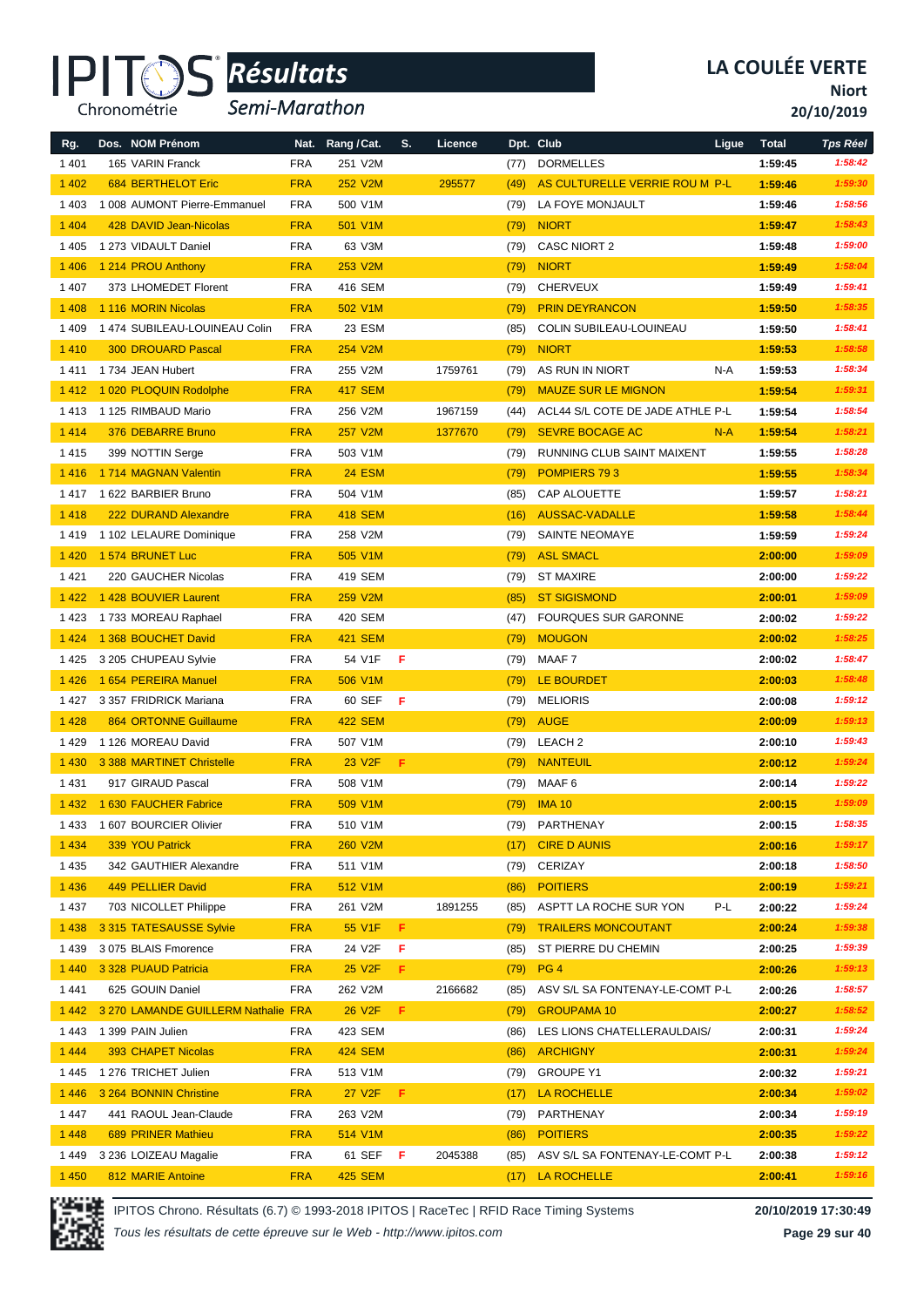

*Semi-Marathon*

**Niort**

**20/10/2019**

| Rg.     | Dos. NOM Prénom               | Nat.       | Rang / Cat.    | S.  | Licence |      | Dpt. Club                         | Ligue | <b>Total</b> | <b>Tps Réel</b> |
|---------|-------------------------------|------------|----------------|-----|---------|------|-----------------------------------|-------|--------------|-----------------|
| 1 4 5 1 | 3 271 CHATAIGNER Sandrine     | <b>FRA</b> | 56 V1F         | F   |         | (79) | CASC CD 793                       |       | 2:00:43      | 1:59:56         |
| 1 4 5 2 | 299 DENIAU Christophe         | <b>FRA</b> | 264 V2M        |     |         | (79) | <b>VILLIERS EN PLAINE</b>         |       | 2:00:43      | 1:59:01         |
| 1453    | 1 147 REYNAUD Philippe        | <b>FRA</b> | 265 V2M        |     |         | (17) | <b>VILLEDOUX</b>                  |       | 2:00:44      | 1:59:50         |
| 1 4 5 4 | 3013 BAILLY Maud              | <b>FRA</b> | 57 V1F         | F   |         | (79) | <b>SAINT MAIXENT DE BEUGNE</b>    |       | 2:00:44      | 1:59:49         |
| 1455    | 1 103 VIAUD Benjamin          | <b>FRA</b> | 426 SEM        |     |         | (79) | SECONDIGNE SUR BELLE              |       | 2:00:46      | 1:59:51         |
| 1 4 5 6 | <b>708 LOISEAUX Laurent</b>   | <b>FRA</b> | 515 V1M        |     |         | (79) | 79270 - FRONTENAY ROHAN RO        |       | 2:00:51      | 1:59:19         |
| 1 4 5 7 | 595 PROVOST Bruno             | <b>FRA</b> | 266 V2M        |     |         | (86) | <b>AVANTON</b>                    |       | 2:00:54      | 1:59:44         |
| 1 4 5 8 | 558 LALERE Benoit             | <b>FRA</b> | 516 V1M        |     |         | (79) | <b>COULON</b>                     |       | 2:00:56      | 1:59:43         |
| 1459    | 3 163 LOGEAIS Sandrine        | <b>FRA</b> | 62 SEF         | F   |         | (85) | <b>LUCON</b>                      |       | 2:00:58      | 2:00:15         |
| 1 4 6 0 | <b>734 TARDIF Steeve</b>      | <b>FRA</b> | <b>427 SEM</b> |     |         | (85) | <b>ST HILAIRE LE VOUHIS</b>       |       | 2:00:58      | 2:00:14         |
| 1461    | 697 MORIN Laurent             | <b>FRA</b> | 518 V1M        |     |         | (85) | <b>MERVENT</b>                    |       | 2:01:01      | 2:00:37         |
| 1 4 6 2 | 1749 GOGUET Alain             | <b>FRA</b> | 517 V1M        |     |         | (85) | ST HILAIRE DES LOGES              |       | 2:01:01      | 1:59:28         |
| 1463    | 412 SABOURIN Dominique        | <b>FRA</b> | 64 V3M         |     |         | (79) | CHAURAY                           |       | 2:01:03      | 1:59:58         |
| 1 4 6 4 | 255 MABILLE Sebastien         | <b>FRA</b> | <b>428 SEM</b> |     |         | (17) | <b>MARSILLY</b>                   |       | 2:01:08      | 1:59:22         |
| 1465    | 1 676 GILBERT Fabrice         | <b>FRA</b> | 519 V1M        |     |         | (79) | <b>NIORT</b>                      |       | 2:01:13      | 2:00:28         |
| 1 4 6 6 | 948 BODIN Dominique           | <b>FRA</b> | 520 V1M        |     | 1880902 | (85) | ABV S/L ATHLE BOCAGE VENDE P-L    |       | 2:01:13      | 1:59:51         |
| 1467    | 3 310 BON Marion              | <b>FRA</b> | 63 SEF         | F   |         | (33) | <b>BORDEAUX</b>                   |       | 2:01:18      | 2:00:15         |
| 1 4 6 8 | 1 117 ISAAC Christophe        | <b>FRA</b> | <b>267 V2M</b> |     |         | (85) | <b>BENET</b>                      |       | 2:01:19      | 2:00:10         |
| 1469    | 1 636 SAUTEREAU Lilian        | <b>FRA</b> | 429 SEM        |     |         | (79) | IMA 9                             |       | 2:01:22      | 2:00:09         |
| 1 4 7 0 | 1 330 LEGRIS Frederic         | <b>FRA</b> | <b>430 SEM</b> |     |         | (79) | <b>LA CRECHE</b>                  |       | 2:01:26      | 2:00:23         |
| 1471    | 1 618 PIEFORT Sylvain         | <b>FRA</b> | 431 SEM        |     |         | (79) | <b>FORS</b>                       |       | 2:01:32      | 2:00:42         |
| 1472    | 1066 GIRARD Herve             | <b>FRA</b> | 268 V2M        |     |         | (79) | <b>ST MAIXENT L ECOLE</b>         |       | 2:01:33      | 2:00:40         |
| 1473    | 1435 LASNE Anthony            | <b>FRA</b> | 432 SEM        |     |         | (79) | <b>FRONTENAY ROHAN ROHAN</b>      |       | 2:01:35      | 2:00:46         |
| 1474    | 3 168 GRIGNON Gilberte        | <b>FRA</b> | 58 V1F         | F   |         | (79) | <b>LE TALLUD</b>                  |       | 2:01:36      | 2:00:30         |
| 1 4 7 5 | 1 575 LAMOUREUX Mickael       | <b>FRA</b> | 521 V1M        |     |         | (79) | <b>ASL SMACL</b>                  |       | 2:01:37      | 2:00:01         |
| 1 4 7 6 | 532 STEMPINIAK Bruno          | <b>FRA</b> | 269 V2M        |     |         | (17) | <b>LA ROCHELLE</b>                |       | 2:01:41      | 2:00:22         |
| 1477    | 1755 GODRIE Stephane          | <b>FRA</b> | 522 V1M        |     |         |      |                                   |       | 2:01:42      | 2:00:05         |
| 1 4 7 8 | 365 COLLERY Dominique         | <b>FRA</b> | <b>270 V2M</b> |     |         | (86) | <b>LES P TITS MOTEURS</b>         |       | 2:01:44      | 2:00:33         |
| 1479    | 3 027 SIMON Marine            | <b>FRA</b> | 64 SEF         | F   |         | (79) | LA CRECHE                         |       | 2:01:44      | 2:00:08         |
| 1 4 8 0 | 3 299 GUERINET Veronique      | <b>FRA</b> | 59 V1F         | F   | 1365264 | (17) | US AIGREFEUILLE ATHLETISME* N-A   |       | 2:01:45      | 2:00:46         |
| 1481    | 1 386 ALONSO Jacques          | <b>FRA</b> | 65 V3M         |     |         | (17) | <b>PERIGNY</b>                    |       | 2:01:45      | 2:00:22         |
| 1 4 8 2 | 1 373 NIVAULT Christophe      | <b>FRA</b> | 271 V2M        |     |         | (79) | <b>AIFFRES</b>                    |       | 2:01:45      | 2:00:53         |
| 1483    | 3 296 FRISULLI Angelique      | <b>FRA</b> | 65 SEF         | - F |         | (33) | <b>CENON</b>                      |       | 2:01:47      | 2:00:43         |
| 1 4 8 4 | 404 LEGRAND Remy              | <b>FRA</b> | <b>272 V2M</b> |     |         | (44) | <b>PORNIC</b>                     |       | 2:01:52      | 2:01:09         |
| 1485    | 431 COSTARD Hugo              | <b>FRA</b> | 433 SEM        |     |         | (79) | LES 12-14 NIORT                   |       | 2:01:53      | 2:00:56         |
| 1486    | 3 085 POMMIER Amandine        | <b>FRA</b> | <b>66 SEF</b>  | F.  |         | (79) | LES 12-14 NIORT                   |       | 2:01:53      | 2:00:56         |
| 1487    | 3 127 GAUDINEAU Karine        | <b>FRA</b> | 28 V2F         | F   | 1770333 | (17) | AALRA S/L SC SURGERES             | N-A   | 2:01:57      | 2:00:54         |
| 1 4 8 8 | 971 BONTEMPS Philippe         | <b>FRA</b> | 273 V2M        |     |         | (17) | <b>ST MARTIN DE RE</b>            |       | 2:01:57      | 2:00:54         |
| 1 4 8 9 | 1489 DOLCI Bruno              | <b>FRA</b> | 523 V1M        |     |         | (79) | <b>FRANCOIS</b>                   |       | 2:01:59      | 2:00:41         |
| 1 4 9 0 | 1 324 PLOQUIN Claude          | <b>FRA</b> | 66 V3M         |     |         | (79) | <b>AIFFRES</b>                    |       | 2:02:00      | 2:01:37         |
| 1491    | 1 333 FREMONDIERE Jose        | <b>FRA</b> | 524 V1M        |     |         | (79) | SOPRA STERIA 1                    |       | 2:02:00      | 2:00:58         |
| 1 4 9 2 | 1 505 CLEMENT Jean-Marc       | <b>FRA</b> | 274 V2M        |     |         | (86) | <b>VALDIVIENNE</b>                |       | 2:02:03      | 2:00:37         |
| 1493    | 3 238 BOUHIER LELAURE Martine | <b>FRA</b> | 29 V2F         | F   |         | (79) | <b>STE NEOMAYE</b>                |       | 2:02:07      | 2:01:31         |
| 1 4 9 4 | 486 MERCERON Joseph           | <b>FRA</b> | 4 V4M          |     |         | (79) | <b>NIORT</b>                      |       | 2:02:07      | 2:01:06         |
| 1495    | 3 102 KIRIE Anne              | <b>FRA</b> | 30 V2F         | F   |         | (79) | <b>NIORT</b>                      |       | 2:02:07      | 2:01:09         |
| 1 4 9 6 | 632 TARDY Fabien              | <b>FRA</b> | 525 V1M        |     |         | (79) | <b>RUNNING CLUB SAINT MAIXENT</b> |       | 2:02:08      | 2:00:42         |
| 1497    | 284 RIFFAULT Florent          | <b>FRA</b> | 275 V2M        |     | 2149435 | (85) | ASV S/L SA FONTENAY-LE-COMT P-L   |       | 2:02:11      | 2:00:36         |
| 1 4 9 8 | 3 334 BOUCHEIX Catherine      | <b>FRA</b> | 31 V2F         | F.  | 1668600 | (23) | <b>GLENIC SPORT NATURE</b>        | $N-A$ | 2:02:14      | 2:01:23         |
| 1499    | 3 030 HAMELIN Jennifer        | <b>FRA</b> | 67 SEF         | F   |         | (33) | <b>FLOIRAC</b>                    |       | 2:02:19      | 2:01:13         |
| 1500    | 1 192 BIRARD Eddy             | <b>FRA</b> | 526 V1M        |     |         | (79) | MACIF <sub>12</sub>               |       | 2:02:24      | 2:01:39         |



IPITOS Chrono. Résultats (6.7) © 1993-2018 IPITOS | RaceTec | RFID Race Timing Systems **20/10/2019 17:30:49**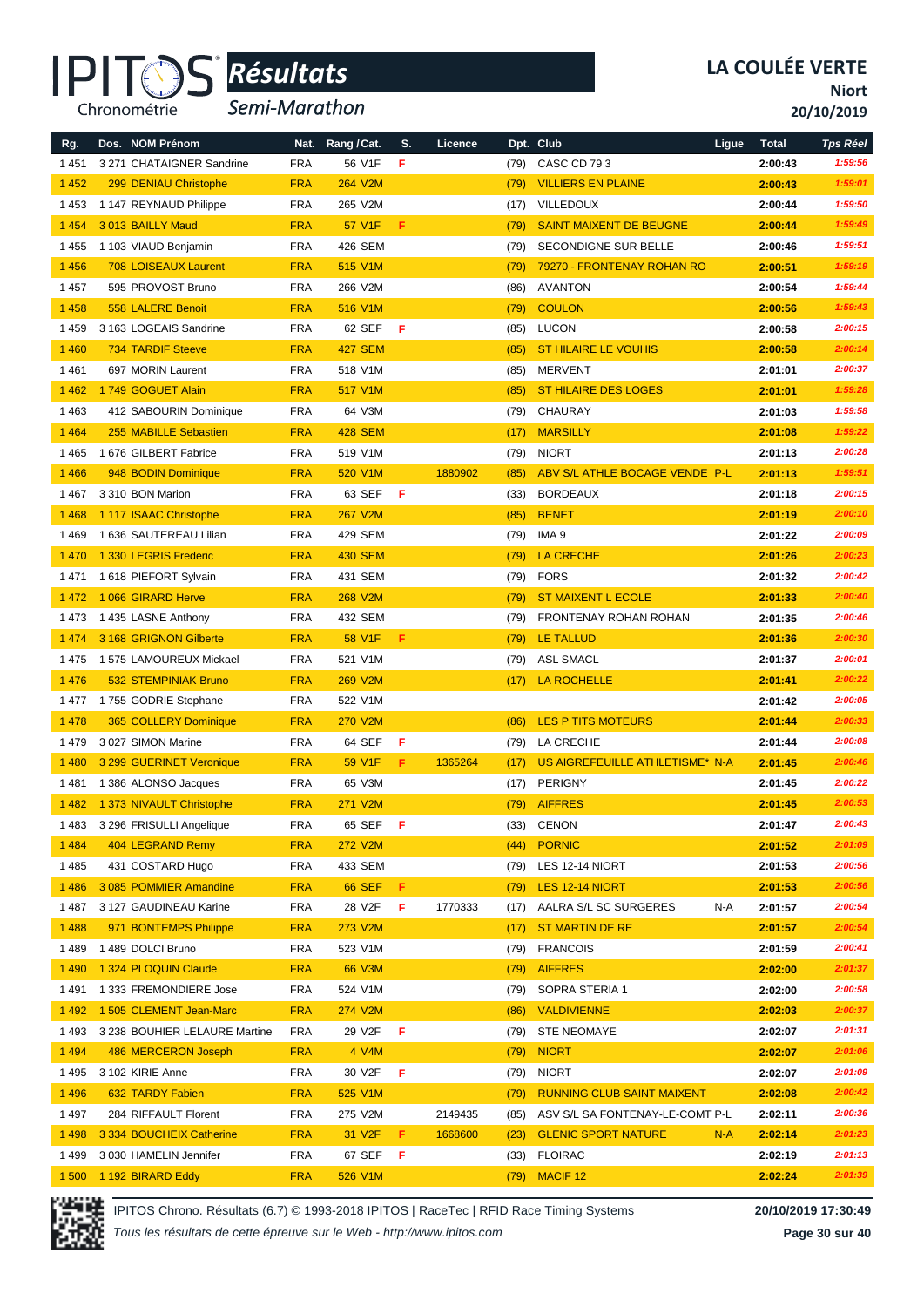

*Semi-Marathon*

**Niort**

**20/10/2019**

| Rg.     | Dos. NOM Prénom               |            | Nat. Rang / Cat.     | S. | Licence |      | Dpt. Club                  | Ligue | <b>Total</b> | <b>Tps Réel</b> |
|---------|-------------------------------|------------|----------------------|----|---------|------|----------------------------|-------|--------------|-----------------|
| 1 501   | 613 MAINARD Benoit            | <b>FRA</b> | 434 SEM              |    |         | (79) | CHAURAY                    |       | 2:02:24      | 2:00:56         |
| 1502    | 3 364 LIBNER Lisa             | <b>FRA</b> | 5 ESF                | F  |         | (75) | <b>PARIS</b>               |       | 2:02:26      | 2:01:31         |
| 1 503   | 148 METAIS Nicolas            | <b>FRA</b> | 527 V1M              |    |         | (79) | MAUZE SUR LE MIGNON        |       | 2:02:26      | 2:01:45         |
| 1 504   | 1 347 GOUGNARD Florent        | <b>FRA</b> | <b>435 SEM</b>       |    |         | (85) | <b>LE MAZEAU</b>           |       | 2:02:26      | 2:01:28         |
| 1 505   | 885 FALCOU Ludovic            | <b>FRA</b> | 528 V1M              |    |         | (17) | CHATELAILLON-PLAGE         |       | 2:02:27      | 2:02:14         |
| 1506    | 1 394 RIVOAL Yann             | <b>FRA</b> | <b>436 SEM</b>       |    |         | (85) | <b>FONTENAY LE COMTE</b>   |       | 2:02:29      | 2:00:50         |
| 1507    | 1 350 MIMEAU Stephane         | <b>FRA</b> | 276 V2M              |    |         | (79) | CHAURAY                    |       | 2:02:31      | 2:00:48         |
| 1508    | 1 689 TOUCHARD Alexis         | <b>FRA</b> | <b>437 SEM</b>       |    |         | (79) | <b>MELLE</b>               |       | 2:02:33      | 2:02:06         |
|         |                               |            | 67 V3M               |    |         |      | MIGNALOUX BEAUVOIR         |       |              | 2:01:07         |
| 1509    | 1 204 LAFAILLE Guy            | <b>FRA</b> |                      |    |         | (86) |                            |       | 2:02:37      |                 |
| 1510    | 186 DAVID Jerome              | <b>FRA</b> | 277 V2M              |    |         | (79) | <b>NIORT</b>               |       | 2:02:38      | 2:01:37         |
| 1511    | 1 307 LAPEYRE Vincent         | <b>FRA</b> | 529 V1M              |    |         | (79) | <b>NIORT</b>               |       | 2:02:45      | 2:01:36         |
| 1512    | 3 036 RENOUX Sandra           | <b>FRA</b> | 60 V1F               | F. | 2133474 | (79) | <b>CA PARTHENAY</b>        | $N-A$ | 2:02:48      | 2:02:17         |
| 1513    | 1 692 GOUBAND Jerome          | <b>FRA</b> | 278 V2M              |    |         | (79) | ST MAIXENT L ECOLE         |       | 2:02:49      | 2:01:39         |
| 1514    | 3 161 ROUSSEAU Celine         | <b>FRA</b> | 61 V1F               | F. | 1436121 | (79) | <b>SEVRE BOCAGE AC</b>     | $N-A$ | 2:02:50      | 2:01:45         |
| 1515    | 1 235 ROUX Emile              | <b>FRA</b> | 68 V3M               |    | 334099  | (79) | SN S/L UAC BRIOUXAISE      | N-A   | 2:02:52      | 2:02:22         |
| 1516    | 1812 NIQUET Damien            | <b>FRA</b> | <b>438 SEM</b>       |    |         | (86) | <b>AVANTON</b>             |       | 2:02:56      | 2:02:03         |
| 1517    | 3 115 BLAIS Celine            | <b>FRA</b> | 68 SEF               | F. |         | (79) | <b>NIORT</b>               |       | 2:02:57      | 2:02:04         |
| 1518    | 1 593 HOUILLIEZ Christian     | <b>FRA</b> | 279 V2M              |    |         | (79) | <b>CHAURAY</b>             |       | 2:02:58      | 2:01:50         |
| 1519    | 846 GONNORD Eric              | <b>FRA</b> | 530 V1M              |    |         | (79) | F <sub>2</sub> R           |       | 2:03:00      | 2:02:02         |
| 1520    | <b>589 CHEVALIER Francois</b> | <b>FRA</b> | 531 V1M              |    |         | (87) | <b>US ARGENTON RUGBY 5</b> |       | 2:03:01      | 2:02:00         |
| 1 5 2 1 | 1 230 GUILLOTEAU Stephane     | <b>FRA</b> | 280 V2M              |    |         | (79) | HBSUF79                    |       | 2:03:02      | 2:01:53         |
| 1522    | 1 270 BLAIRET Jacky           | <b>FRA</b> | 69 V3M               |    |         | (79) | <b>CASC NIORT 2</b>        |       | 2:03:05      | 2:02:15         |
| 1523    | 352 ZAWADSKI Jacques          | <b>FRA</b> | 70 V3M               |    | 1986045 | (79) | NIORT ENDURANCE 79         | N-A   | 2:03:10      | 2:01:35         |
| 1 5 2 4 | 3 097 PEYRONNET Aida          | <b>FRA</b> | $2$ V <sub>3</sub> F | F  | 745255  | (87) | <b>LIMOGES ATHLE*</b>      | $N-A$ | 2:03:14      | 2:01:48         |
| 1525    | 3 218 PLISSON Virginie        | <b>FRA</b> | 69 SEF               | F  |         | (79) | <b>NIORT</b>               |       | 2:03:17      | 2:02:15         |
| 1526    | 1434 PIERRE Rodolphe          | <b>FRA</b> | 532 V1M              |    |         | (79) | <b>SEVRE ET BELLE</b>      |       | 2:03:18      | 2:02:22         |
| 1527    | 3 219 SAUVAGET Laure          | <b>FRA</b> | 70 SEF               | F. |         | (79) | <b>NIORT</b>               |       | 2:03:18      | 2:02:15         |
| 1528    | 501 DAMPURE Bruno             | <b>FRA</b> | <b>439 SEM</b>       |    | 1469611 | (17) | <b>ASPTT LA ROCHELLE</b>   | $N-A$ | 2:03:19      | 2:01:37         |
| 1529    | 1561 LUCAS Romain             | <b>FRA</b> | 441 SEM              |    |         | (56) | <b>ASL SMACL</b>           |       | 2:03:19      | 2:01:50         |
| 1530    | 1 576 BONNET Olivier          | <b>FRA</b> | <b>440 SEM</b>       |    |         | (79) | <b>ASL SMACL</b>           |       | 2:03:19      | 2:01:51         |
| 1531    | 3 032 SATURNIN Adeline        | <b>FRA</b> | 62 V1F               | F  |         | (79) | AZAY LE BRULE              |       | 2:03:22      | 2:01:46         |
| 1532    | 3074 PERNIN Manon             | <b>FRA</b> | <b>71 SEF</b>        | Æ. |         | (92) | <b>ISSY LES MOULINEAUX</b> |       | 2:03:24      | 2:01:52         |
| 1533    | 736 RICHEZ Michel             | FRA        | 5 V4M                |    |         |      | (17) MARSILLY              |       | 2:03:31      | 2:02:07         |
| 1 5 3 4 | 1411 LEFORT Philippe          | <b>FRA</b> | 281 V2M              |    |         | (79) | <b>NIORT</b>               |       | 2:03:32      | 2:02:15         |
| 1535    | 396 PREVEAU Marc              | <b>FRA</b> | 533 V1M              |    |         | (79) | <b>NIORT</b>               |       | 2:03:34      | 2:02:17         |
| 1536    | 3 042 FRITSCH Alice           | <b>FRA</b> | <b>72 SEF</b>        | F  |         | (79) | <b>CANIBALES 79</b>        |       | 2:03:35      | 2:03:10         |
| 1 5 3 7 | 3 123 MERCIE Lucie            | <b>FRA</b> | 73 SEF               | F  |         | (86) | <b>POITIERS</b>            |       | 2:03:37      | 2:02:03         |
| 1 5 3 8 | 647 CHEVALIER Jean-Pierre     | <b>FRA</b> | <b>71 V3M</b>        |    |         | (79) | <b>PARTHENAY</b>           |       | 2:03:39      | 2:02:05         |
| 1 5 3 9 | 1 339 GANDILLON Jean-Claude   | <b>FRA</b> | 282 V2M              |    |         | (79) | FDL 1                      |       | 2:03:40      | 2:02:02         |
| 1 5 4 0 | 1 134 PLOQUIN Thierry         | <b>FRA</b> | 283 V2M              |    |         | (79) | S/L SA MELLOISE            |       | 2:03:42      | 2:02:46         |
| 1541    | 1741 GILLIOT Christophe       | <b>FRA</b> | 534 V1M              |    |         | (79) | CHAURAY                    |       | 2:03:46      | 2:03:13         |
| 1 5 4 2 | 1146 FORESTIER Michael        | <b>FRA</b> | 535 V1M              |    |         | (41) | <b>THOURY</b>              |       | 2:03:46      | 2:02:53         |
| 1 543   | 1 097 THILL Olivier           | <b>FRA</b> | 284 V2M              |    | 710707  | (16) | CA PLASSAC                 | N-A   | 2:03:46      | 2:02:07         |
| 1 5 4 4 | 881 DROUILLARD Francois       | <b>FRA</b> | 536 V1M              |    |         | (16) | <b>SPIRIDON 16</b>         |       | 2:03:47      | 2:02:07         |
| 1545    | 1 055 ITHURBISQUE Daniel      | <b>FRA</b> | 442 SEM              |    |         | (79) | BEAUVOIR-SUR-NIORT         |       | 2:03:48      | 2:02:54         |
| 1546    | 1756 FAZILLEAU Daniel         | <b>FRA</b> | <b>72 V3M</b>        |    |         | (79) | <b>LA PEYRATTE</b>         |       | 2:03:54      | 2:02:35         |
| 1547    | 1 058 QUAIREAU Pierre         | <b>FRA</b> | 285 V2M              |    |         | (85) | <b>TALMONT ST HILAIRE</b>  |       | 2:03:54      | 2:02:57         |
| 1548    | 1 313 GERMAIN Guillaume       | <b>FRA</b> | <b>443 SEM</b>       |    |         | (79) | <b>BEAUVOIR SUR NIOR</b>   |       | 2:03:55      | 2:03:01         |
| 1 5 4 9 | 3 222 BOUCHET Justine         | <b>FRA</b> | 6 ESF F              |    |         | (86) | <b>POITIERS</b>            |       | 2:03:58      | 2:02:57         |
| 1 5 5 0 | 244 DANIEAU Frederic          | <b>FRA</b> | 537 V1M              |    |         | (85) | FONTENAY-LE-COMTE          |       | 2:04:09      | 2:02:30         |



IPITOS Chrono. Résultats (6.7) © 1993-2018 IPITOS | RaceTec | RFID Race Timing Systems **20/10/2019 17:30:50**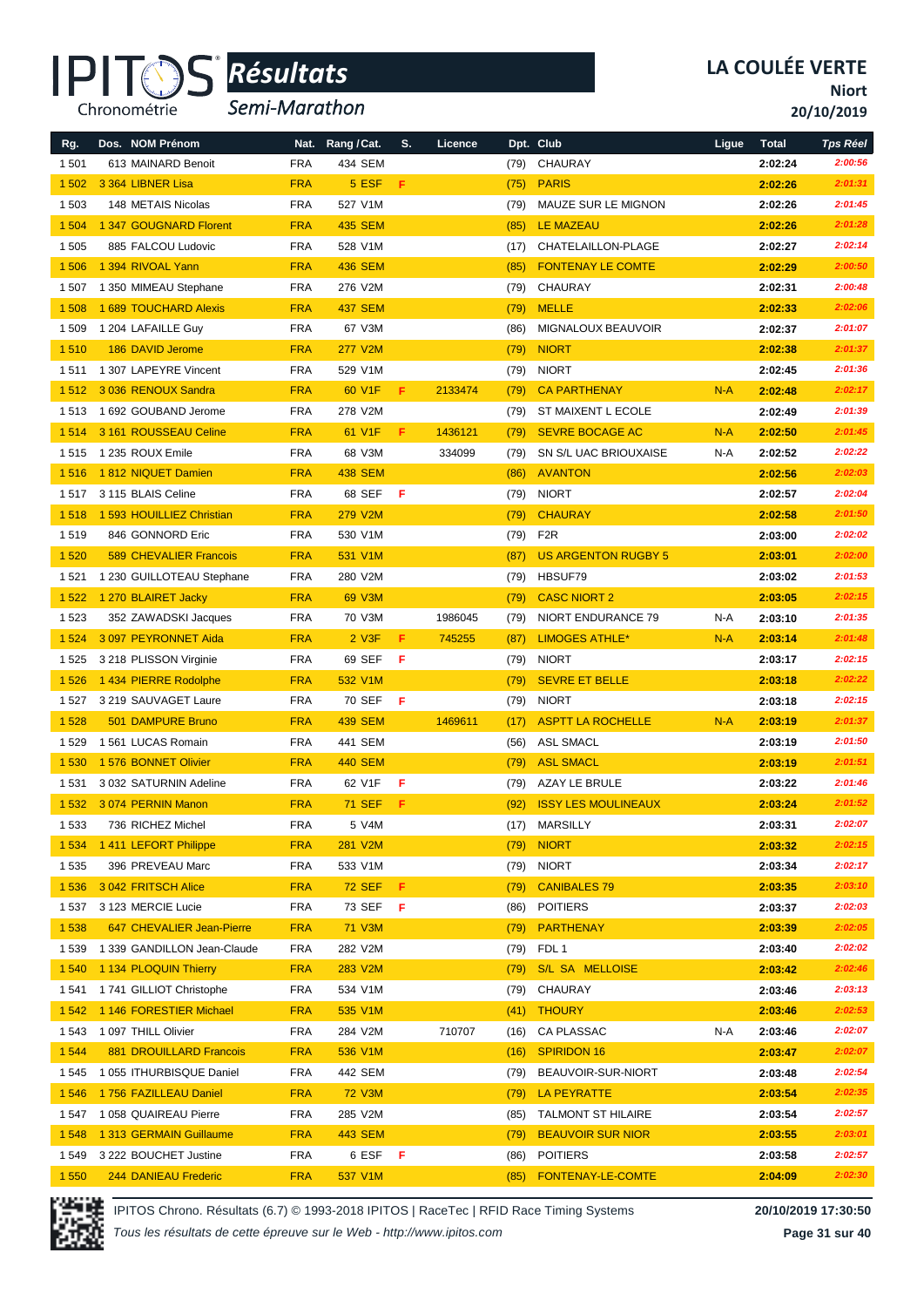

*Semi-Marathon*

**Niort**

**20/10/2019**

| Rg.     | Dos. NOM Prénom            |            | Nat. Rang / Cat.   | S.    | Licence |      | Dpt. Club                            | Ligue | <b>Total</b> | <b>Tps Réel</b> |
|---------|----------------------------|------------|--------------------|-------|---------|------|--------------------------------------|-------|--------------|-----------------|
| 1 5 5 1 | 3 322 HIPEAU Anne-Laure    | <b>FRA</b> | 74 SEF             | F     |         | (79) | <b>NIORT</b>                         |       | 2:04:10      | 2:03:48         |
| 1552    | 1 100 MEUNIER Charles      | <b>FRA</b> | 538 V1M            |       |         | (79) | <b>NIORT</b>                         |       | 2:04:10      | 2:02:30         |
| 1 5 5 3 | 3010 VESQUE Sabine         | <b>FRA</b> | 63 V1F             | F     |         | (17) | LA TREMBLADE                         |       | 2:04:14      | 2:03:06         |
| 1 5 5 4 | 3 362 TENAUD Marion        | <b>FRA</b> | 7 ESF              | F     |         | (86) | <b>POITIERS</b>                      |       | 2:04:15      | 2:02:51         |
| 1555    | 1501 GROUSSARD Romain      | <b>FRA</b> | 444 SEM            |       |         | (79) | <b>ROMAIN GROUSSARD</b>              |       | 2:04:16      | 2:04:16         |
| 1556    | 1 004 DONOT Gael           | <b>FRA</b> | <b>445 SEM</b>     |       |         | (85) | <b>FONTENAY LE COMTE</b>             |       | 2:04:19      | 2:02:40         |
| 1557    | 139 VESQUE Willy           | <b>FRA</b> | 539 V1M            |       |         | (17) | LA TREMBLADE                         |       | 2:04:19      | 2:03:11         |
| 1558    | 3 314 PLOURDE Jennifer     | <b>FRA</b> | <b>75 SEF</b>      | F     |         | (79) | <b>RUNNING CLUB SAINT MAIXENT</b>    |       | 2:04:20      | 2:03:24         |
| 1559    | 3 146 RENOUX Celine        | <b>FRA</b> | 64 V1F             | F     |         | (79) | RUNNING CLUB SAINT MAIXENT           |       | 2:04:21      | 2:03:25         |
| 1560    | 3 253 MERCERON Marie Laure | <b>FRA</b> | 32 V <sub>2F</sub> | F     |         | (79) | <b>MACIF5</b>                        |       | 2:04:23      | 2:03:35         |
| 1561    | 1 232 CHENE Anthony        | <b>FRA</b> | 540 V1M            |       |         | (79) | <b>MOUGON</b>                        |       | 2:04:26      | 2:03:17         |
| 1562    | 231 PAPOT Claude           | <b>FRA</b> | <b>73 V3M</b>      |       |         | (79) | <b>NIORT</b>                         |       | 2:04:29      | 2:04:20         |
| 1563    | 663 LEGENDRE Jean Pierre   | <b>FRA</b> | 74 V3M             |       |         | (86) | NOUAILLE MAUPERTUIS                  |       | 2:04:29      | 2:04:17         |
| 1 5 6 4 | 3070 FRADET Sandra         | <b>FRA</b> | <b>76 SEF</b>      | F     |         | (79) | <b>CHAURAY</b>                       |       | 2:04:31      | 2:02:58         |
| 1565    | 704 DAURIAT Michael        | <b>FRA</b> | 541 V1M            |       |         | (79) | CHANTELOUP                           |       | 2:04:34      | 2:02:57         |
| 1566    | 1 269 UBERTI Thierry       | <b>FRA</b> | <b>75 V3M</b>      |       | 511589  | (79) | <b>MAIF A ET C 3</b>                 |       | 2:04:36      | 2:03:29         |
| 1567    | 3 345 LE ROUX Carole       | <b>FRA</b> | 65 V1F             | -F    |         | (79) | <b>ASL SMACL</b>                     |       | 2:04:43      | 2:03:39         |
| 1568    | 205 VIGNAUD Mickael        | <b>FRA</b> | <b>446 SEM</b>     |       |         | (17) | <b>TAILLEBOURG</b>                   |       | 2:04:44      | 2:04:01         |
| 1 5 6 9 | 1 569 PIOT Freddy          | <b>FRA</b> | 447 SEM            |       |         | (79) | <b>ASL SMACL</b>                     |       | 2:04:44      | 2:03:19         |
| 1570    | 1806 MATHE Gael            | <b>FRA</b> | 542 V1M            |       |         | (79) | <b>PRIN DEYRANCON</b>                |       | 2:04:47      | 2:03:58         |
| 1571    | 3 385 3385 Dossard         | <b>FRA</b> | 77 --F             | F     |         |      |                                      |       | 2:04:47      | 2:03:59         |
| 1572    | 3 108 ROUX Laetitia        | <b>FRA</b> | 66 V1F             | F.    |         | (79) | <b>MENIGOUTE</b>                     |       | 2:04:49      | 2:03:51         |
| 1573    | 643 TESSON Ludovic         | <b>FRA</b> | 543 V1M            |       |         | (85) | VENANSAULT                           |       | 2:04:51      | 2:03:41         |
| 1574    | 472 BERTON Olivier         | <b>FRA</b> | 544 V1M            |       |         | (86) | <b>LES P TITS MOTEURS</b>            |       | 2:04:53      | 2:03:42         |
| 1575    | 3 026 MANGIN Gaelle        | <b>FRA</b> | 67 V1F             | F     |         | (79) | <b>NIORT</b>                         |       | 2:04:55      | 2:03:22         |
| 1576    | 307 KOCAK Alp Kaan         | <b>FRA</b> | <b>448 SEM</b>     |       |         | (79) | <b>NIORT</b>                         |       | 2:04:55      | 2:03:22         |
| 1577    | 370 VEILLON Jeremie        | <b>FRA</b> | 449 SEM            |       |         | (79) | LUCHE-THOUARSAIS                     |       | 2:04:58      | 2:03:19         |
| 1578    | 1739 CELEREAU Olivier      | <b>FRA</b> | <b>450 SEM</b>     |       |         |      | <b>SNT NIORT</b>                     |       | 2:05:01      | 2:04:30         |
| 1579    | 3 344 GABORIEAU Claire     | <b>FRA</b> | 78 SEF             | F     |         | (79) | <b>ASL SMACL</b>                     |       | 2:05:01      | 2:03:57         |
| 1580    | 1747 BRISSON Stephane      | <b>FRA</b> | 286 V2M            |       |         | (79) | <b>NIORT</b>                         |       | 2:05:02      | 2:04:30         |
| 1581    | 1740 DUBUISSON Thierry     | <b>FRA</b> | 287 V2M            |       |         | (79) | <b>NIORT</b>                         |       | 2:05:03      | 2:04:31         |
| 1 5 8 2 | 3 169 SABOURIN Isabelle    | <b>FRA</b> | 68 V1F             | F     | 2132002 | (17) | AS17 S/L US SAINTES ATHLETIS N-A     |       | 2:05:05      | 2:03:38         |
| 1 583   | 1 557 PINET Thierry        | FRA        | 545 V1M            |       |         | (85) | CHANTONNAY                           |       | 2:05:10      | 2:04:17         |
| 1584    | 366 RATAUD Laurent         | <b>FRA</b> | 546 V1M            |       |         | (79) | <b>BRESSUIRE</b>                     |       | 2:05:11      | 2:03:33         |
| 1585    | 3 158 CANTEAU Cecile       | <b>FRA</b> | 3 V3F              | -F    |         | (85) | <b>BREUIL BARRET</b>                 |       | 2:05:12      | 2:03:54         |
| 1586    | 990 FAVRE Ludovic          | <b>FRA</b> | <b>451 SEM</b>     |       |         | (17) | <b>ST GEORGES DU BOIS</b>            |       | 2:05:16      | 2:03:55         |
| 1587    | 265 CORRE Joel             | <b>FRA</b> | 288 V2M            |       |         | (79) | <b>NIORT</b>                         |       | 2:05:17      | 2:03:57         |
| 1588    | 1 551 CHARRIER Pascal      | <b>FRA</b> | 547 V1M            |       |         | (79) | <b>SAINT SYMPHORIEN</b>              |       | 2:05:19      | 2:04:09         |
| 1 5 8 9 | 3 265 TANCHE Virginie      | <b>FRA</b> | 69 V1F             | - F   |         | (79) | <b>POMPAIRE</b>                      |       | 2:05:19      | 2:03:44         |
| 1590    | 3 266 BOUJU Melanie        | <b>FRA</b> | <b>79 SEF</b>      | F.    |         | (79) | LA CHAPELLE BERTRAND                 |       | 2:05:19      | 2:03:44         |
| 1591    | 3 124 DEVAUX Nelly         | <b>FRA</b> | 33 V2F             | F     | 2185738 | (17) | AS17 S/L US SAINTES ATHLETIS N-A     |       | 2:05:20      | 2:04:48         |
| 1 5 9 2 | 737 FAVRIOU Michel         | <b>FRA</b> | <b>76 V3M</b>      |       |         | (79) | <b>CHAURAY</b>                       |       | 2:05:20      | 2:03:58         |
| 1593    | 748 CORNUT Tony            | <b>FRA</b> | 548 V1M            |       |         | (79) | <b>NIORT</b>                         |       | 2:05:21      | 2:05:04         |
| 1 5 9 4 | 3 354 GAUZERE Laurence     | <b>FRA</b> | 70 V1F             | F.    |         | (79) | <b>LA CRECHE</b>                     |       | 2:05:22      | 2:04:19         |
| 1595    | 1418 PAIN Stephane         | <b>FRA</b> | 452 SEM            |       |         | (17) | LA RONDE                             |       | 2:05:23      | 2:05:23         |
| 1596    | 1 263 AOUDJA Nadjib        | <b>FRA</b> | 289 V2M            |       |         | (79) | <b>CASC NIORT 1</b>                  |       | 2:05:24      | 2:05:16         |
| 1597    | 140 TEMPERAULT Jose        | <b>FRA</b> | 549 V1M            |       |         | (79) | <b>ST GELAIS</b>                     |       | 2:05:25      | 2:04:43         |
| 1 5 9 8 | 608 AIMARD Walter          | <b>FRA</b> | 453 SEM            |       |         | (79) | <b>CHEF-BOUTONNE</b>                 |       | 2:05:29      | 2:04:25         |
| 1599    | 681 PASQUAY Frederic       | <b>FRA</b> | 550 V1M            |       |         | (79) | <b>CHERIGNE</b>                      |       | 2:05:29      | 2:04:25         |
| 1 600   | 3 186 MARTINEZ Regine      | <b>FRA</b> | 34 V2F             | - F - | 1799736 |      | (17) US AIGREFEUILLE ATHLETISME* N-A |       | 2:05:35      | 2:04:37         |



IPITOS Chrono. Résultats (6.7) © 1993-2018 IPITOS | RaceTec | RFID Race Timing Systems **20/10/2019 17:30:50**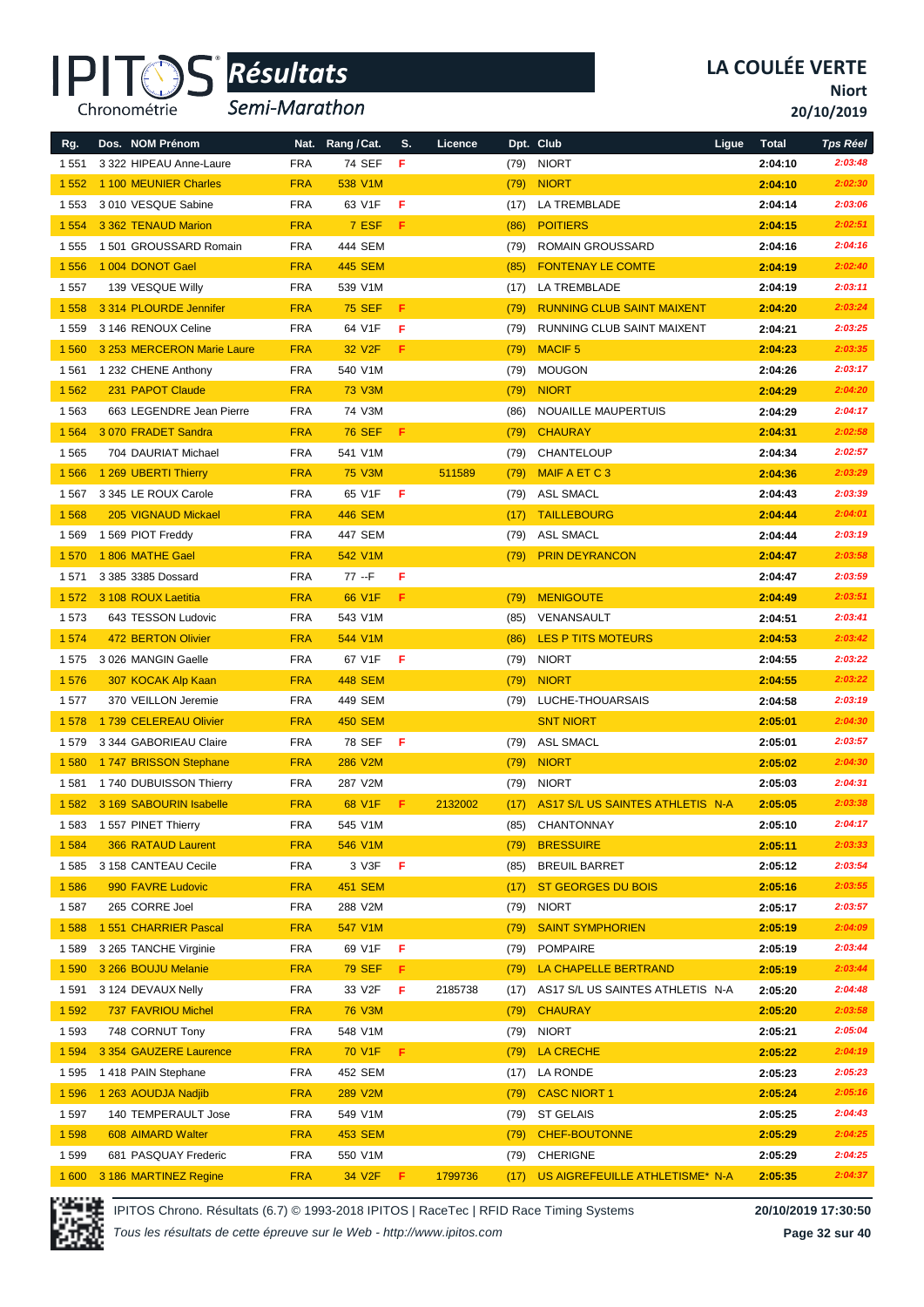

*Semi-Marathon*

**Niort**

**20/10/2019**

| Rg.     | Dos. NOM Prénom                 | Nat.       | Rang / Cat.    | S.          | Licence |      | Dpt. Club                            | Ligue | <b>Total</b> | <b>Tps Réel</b> |
|---------|---------------------------------|------------|----------------|-------------|---------|------|--------------------------------------|-------|--------------|-----------------|
| 1 601   | 3 277 MONFOUGA Melanie          | <b>FRA</b> | 80 SEF         | F           |         | (17) | <b>CASC NIORT 4</b>                  |       | 2:05:39      | 2:04:31         |
| 1 602   | 1 571 DUCLOUX Jean Pierre       | <b>FRA</b> | <b>77 V3M</b>  |             |         | (17) | <b>ASL SMACL</b>                     |       | 2:05:39      | 2:04:31         |
| 1 603   | 3 201 CHABOT Corinne            | <b>FRA</b> | 71 V1F         | F           |         | (79) | <b>FOOTING AIRVAUDAIS TRAIL</b>      |       | 2:05:40      | 2:05:31         |
| 1 604   | 1716 TALBOT Killian             | <b>FRA</b> | 11 JUM         |             |         | (79) | POMPIERS 794                         |       | 2:05:41      | 2:04:17         |
| 1 605   | 1171 ROUGNON-GLASSON Maxime FRA |            | 551 V1M        |             |         | (79) | MACIF <sub>6</sub>                   |       | 2:05:45      | 2:04:07         |
| 1 60 6  | 3373 ROUGNON GLASSON Elodie     | <b>FRA</b> | <b>72 V1F</b>  | F           |         | (79) | <b>AIGONNAY</b>                      |       | 2:05:46      | 2:04:07         |
| 1 607   | 3 080 PERCOT Catherine          | <b>FRA</b> | 35 V2F         | F           |         | (79) | <b>FOULEES RENE CAILLIE</b>          |       | 2:05:46      | 2:04:38         |
| 1 608   | 1456 BERNARD Serge              | <b>FRA</b> | 552 V1M        |             |         | (33) | <b>HOURTIN</b>                       |       | 2:05:52      | 2:04:30         |
| 1 609   | 3 279 AUGUIN Melanie            | <b>FRA</b> | 81 SEF         | F           |         | (85) | ABV S/L ATHLE BOCAGE VENDE P-L       |       | 2:05:59      | 2:04:42         |
| 1610    | 1 628 MIDI Alexandre            | <b>FRA</b> | <b>454 SEM</b> |             |         | (79) | <b>LA PEYRATTE</b>                   |       | 2:06:00      | 2:04:35         |
| 1611    | 1046 GIRARD Franck              | <b>FRA</b> | 290 V2M        |             |         | (86) | P TITS MOTEURS                       |       | 2:06:01      | 2:04:51         |
| 1612    | 1 661 PINGUET Florian           | <b>FRA</b> | <b>25 ESM</b>  |             |         | (79) | <b>FORS</b>                          |       | 2:06:03      | 2:05:50         |
| 1613    | 936 ROCHE Cyril                 | <b>FRA</b> | 553 V1M        |             |         | (79) | MAAF 11                              |       | 2:06:05      | 2:04:32         |
| 1614    | <b>794 PELLETIER Patrick</b>    | <b>FRA</b> | <b>78 V3M</b>  |             |         | (16) | <b>BEAULIEU SUR SONNETTE</b>         |       | 2:06:09      | 2:05:22         |
| 1615    | 923 BAILLY Antoine              | <b>FRA</b> | 455 SEM        |             |         | (79) | MAAF 9                               |       | 2:06:10      | 2:05:18         |
| 1616    | 379 PINEAU Philippe             | <b>FRA</b> | 291 V2M        |             |         | (79) | <b>CA PARTHENAY</b>                  | $N-A$ | 2:06:13      | 2:05:41         |
| 1617    | 1 327 PRADEAU Florent           | <b>FRA</b> | 554 V1M        |             |         | (16) | CONDAC                               |       | 2:06:15      | 2:05:53         |
| 1618    | 3 111 BADJI Corinne             | <b>FRA</b> | 73 V1F         | F           |         | (79) | <b>ST GELAIS</b>                     |       | 2:06:17      | 2:06:01         |
| 1619    | 537 BADJI Landing               | <b>FRA</b> | 555 V1M        |             |         | (79) | <b>ST GELAIS</b>                     |       | 2:06:17      | 2:06:02         |
| 1 6 20  | 1819 1819 Dossard               | <b>FRA</b> | 456 ---        | $\mathbf x$ |         |      |                                      |       | 2:06:22      | 2:05:33         |
| 1 6 2 1 | 1804 COUSIN Philippe            | <b>FRA</b> | 292 V2M        |             |         | (79) | PARTHENAY                            |       | 2:06:22      | 2:05:36         |
| 1622    | 3 194 LEDOUX Ariane             | <b>FRA</b> | <b>82 SEF</b>  | F           |         | (79) | <b>MAGNE</b>                         |       | 2:06:25      | 2:04:54         |
| 1623    | 3037 GIRARD Gaelle              | <b>FRA</b> | 83 SEF         | F           |         | (86) | ST MAURICE LA CLOUERE                |       | 2:06:27      | 2:05:07         |
| 1 6 2 4 | 3 087 GIRARD Dora               | <b>FRA</b> | <b>84 SEF</b>  | F.          |         | (86) | <b>TEAM TRAIL 86</b>                 |       | 2:06:27      | 2:05:07         |
| 1625    | 3 298 BASQ Stephanie            | <b>FRA</b> | 74 V1F         | F           |         | (86) | LES COMPAGNONS DE LA CLOU            |       | 2:06:28      | 2:05:09         |
| 1 6 2 6 | 3 237 COLLET Mathilde           | <b>FRA</b> | <b>85 SEF</b>  | F           |         | (79) | <b>GERMOND ROUVRE</b>                |       | 2:06:30      | 2:05:04         |
| 1627    | 1 130 PENIGAUD Jean Christophe  | <b>FRA</b> | 556 V1M        |             |         | (79) | ST MARTIN LES MELLE                  |       | 2:06:32      | 2:06:29         |
| 1 6 28  | 810 GILLIER Nicolas             | <b>FRA</b> | <b>457 SEM</b> |             |         | (86) | <b>JARDRES</b>                       |       | 2:06:34      | 2:05:35         |
| 1629    | 1730 GRELLIER Mathieu           | <b>FRA</b> | 458 SEM        |             |         | (79) | <b>ECHIRE</b>                        |       | 2:06:37      | 2:05:16         |
| 1 6 3 0 | 1 666 BRIANCEAU Simon           | <b>FRA</b> | <b>459 SEM</b> |             |         | (86) | <b>POITIERS</b>                      |       | 2:06:37      | 2:05:16         |
| 1631    | 1421 RAGER Christian            | <b>FRA</b> | 79 V3M         |             |         | (17) | LA JARNE                             |       | 2:06:40      | 2:05:15         |
| 1 6 3 2 | 3 384 DECOOL Veronique          | <b>FRA</b> | 36 V2F         | F           |         | (17) | <b>ST PIERRE D AMILLY</b>            |       | 2:06:45      | 2:05:44         |
| 1633    | 1 404 FUZEAU Anthony            | FRA        | 460 SEM        |             |         | (85) | <b>LES HERBIERS</b>                  |       | 2:06:49      | 2:06:04         |
| 1 6 3 4 | 182 BODIN Regis                 | <b>FRA</b> | 557 V1M        |             |         | (17) | <b>GROUPE RIDORET 3</b>              |       | 2:06:50      | 2:06:29         |
| 1635    | 3 286 BOILEAU Anne-Sophie       | <b>FRA</b> | 75 V1F         | F           |         | (79) | DARVA 12                             |       | 2:06:56      | 2:05:44         |
| 1 6 3 6 | 1805 MEBREK Eric                | <b>FRA</b> | 293 V2M        |             |         | (79) | <b>NIORT</b>                         |       | 2:06:59      | 2:06:37         |
| 1637    | 1 183 BRUNET Stephane           | <b>FRA</b> | 558 V1M        |             | 1867260 | (79) | MACIF <sub>9</sub>                   |       | 2:07:03      | 2:06:44         |
| 1 6 3 8 | 377 RAMBAULT Jean-Michel        | <b>FRA</b> | 80 V3M         |             | 2080710 | (17) | <b>GROUPEMENT ATHLETIQUE SAU N-A</b> |       | 2:07:04      | 2:06:24         |
| 1639    | 3 104 GEFFARD Nathalie          | <b>FRA</b> | 37 V2F         | F           | 1652628 | (79) | SEVRE BOCAGE AC                      | N-A   | 2:07:06      | 2:05:34         |
| 1 6 4 0 | 458 DRENEAU Eric                | <b>FRA</b> | 294 V2M        |             |         | (37) | <b>FONDETTES</b>                     |       | 2:07:09      | 2:05:37         |
| 1641    | 3 229 TURPIN Nathalie           | <b>FRA</b> | 38 V2F         | F           |         | (79) | LA CRECHE                            |       | 2:07:11      | 2:06:21         |
| 1 6 4 2 | 642 GUILLOTEAU Didier           | <b>FRA</b> | 295 V2M        |             |         | (79) | <b>SEVRE BOCAGE AC</b>               | $N-A$ | 2:07:12      | 2:05:27         |
| 1643    | 273 ALEXANDRE Jonathan          | <b>FRA</b> | 461 SEM        |             | 2168332 | (45) | MAUVES ATTITUDES RUNNING & CEN       |       | 2:07:14      | 2:05:54         |
| 1 6 4 4 | 3015 GOUDEAU Magalie            | <b>FRA</b> | <b>86 SEF</b>  | F.          |         | (86) | <b>JAZENEUIL</b>                     |       | 2:07:15      | 2:06:52         |
| 1645    | 809 JOFFRION Alain              | <b>FRA</b> | 296 V2M        |             |         | (79) | <b>NIORT</b>                         |       | 2:07:16      | 2:06:25         |
| 1 6 4 6 | 603 GATARD Raymond              | <b>FRA</b> | 297 V2M        |             | 719790  | (79) | <b>SEVRE BOCAGE AC</b>               | $N-A$ | 2:07:17      | 2:05:44         |
| 1647    | 662 LIAULT Alain                | <b>FRA</b> | 81 V3M         |             | 582330  | (79) | SEVRE BOCAGE AC                      | N-A   | 2:07:17      | 2:05:44         |
| 1648    | 3 099 NOIRAULT Christine        | <b>FRA</b> | 39 V2F         | F.          | 1634710 | (79) | <b>SEVRE BOCAGE AC</b>               | $N-A$ | 2:07:17      | 2:05:44         |
| 1649    | 3 176 BOUVIER Marie             | <b>FRA</b> | 87 SEF         | F           | 1764848 | (17) | US AIGREFEUILLE ATHLETISME* N-A      |       | 2:07:19      | 2:05:51         |
| 1 6 5 0 | 3 371 DAVAUD Mathilde           | <b>FRA</b> | <b>88 SEF</b>  | -F.         |         | (79) | <b>CHATILLON SUR THOUET</b>          |       | 2:07:26      | 2:06:40         |



IPITOS Chrono. Résultats (6.7) © 1993-2018 IPITOS | RaceTec | RFID Race Timing Systems **20/10/2019 17:30:50**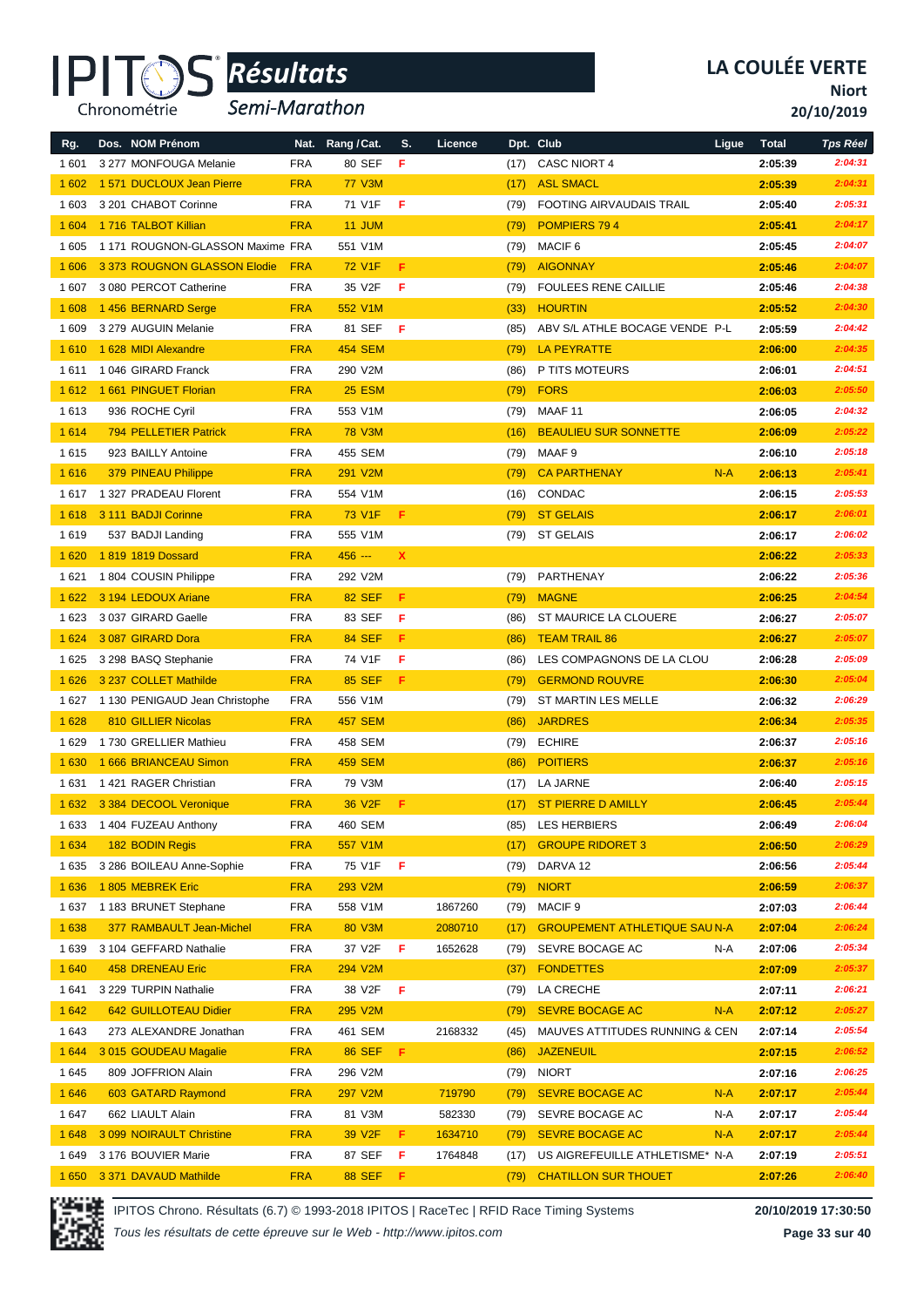

*Semi-Marathon*

**Niort**

**20/10/2019**

| Rg.     | Dos. NOM Prénom                | Nat.       | Rang / Cat.    | S. | Licence |      | Dpt. Club                        | Ligue | <b>Total</b> | <b>Tps Réel</b> |
|---------|--------------------------------|------------|----------------|----|---------|------|----------------------------------|-------|--------------|-----------------|
| 1651    | 107 SALZAT Bernard             | <b>FRA</b> | 6 V4M          |    |         | (16) | <b>MAGNAC SUR TOUVRE</b>         |       | 2:07:26      | 2:05:56         |
| 1652    | 1 638 BOUTIN Dominique         | <b>FRA</b> | 559 V1M        |    |         | (79) | IMA <sub>4</sub>                 |       | 2:07:27      | 2:06:21         |
| 1653    | 1 558 FONTAINE Eddy            | <b>FRA</b> | 560 V1M        |    |         | (79) | <b>ASL SMACL</b>                 |       | 2:07:28      | 2:07:10         |
| 1 6 5 4 | 1 629 CAILLET Yann             | <b>FRA</b> | 561 V1M        |    |         | (79) | <b>FOULEES RENE CAILLIE</b>      |       | 2:07:28      | 2:06:22         |
| 1655    | 1 029 LARTIGAU Nicolas         | <b>FRA</b> | 462 SEM        |    |         | (33) | <b>FLOIRAC</b>                   |       | 2:07:30      | 2:06:23         |
| 1656    | 3 098 CHARTIER Virginie        | <b>FRA</b> | <b>89 SEF</b>  | F  |         | (79) | <b>VILLEFOLLET</b>               |       | 2:07:34      | 2:06:43         |
| 1657    | 269 MELLOUL Jacques            | <b>FRA</b> | 298 V2M        |    |         | (17) | VENERAND                         |       | 2:07:39      | 2:06:09         |
| 1658    | 208 REMBERT Xavier             | <b>FRA</b> | 562 V1M        |    |         | (17) | <b>MEURSAC</b>                   |       | 2:07:39      | 2:06:58         |
| 1659    | 383 BISEGNA Dominique          | <b>FRA</b> | 463 SEM        |    |         | (61) | <b>ALENEON TRAIL</b>             |       | 2:07:42      | 2:06:36         |
| 1 6 6 0 | 918 GUILLERME Mickael          | <b>FRA</b> | <b>464 SEM</b> |    |         | (79) | MAAF <sub>6</sub>                |       | 2:07:44      | 2:06:52         |
| 1661    | 3 209 KOSTIUK GUILLERME Julie  | <b>FRA</b> | 90 SEF         | F  |         | (79) | MAAF 10                          |       | 2:07:44      | 2:06:52         |
| 1662    | 1 203 GUILLEMET Alain          | <b>FRA</b> | 82 V3M         |    |         | (79) | <b>CHERVEUX</b>                  |       | 2:07:44      | 2:06:02         |
| 1663    | 1446 FRAPPIER Odile-Remi       | <b>FRA</b> | 299 V2M        |    |         | (79) | LA COUARDE                       |       | 2:07:45      | 2:06:52         |
| 1 6 6 4 | 1 385 ARMAND Cedric            | <b>FRA</b> | 563 V1M        |    |         | (79) | <b>CHERVEUX</b>                  |       | 2:07:45      | 2:06:51         |
| 1665    | 3 143 GARREAU Michele          | <b>FRA</b> | 4 V3F          | F  |         | (79) | <b>NIORT</b>                     |       | 2:07:47      | 2:06:35         |
| 1 6 6 6 | 3 247 SIMON Gabrielle          | <b>FRA</b> | <b>76 V1F</b>  | F  |         | (79) | <b>MACIF 2</b>                   |       | 2:07:51      | 2:06:33         |
| 1667    | 1 271 L HERMITE Patrick        | <b>FRA</b> | 83 V3M         |    |         | (79) | <b>CASC NIORT 2</b>              |       | 2:07:52      | 2:07:02         |
| 1668    | 1 177 BENAYAD Nicolas          | <b>FRA</b> | <b>465 SEM</b> |    |         | (79) | <b>MACIF 8</b>                   |       | 2:07:54      | 2:06:32         |
| 1669    | 3 387 ROBIN Sandra             | <b>FRA</b> | 91 SEF         | F  |         | (79) | <b>ECHIRE</b>                    |       | 2:07:54      | 2:06:11         |
| 1670    | 3 248 SERGENT Charlotte        | <b>FRA</b> | <b>92 SEF</b>  | F  |         | (79) | <b>MACIF3</b>                    |       | 2:07:54      | 2:06:33         |
| 1671    | 3 001 COURTIN Aurore           | <b>FRA</b> | 93 SEF         | F  |         | (86) | <b>JAUNAY MARIGNY</b>            |       | 2:07:54      | 2:07:42         |
| 1672    | 1 674 NIGON Sylvain            | <b>FRA</b> | <b>466 SEM</b> |    |         | (79) | <b>FONTIVILLIE</b>               |       | 2:07:55      | 2:06:35         |
| 1673    | 609 GIRAUD Philippe            | <b>FRA</b> | 300 V2M        |    |         | (86) | <b>CEAUX EN COUHE</b>            |       | 2:07:57      | 2:06:30         |
| 1 6 7 4 | 287 FOUILLET Samuel            | <b>FRA</b> | 564 V1M        |    |         | (79) | <b>CHICHE</b>                    |       | 2:07:58      | 2:06:28         |
| 1675    | 3 250 LHOMME Athenais          | <b>FRA</b> | 77 V1F         | F  |         | (79) | <b>MACIF4</b>                    |       | 2:07:59      | 2:07:02         |
| 1676    | 274 KERIGNARD Denis            | <b>FRA</b> | 301 V2M        |    | 422653  | (86) | <b>SMARVES ET CLAIN ATHLE 86</b> | $N-A$ | 2:08:02      | 2:07:24         |
| 1677    | 1 611 BOUILLAULT Denis         | <b>FRA</b> | 565 V1M        |    |         | (86) | SCA 86                           |       | 2:08:02      | 2:07:25         |
| 1678    | 3 088 REMY BOUILLAULT Delphine | <b>FRA</b> | <b>94 SEF</b>  | F. |         | (86) | <b>SCA 86</b>                    |       | 2:08:02      | 2:07:25         |
| 1679    | 3 206 LECHAT Laetitia          | <b>FRA</b> | 95 SEF         | F  |         | (79) | MAAF 7                           |       | 2:08:04      | 2:07:19         |
| 1680    | 1470 COUTANT Renaud            | <b>FRA</b> | <b>467 SEM</b> |    |         | (85) | LE BOUPERE                       |       | 2:08:05      | 2:07:19         |
| 1681    | 1 331 CARDINEAU Herve          | <b>FRA</b> | 7 V4M          |    |         | (79) | <b>NIORT</b>                     |       | 2:08:09      | 2:07:20         |
| 1682    | 3 177 LAISNE Anne-Sophie       | <b>FRA</b> | <b>96 SEF</b>  | F. | 1752524 | (17) | US AIGREFEUILLE ATHLETISME* N-A  |       | 2:08:10      | 2:07:10         |
| 1 683   | 3 188 PHELIPPEAU Isabelle      | <b>FRA</b> | 78 V1F         | F  | 2172161 | (17) | US AIGREFEUILLE ATHLETISME* N-A  |       | 2:08:10      | 2:06:41         |
| 1 6 8 4 | 3 267 CORREIA DIAS Camille     | <b>FRA</b> | 97 SEF         | F. |         | (79) | <b>NIORT</b>                     |       | 2:08:10      | 2:07:19         |
| 1685    | 1023 COURTIN Cyrille           | <b>FRA</b> | 566 V1M        |    |         | (79) | <b>SAINT POMPAIN</b>             |       | 2:08:11      | 2:06:36         |
| 1686    | 1 000 CAILLON Julien           | <b>FRA</b> | 567 V1M        |    |         | (79) | <b>SAINT POMPAIN</b>             |       | 2:08:12      | 2:06:36         |
| 1687    | 3 178 TRIPOTEAUD Karine        | <b>FRA</b> | 40 V2F         | F  | 1486638 | (17) | US AIGREFEUILLE ATHLETISME* N-A  |       | 2:08:15      | 2:07:16         |
| 1688    | 3 052 DENANCE Fabienne         | <b>FRA</b> | 41 V2F         | F. |         | (79) | <b>FRONTENAY ROHAN ROHAN</b>     |       | 2:08:17      | 2:07:00         |
| 1689    | 520 COUTANT Fredeic            | <b>FRA</b> | 302 V2M        |    |         | (86) | FONTAINE LE COMTE                |       | 2:08:21      | 2:06:48         |
| 1 6 9 0 | 956 AUMONIER Philippe          | <b>FRA</b> | 303 V2M        |    |         | (79) | <b>AIFFRES</b>                   |       | 2:08:25      | 2:06:55         |
| 1691    | 159 DEMAY Jean-Michel          | <b>FRA</b> | 468 SEM        |    |         | (79) | <b>FORS</b>                      |       | 2:08:26      | 2:07:21         |
| 1692    | 1 481 VOISIN Laurent           | <b>FRA</b> | 568 V1M        |    |         | (86) | 86380 VENDEUVRE-DU-POITOU,       |       | 2:08:31      | 2:07:31         |
| 1693    | 3 326 ELOIS GARCIA Gabriele    | <b>FRA</b> | 98 SEF         | F  |         | (17) | DOMPIERRE-SUR-MER                |       | 2:08:45      | 2:08:37         |
| 1 6 9 4 | 3 060 DAVID Dominique          | <b>FRA</b> | 5 V3F          | F. |         | (17) | <b>CHANIERS</b>                  |       | 2:08:48      | 2:07:58         |
| 1695    | 174 CHASSAIN Jean-Pierre       | <b>FRA</b> | 84 V3M         |    |         | (79) | MAIRE LEVESCAULT                 |       | 2:08:50      | 2:07:47         |
| 1696    | 3 009 MARQUIS Harmonie         | <b>FRA</b> | <b>99 SEF</b>  | F. |         | (85) | <b>OLONNE SUR MER</b>            |       | 2:08:56      | 2:07:41         |
| 1697    | 528 PAILLAUD Philippe          | <b>FRA</b> | 85 V3M         |    |         | (79) | <b>GERMOND-ROUVRE</b>            |       | 2:08:57      | 2:08:15         |
| 1698    | 3 268 CORREIA DIAS Katia       | <b>FRA</b> | 79 V1F         | F. |         | (79) | <b>MOUGON</b>                    |       | 2:09:01      | 2:08:10         |
| 1699    | 1 384 JATIAULT Arnold          | FRA        | 469 SEM        |    |         | (79) | PARTHENAY                        |       | 2:09:05      | 2:08:01         |
| 1700    | 1560 LABIDOURIE Michel         | <b>FRA</b> | 304 V2M        |    |         | (79) | <b>ASL SMACL</b>                 |       | 2:09:07      | 2:07:59         |



IPITOS Chrono. Résultats (6.7) © 1993-2018 IPITOS | RaceTec | RFID Race Timing Systems **20/10/2019 17:30:51**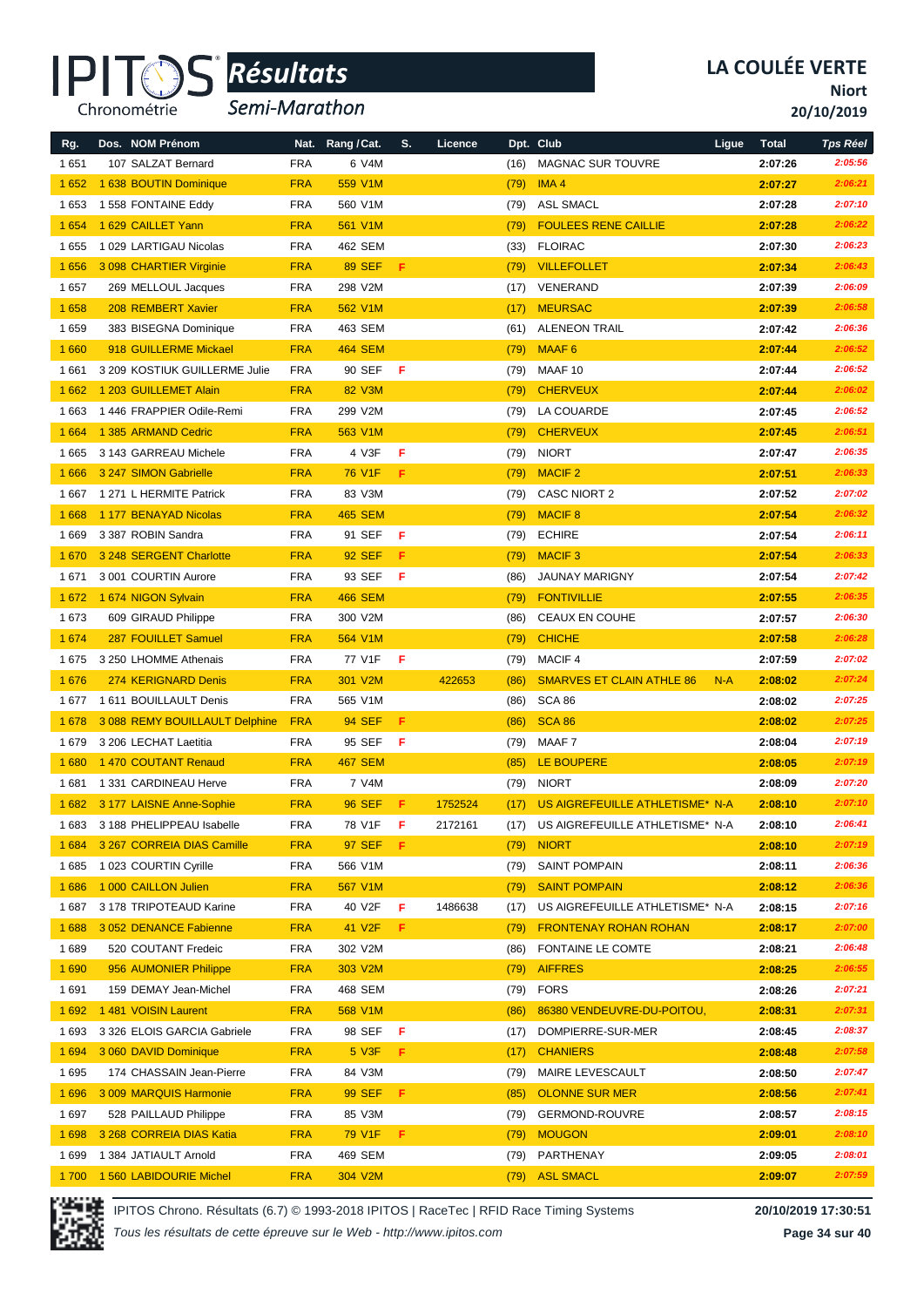

*Semi-Marathon*

**Niort**

**20/10/2019**

| Rg.     | Dos. NOM Prénom                    |            | Nat. Rang / Cat.   | S.  | Licence |      | Dpt. Club                        | Ligue | <b>Total</b> | <b>Tps Réel</b> |
|---------|------------------------------------|------------|--------------------|-----|---------|------|----------------------------------|-------|--------------|-----------------|
| 1701    | 3 230 COURTEILLE Nelly             | <b>FRA</b> | 100 SEF            | F   |         | (79) | <b>NIORT</b>                     |       | 2:09:13      | 2:07:59         |
| 1702    | 1 309 DIRAND Cedric                | <b>FRA</b> | 569 V1M            |     |         | (79) | <b>CHAURAY</b>                   |       | 2:09:13      | 2:07:31         |
| 1703    | 719 MEUNIER Lucien                 | <b>FRA</b> | 12 JUM             |     |         | (79) | BREUIL-CHAUSSEE                  |       | 2:09:14      | 2:08:47         |
| 1 704   | <b>427 ROUFFIGNAT Franck</b>       | <b>FRA</b> | 570 V1M            |     |         | (86) | LES GARS Z ELLES FONTENOISE      |       | 2:09:20      | 2:07:46         |
| 1705    | 3 095 BLUGEON Nadege               | <b>FRA</b> | 42 V2F             | F   |         | (86) | LES GARS Z ELLES FONTENOISE      |       | 2:09:20      | 2:07:47         |
| 1706    | 3 110 COUTANT Geraldine            | <b>FRA</b> | 43 V2F             | F.  |         | (86) | <b>FONTAINE LE COMTE</b>         |       | 2:09:20      | 2:07:47         |
| 1707    | 321 FOREST Fabien                  | <b>FRA</b> | 470 SEM            |     |         | (86) | LES GARS Z ELLES FONTENOISE      |       | 2:09:21      | 2:07:48         |
| 1708    | 229 HERMEL Emilien                 | <b>FRA</b> | <b>471 SEM</b>     |     |         | (93) | <b>LES LILAS</b>                 |       | 2:09:24      | 2:08:07         |
| 1709    | 406 EMRINGER Florent               | <b>FRA</b> | 472 SEM            |     |         | (33) | <b>BORDEAUX</b>                  |       | 2:09:36      | 2:07:50         |
| 1710    | 1 144 BAUDOUIN Christophe          | <b>FRA</b> | 305 V2M            |     |         | (79) | <b>COURLAY</b>                   |       | 2:09:41      | 2:08:49         |
| 1711    | 1731 JUDDE Frederic                | <b>FRA</b> | 306 V2M            |     |         | (79) | <b>AIFFRES</b>                   |       | 2:09:44      | 2:09:24         |
| 1712    | 3 028 CRAY Laetitia                | <b>FRA</b> | <b>101 SEF</b>     | F   |         | (79) | 79260 - LA CRECHE                |       | 2:09:44      | 2:08:20         |
| 1713    | 3 372 MARTINEZ Melina              | <b>FRA</b> | 102 SEF            | F   |         | (79) | LA CRECHE                        |       | 2:09:44      | 2:08:20         |
| 1 7 1 4 | 3 258 MERCIER DUBRAY Stephanie FRA |            | <b>103 SEF</b>     | F   |         | (79) | <b>MACIF 9</b>                   |       | 2:09:44      | 2:08:30         |
| 1 7 1 5 | 3 256 MENARD Amelie                | <b>FRA</b> | 104 SEF            | F   |         | (79) | <b>MACIF 8</b>                   |       | 2:09:45      | 2:08:30         |
| 1716    | 239 DESSENDIER Etienne             | <b>FRA</b> | <b>473 SEM</b>     |     |         | (16) | <b>LES JOGGEURS BRIAUDS</b>      |       | 2:10:01      | 2:08:56         |
| 1 7 1 7 | 3 179 HAURAY Martine               | <b>FRA</b> | 80 V1F             | F   | 1463498 | (17) | US AIGREFEUILLE ATHLETISME* N-A  |       | 2:10:01      | 2:09:02         |
| 1718    | 3 183 AUDEBERT Nadia               | <b>FRA</b> | 81 V1F             | F.  | 1756951 | (17) | US AIGREFEUILLE ATHLETISME* N-A  |       | 2:10:02      | 2:09:28         |
| 1719    | 3 072 NERAULT Marie                | <b>FRA</b> | 44 V2F             | F   |         | (79) | CHATILLON SUR THOUET             |       | 2:10:03      | 2:08:45         |
| 1720    | 617 DROSSARD Patrice               | <b>FRA</b> | 86 V3M             |     |         | (79) | <b>VIENNAY</b>                   |       | 2:10:03      | 2:08:45         |
| 1721    | 1 380 MARTRENCHARD Eric            | <b>FRA</b> | 87 V3M             |     | 1814690 | (79) | AS RUN IN NIORT                  | N-A   | 2:10:09      | 2:08:49         |
| 1722    | 3 044 BRETAULT Claudia             | <b>FRA</b> | <b>105 SEF</b>     | F.  | 2103648 | (79) | <b>CA PARTHENAY</b>              | $N-A$ | 2:10:11      | 2:08:58         |
| 1723    | 190 ARS Florian                    | <b>FRA</b> | 474 SEM            |     |         | (79) | SAINT-POMPAIN                    |       | 2:10:12      | 2:09:15         |
| 1 7 2 4 | 3 221 GUILLARD Morgane             | <b>FRA</b> | <b>106 SEF</b>     | F   |         | (62) | <b>NICE</b>                      |       | 2:10:12      | 2:09:15         |
| 1725    | 3 043 LECONTE Severine             | <b>FRA</b> | 82 V1F             | F   | 1954365 | (17) | <b>ESTUAIRE CLUB ATHLETIC 17</b> | N-A   | 2:10:17      | 2:08:53         |
| 1726    | 661 ROSSARD Yves                   | <b>FRA</b> | 88 V3M             |     |         | (86) | <b>VOUILLE</b>                   |       | 2:10:20      | 2:09:30         |
| 1727    | 679 AZEVEDO Adelino                | <b>PRO</b> | 571 V1M            |     |         | (79) | <b>FOULEES RENE CAILLIE</b>      |       | 2:10:21      | 2:09:27         |
| 1728    | 3 023 POULAIN Dorothee             | <b>FRA</b> | 84 V1F             | F   |         | (79) | <b>STADE NIORTAIS TRIATHLON</b>  |       | 2:10:22      | 2:09:56         |
| 1729    | 3 121 JONCHERAY Helene             | <b>FRA</b> | 83 V1F             | F   |         | (79) | <b>NIORT</b>                     |       | 2:10:22      | 2:09:56         |
| 1730    | 3 402 PASSEBON Sandrine            | <b>FRA</b> | <b>107 SEF</b>     | F   |         | (79) | POMPIERS 793                     |       | 2:10:25      | 2:09:09         |
| 1731    | 840 CRAS Didier                    | <b>FRA</b> | 307 V2M            |     |         | (79) | <b>NIORT</b>                     |       | 2:10:37      | 2:09:28         |
| 1732    | 3 380 BOISSINOT Corine             | <b>FRA</b> | 45 V <sub>2F</sub> | F   |         | (79) | <b>NIORT</b>                     |       | 2:10:37      | 2:09:21         |
| 1733    | 3 287 COLLAS Mathilde              | <b>FRA</b> | 108 SEF            | - F |         | (79) | DARVA <sub>12</sub>              |       | 2:10:41      | 2:09:29         |
| 1 7 3 4 | 869 POULAILLEAU Mathieu            | <b>FRA</b> | <b>475 SEM</b>     |     |         | (79) | <b>NIORT</b>                     |       | 2:10:46      | 2:09:18         |
| 1 7 3 5 | 3 199 POULAILLEAU Melody           | <b>FRA</b> | 109 SEF            | -F  |         | (79) | <b>NIORT</b>                     |       | 2:10:46      | 2:09:17         |
| 1736    | 313 BARITEAU Pascal                | <b>FRA</b> | 308 V2M            |     |         | (17) | <b>RUN ACCUEIL LA ROCHELLE</b>   |       | 2:10:46      | 2:09:45         |
| 1737    | 144 BARBIN Dimitri                 | <b>FRA</b> | 572 V1M            |     |         | (17) | VANDRE                           |       | 2:10:48      | 2:09:49         |
| 1738    | 3 193 DUCHEMIN Corinne             | <b>FRA</b> | 6 V3F              | F.  |         | (79) | <b>VOUILLE</b>                   |       | 2:10:50      | 2:09:55         |
| 1739    | 223 DURAND Clement                 | <b>FRA</b> | 476 SEM            |     |         | (79) | <b>NIORT</b>                     |       | 2:10:51      | 2:10:51         |
| 1740    | 3 360 GIRAUD Mathilde              | <b>FRA</b> | <b>110 SEF</b>     | Æ.  |         | (85) | <b>BREUIL BARRET</b>             |       | 2:10:57      | 2:10:29         |
| 1741    | 311 LACROIX Philippe               | <b>FRA</b> | 309 V2M            |     |         | (79) | <b>CITROEN NIORT</b>             |       | 2:10:57      | 2:09:15         |
| 1742    | 109 LEDOUX Edgard                  | <b>FRA</b> | 89 V3M             |     |         | (86) | <b>LES P TITS MOTEURS</b>        |       | 2:10:57      | 2:09:46         |
| 1743    | 3 276 CHAUBENIT Cindy              | <b>FRA</b> | 111 SEF            | F   |         | (79) | CASC NIORT 4                     |       | 2:11:04      | 2:09:55         |
| 1744    | 3 054 BOUBIEN Yvette               | <b>FRA</b> | 1 V4F              | F.  |         | (79) | <b>MAZIERES EN GATINE</b>        |       | 2:11:05      | 2:10:05         |
| 1745    | 346 GRIPPON Thierry                | <b>FRA</b> | 310 V2M            |     |         | (79) | <b>NIORT</b>                     |       | 2:11:10      | 2:09:49         |
| 1746    | 3056 INCONNU                       | <b>FRA</b> | 477 ---            | x   |         | (79) | <b>NIORT</b>                     |       | 2:11:10      | 2:09:49         |
| 1 747   | 3 367 SYLVESTRE Sandrine           | <b>FRA</b> | 112 SEF            | F   |         | (86) | <b>VOUNEUIL SOUS BIARD</b>       |       | 2:11:15      | 2:09:56         |
| 1748    | 652 DUHALDE Bernard                | <b>FRA</b> | 573 V1M            |     |         | (17) | <b>SAINTE SOULLE</b>             |       | 2:11:19      | 2:10:15         |
| 1 749   | 3 273 CHRISTINE Frederique         | <b>FRA</b> | 85 V1F             | F   | 2076366 | (79) | CASC CD 794                      |       | 2:11:27      | 2:10:12         |
| 1750    | 3 141 BOURRINET Margaux            | <b>FRA</b> | <b>113 SEF</b>     | Æ.  |         | (17) | <b>LA JARRIE</b>                 |       | 2:11:29      | 2:09:47         |



IPITOS Chrono. Résultats (6.7) © 1993-2018 IPITOS | RaceTec | RFID Race Timing Systems **20/10/2019 17:30:51**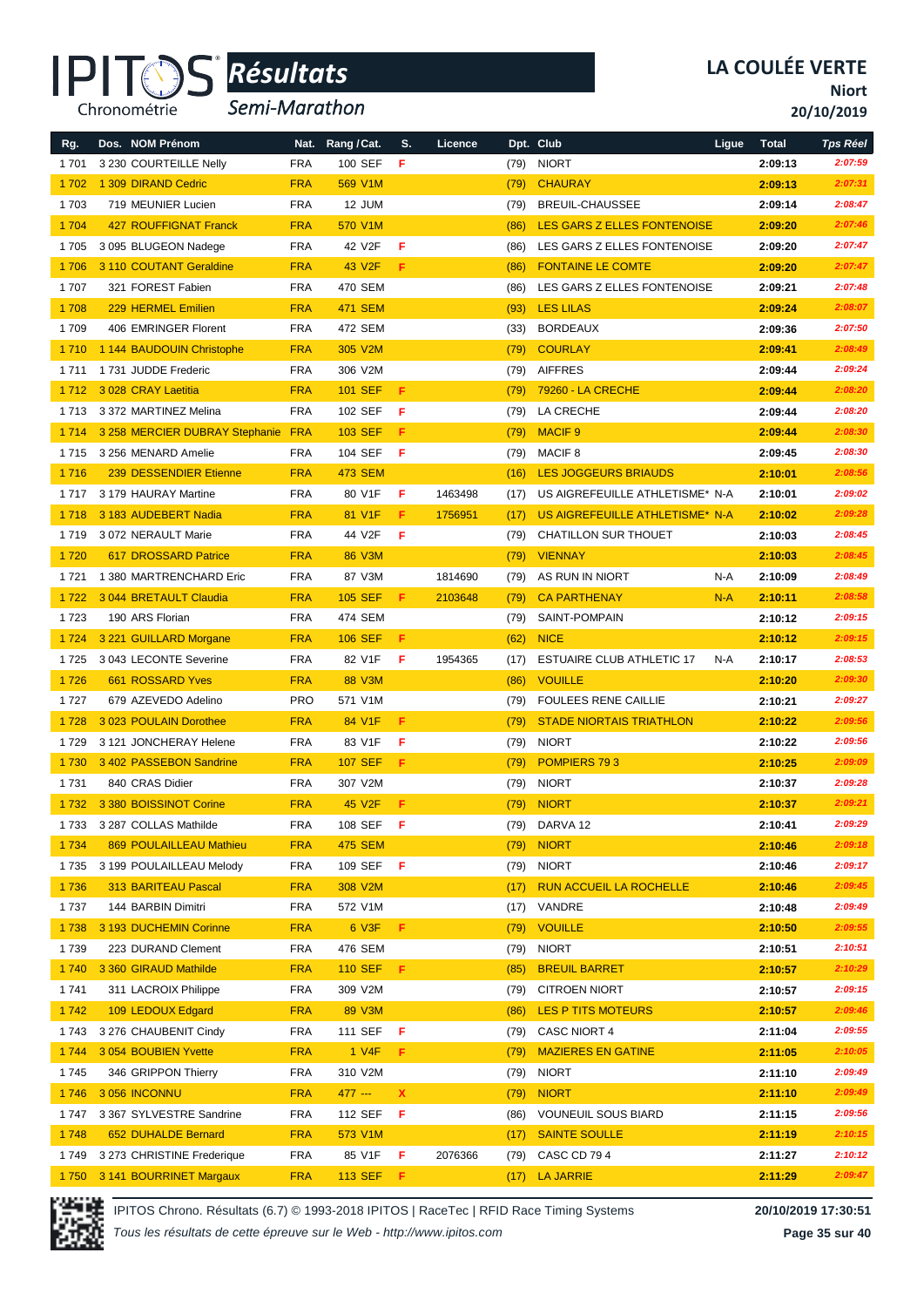

*Semi-Marathon*

**Niort**

**20/10/2019**

| Rg.     | Dos. NOM Prénom                     |            | Nat. Rang / Cat.   | S.  | Licence |      | Dpt. Club                       | Ligue | <b>Total</b> | <b>Tps Réel</b> |
|---------|-------------------------------------|------------|--------------------|-----|---------|------|---------------------------------|-------|--------------|-----------------|
| 1751    | 459 PINEAUD Charly                  | <b>FRA</b> | 574 V1M            |     |         | (79) | <b>BECELEUF</b>                 |       | 2:11:33      | 2:10:24         |
| 1752    | <b>784 BARBAUD Patrick</b>          | <b>FRA</b> | 311 V2M            |     |         | (79) | <b>NIORT</b>                    |       | 2:11:33      | 2:09:56         |
| 1753    | 1 072 BOUCHER Benoit                | <b>FRA</b> | 575 V1M            |     |         | (79) | <b>ENEDIS 2</b>                 |       | 2:11:37      | 2:10:48         |
| 1754    | 1729 INGRAND Joel                   | <b>FRA</b> | 90 V3M             |     |         | (79) | <b>NIORT</b>                    |       | 2:11:51      | 2:10:19         |
| 1755    | 3 228 CARASSO Pauline               | <b>FRA</b> | 8 ESF              | - F |         | (86) | LES FONDUS VSB                  |       | 2:11:53      | 2:10:41         |
| 1756    | 1 045 CARASSO Marc Olivier          | <b>FRA</b> | 312 V2M            |     |         | (86) | <b>LES FONDUS VSB</b>           |       | 2:11:54      | 2:10:41         |
| 1757    | 481 CHASSEAU Fabrice                | FRA        | 313 V2M            |     |         | (79) | SURIN                           |       | 2:11:55      | 2:10:13         |
| 1758    | 3 068 BERNARDEAU Elodie             | <b>FRA</b> | 86 V1F             | F.  |         | (79) | <b>PLAINE D ARGENSON</b>        |       | 2:11:56      | 2:10:27         |
| 1759    | 3 041 BRONNER Chloe                 | <b>FRA</b> | 114 SEF            | - F |         | (86) | <b>POITIERS</b>                 |       | 2:12:02      | 2:10:28         |
| 1760    | 1064 PROUST Benoit                  | <b>FRA</b> | <b>478 SEM</b>     |     |         | (79) | <b>NIORT</b>                    |       | 2:12:07      | 2:11:46         |
| 1 761   | 1 098 PERAUD Nicolas                | <b>FRA</b> | 576 V1M            |     |         | (85) | <b>MONTREUIL</b>                |       | 2:12:13      | 2:10:38         |
| 1762    | 3 224 GUICHARD Manon                | <b>FRA</b> | <b>115 SEF</b>     | F   |         | (33) | LE HAILLAN                      |       | 2:12:14      | 2:11:24         |
| 1763    | 1017 MOINET Claude                  | <b>FRA</b> | 314 V2M            |     |         | (79) | AIFFRES                         |       | 2:12:15      | 2:11:24         |
| 1764    | 874 PONT Yoann                      | <b>FRA</b> | 577 V1M            |     |         | (85) | <b>SAINT MAURICE LE GIRARD</b>  |       | 2:12:15      | 2:10:53         |
| 1765    | 1 680 MARC Frederic                 | <b>FRA</b> | 578 V1M            |     |         | (79) | VOUILLE                         |       | 2:12:16      | 2:10:51         |
| 1766    | 1 698 CHAUDRON Stephane             | <b>FRA</b> | 579 V1M            |     |         | (79) | <b>NIORT</b>                    |       | 2:12:17      | 2:11:50         |
| 1 767   | 1 306 ROBERT Laurent                | <b>FRA</b> | 580 V1M            |     |         | (17) | <b>SAINT XANDRE</b>             |       | 2:12:27      | 2:11:18         |
| 1768    | 835 SALLE David                     | <b>FRA</b> | 581 V1M            |     |         | (79) | <b>LES RUNNING MOJETTES</b>     |       | 2:12:34      | 2:11:03         |
| 1769    | 158 MAURIN Herve                    | <b>FRA</b> | 315 V2M            |     |         | (87) | <b>LIMOGES</b>                  |       | 2:12:39      | 2:11:47         |
| 1770    | <b>468 LENNE Guillaume</b>          | <b>FRA</b> | <b>479 SEM</b>     |     |         | (86) | <b>CHAUVIGNY</b>                |       | 2:12:39      | 2:11:52         |
| 1 7 7 1 | 3 116 CHAMARD Melanie               | <b>FRA</b> | 116 SEF            | F   |         |      | (79) VOUILLE                    |       | 2:12:43      | 2:11:07         |
| 1 7 7 2 | 1 239 BONNIN Arnaud                 | <b>FRA</b> | 582 V1M            |     |         | (79) | <b>VOUILLE</b>                  |       | 2:12:50      | 2:11:09         |
| 1 7 7 3 | 1 323 BONDOUX Alix                  | <b>FRA</b> | 480 SEM            |     |         | (79) | <b>EPANNES</b>                  |       | 2:12:50      | 2:11:10         |
| 1 7 7 4 | 1 243 GERVAIS Christian             | <b>FRA</b> | 91 V3M             |     |         | (79) | <b>CHAURAY</b>                  |       | 2:12:51      | 2:11:11         |
| 1775    | 1 245 GRAVELEAU Jeremie             | <b>FRA</b> | 481 SEM            |     |         | (79) | ST MAIXENT L ECOLE              |       | 2:12:51      | 2:11:10         |
| 1776    | 1 244 LEBRIS Christian              | <b>FRA</b> | 92 V3M             |     |         | (79) | <b>NIORT</b>                    |       | 2:12:51      | 2:11:13         |
| 1 7 7 7 | 1 237 LEFEVRE Sylvain               | <b>FRA</b> | 316 V2M            |     |         | (79) | <b>NIORT</b>                    |       | 2:12:52      | 2:11:11         |
| 1 7 7 8 | 3 089 CAMBIER GUILLOT Elisabeth     | <b>FRA</b> | 87 V1F             | F   |         | (79) | <b>CHAURAY</b>                  |       | 2:12:52      | 2:11:12         |
| 1 7 7 9 | 1 241 SARRAZIN Julien               | <b>FRA</b> | 482 SEM            |     |         | (17) | LA ROCHELLE                     |       | 2:12:52      | 2:11:12         |
| 1780    | 1522 BEAUCHAMP Johan                | <b>FRA</b> | 583 V1M            |     |         | (79) | <b>NIORT</b>                    |       | 2:12:52      | 2:11:12         |
| 1781    | 1 591 GRONDIN Jimmy                 | FRA        | 483 SEM            |     |         | (17) | GEMOZAC                         |       | 2:12:52      | 2:11:59         |
| 1782    | 3 223 GAUVRIT Elise                 | <b>FRA</b> | 1 JUF              | F   |         | (17) | <b>BREUIL MAGNE</b>             |       | 2:12:53      | 2:11:59         |
|         | 1783 1018 GAUVRIT Pierre            | <b>FRA</b> | 317 V2M            |     |         | (17) | <b>BREUIL MAGNE</b>             |       | 2:12:53      | 2:11:59         |
|         | 1784 1242 BILLARD Frederic          | <b>FRA</b> | 584 V1M            |     |         | (79) | <b>MOUGON THORIGNE</b>          |       | 2:12:53      | 2:11:15         |
| 1 785   | 3 133 RICHARD Fabienne              | <b>FRA</b> | 46 V2F             | F   |         | (17) | <b>FOULEES RENE CAILLIE</b>     |       | 2:12:56      | 2:11:48         |
| 1786    | 1426 CHAIGNEAU Joel                 | <b>FRA</b> | 318 V2M            |     |         | (79) | <b>ST GELAIS</b>                |       | 2:12:57      | 2:12:57         |
|         | 1787 1504 BERRITANE Laid            | <b>FRA</b> | 319 V2M            |     |         | (86) | <b>POITIERS</b>                 |       | 2:13:06      | 2:12:15         |
| 1788    | 3 244 PERAUD Vanessa                | <b>FRA</b> | <b>117 SEF</b>     | F   |         | (85) | <b>MONTREUIL</b>                |       | 2:13:07      | 2:11:32         |
| 1789    | 306 BRIAUD Dominique                | <b>FRA</b> | 93 V3M             |     |         | (79) | <b>ST GELAIS</b>                |       | 2:13:13      | 2:12:35         |
| 1790    | 3 359 BROSSARD Martine              | <b>FRA</b> | 47 V <sub>2F</sub> | F.  |         | (79) | <b>ECHIRE</b>                   |       | 2:13:16      | 2:12:37         |
| 1 791   | 3 184 FRISON Karine                 | <b>FRA</b> | 88 V1F             | F.  | 1790382 | (17) | US AIGREFEUILLE ATHLETISME* N-A |       | 2:13:17      | 2:12:20         |
| 1792    | 3 251 VAY Valerie                   | <b>FRA</b> | 89 V1F             | F   |         | (79) | <b>MACIF4</b>                   |       | 2:13:20      | 2:12:23         |
| 1793    | 424 BEAUDOUIN Philippe              | FRA        | 585 V1M            |     |         | (86) | LES PTITS MOTEURS               |       | 2:13:26      | 2:12:14         |
| 1794    | 709 PORCIELLO Bruno                 | <b>FRA</b> | 586 V1M            |     |         | (85) | <b>POUZAUGES</b>                |       | 2:13:38      | 2:12:39         |
| 1 7 9 5 | 1 563 BERNARD CHATELOT Christia FRA |            | 587 V1M            |     |         | (79) | ASL SMACL                       |       | 2:13:41      | 2:13:07         |
| 1796    | 3 243 DELIGNON Isabelle             | <b>FRA</b> | 48 V <sub>2F</sub> | F.  |         | (79) | <b>NIORT</b>                    |       | 2:13:49      | 2:12:14         |
| 1 797   | 1 133 DELIGNON Alban Yves           | <b>FRA</b> | 484 SEM            |     |         | (79) | <b>NIORT</b>                    |       | 2:13:50      | 2:12:15         |
| 1798    | 3 297 BRESCIA Pascale               | <b>FRA</b> | 49 V <sub>2F</sub> | F   |         | (86) | LES GALOPINS BAILLARGEOIS       |       | 2:13:57      | 2:12:44         |
| 1799    | 3 302 GRUSON Sophie                 | <b>FRA</b> | 90 V1F             | F   |         | (86) | LES GALOPINS BAILLARGEOIS       |       | 2:13:58      | 2:12:44         |
| 1800    | 3 281 GUILBAUD Justine              | <b>FRA</b> | <b>118 SEF</b>     | F.  |         | (86) | <b>CHATELLERAULT</b>            |       | 2:13:59      | 2:12:29         |

IPITOS Chrono. Résultats (6.7) © 1993-2018 IPITOS | RaceTec | RFID Race Timing Systems **20/10/2019 17:30:52**

*Tous les résultats de cette épreuve sur le Web - http://www.ipitos.com*

**Page 36 sur 40**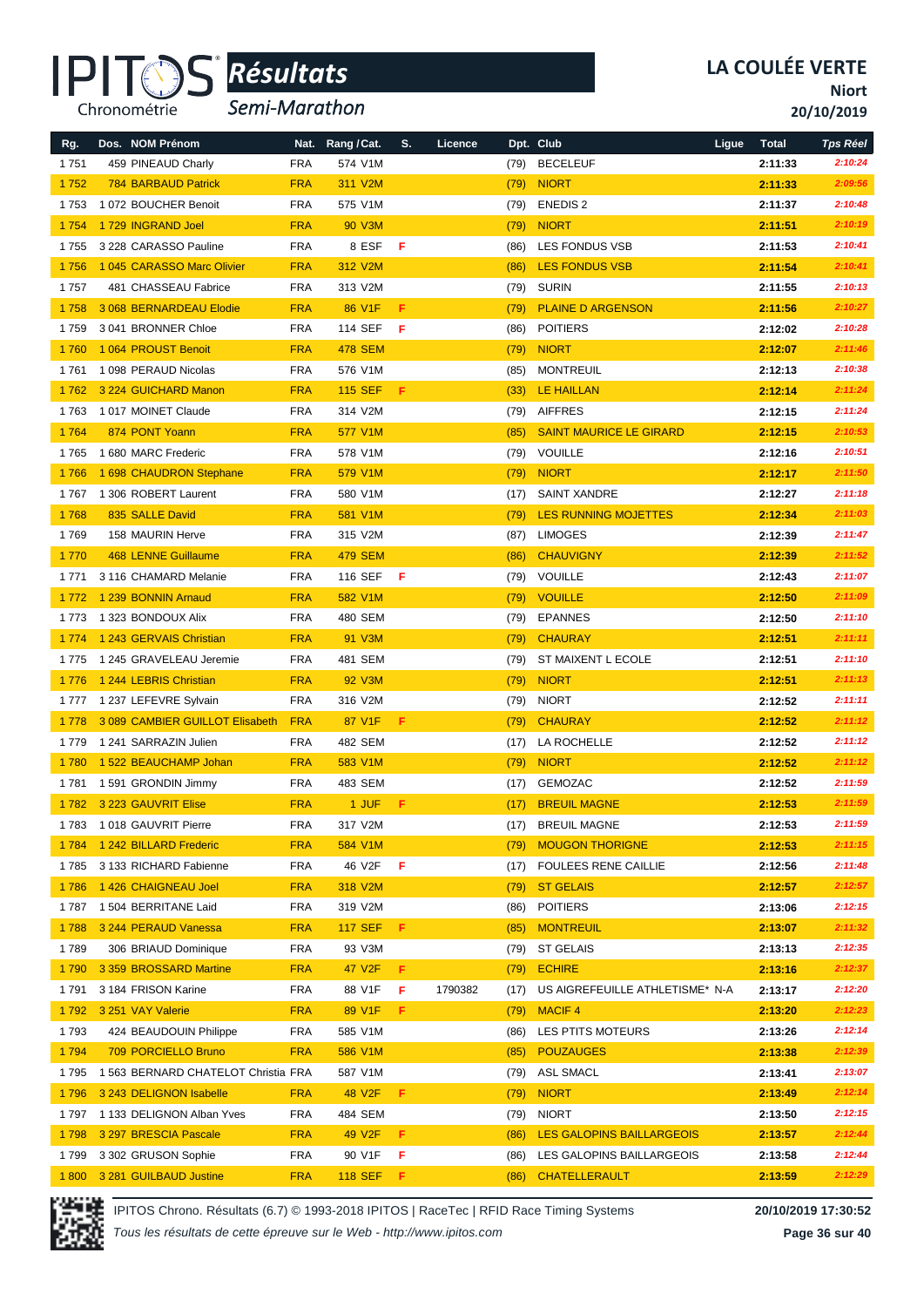

*Semi-Marathon*

**Niort**

**20/10/2019**

| Rg.     | Dos. NOM Prénom             | Nat.       | Rang / Cat.    | S.  | Licence |      | Dpt. Club                       | Ligue<br><b>Total</b> | <b>Tps Réel</b> |
|---------|-----------------------------|------------|----------------|-----|---------|------|---------------------------------|-----------------------|-----------------|
| 1801    | 3 282 PEREIRA Sabrina       | <b>FRA</b> | 91 V1F         | F   |         | (86) | CHATELLERAULT                   | 2:13:59               | 2:12:30         |
| 1802    | 660 BONNIN Jean-Claude      | <b>FRA</b> | 94 V3M         |     | 2057535 | (85) | ASV S/L SA FONTENAY-LE-COMT P-L | 2:14:10               | 2:12:37         |
| 1803    | 3021 BERRY Sarah            | <b>GBR</b> | 92 V1F         | F   |         | (79) | <b>SECONDIGNY</b>               | 2:14:12               | 2:12:49         |
| 1 8 0 4 | <b>130 CHAMPAGNE Boris</b>  | <b>FRA</b> | <b>485 SEM</b> |     |         | (79) | <b>PRAHECQ</b>                  | 2:14:25               | 2:13:28         |
| 1805    | 1480 GRUFFY Max             | <b>FRA</b> | 588 V1M        |     |         | (79) | <b>NIORT</b>                    | 2:14:25               | 2:13:28         |
| 1806    | 185 BRANGIER Jean Claude    | <b>FRA</b> | 95 V3M         |     |         | (79) | <b>CRP CHAURAY</b>              | 2:14:27               | 2:12:48         |
| 1807    | 3 321 TRICARD Laurence      | <b>FRA</b> | 93 V1F         | F   |         | (17) | SAINT-JEAN-D ANGELY             | 2:14:32               | 2:13:07         |
| 1808    | 3 309 SINAULT Pauline       | <b>FRA</b> | <b>119 SEF</b> | F   |         | (17) | <b>RUN ACCUEIL</b>              | 2:14:33               | 2:13:07         |
| 1809    | 234 BARATON Maxime          | <b>FRA</b> | 486 SEM        |     |         | (79) | MAUZE SUR LE MIGNON             | 2:14:42               | 2:13:21         |
| 1810    | 3 048 BIROTHEAU Virginie    | <b>FRA</b> | <b>120 SEF</b> | F   |         | (79) | <b>NIORT</b>                    | 2:14:46               | 2:13:30         |
| 1811    | 1491 BERNARD Sebastien      | <b>FRA</b> | 589 V1M        |     |         | (86) | 86160 MARNAY                    | 2:14:46               | 2:14:37         |
| 1812    | 3008 MONA Avril             | <b>FRA</b> | <b>121 SEF</b> | F   |         | (78) | <b>VERSAILLES</b>               | 2:14:48               | 2:14:11         |
| 1813    | 3 155 BRECHET Marie         | <b>FRA</b> | 122 SEF        | F   |         | (79) | <b>NIORT</b>                    | 2:14:59               | 2:13:29         |
| 1814    | 3 061 FERRIERO Virginie     | <b>FRA</b> | <b>123 SEF</b> | F.  |         | (79) | <b>MOUGON</b>                   | 2:15:19               | 2:14:02         |
| 1815    | 3 307 DULOVIC Angelina      | <b>FRA</b> | 124 SEF        | F   |         | (17) | VERGNE                          | 2:15:32               | 2:13:52         |
| 1816    | 1 311 BOUTIN Hans           | <b>FRA</b> | <b>487 SEM</b> |     |         | (17) | <b>MIGRE</b>                    | 2:15:33               | 2:13:53         |
| 1817    | 3 170 DEVILLERS Sophie      | <b>FRA</b> | 125 SEF        | F   |         | (79) | <b>CHERVEUX</b>                 | 2:15:34               | 2:14:26         |
| 1818    | 1681 MICHAUD Laurent        | <b>FRA</b> | 320 V2M        |     |         | (79) | <b>SANSAIS</b>                  | 2:15:37               | 2:14:55         |
| 1819    | 209 BEAUMONT Nicolas        | <b>FRA</b> | 321 V2M        |     |         | (79) | <b>CHAURAY</b>                  | 2:15:38               | 2:14:55         |
| 1820    | 3 045 DJAAFAR Tahara        | <b>FRA</b> | 94 V1F         | F.  |         | (79) | <b>SAINT-MAIXENT-L ECOLE</b>    | 2:15:40               | 2:14:22         |
| 1821    | 3018 TANGUY Celine          | <b>FRA</b> | 95 V1F         | F   |         | (86) | JAZENEUIL ACTIVITES SPORTIV     | 2:15:50               | 2:15:26         |
| 1822    | 1472 VOISIN Etienne         | <b>FRA</b> | <b>488 SEM</b> |     |         | (86) | LA CHAPELLE MOULIERE            | 2:15:51               | 2:14:20         |
| 1823    | 3 361 PACRAULT Marie-Helene | <b>FRA</b> | 50 V2F         | F   |         | (86) | NOUAILLE MAUPERTUIS             | 2:15:51               | 2:14:20         |
| 1824    | 3 318 VOISIN Julie          | <b>FRA</b> | <b>126 SEF</b> | F   |         | (86) | LA CHAPELLE MOULIERE            | 2:15:52               | 2:14:19         |
| 1825    | 1 110 GAUTHIER Eric         | <b>FRA</b> | 322 V2M        |     |         | (79) | FRONTENAY ROHAN ROHAN           | 2:15:52               | 2:14:34         |
| 1826    | 1613 PACRAULT Eric          | <b>FRA</b> | 323 V2M        |     |         | (86) | <b>NOUAILLE MAUPERTUIS</b>      | 2:15:52               | 2:14:20         |
| 1827    | 150 PASTORINO Marc          | <b>FRA</b> | 324 V2M        |     |         | (17) | LES 12-14 NIORT                 | 2:15:59               | 2:14:16         |
| 1828    | 218 COSSEAU Jerome          | <b>FRA</b> | 325 V2M        |     |         | (17) | <b>LA JARRIE</b>                | 2:15:59               | 2:14:17         |
| 1829    | 3 233 FABRE Fanny           | <b>FRA</b> | 127 SEF        | F   |         | (17) | <b>LA ROCHELLE</b>              | 2:16:03               | 2:14:30         |
| 1830    | 636 BARBOTTE Thomas         | <b>FRA</b> | 590 V1M        |     |         | (79) | <b>NIORT</b>                    | 2:16:05               | 2:14:44         |
| 1831    | 3 140 VIGNAUD Lucille       | <b>FRA</b> | 128 SEF        | F   |         | (86) | <b>POITIERS</b>                 | 2:16:18               | 2:14:44         |
| 1832    | 1 528 PILLOT Philippe       | <b>FRA</b> | 326 V2M        |     |         | (79) | <b>VILLIERS EN PLAINE</b>       | 2:16:30               | 2:14:54         |
| 1833    | 3 284 BALTAZARD Audrey      | <b>FRA</b> | 96 V1F         | F   |         | (79) | <b>NIORT</b>                    | 2:16:31               | 2:15:23         |
| 1834    | 3 231 DESRE Sylvie          | <b>FRA</b> | 51 V2F         | F.  |         | (79) | <b>FORS</b>                     | 2:16:34               | 2:15:21         |
| 1835    | 3083 DUMONT Stephanie       | <b>FRA</b> | 97 V1F         | F   |         | (17) | SAINT-MARD                      | 2:16:39               | 2:15:22         |
| 1836    | 1 594 JAMES William         | <b>FRA</b> | 591 V1M        |     |         | (79) | <b>NIORT</b>                    | 2:16:45               | 2:15:37         |
| 1837    | 292 SIM Thirith             | <b>FRA</b> | 327 V2M        |     |         | (44) | SAINT SEBASTIEN SUR LOIRE       | 2:16:56               | 2:15:26         |
| 1838    | 932 PINHO Jorge             | <b>FRA</b> | 592 V1M        |     |         | (79) | MAAF <sub>10</sub>              | 2:17:10               | 2:15:53         |
| 1839    | 1 003 GOURIOU Nicolas       | <b>FRA</b> | 593 V1M        |     |         | (17) | VILLEDOUX                       | 2:17:11               | 2:16:09         |
| 1840    | 3 246 THOMAS Deborah        | <b>FRA</b> | 98 V1F         | F   |         | (17) | NIEUL-SUR-MER                   | 2:17:11               | 2:16:10         |
| 1841    | 3 181 SLIWINSKI Cecile      | <b>FRA</b> | 99 V1F         | F   | 1592548 | (17) | US AIGREFEUILLE ATHLETISME* N-A | 2:17:14               | 2:16:15         |
| 1842    | 470 SORIN Christophe        | <b>FRA</b> | 328 V2M        |     |         | (85) | <b>FONTENAY LE COMTE</b>        | 2:17:17               | 2:15:51         |
| 1843    | 1 686 GOUSSEN Didier        | <b>FRA</b> | 329 V2M        |     |         | (79) | FRONTENAY ROHAN ROHAN           | 2:17:18               | 2:15:49         |
| 1844    | 664 JOULAIN David           | <b>FRA</b> | 594 V1M        |     |         | (79) | <b>CHAURAY</b>                  | 2:17:25               | 2:15:48         |
| 1845    | 3 063 VEILLON Severine      | <b>FRA</b> | 129 SEF        | -F  |         | (79) | LUCHE-THOUARSAIS                | 2:17:34               | 2:15:56         |
| 1846    | <b>104 SAVIGNAT Bruno</b>   | <b>FRA</b> | 595 V1M        |     |         | (17) | <b>BOISSE</b>                   | 2:17:38               | 2:16:37         |
| 1847    | 455 BLANC Jean-Pierre       | <b>FRA</b> | 96 V3M         |     |         | (85) | LUCON JOGGING NATURE            | 2:17:43               | 2:16:10         |
| 1848    | 3 378 COUTRET Severine      | <b>FRA</b> | 100 V1F        | F.  |         | (79) | <b>NIORT</b>                    | 2:17:43               | 2:17:05         |
| 1849    | 3 280 BUNTSCHU Catherine    | <b>FRA</b> | 52 V2F         | F   |         | (17) | LA FLOTTE EN RE                 | 2:17:56               | 2:16:10         |
| 1850    | 3 241 FOURCAUD Pamela       | <b>FRA</b> | <b>130 SEF</b> | - F |         | (17) | STE MARIE DE RE                 | 2:17:56               | 2:16:10         |

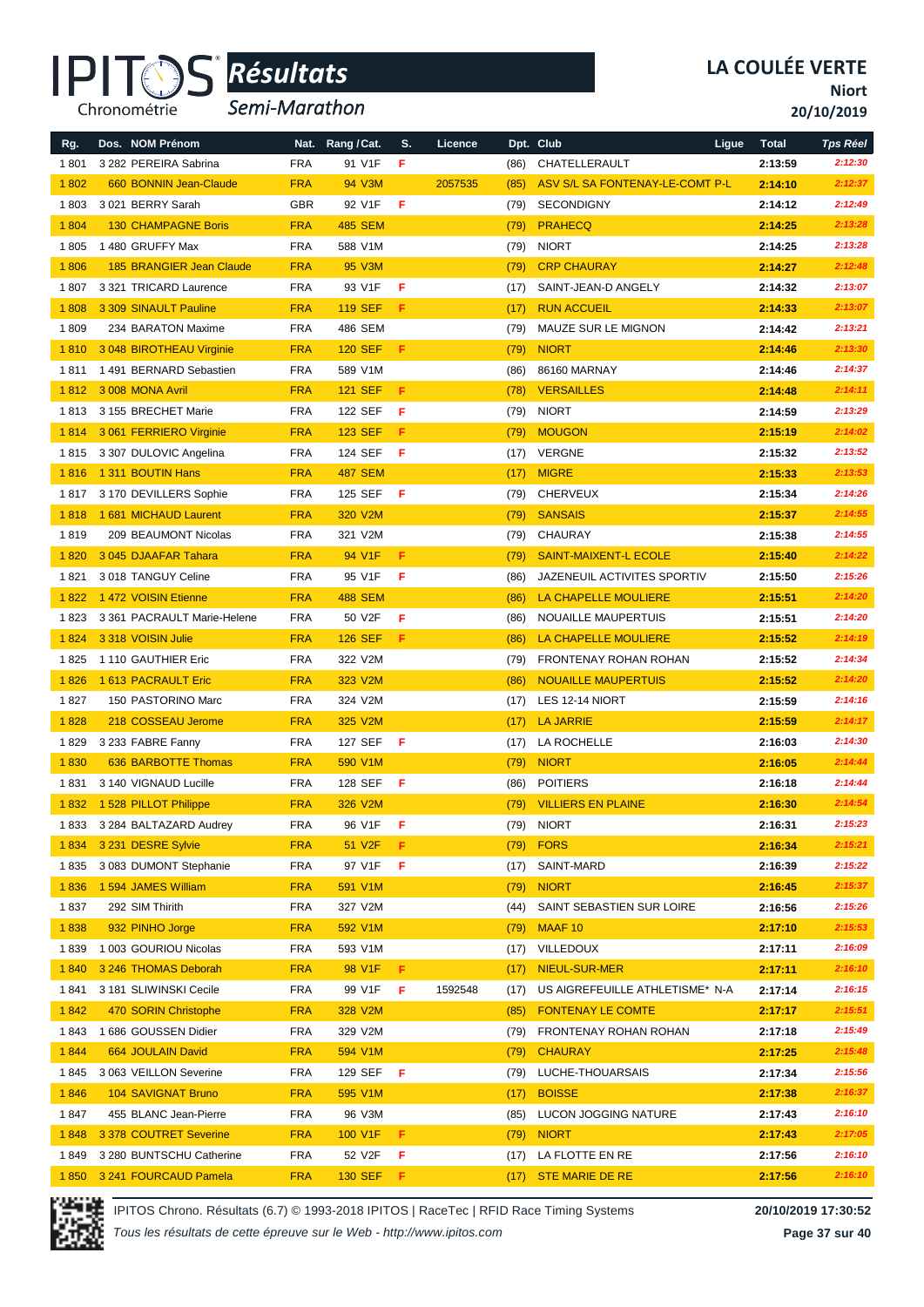

*Semi-Marathon*

**Niort**

**20/10/2019**

| Rg.   | Dos. NOM Prénom              | Nat.       | Rang / Cat.        | S. | Licence |      | Dpt. Club                          | Ligue | <b>Total</b> | <b>Tps Réel</b> |
|-------|------------------------------|------------|--------------------|----|---------|------|------------------------------------|-------|--------------|-----------------|
| 1851  | 1 272 SALMON Jean Pierre     | <b>FRA</b> | 97 V3M             |    |         | (79) | <b>CASC NIORT 2</b>                |       | 2:18:02      | 2:16:46         |
| 1852  | 3 340 VAY Marion             | <b>FRA</b> | <b>131 SEF</b>     | F  |         | (17) | <b>ASL SMACL</b>                   |       | 2:18:03      | 2:16:46         |
| 1853  | 1826 MARCOS Xavier           | <b>FRA</b> | 489 SEM            |    |         | (17) | PUILBOREAU                         |       | 2:18:03      | 2:16:45         |
| 1854  | 3 150 REGUL Pascale          | <b>FRA</b> | 53 V2F             | F. |         | (17) | <b>ALPR PERIGNY - LES COEURS A</b> |       | 2:18:03      | 2:16:50         |
| 1855  | 3 208 TRICOT Sandrine        | <b>FRA</b> | 132 SEF            | F  |         | (79) | MAAF 7                             |       | 2:18:15      | 2:16:49         |
| 1856  | <b>485 ALLAIN Daniel</b>     | <b>FRA</b> | <b>98 V3M</b>      |    |         | (85) | <b>ST HILAIRE DE LOULAY</b>        |       | 2:18:21      | 2:17:42         |
| 1857  | 1 312 GAUBERT Stephane       | <b>FRA</b> | 330 V2M            |    |         | (79) | <b>ESG RUNNING</b>                 |       | 2:18:29      | 2:17:16         |
| 1858  | 3 356 CHABOT Sandrine        | <b>FRA</b> | 101 V1F            | F  |         | (79) | <b>MELIORIS</b>                    |       | 2:18:30      | 2:16:58         |
| 1859  | 1 346 GAILLER Eric           | <b>FRA</b> | 331 V2M            |    |         | (79) | <b>ECHIRE</b>                      |       | 2:18:31      | 2:16:59         |
| 1860  | 3 138 VERGNAUD Nathalie      | <b>FRA</b> | 54 V2F             | F  |         | (79) | <b>MAULEON</b>                     |       | 2:18:44      | 2:18:07         |
| 1861  | 3 232 DESRE Valerie          | <b>FRA</b> | 102 V1F            | F  |         | (79) | <b>FORS</b>                        |       | 2:18:45      | 2:17:32         |
| 1862  | <b>478 GOYEAU Patrick</b>    | <b>FRA</b> | 333 V2M            |    |         | (79) | <b>FAUT PAS Y CEDER</b>            |       | 2:18:45      | 2:18:10         |
| 1863  | 1027 FROGER Jean-Pierre      | <b>FRA</b> | 332 V2M            |    |         | (79) | <b>FAUT PAS Y CEDER</b>            |       | 2:18:45      | 2:18:08         |
| 1864  | <b>329 FONTENEAU Patrick</b> | <b>FRA</b> | 8 V4M              |    |         | (79) | <b>FAUT PAS Y CEDER</b>            |       | 2:18:46      | 2:18:10         |
| 1865  | 1412 MARZET Sylvain          | <b>FRA</b> | 596 V1M            |    |         | (79) | <b>CHAURAY</b>                     |       | 2:18:48      | 2:17:05         |
| 1866  | 1 321 CHARRIER Olivier       | <b>FRA</b> | 334 V2M            |    | 1877420 | (79) | <b>VO2 BESSINES</b>                | $N-A$ | 2:18:54      | 2:18:29         |
| 1867  | 3 325 GRIMAUD Beatrice       | <b>FRA</b> | 55 V2F             | F  |         | (85) | <b>OULMES</b>                      |       | 2:18:57      | 2:18:17         |
| 1868  | 1 502 GRIMAUD Mathieu        | <b>FRA</b> | <b>490 SEM</b>     |    |         | (85) | <b>CHAMPAGNE LES MARAIS</b>        |       | 2:18:57      | 2:18:18         |
| 1869  | 1 213 GANDREUIL Benoit       | <b>FRA</b> | 597 V1M            |    |         | (79) | <b>NIORT</b>                       |       | 2:19:06      | 2:17:24         |
| 1870  | 3 166 BOINOT BERNARD Celine  | <b>FRA</b> | 56 V2F             | F  |         | (79) | <b>NIORT</b>                       |       | 2:19:13      | 2:17:35         |
| 1871  | 1 108 BENNACEUR Michel Andre | <b>FRA</b> | 9 V4M              |    |         | (16) | <b>SPIRIDON MELLOIS</b>            |       | 2:19:15      | 2:19:03         |
| 1872  | <b>447 CAUTE Benoit</b>      | <b>FRA</b> | 598 V1M            |    |         | (16) | <b>SOYAUX</b>                      |       | 2:19:18      | 2:18:36         |
| 1873  | 862 MURY Gwenegan            | <b>FRA</b> | 491 SEM            |    |         | (86) | <b>BLASLAY</b>                     |       | 2:19:30      | 2:18:25         |
| 1874  | 854 BARBAUD Alain            | <b>FRA</b> | 335 V2M            |    | 1536779 | (79) | <b>SEVRE BOCAGE AC</b>             | $N-A$ | 2:19:31      | 2:17:54         |
| 1875  | 562 BERGEON Stephane         | <b>FRA</b> | 336 V2M            |    |         | (79) | <b>VERRINES SOUS CELLES</b>        |       | 2:19:33      | 2:18:18         |
| 1876  | 3 348 BERGEON Ophelie        | <b>FRA</b> | <b>133 SEF</b>     | F  |         | (79) | <b>ASL SMACL</b>                   |       | 2:19:33      | 2:18:19         |
| 1877  | 3 347 RIVIERE Virginie       | <b>FRA</b> | 103 V1F            | F  |         | (79) | <b>ASL SMACL</b>                   |       | 2:19:33      | 2:18:18         |
| 1878  | 1818 PETINAY Pierre          | <b>FRA</b> | 599 V1M            |    |         | (86) | <b>LIGUGE</b>                      |       | 2:19:38      | 2:18:24         |
| 1879  | 3 291 SAHLI Zakia            | <b>FRA</b> | 57 V2F             | F  |         | (79) | DARVA 13                           |       | 2:19:39      | 2:18:28         |
| 1880  | 3 289 FOUQUES Emmanuelle     | <b>FRA</b> | 58 V <sub>2F</sub> | F  |         | (79) | DARVA <sub>13</sub>                |       | 2:19:39      | 2:18:27         |
| 1881  | 3 093 DUBIN Anne             | <b>FRA</b> | 104 V1F            | F  |         | (79) | <b>JOG FORS</b>                    |       | 2:19:44      | 2:18:15         |
| 1882  | 1 606 CLAVERIE Xavier        | <b>FRA</b> | <b>492 SEM</b>     |    |         | (79) | <b>NIORT</b>                       |       | 2:19:57      | 2:18:40         |
| 1883  | 1 547 VEILLON Damien         | <b>FRA</b> | 493 SEM            |    |         | (79) | LA CRECHE                          |       | 2:20:07      | 2:18:28         |
| 1884  | 831 BONNIFET Dominique       | <b>FRA</b> | 337 V2M            |    |         | (79) | <b>NANTEUIL</b>                    |       | 2:20:32      | 2:19:29         |
| 1885  | 752 LOUIS Joel               | <b>FRA</b> | 99 V3M             |    | 343417  | (17) | US AIGREFEUILLE ATHLETISME* N-A    |       | 2:20:33      | 2:19:39         |
| 1886  | 3 327 VOISIN Martine         | <b>FRA</b> | 105 V1F            | F. |         | (86) | 86380 VENDEUVRE-DU-POITOU,         |       | 2:20:34      | 2:19:32         |
| 1887  | 3 049 ALVES Maria            | <b>FRA</b> | 7 V3F              | F  |         | (17) | RUN ACCUEIL LA ROCHELLE            |       | 2:20:47      | 2:19:16         |
| 1888  | 266 HERMEL Antoine           | <b>FRA</b> | <b>494 SEM</b>     |    |         | (93) | <b>LES LILAS</b>                   |       | 2:20:55      | 2:19:38         |
| 1889  | 3 172 CAILLAUD Peggy         | <b>FRA</b> | 134 SEF            | F  |         | (79) | <b>NIORT</b>                       |       | 2:21:03      | 2:19:35         |
| 1890  | 779 PINEAU Christian         | <b>FRA</b> | 100 V3M            |    |         | (79) | <b>NIORT</b>                       |       | 2:21:04      | 2:19:35         |
| 1891  | 3 260 LENNE Valerie          | <b>FRA</b> | 135 SEF            | F  |         | (79) | MACIF 10                           |       | 2:21:12      | 2:19:55         |
| 1892  | 3 308 CHAUVIN Sophie         | <b>FRA</b> | 106 V1F            | F. |         | (79) | <b>VOUILLE</b>                     |       | 2:21:20      | 2:20:18         |
| 1893  | 688 FRITSCH Nicolas          | <b>FRA</b> | 495 SEM            |    |         | (79) | SAINT-GELAIS                       |       | 2:21:23      | 2:21:01         |
| 1894  | 3 077 FRADIN Adeline         | <b>FRA</b> | <b>136 SEF</b>     | F  |         | (79) | <b>MTT</b>                         |       | 2:21:24      | 2:20:06         |
| 1895  | 3 198 AILLET Marine          | <b>FRA</b> | 137 SEF            | F  |         | (79) | <b>NIORT</b>                       |       | 2:21:28      | 2:20:09         |
| 1896  | 1 059 GAUTRONNEAU Jean Paul  | <b>FRA</b> | 10 V4M             |    |         | (85) | <b>BENET</b>                       |       | 2:21:33      | 2:20:44         |
| 1897  | 382 PENAUD William           | <b>FRA</b> | 496 SEM            |    |         | (79) | <b>NIORT</b>                       |       | 2:21:36      | 2:20:19         |
| 1898  | 3 288 BOSSUET Valerie        | <b>FRA</b> | 107 V1F            | F. |         | (79) | DARVA <sub>13</sub>                |       | 2:21:49      | 2:20:17         |
| 1899  | 1 349 JACQUET Jean Michel    | <b>FRA</b> | 600 V1M            |    |         |      |                                    |       | 2:21:49      | 2:20:17         |
| 1 900 | 1 633 RICOLLEAU Herve        | <b>FRA</b> | 338 V2M            |    |         | (79) | IMA <sub>9</sub>                   |       | 2:22:19      | 2:21:00         |

IPITOS Chrono. Résultats (6.7) © 1993-2018 IPITOS | RaceTec | RFID Race Timing Systems **20/10/2019 17:30:52**

*Tous les résultats de cette épreuve sur le Web - http://www.ipitos.com*

**Page 38 sur 40**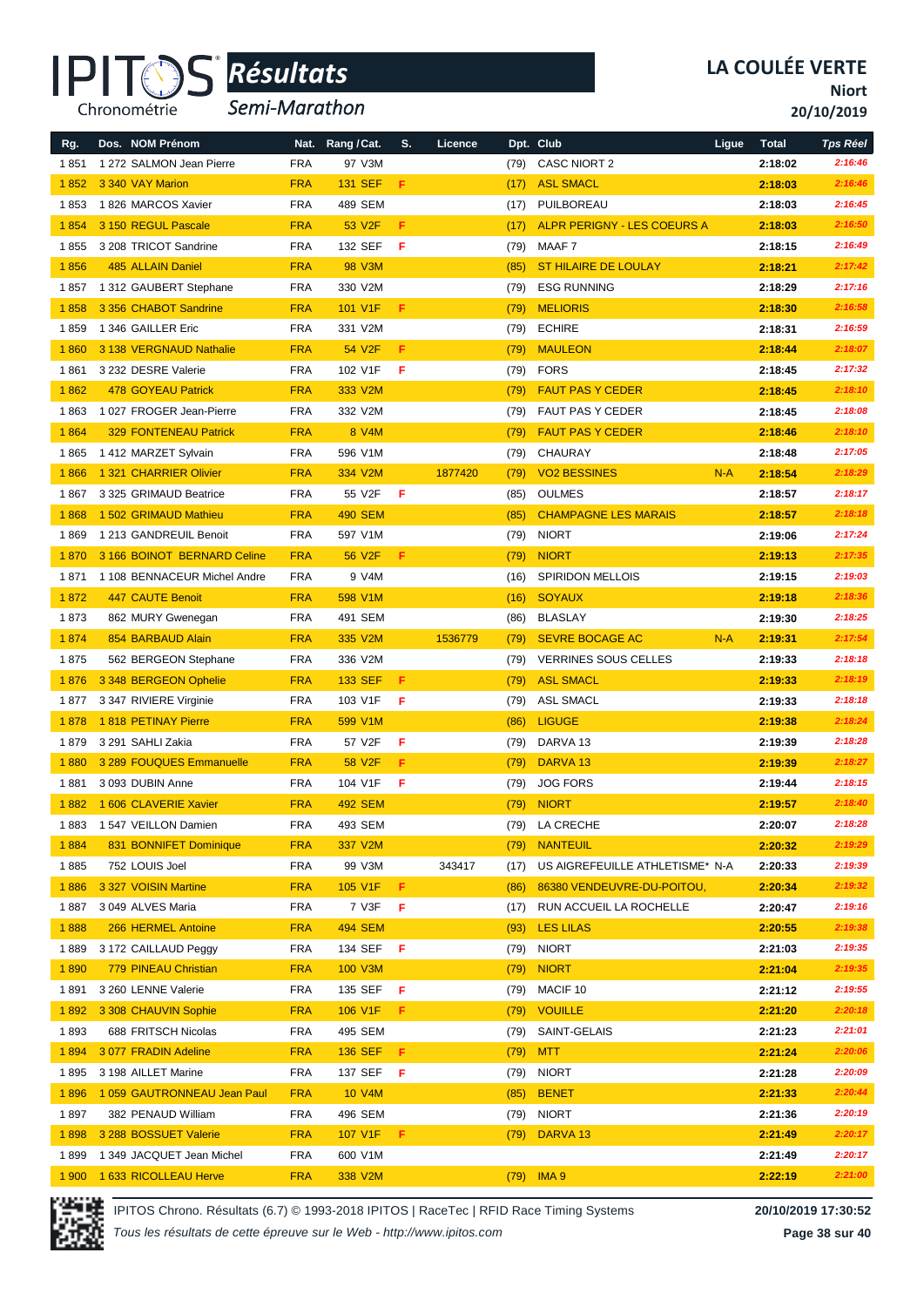

*Semi-Marathon*

**Niort**

**20/10/2019**

| Rg.     | Dos. NOM Prénom              | Nat.       | Rang / Cat.    | S. | Licence |              | Dpt. Club                    | Ligue | <b>Total</b> | <b>Tps Réel</b> |
|---------|------------------------------|------------|----------------|----|---------|--------------|------------------------------|-------|--------------|-----------------|
| 1 901   | 1 186 MIHALA Serge           | <b>FRA</b> | 101 V3M        |    |         | (79)         | MACIF <sub>10</sub>          |       | 2:22:29      | 2:21:13         |
| 1 9 0 2 | 326 BRONNER Robert           | <b>FRA</b> | 102 V3M        |    |         | (17)         | <b>PUILBOREAU</b>            |       | 2:22:30      | 2:20:56         |
| 1 903   | 3 353 CHAUVET Florence       | <b>FRA</b> | 59 V2F         | F  |         | (79)         | <b>ASL SMACL</b>             |       | 2:22:32      | 2:21:17         |
| 1 9 0 4 | 3 159 GODET Johana           | <b>FRA</b> | 108 V1F        | F  |         | (17)         | SAINT-ANDRE-DE-LIDON         |       | 2:22:34      | 2:21:07         |
| 1 9 0 5 | 3 024 MALLET Catherine       | <b>FRA</b> | 60 V2F         | F  |         | (17)         | BOUGEZ CONTRE LA SLA         |       | 2:22:36      | 2:21:34         |
| 1 906   | 3 020 PERATI Yannick         | <b>FRA</b> | 8 V3F          | F  |         | (17)         | <b>BOUGEZ CONTRE LA SLA</b>  |       | 2:22:37      | 2:21:36         |
| 1 907   | 3 337 EL MOUSSAOUI Hajare    | <b>MAR</b> | 138 SEF        | F  |         | (79)         | <b>NIORT</b>                 |       | 2:23:07      | 2:21:23         |
| 1 9 0 8 | 676 PUIRAVEAUD Lionel        | <b>FRA</b> | 601 V1M        |    |         | (49)         | <b>CHEMILLE</b>              |       | 2:23:12      | 2:21:50         |
| 1 909   | 1 355 LE CLANCHE Thomas      | <b>FRA</b> | 497 SEM        |    |         | (17)         | LAGORD                       |       | 2:23:31      | 2:22:27         |
| 1910    | 173 ROGEON Jeff              | <b>FRA</b> | <b>498 SEM</b> |    |         | (79)         | <b>FORS</b>                  |       | 2:23:35      | 2:22:06         |
| 1911    | 430 GALISSAIRE Alain         | <b>FRA</b> | 339 V2M        |    |         | (85)         | <b>MAILLE</b>                |       | 2:23:35      | 2:21:53         |
| 1912    | 3 339 BROSSEAU Marine        | <b>FRA</b> | <b>139 SEF</b> | F  |         | (17)         | <b>ASL SMACL</b>             |       | 2:23:58      | 2:22:47         |
| 1913    | 3 090 VITTU Annabelle        | <b>FRA</b> | 109 V1F        | F  |         | (79)         | LA CRECHE                    |       | 2:24:11      | 2:22:33         |
| 1914    | 462 VITTU Sebastien          | <b>FRA</b> | 602 V1M        |    |         | (79)         | <b>LA CRECHE</b>             |       | 2:24:12      | 2:22:34         |
| 1915    | 3 301 SZUMILO Mireille       | <b>FRA</b> | 110 V1F        | F  |         | (79)         | ST GEORGES DE NOISNE         |       | 2:24:17      | 2:22:32         |
| 1916    | 3 033 AUGUSTIN Melanie       | <b>FRA</b> | <b>140 SEF</b> | F  |         | (79)         | <b>AS RUN IN NIORT</b>       | $N-A$ | 2:24:18      | 2:23:00         |
| 1917    | 3 363 CLOUET Sophie          | <b>FRA</b> | 9 ESF          | F  |         | (86)         | <b>CHAUVIGNY</b>             |       | 2:24:26      | 2:23:02         |
| 1918    | 3 160 MANDIN Francoise       | <b>FRA</b> | 61 V2F         | F  | 740258  | (17)         | A LOISIRS PERIGNY ROMPSAY    | $N-A$ | 2:24:48      | 2:23:35         |
| 1919    | 1717 CHATELIER Clement       | <b>FRA</b> | 26 ESM         |    |         | (79)         | POMPIERS 794                 |       | 2:24:57      | 2:23:35         |
| 1 9 2 0 | 3 350 TALON Melanie          | <b>FRA</b> | <b>141 SEF</b> | F  |         | (79)         | <b>ASL SMACL</b>             |       | 2:25:25      | 2:24:10         |
| 1921    | 3 352 DURAND DUBRAY Florence | <b>FRA</b> | 142 SEF        | F  |         | (79)         | <b>ASL SMACL</b>             |       | 2:25:25      | 2:24:10         |
| 1922    | 959 LEMAUR Eddy              | <b>FRA</b> | <b>499 SEM</b> |    |         | (17)         | <b>ST MARD</b>               |       | 2:25:33      | 2:23:53         |
| 1923    | 822 MAROT Christophe         | <b>FRA</b> | 500 SEM        |    |         | (79)         | <b>NIORT</b>                 |       | 2:25:52      | 2:24:13         |
| 1 9 2 4 | 3 192 MIRANVILLE Christoline | <b>FRA</b> | <b>143 SEF</b> | F  |         | (79)         | <b>NIORT</b>                 |       | 2:25:52      | 2:24:13         |
| 1925    | 3 112 CADILLON Marine        | <b>FRA</b> | 144 SEF        | F  |         | (16)         | LES JOGGEURS BRIAUDS         |       | 2:26:20      | 2:24:49         |
| 1926    | 540 CADILLON Christophe      | <b>FRA</b> | 340 V2M        |    |         | (16)         | LES JOGGEURS BRIAUDS         |       | 2:26:21      | 2:24:49         |
| 1927    | 1 154 GRELLIER Sebastien     | <b>FRA</b> | 603 V1M        |    |         | (86)         | <b>POITIERS</b>              |       | 2:26:30      | 2:24:49         |
| 1928    | 3 254 GRANET Aurelie         | <b>FRA</b> | <b>145 SEF</b> | F  |         | (79)         | <b>MACIF7</b>                |       | 2:26:30      | 2:24:49         |
| 1929    | 324 COUTINEAU Benoit         | <b>FRA</b> | 501 SEM        |    |         | (86)         | <b>POITIERS</b>              |       | 2:26:36      | 2:25:51         |
| 1 9 3 0 | 3 053 EUGENE Isabelle        | <b>FRA</b> | <b>146 SEF</b> | F  |         | (86)         | <b>POITIERS</b>              |       | 2:26:37      | 2:25:49         |
| 1931    | 184 EUGENE Michel            | <b>FRA</b> | 103 V3M        |    |         | (86)         | MILLE PATTES BUXEROLLES      |       | 2:26:37      | 2:25:51         |
| 1932    | 3 151 SCHWEITZER Shirley     | <b>FRA</b> | 9 V3F          | F  |         | (16)         | <b>BEAULIEU SUR SONNETTE</b> |       | 2:26:43      | 2:25:55         |
| 1933    | 3 293 LEROUX Valerie         | <b>FRA</b> | 62 V2F         | F  |         | (79)         | <b>CASTORAMA1</b>            |       | 2:26:46      | 2:25:34         |
| 1 9 3 4 | 3 257 GIRARD Christine       | <b>FRA</b> | 63 V2F         | F  |         | (79)         | <b>MACIF 8</b>               |       | 2:26:57      | 2:25:41         |
| 1935    | 3 346 DOUBLET Anne Laure     | <b>FRA</b> | 111 V1F        | F  |         | (79)         | ASL SMACL                    |       | 2:27:00      | 2:27:00         |
| 1936    | 3 249 CHAIGNEAU Pauline      | <b>FRA</b> | <b>147 SEF</b> | F. |         | (79)         | <b>MACIF4</b>                |       | 2:27:05      | 2:26:07         |
| 1937    | 240 PRUD HOMME Mickael       | <b>FRA</b> | 604 V1M        |    |         | (79)         | <b>CITROEN NIORT</b>         |       | 2:27:12      | 2:25:30         |
| 1938    | 3 349 VERDIER Nathalie       | <b>FRA</b> | 64 V2F         | F. |         | (79)         | <b>ASL SMACL</b>             |       | 2:27:18      | 2:26:03         |
| 1939    | 1545 CONTASSOT Sylvain       | <b>FRA</b> | 502 SEM        |    |         | (17)         | SAINT FELIX                  |       | 2:27:23      | 2:27:04         |
| 1 9 4 0 | 3 304 MARTIN Valerie         | <b>FRA</b> | 112 V1F        | F  |         | (86)         | <b>BRION</b>                 |       | 2:28:06      | 2:26:45         |
| 1941    | 3 187 THAUDIERE Gisele       | <b>FRA</b> | 113 V1F        | F  |         | (86)         | <b>VOUNEUIL SUR VIENNE</b>   |       | 2:28:38      | 2:27:32         |
| 1942    | 795 THAUDIERE Eric           | <b>FRA</b> | 605 V1M        |    |         | (86)         | <b>VOUNEUIL SUR VIENNE</b>   |       | 2:28:39      | 2:27:34         |
| 1943    | 495 ARTAULT Christophe       | <b>FRA</b> | 341 V2M        |    |         | (86)         | NEUVILLE DE POITOU           |       | 2:28:44      | 2:27:29         |
| 1944    | 587 BRANDEAU Jerome          | <b>FRA</b> | 503 SEM        |    |         | (86)         | <b>AVANTON</b>               |       | 2:30:51      | 2:30:04         |
| 1945    | 3 004 HAUDEBOURG Karine      | <b>FRA</b> | 65 V2F         | F  |         | (33)         | <b>BASSENS</b>               |       | 2:30:54      | 2:30:10         |
| 1946    | 3 210 POUPET Laetitia        | <b>FRA</b> | 114 V1F        | F. |         |              | MAAF <sub>11</sub>           |       | 2:30:55      | 2:29:11         |
| 1947    | 1 364 VRIGNAUD Alban         | <b>FRA</b> | 606 V1M        |    |         | (85)<br>(28) | MADRID                       |       | 2:30:56      | 2:29:12         |
| 1948    | 561 COURTIOL Damien          | <b>FRA</b> | 607 V1M        |    |         | (85)         | <b>MOUCHAMPS</b>             |       | 2:30:56      | 2:29:12         |
| 1949    | 3 200 MONCASI ALVEAR Mariana | <b>ESP</b> | 66 V2F         | F  |         | (50)         | ZARAGOZA                     |       | 2:30:56      | 2:29:12         |
| 1950    | 3 025 REMBERT Maguy          | <b>FRA</b> | 67 V2F         | F. |         | (17)         | <b>MEURSAC</b>               |       | 2:31:38      | 2:30:56         |
|         |                              |            |                |    |         |              |                              |       |              |                 |

IPITOS Chrono. Résultats (6.7) © 1993-2018 IPITOS | RaceTec | RFID Race Timing Systems **20/10/2019 17:30:53**